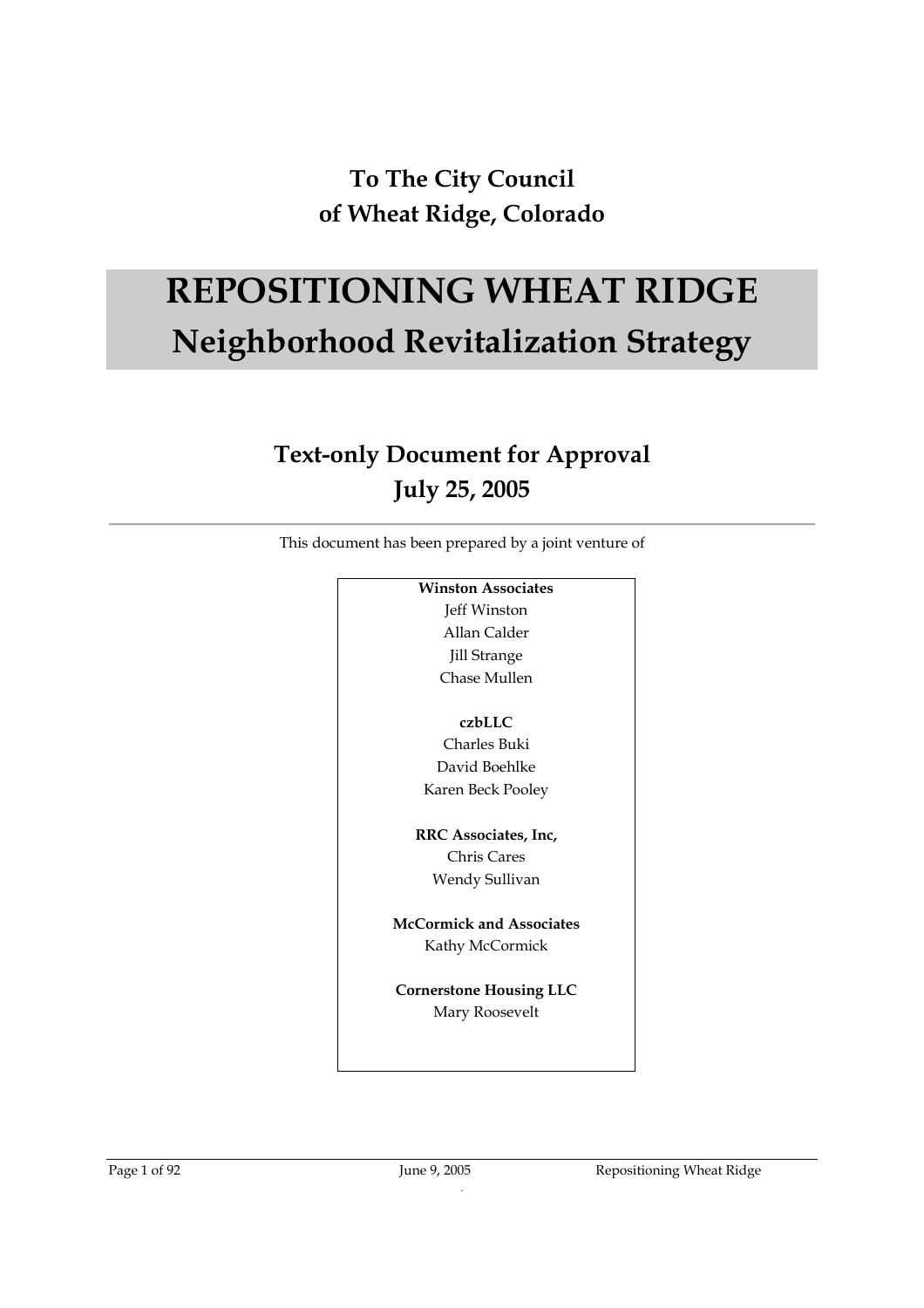# **REPOSITIONING WHEAT RIDGE**

#### **PART A**

- A1. FOREWORD
- A2. HOW TO READ THIS REPORT
- A3. INTRODUCTION

#### **PART B**

B1. KEY INDICATORS

#### **PART C**

- C1. THE PLAN
- C2. THE TOOLS
- C3. THE ACTIVITIES

#### **APPENDICES**

- Data Tables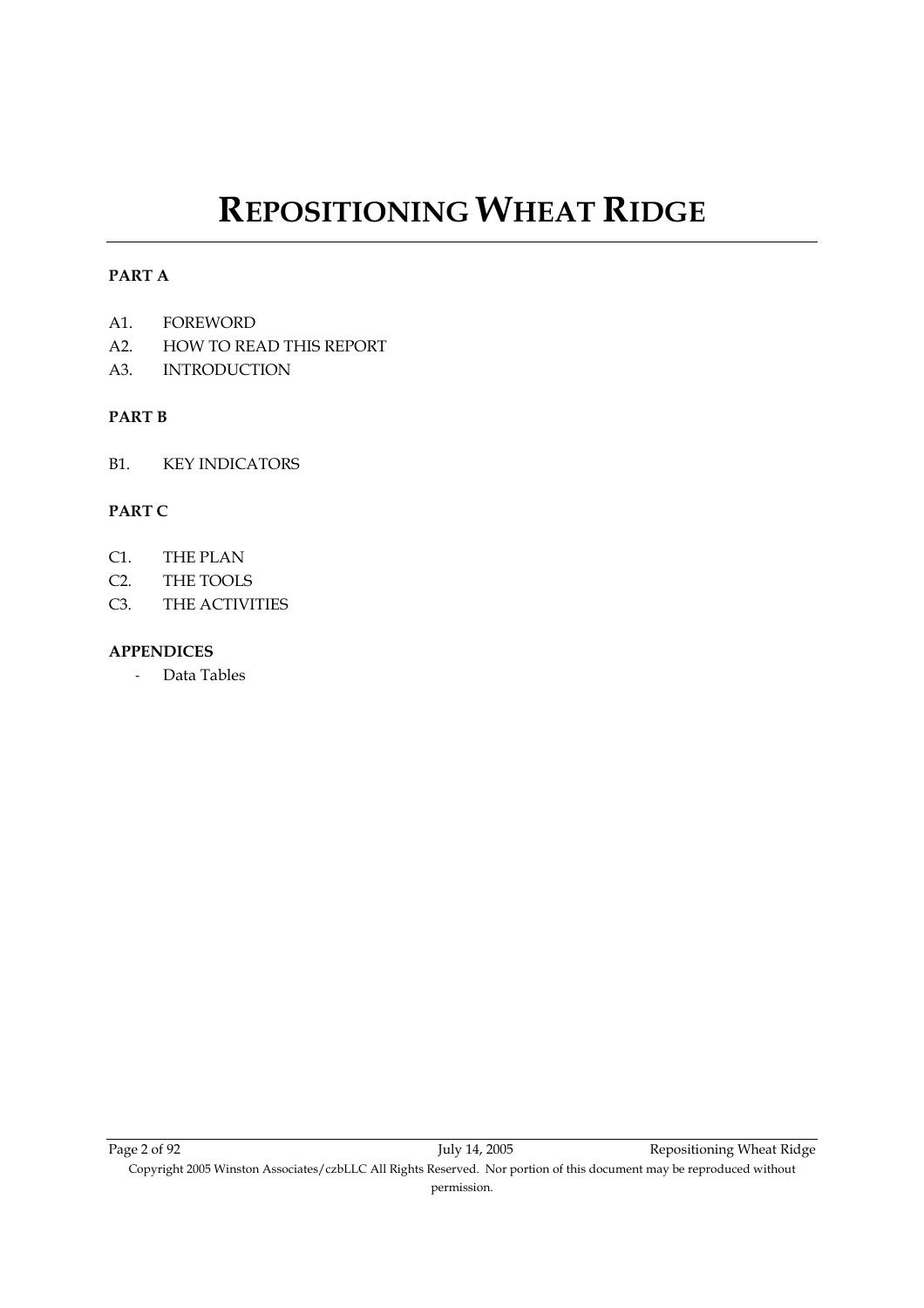# **REPOSITIONING WHEAT RIDGE PART A**

- **A1. FOREWORD**
- **A2. HOW TO READ THIS REPORT**
- **A3. INTRODUCTION**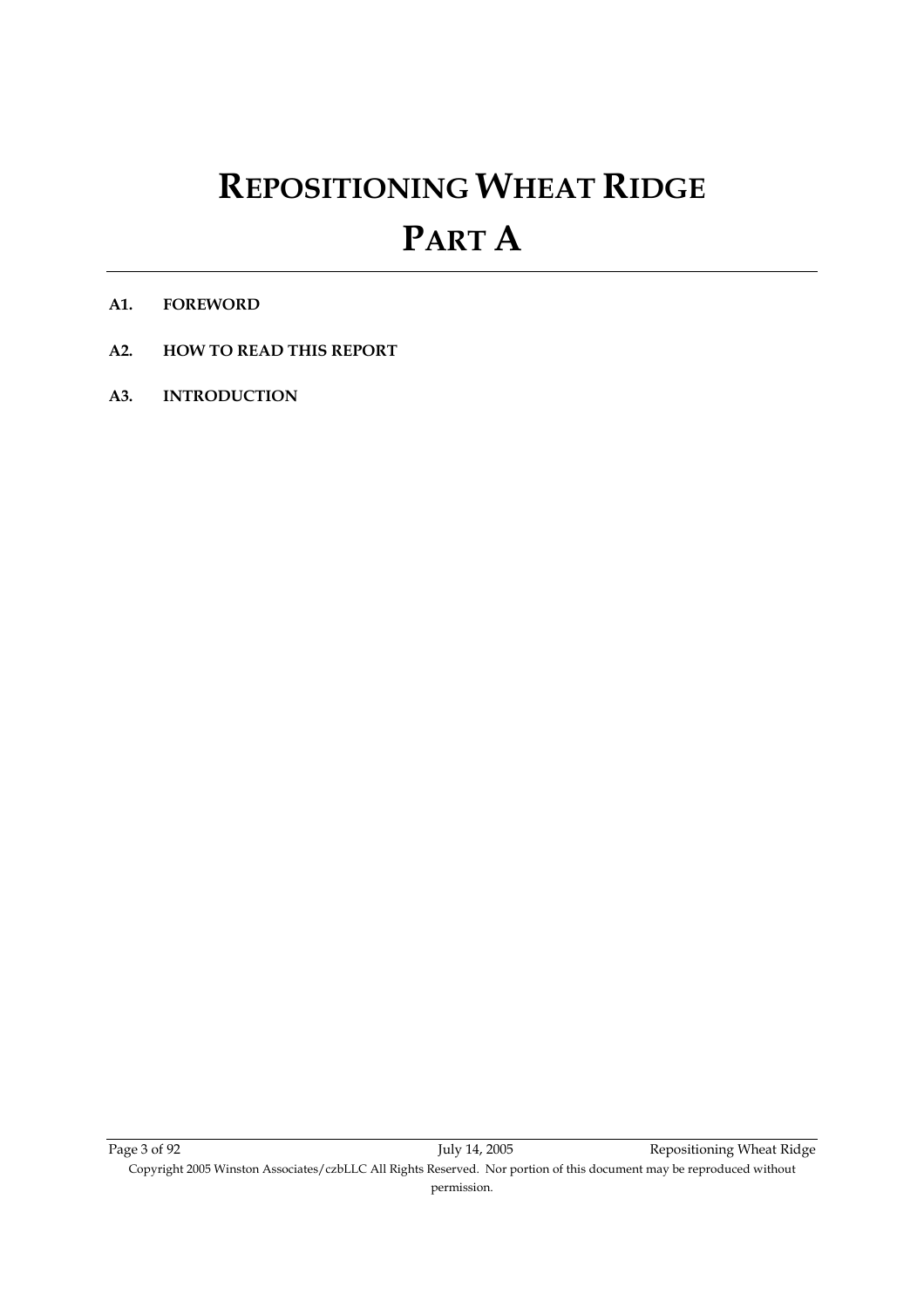### **A1. FOREWORD**

Like many communities neither succeeding wildly nor failing dramatically, Wheat Ridge is at a crossroads. It has all the assets it needs to successfully become a vibrant and thriving Jefferson County community.

- It has a *core of engaged citizens* capable of mobilizing to realize a vision. This was demonstrated when committed residents came together to get the recreation center built. The Wheat Ridge Recreation Center is a beacon for what is possible. It is a tangible illustration of the extremely positive future Wheat Ridge can make for itself.
- It has a *committed city council*, willing to tackle hard but important issues like sales taxes and looming and inevitable code enforcement. The City Council's grasp of the need to reposition Wheat Ridge *now* while it can at a reasonable cost, illustrates just the beginning of the power of good public management.
- It has *many beautiful neighborhoods* that, when discovered, will prove to be a magnet for new families looking for a great place to live in Jefferson County. So much of the housing being built in the surrounding area lacks charm. It sells because today's families are starved for upgraded, larger homes. The uniqueness of Wheat Ridge's tree-lined residential streets will be a great advantage in the future when they are leveraged by upgrades and infill development.
- It has a *powerful price advantage*. Relatively speaking, housing and retail in Wheat Ridge are a bargain! This means that a repositioned Wheat Ridge can sell an equal or better product for 88 cents that might cost a dollar in Westminster or Arvada or Broomfield.
- It has a *potentially thriving commercial life* based on both some of the businesses already there, and the advantage of significant thoroughfares and access to I-70.
- It has *a remarkable physical setting*, ranging from rolling terrain and ridges that provide variety and vistas, to one of the largest open space systems in the metropolitan area.
- It is unusually convenient, its central location and adjacency to I-70 provide ready access to downtown Denver for employment and entertainment as well as to the mountains for recreation and diversion.
- It has a unique residue of rural characteristics (that once typified all of Wheat Ridge) in the form of large agricultural lots, small-town streets without sidewalks, and a number of horticulture-oriented businesses (nurseries, farm-implement dealers, fruit stands, etc.).

To achieve its potential, the city will need to start leveraging these assets right away. It can no longer afford to wait; success on these and other fronts will not occur without decisive action. Neighboring communities like Arvada, Broomfield and Lakewood have a head start.

• Years ago, Lakewood, Arvada, and Westminster recognized the need to take outdated strip mall retail and make it more appealing for today's customers.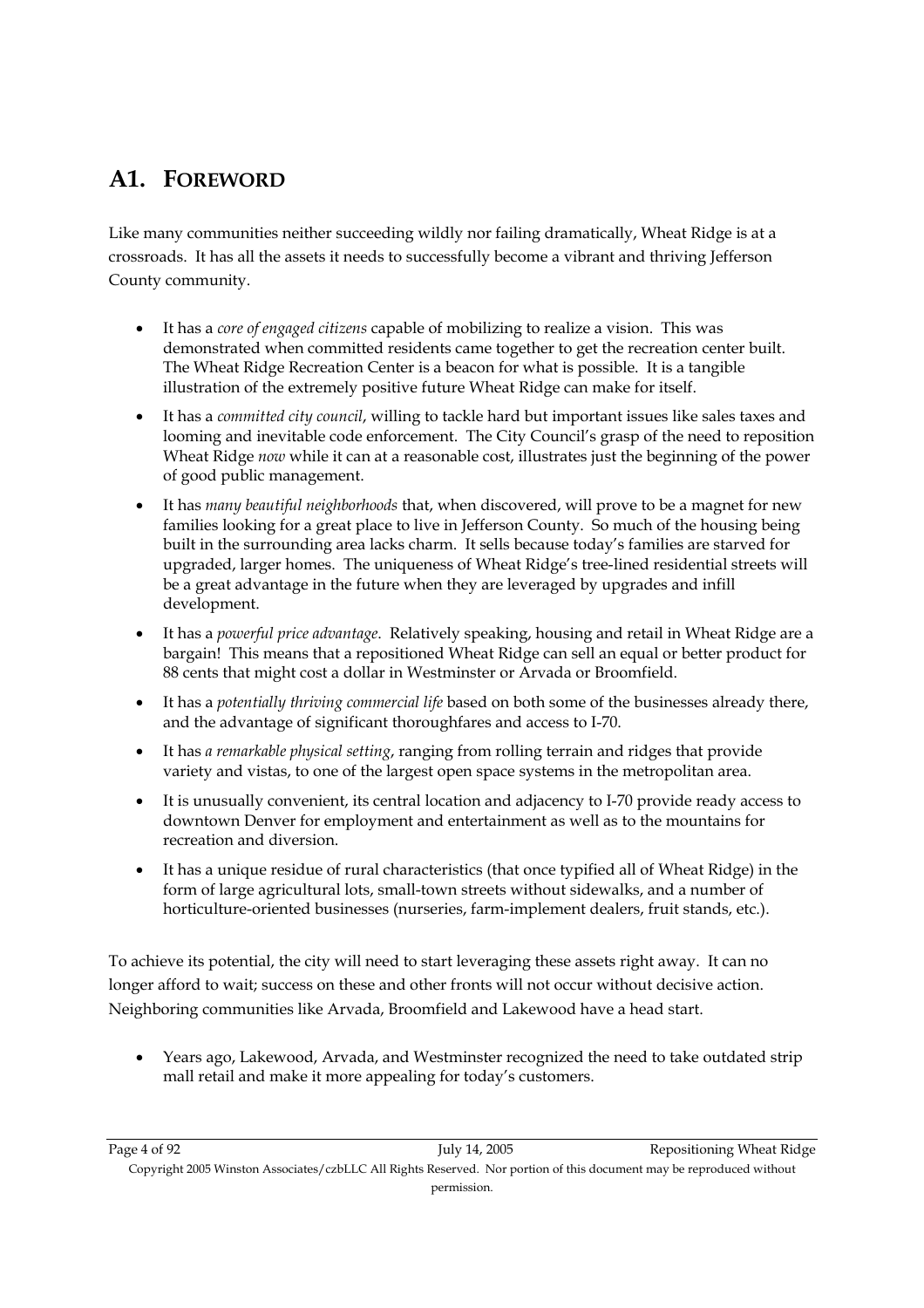- Five to seven years ago they started to build new, exciting housing projects demanded by Colorado's middle-class families. They supplemented those efforts with investments in soccer fields, open space pathways, period lighting, and signage.
- They increased investments in beautification, with special emphasis on landscaping.
- They began regulating multi-family development.
- They got into the business of vibrant place-making, in the process creating attractive destinations like Lakewood City Commons, Flatiron Crossing, historic Olde Town Arvada, and the West Highlands neighborhood (Denver).
- And, importantly, they were content to let Wheat Ridge serve, by default, Jefferson County's lower income population; so as they gathered more strong families – which they intended to do and succeeded in doing – Wheat Ridge fell behind.

Unpleasant as it is to confront, the bottom line is this: while Wheat Ridge stagnated for much of the period between1980-2005, the rest of Jefferson County got busy, rolled up its sleeves, competed for their share of strong households, and succeeded.

- While Wheat Ridge and Mountain View were unable to address the problems at, and adjacent to Lakeside, Belmar opened, West Colfax and Wadsworth was planned, the Flatirons Crossings Mall was opened, and surface transportation dollars were being put to creative use by Arvada in its exciting redevelopment of its historic district.
- While Wheat Ridge was being indecisive about the redevelopment of 38<sup>th</sup> Avenue, and standing aside while the intersection at 35th and Wadsworth was turned into an auto dealership with little fiscal benefit to the city, vibrant mixed-income housing was built at Highland Gardens and historic housing stocks were being reclaimed in north Denver just a few block east of Sheridan Avenue.
- While Wheat Ridge accepted marginal garden apartments falling into disrepair, block after block of homes in Denver's West Highlands were being restored.
- While others were getting a head start on planning for FasTracks stations, Wheat Ridge decided to wait until after the 2004 voter approval, losing a valuable leadership opportunity to guide development around the city's only light rail station into a mixed-use development opportunity.
- While Lakewood was celebrating its development at South Wadsworth and Alameda, Wheat Ridge was 'Walgreening' 44th and Wadsworth and doing nothing to help destination businesses like Wheat Ridge Cyclery and Valente's find suitably comparable businesses to open nearby.

In these facts are *three lessons* that Wheat Ridge must learn if it is to move forward:

1. The work done by neighboring communities is already paying them dividends; similar efforts by Wheat Ridge will too. **Wheat Ridge can succeed**.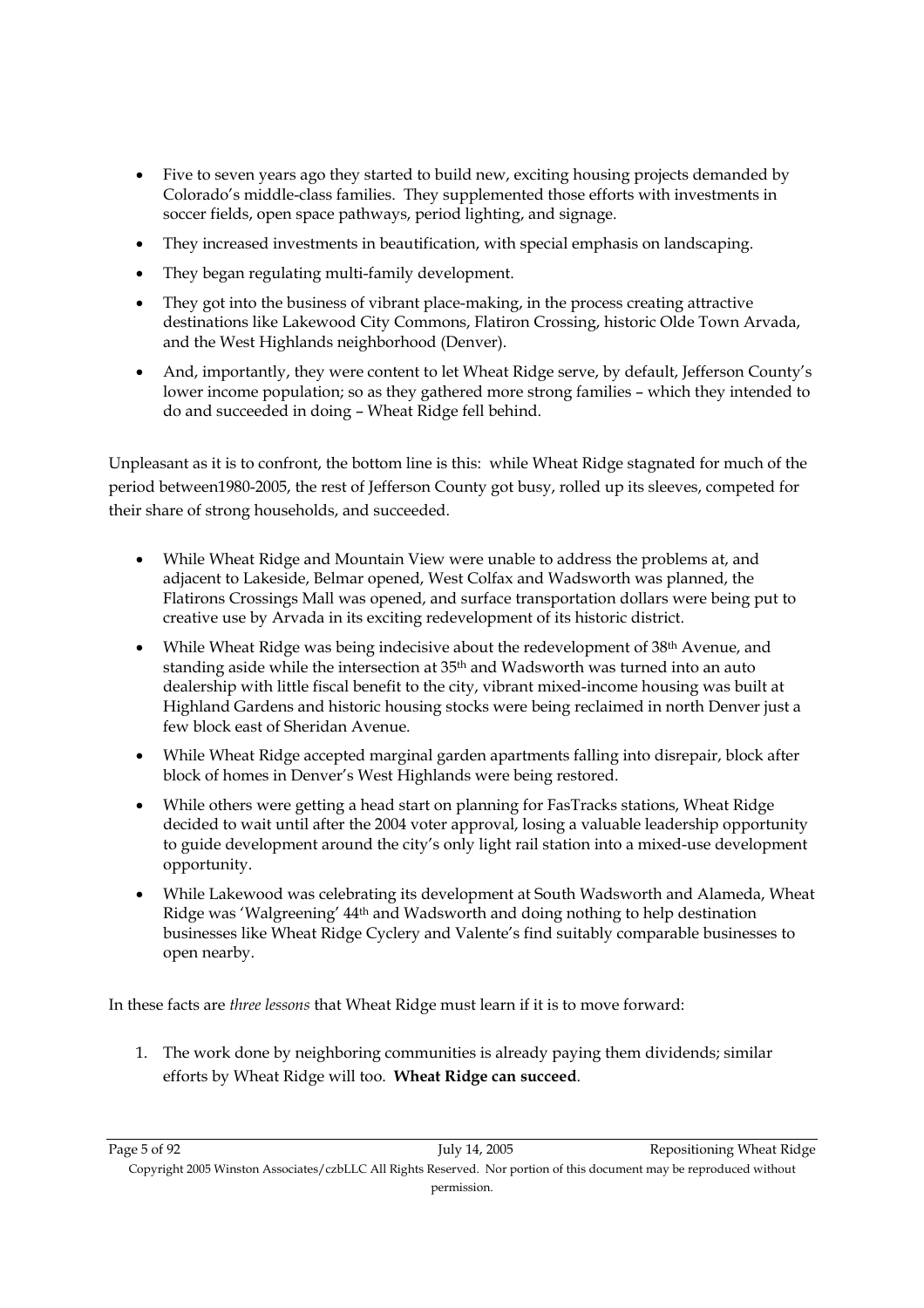- 2. None of the surrounding communities started with more than what Wheat Ridge has now; in fact many, like Lakewood and Arvada, started with less. **Build on strengths.**
- 3. Extraordinary vibrancy in Wheat Ridge is based on an **uncomplicated formula**:
	- a. Learn and demonstrate "open for business" habits;
	- b. Make prerequisite regulatory changes without which the strategies in this report cannot be implemented;
	- c. Be intentional about going after the strong Jefferson County households that have for too long been increasingly choosing someplace other than Wheat Ridge to call home.



What do these lessons say more specifically about what to do? They provide a roadmap:

• Status quo zoning now sends signals to the development community about what can be built in Wheat Ridge. Status quo attitudes among officials and some civic groups about commercial development send signals about how tedious the permitting process in Wheat Ridge is apt to be. Status quo enforcement of poorly maintained properties sends signals to potential residents about how much Wheat Ridge cares about itself. These all comprise the status quo and they contribute to present circumstances – low and falling home ownership rates, low and falling school test scores, low and falling incomes and high and rising crime. In other words, status quo norms in Wheat Ridge are paying dividends in the form of declining economic strength, while the norms exhibited in Arvada and Lakewood, for example, are paying dividends in the form of increased demand for housing by strong households, increased sales taxes, and increased fiscal health.

**Wheat Ridge used to be a more balanced community. Residents across all family and income spectrums were attracted to and remained in the community. However, since the 1980's, other communities have effectively out-competed Wheat Ridge in attracting families and higher income households from Wheat Ridge, resulting in these "strong households" either leaving Wheat Ridge or simply not being attracted to Wheat Ridge in the first place. This has resulted in an unbalanced community – one in which at-risk households (lower income, single parent households) comprise more than their optimum share of resident households. This imbalance has affected the image, condition, economic health and competitiveness of Wheat Ridge in the context of the greater Denver-Metro region.** 

**For Wheat Ridge to regain its strength in the area and reinvent itself as a thriving, economically diverse community, with broad commercial and residential opportunities, Wheat Ridge needs to regain its share of strong households that it has lost over the past 25 years.** 

Page 6 of 92 July 14, 2005 July 14, 2005 Repositioning Wheat Ridge Copyright 2005 Winston Associates/czbLLC All Rights Reserved. Nor portion of this document may be reproduced without permission.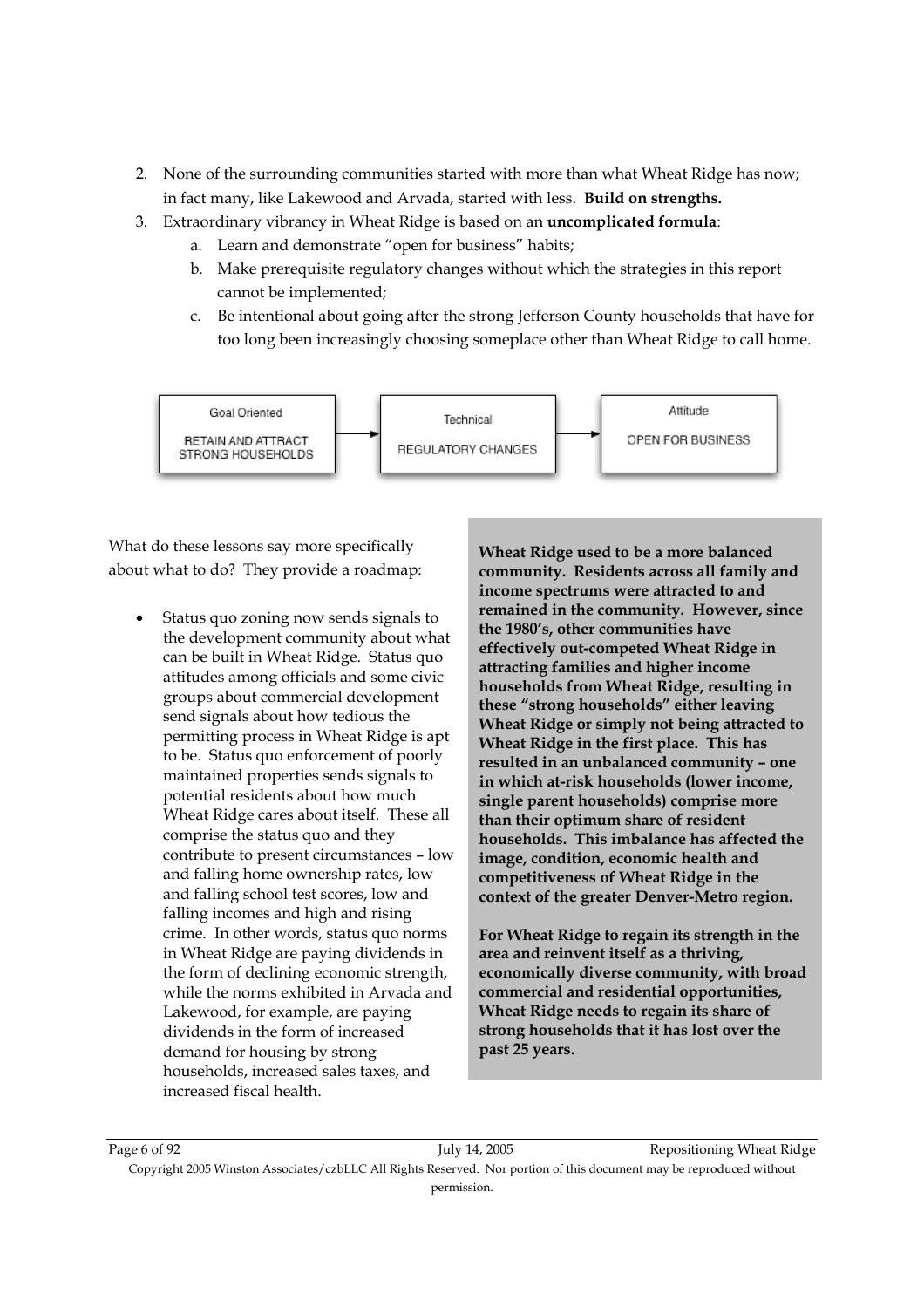The Lesson: the status quo will not pay the dividends Wheat Ridge deserves. Therefore, the status quo is unacceptable.

• Five years ago, the intersection at Wadsworth and West Colfax in Lakewood was in arguably worse shape than the state of Wadsworth and  $44<sup>th</sup>$  in Wheat Ridge today. Fifteen years ago, retail conditions in West Highlands were in worse shape than Applewood Village today. Housing along 38th in Denver where Highland Gardens stands today was in far worse shape than the condition of the Camelot in Wheat Ridge today. In those cases and in many others –the difference between these neighboring communities and Wheat Ridge is that these other communities aggressively took weak circumstances and turned them into assets by paying attention to what the market *outside of those communities* wanted and would have otherwise found elsewhere.

The Lesson: communities with less to build on yesterday than Wheat Ridge has today showed resilience that Wheat Ridge can adopt. With more to start with than other communities had, only a failure to commit to an improved Wheat Ridge stands in the way of resurgence. Moreover, this is not about Wheat Ridge created something it never before enjoyed. To the contrary, Wheat Ridge *used* to be a place where strong households settled and stayed. This is about returning to those days of strong households but in a contemporary economic setting.

• Wheat Ridge used to be a more balanced community. Residents across all family and income spectrums were attracted to and remained in the community. However, since the 1980's, other communities have effectively out-competed Wheat Ridge in attracting families and higher income households from Wheat Ridge, resulting in these "strong households" either leaving Wheat Ridge or simply not being attracted to Wheat Ridge in the first place. This has resulted in an unbalanced community – one in which at-risk households (lower income, single parent households) comprise more than their optimum share of resident households. This imbalance has affected the image, condition, economic health and competitiveness of Wheat Ridge in the context of the greater Denver-Metro region.

The Lesson: for Wheat Ridge to regain its strength in the area and reinvent itself as a thriving, economically diverse community, with broad commercial and residential opportunities, Wheat Ridge needs to regain its share of strong households that it has lost over the past 25 years.

• What other communities have done is a recipe for what Wheat Ridge can, and has the tools to do. Other communities' actions also stand as a testament to what Wheat Ridge has not done, in spite of the ability to act. When other communities modified their zoning to encourage mixed-income infill and mixed-use, pedestrian-friendly development, Wheat Ridge maintained a framework suitable for unsightly strip retail to prevail. When other communities aggressively started to market to middle income households, Wheat Ridge was idle in the face of declining property upkeep and in the process discouraged strong households from coming to Wheat Ridge to live or shop.

The Lesson: become *intentional* about retaining and attracting strong households to Wheat Ridge.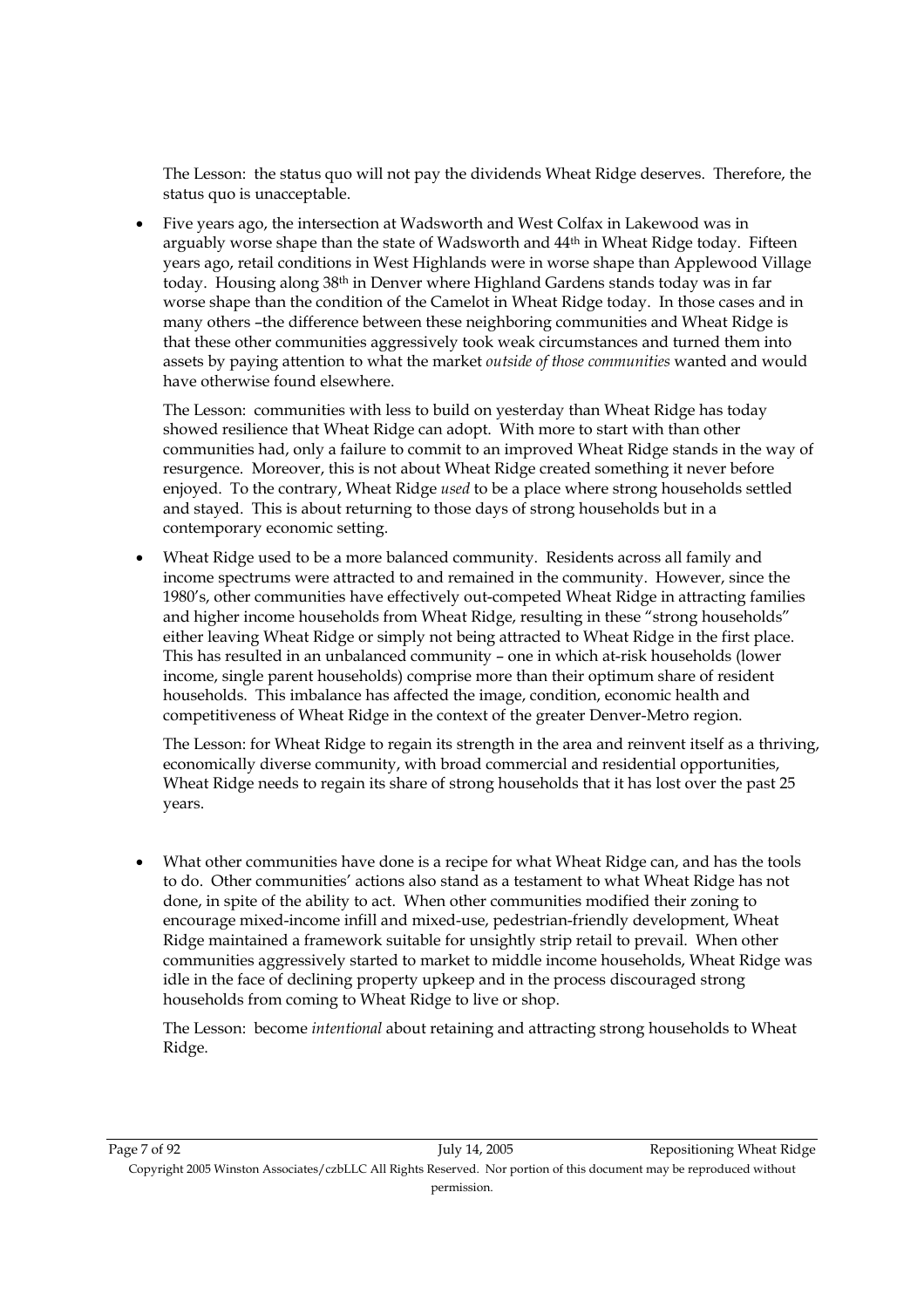The repetitive nature of this right-up-front assessment of Wheat Ridge is necessary. Wheat Ridge can succeed *if it intends to.*

- 3 This report shows why **the status quo is unacceptable, and changeable**.
- $\checkmark$  It shows how **a vibrant, even visionary future is attainable** because Wheat Ridge has powerful assets to build on, and committed residents able to do the heavy lifting of change.
- $\checkmark$  It makes clear that **a vibrant future will not just happen**; residents and officials must make repositioning Wheat Ridge a singular priority, and be intentional about implementing the parts needed to create the whole.



BUILD THE HOUSING STRONG HOUSEHOLDS PREFER

BUILD THE RETAIL STRONG HOUSEHOLDS PREFER

BUILD THE SETTING STRONG HOUSEHOLDS PREFER

To build the housing, retail, and setting that strong households prefer, and therefore work toward repositioning Wheat Ridge, this report makes three recommendations that create the framework through which this can be achieved:

- 1. Implement the nine strategies that appear in this report.
- 2. Invest in a new generation of leaders and overhaul how the city and residents manage change.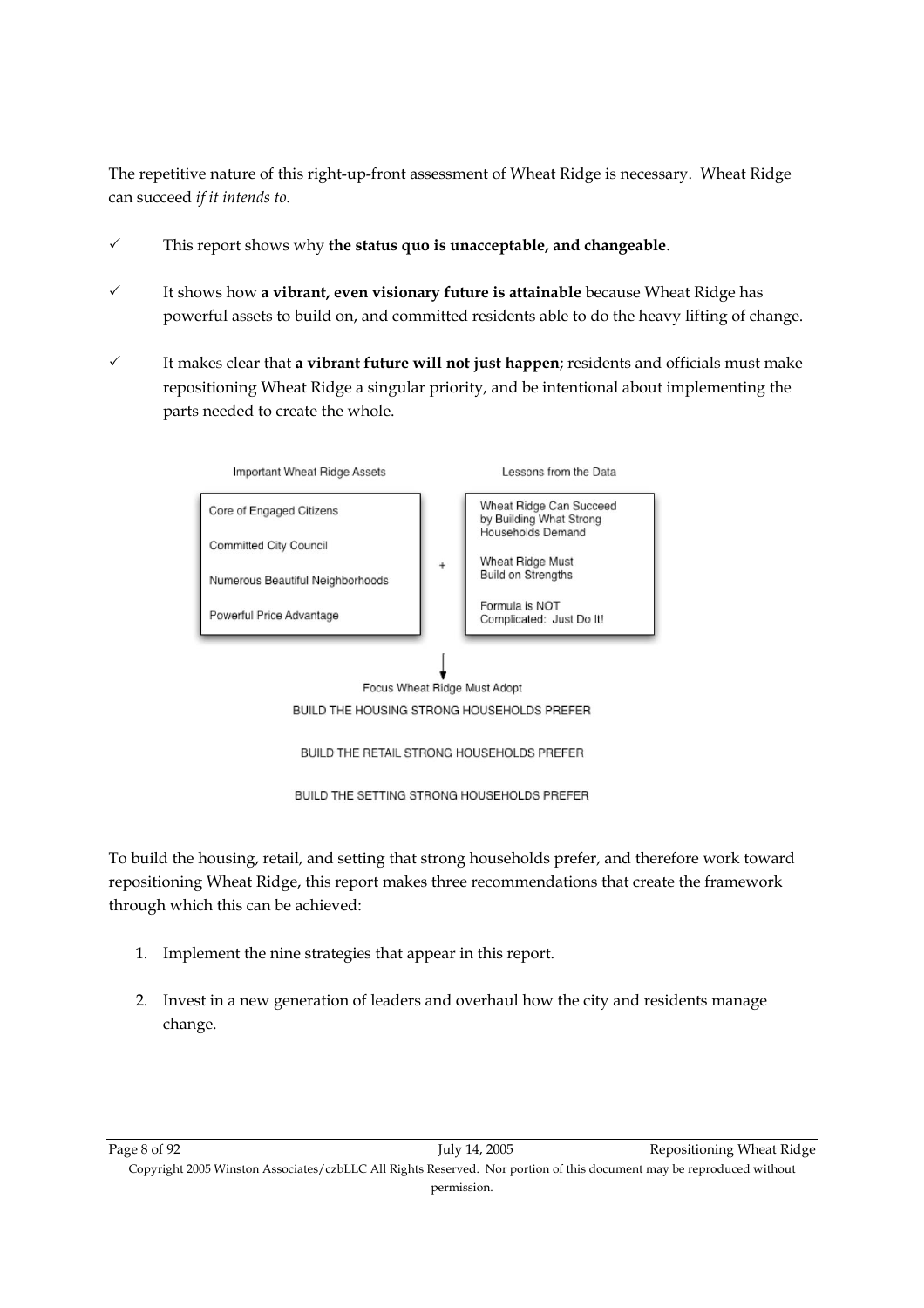3. Create a public, nonprofit corporation capable of facilitating and encouraging appropriate development in Wheat Ridge. The suggested name for this organization is Wheat Ridge 2020.

The User's Guide in this report clearly identifies the components involved in this framework. If Wheat Ridge focuses on these three points, it will succeed.

### **A2. HOW TO READ THIS REPORT**

This report contains several sections. Interpretation and use of these sections will be aided by the following:

- 1. Users may find it preferable to navigate the document not sequentially but thematically.
- 2. Users will find excerpted data throughout the report speaking to specific issues, and a full set of all data is included in the appendices.
- 3. Users will find strategies organized into categories, and should view all the strategies as *linked geographically and conceptually*.

The report has two main thrusts.

First, the *what*. Second, the *how*.

*The "what"* is the definition of the problem. In the case of Wheat Ridge, the city has not been successful in retaining and attracting strong households; this is where the data is important. *The "how"* is the recommended *way* to solve that problem; the roadmap for this is the set of linked strategies contained herein.

#### **A USER'S GUIDE FOR ALL CITIZENS**

This entire document is organized around one central concept: that change for the better will not occur in Wheat Ridge until the actual users, its citizens, take responsibility for making a new Wheat Ridge. Doing so will mean the public needs to authorize the City Council to make significant zoning changes. It will mean the public will have to allow the Council to make expenditures that have no guarantee of success. It will mean increased citizen involvement in the planning process – not merely to show up and complain when a proposal to one's disliking happens to be on the City Council docket, but rather, to show up and support the City Council as it attempts to raise and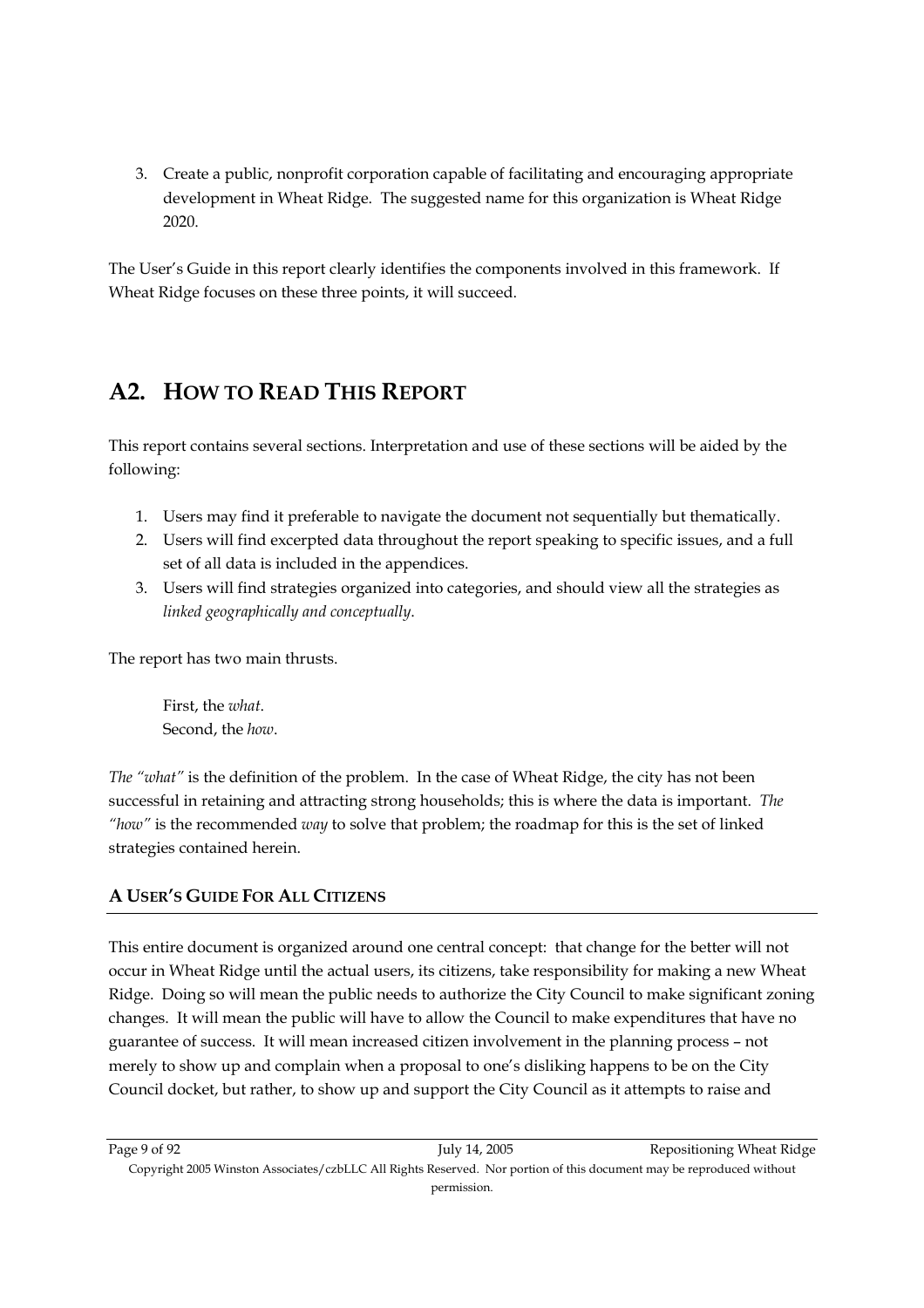deploy resources that can reposition Wheat Ridge to successfully compete for strong households, and create a more balanced Wheat Ridge community.

Therefore, this document is targeted not just at the City Council, but at all citizens of Wheat Ridge. **It is a User's Guide for All Citizens.** 

As a result, this report has been drafted to be as free of planning jargon as possible. Still, there are key terms and concepts that are essential. To make the most of this report, we strongly recommend readers become familiar with the vocabulary used. Much of it is based on common sense while some is counter-intuitive. City Council will be using much of this language, so residents should understand what is meant in order to take part in supporting council efforts.

#### **THE VOCABULARY OF REPOSITIONING WHEAT RIDGE**

#### *Market*

A community is a market. The various kinds of households in the community comprise that market. What every Wheat Ridge resident should know is that Wheat Ridge is not a market in a vacuum. The city exists **in a context**. That context is the balance of Jefferson County and north Denver suburbs. All of these communities **compete** for their share of households and businesses. Some "win" and some "lose". The current Wheat Ridge market (who lives in Wheat Ridge) is defined in large measure by the decreasing percentage of middle and upper middle-income households making Wheat Ridge home compared to the percentage choosing another area as their home. This is skewing the ideal balance of Wheat Ridge households toward lower-income, more at-risk households; a pattern that has been developing over the past 25 years.

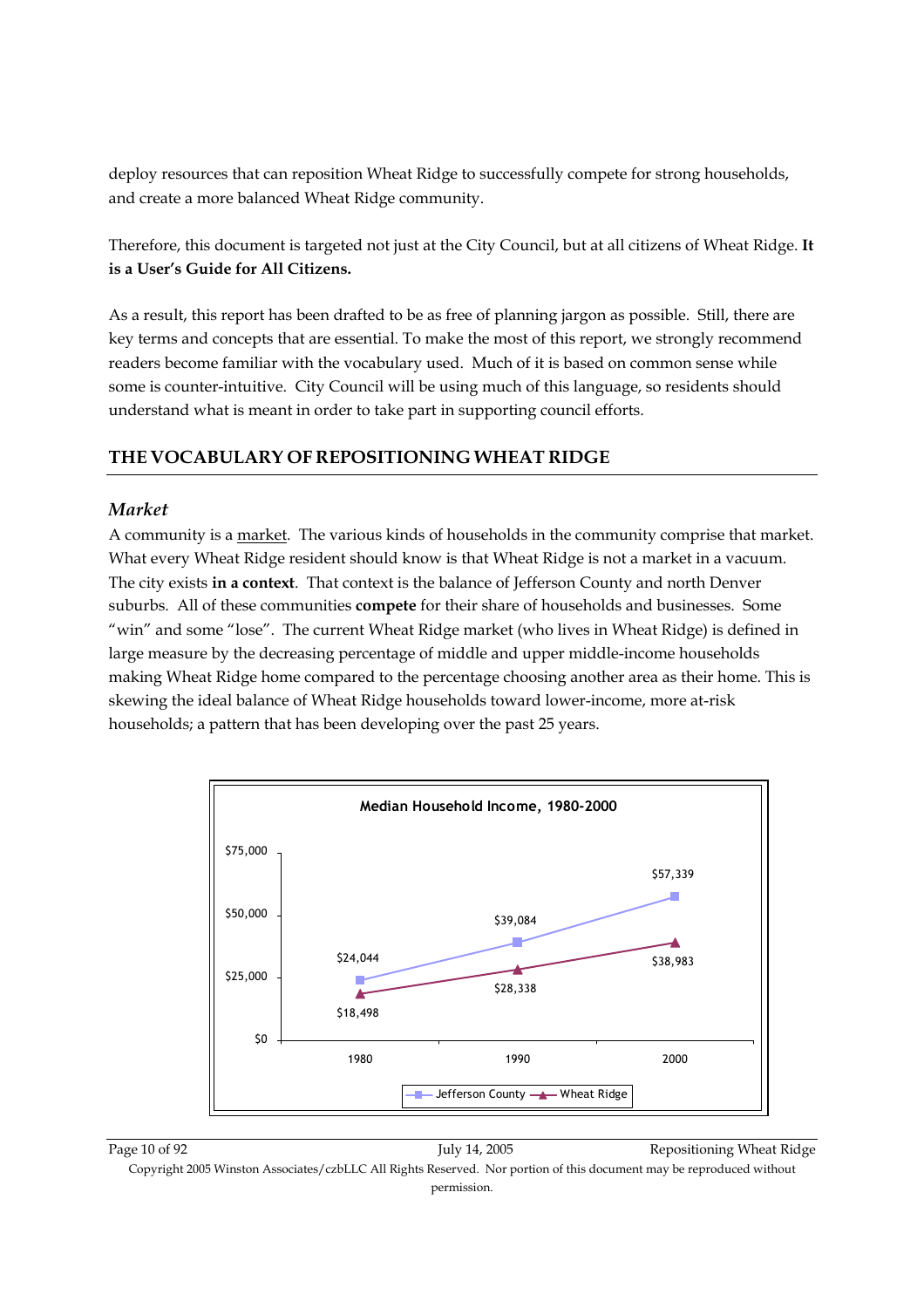In 1980 the Wheat Ridge market (buying power) was 92 percent as strong as the Jefferson County area. This means that in 1980 the buying power (that determines capacity to own and probability of reinvesting) in the community was just about the same in Wheat Ridge as anywhere else in the county. Wheat Ridge was right in the middle. Its housing was just about on par and its fiscal base was just about even. Its home ownership rates were roughly in the middle.

In the ten years between 1980 and 1990, the rest of county had begun to make changes that Wheat Ridge did not. By 1990, the Wheat Ridge *market* was merely 73 percent as strong as the competition – a 19 percent drop! Between 1985 and 1990 leaders in Wheat Ridge should have been making planning and zoning adjustments to address this. In the absence of these changes, the homebuilding and retail sectors in Jefferson County jumped on opportunities in the emerging Arvada, Golden, and Broomfield markets and began to build quality homes and shopping centers. At the same time these cities began expanding community facilities and parks and redeveloping decrepit commercial corridors.

So by 2000, the Wheat Ridge market had declined another six percent. Since 2000, the gaps have only increased; neighboring communities have grown even stronger while Wheat Ridge is out of balance. More strong households are needed and a fairer share of the distribution of poverty households in the county is necessary to strengthen Wheat Ridge as a community and a city.

#### *Image And Conditions Influence The Market*



The *market* (WHO IS IN WHEAT RIDGE, including their income and wealth) is affected by the image and the conditions in town. A poor image depresses demand (desirability), which drive *relative* prices down. This reduces market share of strong households.

*Image* is derived largely from the conditions of the community. Everything from the color of the homes to the style of the houses and from the presentation of the stores to the appeal of the parks contributes to *image*.

As *conditions* improve, image generally gets better. When this happens, the size of the market grows. That is, the nicer a place is, the more people want to live there. When this happens, supplies of homes and commercial space initially keep up with demand, but eventually, when they do not, demand outstrips supply and prices rise. When prices rise, affordability goes down.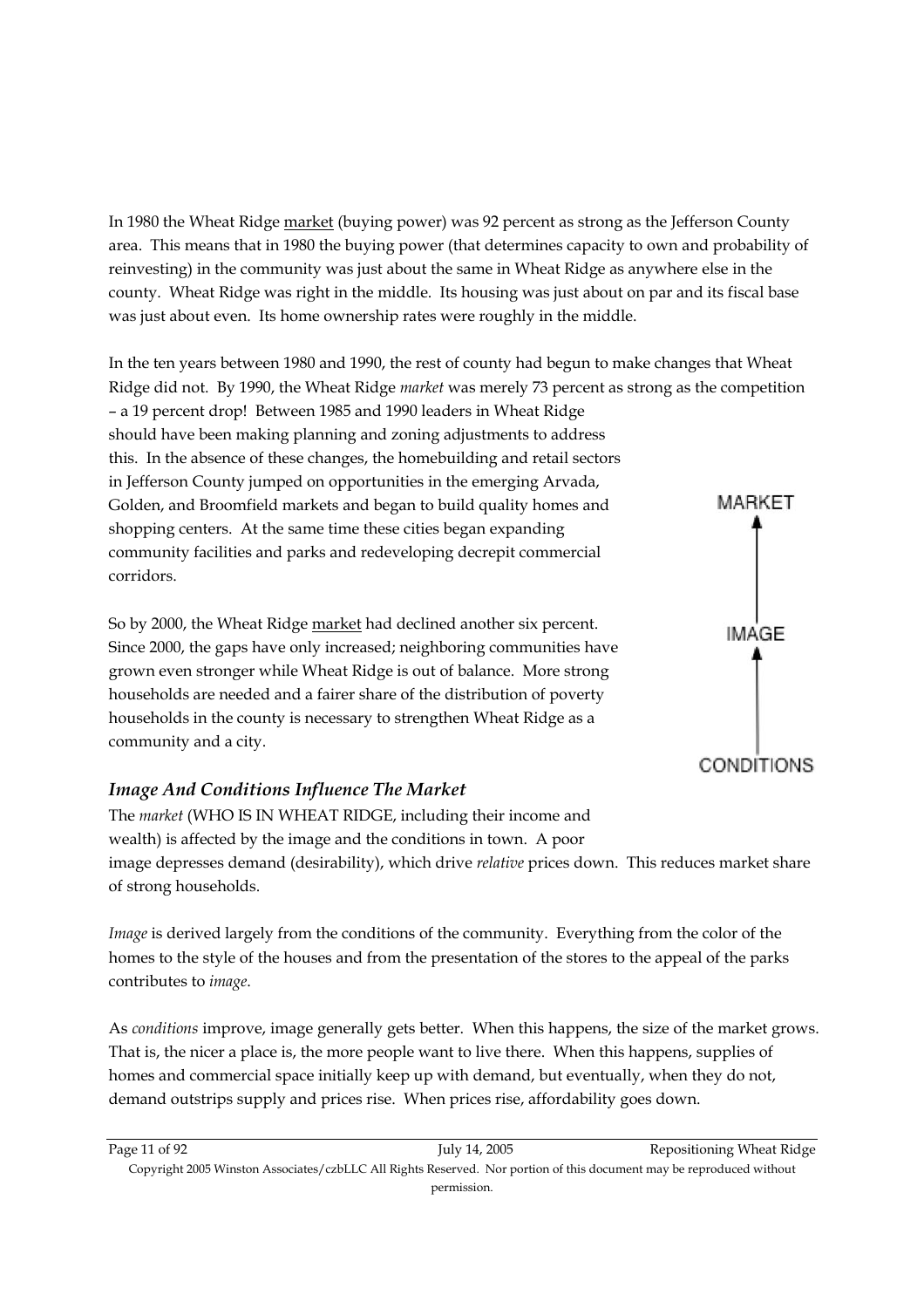Everyday cities contend with two prized values. On one hand many cities prize *affordability* as an expression of equity and fairness. On the other, communities prize livability and being able to depend on strong property values. A city in Wheat Ridge's present condition has to decide which of these two prized values *is most important at the present time*.

The present *condition* of Wheat Ridge is dominated by too many instances of weak property maintenance and low standards and upkeep. This is what has given Wheat Ridge a negative image in the real estate market, and thus what has reduced demand.

*Conditions* are a function of intent. People sweep their sidewalks, rake their leaves, shovel snow, paint their porches, and mow their yards not because they are required to but because they *want* to. The slow, relative decline of Wheat Ridge traces to the fact that too many residents and businesses in Wheat Ridge don't take the time to maintain their property. This is what has given Wheat Ridge a negative image in the real estate market, and thus what has reduced demand. Too many times houses go unpainted, not for want of \$60 in paint, but for lack of investing the time to scrape and paint.

The mistake nearly every community makes when it attempts to confront problematic *conditions*, such as low standards of property maintenance, is that interventions are geared strictly to *enforcement and other regulatory measures*. This never works and will not work in Wheat Ridge. Given the above, simply passing laws that fine owners that keep junk cars on their lots will not alone rebuild the Wheat Ridge market. A series of collective and parallel efforts are needed, and a main one is an investment in the *capacity* of existing residents to do these basics.

City investments in public improvements (beautification and collective community pride-building activities) will also make an important difference in the city's ability to trigger improvements in the physical conditions on private property, and thus the city's image. Improvements in capacity lead to improved conditions that lead to a better image and which in turn stimulate a more vibrant civic and commercial life and a stronger real estate market.

#### *Stock-Flow*

Wheat Ridge is comprised of stocks. Stocks of people, Stocks of businesses, Stocks of buildings and Stocks of landowners. What's important to know is that these stocks attract or prevent investment flows. And that an investment can flow to *only one instrument at a time*. For example, a young couple just starting out can buy and live in only one home at a time. So they will seek to find the place that makes most sense to them and best fits their needs, and when they do, two critical outcomes result. First, one community "won". Second, another community "lost" in the competition to "get" that household. The stronger that couple is in terms of income, buying power and behaviors, the more successful the "winning community".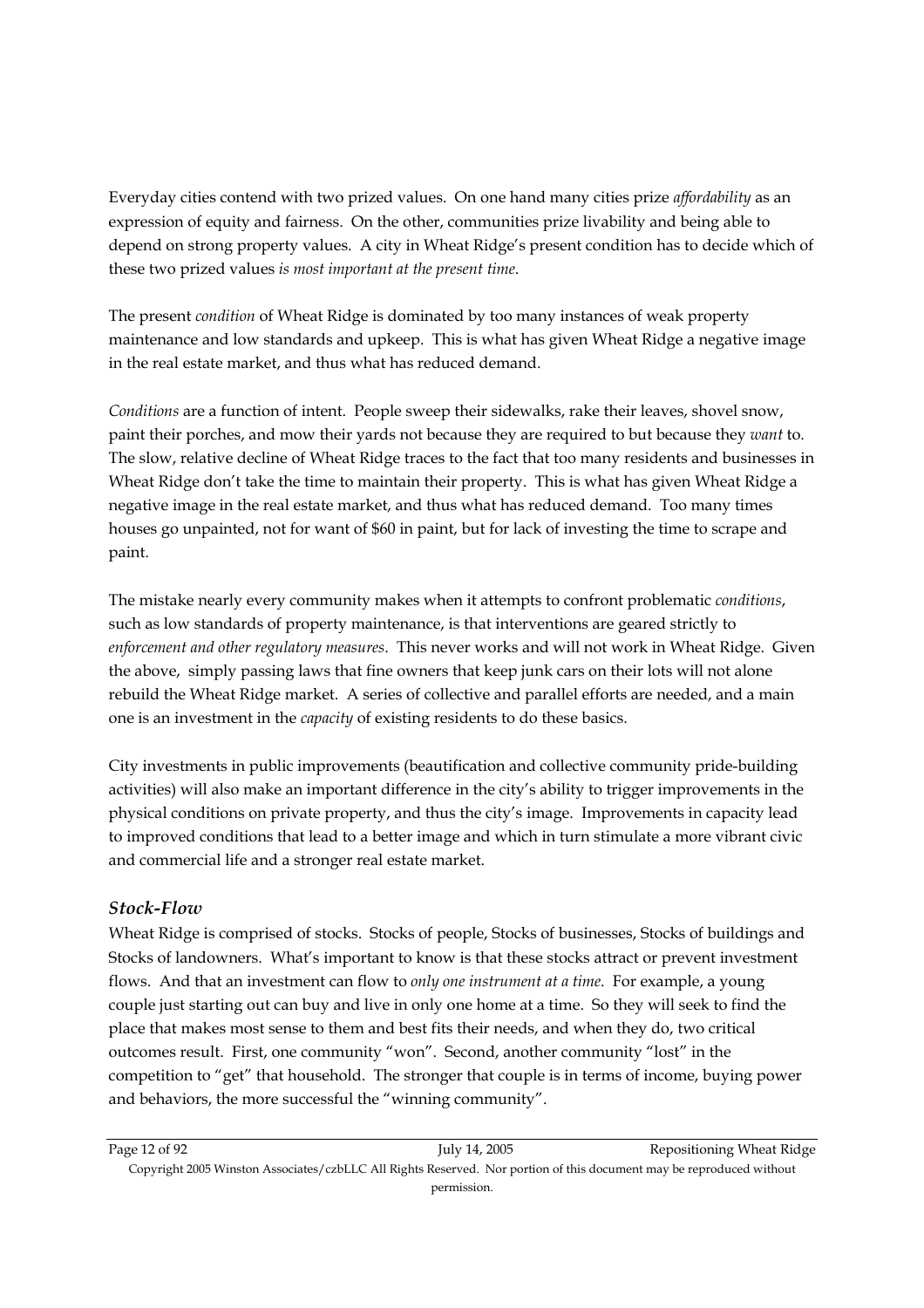Each time a community "wins" over a strong buyer, successive potential buyers take notice. Each time a community gets a less strong buyer, successive potential buyers also take notice. This process of investment "flows" determines future market strength. In Wheat Ridge, less-strong buyers started replacing high quality buyers in the early1980s. Each time stronger buyers "chose" Broomfield, Broomfield succeeded. The growing income gap between the rest of Jefferson County and Wheat Ridge over the last 25 years is a clear indication that Wheat Ridge has been "losing" for some time.

Newer areas in outlying suburbs are "places of choice". Why? Homes are new, with the latest technology and are large with multiple bedrooms and bathrooms. Builders have purchased cheap land, with the result that new buyers are buying a lot of house for the money. How does Wheat Ridge combat this advantage that outlying communities have? Through regulatory changes to make it easier to develop and redevelop good projects in Wheat Ridge, through civic improvements that improve the image of Wheat Ridge and provide amenities desired by the desired buyers, through preservation activities that celebrate the environmental and historical assets of Wheat Ridge, through activities that encourage property owners to maintain and upgrade their properties and develop 'house pride' and city-wide 'community pride', and by making commitments to long-range planning, consistent, policy-driven decision-making, and allocating funds to accomplish goals—all of which will make Wheat Ridge a truly desirable, livable community and instill confidence in those considering making investments and re-investments in Wheat Ridge.

#### *Key Implementation Terms*

This document makes reference to a logical sequence of steps that lead to desired end results (outcomes). These steps in the logic model include:

|                   | The ingredients that go into shaping Wheat Ridge. Examples:                   |  |  |
|-------------------|-------------------------------------------------------------------------------|--|--|
| <b>STRATEGIES</b> | Infrastructure investments                                                    |  |  |
|                   | Revisions to zoning codes                                                     |  |  |
|                   | Improving the development review process                                      |  |  |
|                   | The work that gets done to produce results. Examples:                         |  |  |
|                   | Pre-purchase homebuyer education and counseling                               |  |  |
| <b>ACTIVITIES</b> | Community meetings                                                            |  |  |
|                   | Down payment assistance to first time home buyers                             |  |  |
|                   | Block improvement projects                                                    |  |  |
|                   | The expense of undertaking the activities and financing the inputs. Examples: |  |  |
| <b>RESOURCES</b>  | CDBG dollars for beautification in qualifying census tracts                   |  |  |
|                   | TIF monies to finance construction                                            |  |  |
|                   | Enhancements for developers to undertake certain kinds of projects            |  |  |
|                   | What has been produced. Examples:                                             |  |  |
| <b>OUTPUTS</b>    | 16 clean-ups                                                                  |  |  |
|                   | 40 newly qualified buyers                                                     |  |  |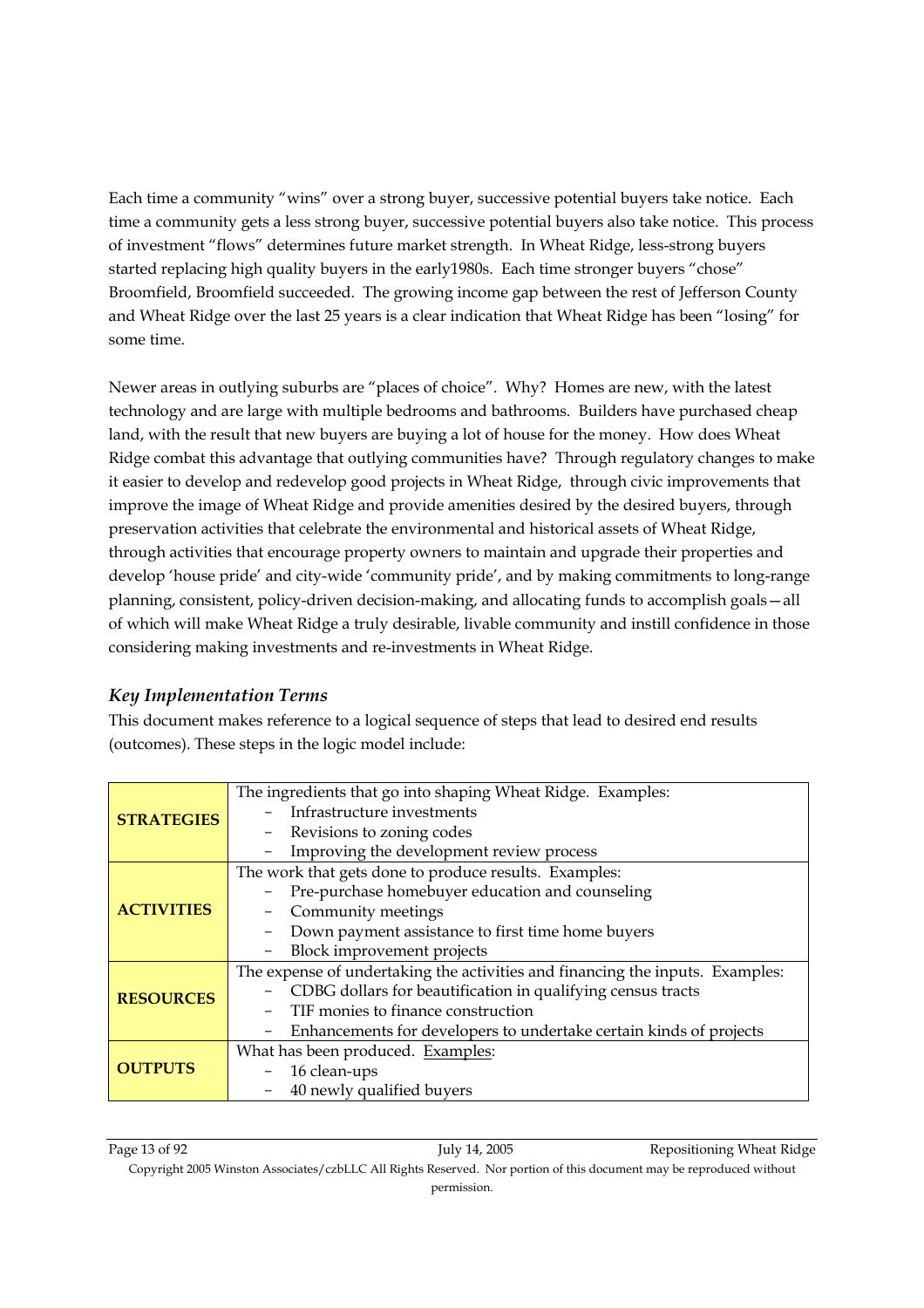|                 | - 36 high quality new houses                                                                                                                                                                                  |
|-----------------|---------------------------------------------------------------------------------------------------------------------------------------------------------------------------------------------------------------|
| <b>OUTCOMES</b> | The measurable impact of the collection of outputs. Examples:<br>- The 3400 block of Depew went from 40% home ownership to 48%<br>- Median income for households in District 4 went from \$37,000 to \$41,000 |

Citizens engaged in the revitalization process will want to pay particular attention to ensuring that desired *outcomes* drive activities. Too often, communities try to embark on revitalizing activities without a clear link to the objectives they are trying to accomplish.

#### *Baselines and Measurables*

Performance measured is performance improved. The data contained in this report will serve as a beginning measure, or baseline, of where Wheat Ridge is today. Every measure that is acceptable need not change for the better. Similarly, those measures that are unacceptable provide the baselines against which to monitor change over time—and determine whether progress has been made.

Examples of data that are indicators of the health of a community include:

- Poverty Rates
- Education Level
- Household Type
- Home Ownership Rate
- Median Value of Housing
- Housing Age
- Rental Housing Vacancy Rates
- Rate of New Development

Each indicator should show improvement. Improvements can thereafter be calibrated to illustrate costs and benefits and guide future policy and program decisions made by city staff and Council. A more complete list of indicators is provided later in this document. Indicators are important to measuring the progress of Wheat Ridge.

#### **SUMMARY: KEY CONCEPTS APPLIED TO THE WHEAT RIDGE HOUSING MARKET**

The Wheat Ridge market is a confined market, bounded by Lakewood and Arvada, I-70, and the Denver edge along Sheridan. In many respects Wheat Ridge is more of a suburban, post World War II extension of Denver than an identifiable place in its own right. In this way, its former life as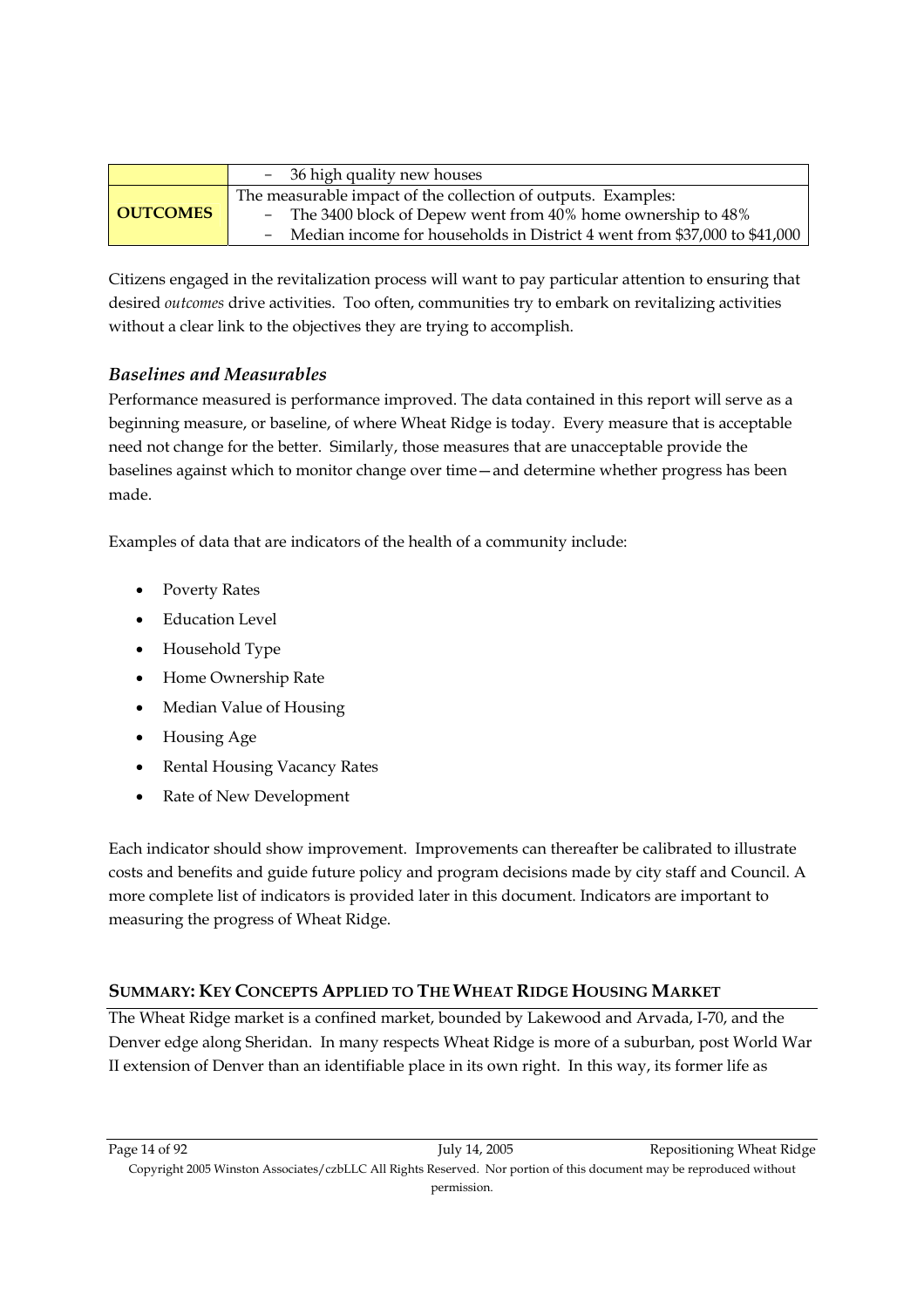mainly a bedroom community to the Denver employment base in the 1940s and 1950s illustrates the neither-fish-nor-fowl place Wheat Ridge occupies in the regional economy.

Housing stocks in Wheat Ridge are not mainly the 'McMansions' that proliferate in newer subdivisions, nor the large-lot homes desired by families, nor period homes of architectural significance that define West Highlands and others parts of North Denver. Wheat Ridge's houses and related retail areas reflect a community that matured between 1960 and 1980 and stopped growing.

Eventually it made more sense for many in Wheat Ridge to move out in order to move up. Many others just stayed, and didn't upgrade. Consequently, although Wheat Ridge homes are sound (basically 'good bones'), they seem modest compared to what is available throughout the County. Furthermore, the market has been sent two decades of confidence-undermining signals about Wheat Ridge in the form of either strong family exodus or absence of housing upgrades.

When the market receives different signals about Wheat Ridge, Wheat Ridge will be rewarded. However, citizens in Wheat Ridge should understand the chicken-and-egg dilemma facing the city. Wheat Ridge needs new housing stocks to attract strong families. But, new housing alone (without upgrades to existing neighborhoods too) may not guarantee strong families will buy. And yet, unless strong families are buying, there appears to be little incentive to upgrade. This cycle can be broken by providing incentives to owners to upgrade *while* new housing is also being developed. Both activities will require capital to be put at risk. To offset risk, these twin activities – providing incentives to current owners to upgrade and developing new housing for new buyers – must occur in geographically targeted ways to maximize impact.

There are three primary options for deploying resources to upgrade and develop new housing:

- (1) Diffuse them across the city;
- (2) Concentrate in the toughest areas; and
- (3) Concentrate, but not in the toughest areas.

We recommend the third approach for Wheat Ridge. The "middle market" in Wheat Ridge - where values are between \$200,000 – \$275,000 – is where home ownership remains more or less stable (above 45% on a given block), yet where there are slipping standards, which are not yet too costly to turn around. These are streets with committed residents who are planting flowers and painting their homes and parking their cars where they are supposed to be parked. This is where the market can be grown cost-effectively, where strong resident leadership can take hold. Where property values are going to be leveraged without excessive subsidy, and where creative residential infill is most likely to occur quickly.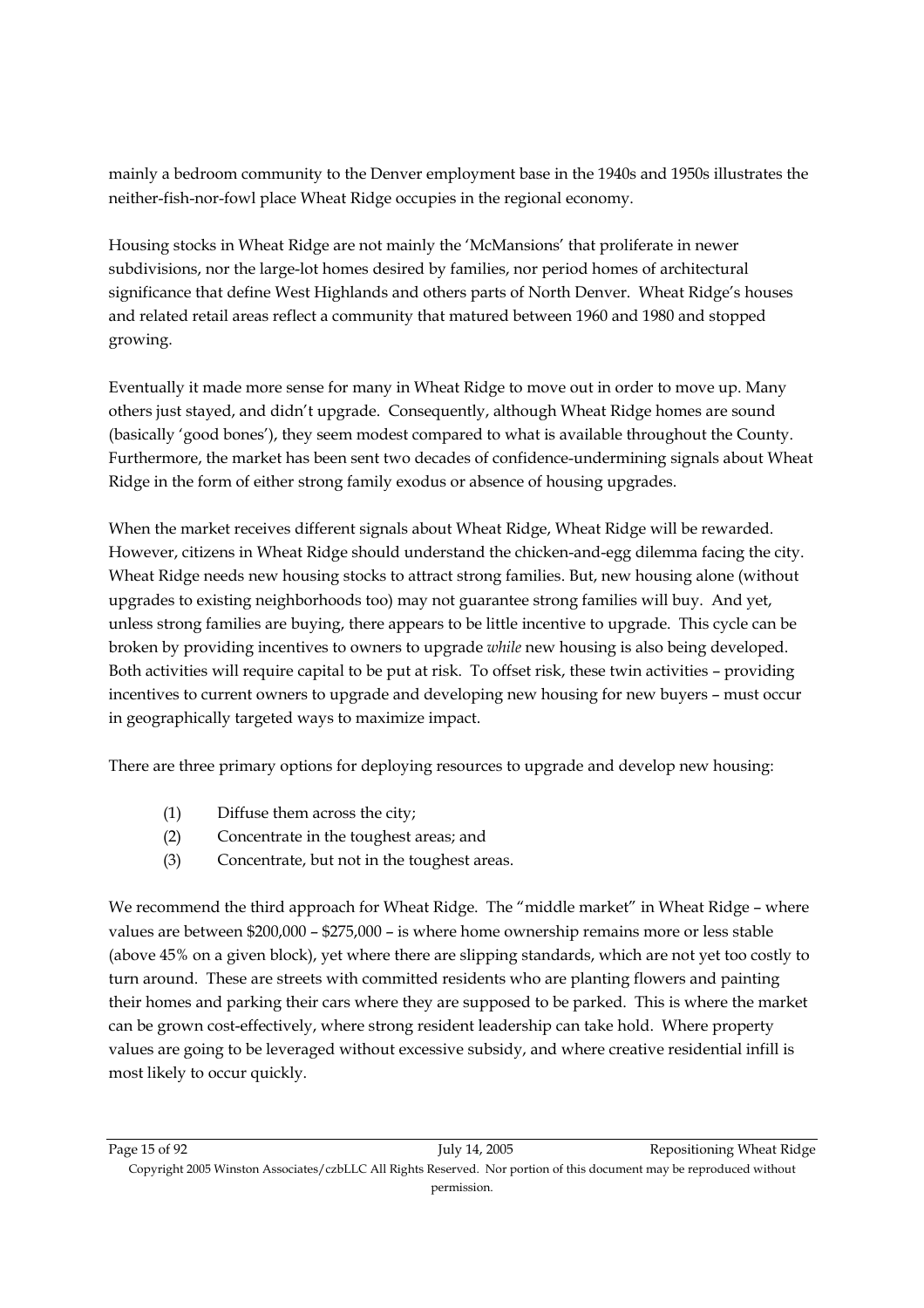We recommend such concentrated housing activity occur between 32<sup>nd</sup> and 44<sup>th</sup> Avenues, between Kipling and Depew. This part of Wheat Ridge is marketable yet at risk; it is neither fully healthy nor overwhelmed with problems. By increasing permissible densities in this area, and encouraging both infill of high quality housing (single family detached as well as upper-tier multifamily/condominium) and high quality housing rehabilitation, the market for better quality neighborhood retail will be strengthened. This approach generates two important outcomes:

- 1. An upgraded housing stock more marketable to strong households in an area that is presently at risk of decline, and
- 2. A resulting strengthened commercial corridor in an area that is presently stuck between recovery and obsolescence. This focused effort will assist the recovery of 38<sup>th</sup> Avenue as a Main Street.

The central message for citizen leaders is that quality retail follows strong neighborhoods and strong neighborhoods reward investments that build on strengths. By choosing the east-center of Wheat Ridge (rather than the northwest corner where more distress exists), market recovery is more probable and will occur more quickly for less cost.

A running theme in this report is that recovery and market growth does not occur by mainly focusing on fixing problems, or, for that matter, by focusing too heavily in the areas that are in the worst condition. Rather, recovery occurs more quickly and efficiently in areas that are at 'tipping points'—where existing strengths provide a base from which the market can derive confidence that improvements are occurring. There are exceptions to this general rule of thumb, mainly when circumstances can't get much worse and where larger scale urban renewal activity is a tool of last resort. This would be the case for example, were the city to conclude that the sub-par motel district between Kipling and Youngfield along 44th needed total renewal, to cite one example.

#### *The "X" Factor*

Of course the history of urban development is the constant struggle to acquire and retain various forms of capital. Invariably, some places rise only to fall, others never truly succeed, and others do well and seem to stay on top. For every successful place there's another in dire straits with virtually a nearly identical built environment. The difference frequently comes down to which community is capable of adapting. The community that remains flexible is the community that is capable of responding to the region around them, a region that must be collaborated with even as it is competed against. The community capable of adapting is the one that rises to the top and stays there. Thriving communities are full of citizens who exercise leadership, residents and business owners who routinely mobilize their neighbors and colleagues to solve problems, and identify alternative visions of the future and work to secure input to shaping both what that future might look like and the path to get there.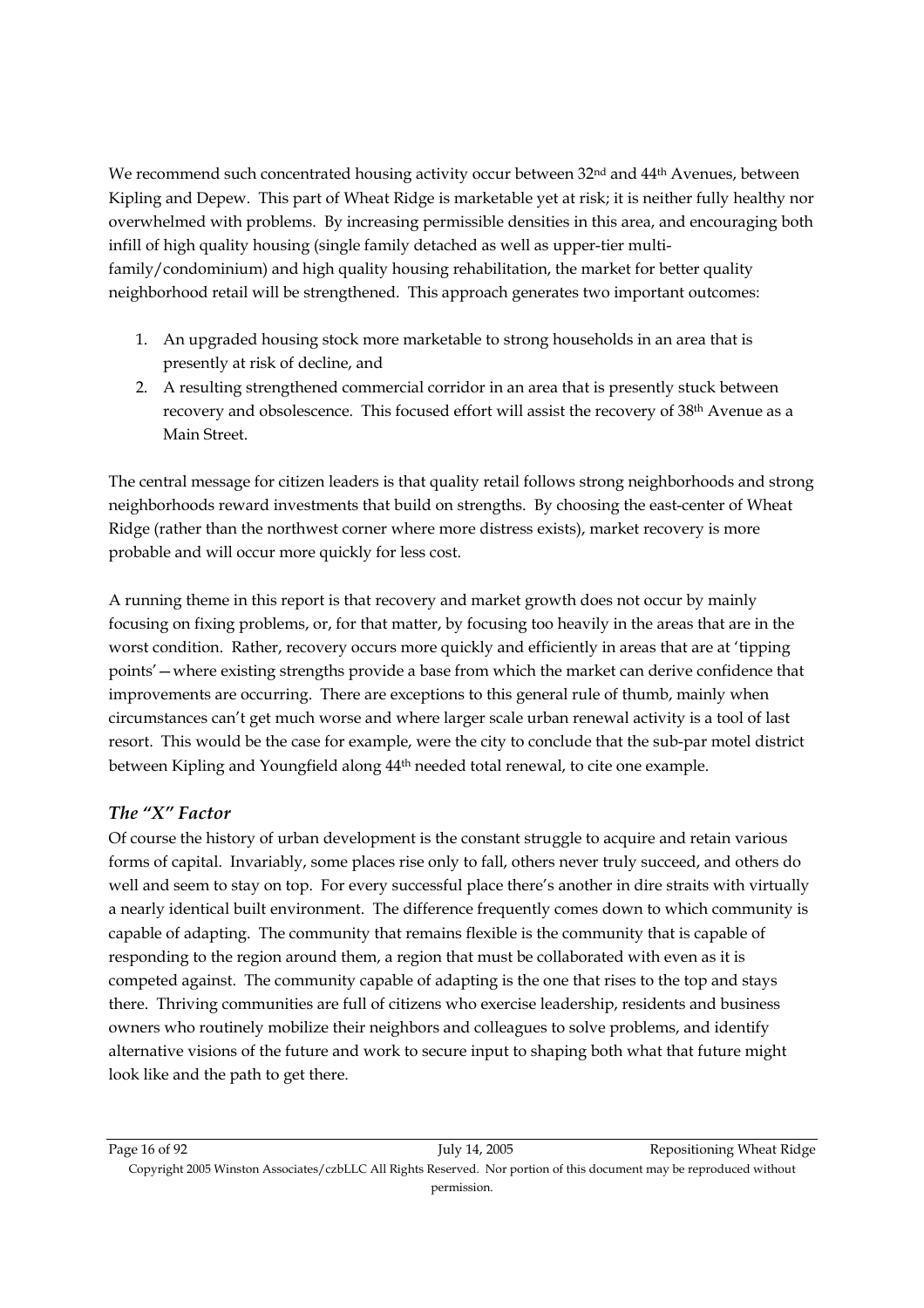The roots of exercising leadership are grounded in the community's capacity to differentiate between the various kinds of challenges that confront them, of which there are two main types.

The first are those challenges that are more *technical* in nature. In Wheat Ridge an example of a technical challenge is the signage work that needs to be done. In Wheat Ridge one never knows where they are in relation to important landmarks unless you have lived in Wheat Ridge already. There is a problem to be solved: Wheat Ridge's signage is unappealing and disconnected and consequently important assets are obscured and hidden from open view. Solving this may involve no more than designing signs, choosing sites, and financing installation and maintenance. Most communities that struggle focus too heavily on the technical challenges they face. In the process they miss the larger issue too frequently. Struggling communities *think* their problem is the lack of signage and solving it is merely a matter of design and installation, when their real problem is why the signs weren't there in the first place.

The second type of challenge that communities face is *adaptive*. In Wheat Ridge an example of an adaptive challenge is the issue of why good signage hadn't materialized in the first place. An adaptive challenge is the work that a community must do to *change* from a community that once eschewed designed signage to a community that embraces signage. This is the work of changing, of adapting to a new future that some in the community do not favor. Communities capable of making these changes keep pace or ahead of neighboring communities that are changing.

For Wheat Ridge to regain its place in the region as a community of choice, residents must mobilize towards a new future that will inevitably mean learning new ways. The old ways are not working. The new ways provide no guarantees but must be learned. Standards have to improve not through enforcement but voluntary compliance. This degree of adaptive capacity will need to be grown. Every community has a different level of tolerance for learning new ways. Now is the time for Wheat Ridge to begin to adapt successfully. Getting the most out of this effort is the place to start.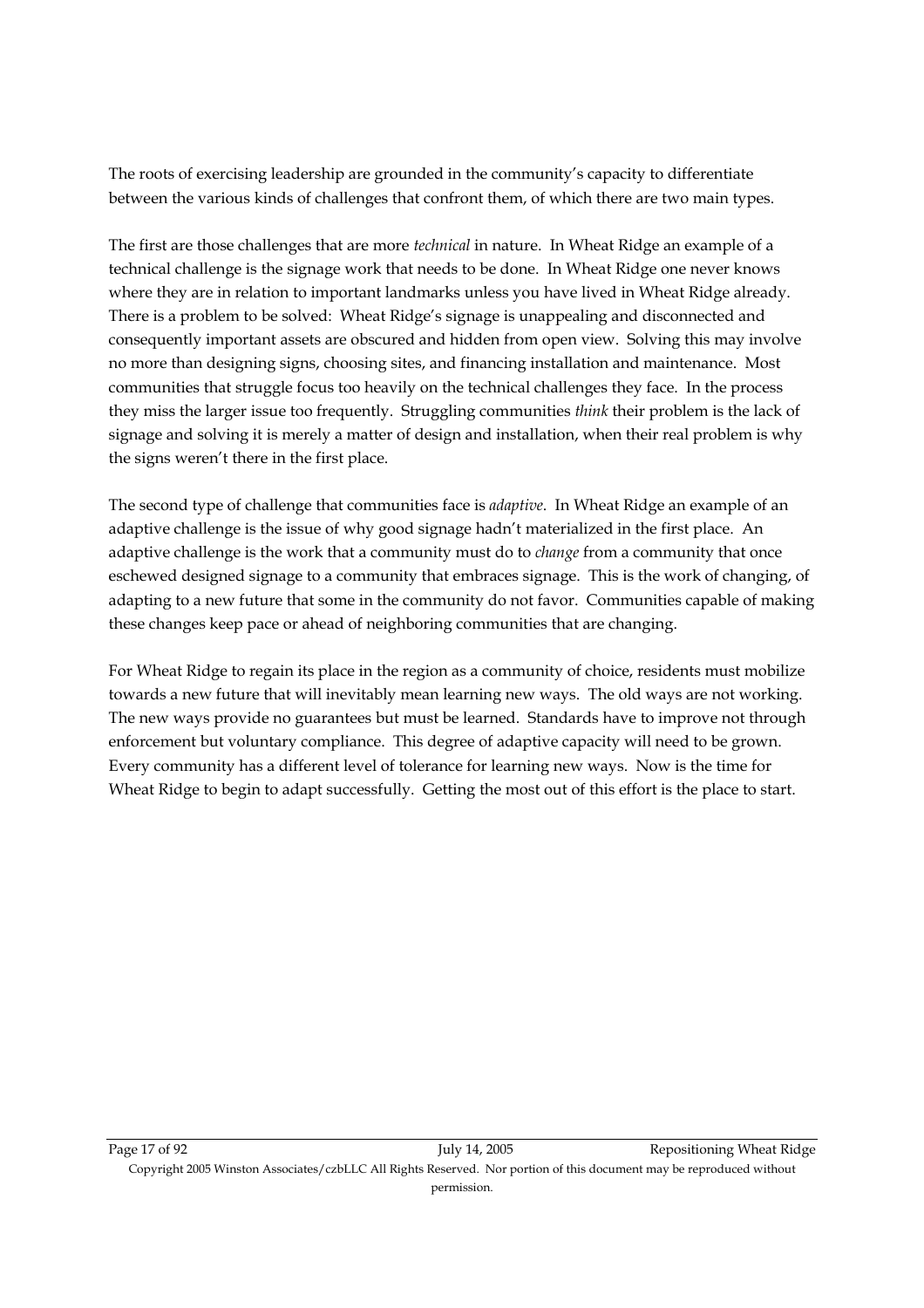## **A3. INTRODUCTION**

### **WHY WHEAT RIDGE MUST BE REPOSITIONED AND A VISION OF WHAT WHEAT RIDGE CAN BE**

#### *Loss of Strong Households*

The central challenge facing Wheat Ridge is its loss of strong households. Strong households are the backbone of every thriving community.

Strong households are consistently employed, have the potential for upward mobility, demand quality rentals or own and reinvest in their homes, take good care of their property, and participate in and contribute to civic life. Above all the characteristics of strong households, income is the most useful measure, for it captures employment consistency and employability, and correlates with home ownership and education. Strong

**The central challenge facing Wheat Ridge is its loss of strong households that are the backbone of every thriving community. Such households are consistently employed, have the potential for upward mobility, demand quality rentals or own and reinvest in their homes, take good care of their property, and participate in and contribute to civic life. In Wheat Ridge we estimate those households typically earn between \$59,000 - \$88,000 per year.** 

households typically earn between \$59,000 and \$88,000 per year.

These households are part of the overall fabric of any community. A community need not have all residents earning \$75,000 a year - but to thrive, Wheat Ridge needs a fair share of such households. A community need not have all residents complete college - but to compete in Jefferson County today, Wheat Ridge needs a larger share of such households. Not everyone in Wheat Ridge must be part of a married family with children - but Wheat Ridge needs to have more families with children living in the city. It's not critical that every working adult in the city be employed full-time - but Wheat Ridge needs more full-time workers than it now has, especially professional full time workers. These strong households constitute "demand". It is they who demand good family housing and good retail.

When a community does not have an ample supply of quality housing, quality retail, and a quality environment to live in, it cannot retain the remaining strong households it has, much less attract new ones.

We have analyzed population, household trends and job trends as well as evaluated the commercial real estate inventory and retail sales trends including housing sales activities. All trends lead to the conclusion that Wheat Ridge has not been attracting the

**Boiled down to its essence, the state of Wheat Ridge today and the path it is on is defined by the fact that there's too little quality housing, desired retail and positive, and amenities to offer strong households that have the ability to choose to go elsewhere.**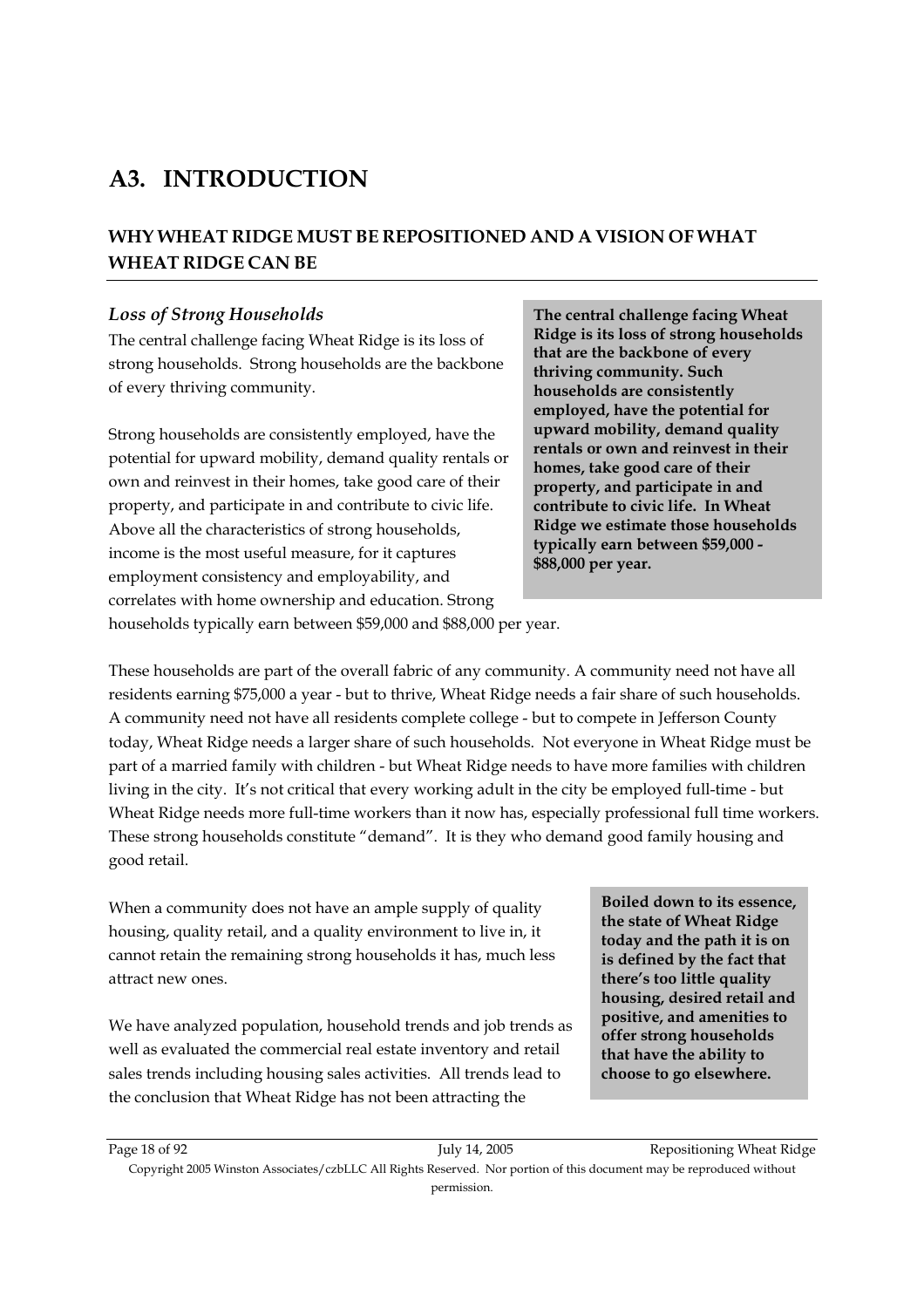middle income, educated and "strong" households in Jefferson County needed to stabilize the city. Instead Wheat Ridge is increasingly home to lower income, at-risk households.

What this means is that too many Wheat Ridge residents have less disposable income to support local area retail and other businesses; that they are less able to invest in property maintenance and improvements; that they are at greater risk of displacement through the inability to pay housing costs; and that housing purchases will be more marginal and subject to foreclosure.

- The population and number of households in Wheat Ridge are projected to be slightly lower in 2010 than in 20001. This means less rooftops which means less purchasing power.
- Almost 27 percent of households in Wheat Ridge are headed by seniors (age 65 or older), which is higher than other compared Jefferson County communities<sup>2</sup>. Many of these seniors are low-income, as indicated by the finding that about 18 percent of total Wheat Ridge households received their primary income from social security in 2003. Low incomes mean less purchasing power and lower home ownership probability.
- About 16 percent of total households in Wheat Ridge are single-parent households and 27 percent of family households are single-parent households. Single-parent households earn more than one-and-one-half times *less* than that for married-couple families in Jefferson County (\$38,669 versus \$74,159). This means more at-risk youth, lower school test scores, low home ownership rates, and lower purchasing power.
- About 25 percent of Wheat Ridge adults have a Bachelor's degree or higher compared to 37 percent in Jefferson County as a whole. This means less upward mobility, and thus less long term earning capacity. This translates into less buying power and less capacity to reinvest.
- Of the 23 communities we evaluated, Wheat Ridge was the only compared community in Jefferson County to have a higher percentage of people earning below the poverty level in 2000 than in 1990. In addition, over 60% of Wheat Ridge households earned under \$50,000 per year in 1999, compared to 42% in Jefferson County as a whole; median household incomes increased the least of all compared communities between 1990 and 2000 (37.6 percent); and the average household income of owners moving into Wheat Ridge between 1990 and 2000 was \$61,382 compared to \$75,000 for owners that moved to the community between 1980 and 1989. This indicates the increased attraction of low-income households to Wheat Ridge and the lower attraction of stronger, higher-income households to Wheat Ridge compared to other areas of Jefferson County. The emerging status quo is one where Jefferson County is disproportionately balancing its poverty problems on the backs of Wheat Ridge. Still in its early stages, this is a condition that, without an intervention, will only solidify. Once this condition takes firmer hold on market expectations and institutional behaviors, efforts to diffuse poverty on a more fair-share basis throughout the county will be met with much stiffer resistance, from both real estate interests (in the form of NIMBY-ism) as well as housing agencies tasked with addressing the housing needs of the poor ('mission protection').

-

<sup>1</sup> DRCOG

<sup>2</sup> Compared to Mountain View, Golden, Lakewood, Northwest Denver and the Jefferson County portion of Arvada and Westminster.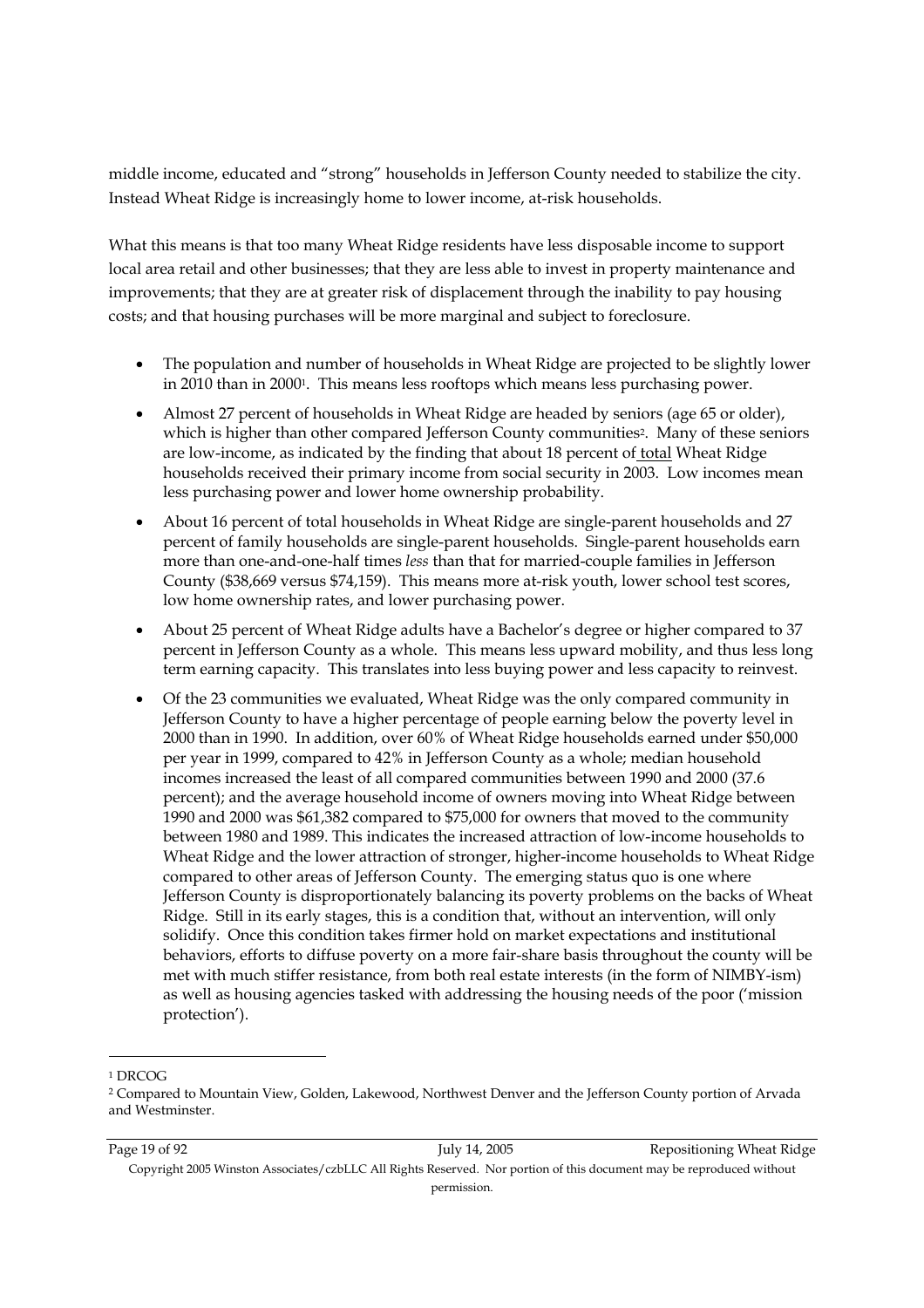• Finally, Wheat Ridge had among the highest percentage of cost-burdened households of compared communities in 2000. About 31 percent of Wheat Ridge households paid over 30 percent of their income for housing, despite the generally lower housing costs and rents in Wheat Ridge than other communities. This indicates that, despite the relative affordability of Wheat Ridge compared to other areas of Jefferson County, the price of housing in Wheat Ridge is still higher than many low income households can afford. In other words, the people living in Wheat Ridge are less and less affluent and more and more stretched to meet their housing costs.

What form does this take in the community? Right now Wheat Ridge has one Camelot. It has one perpetually vacant lot at Depew and 38th. It has a small handful of very low-end motels. However, the trajectory of Wheat Ridge under current conditions is not that the Camelot is the exception but that it becomes the rule. A paradox Wheat Ridge must come to terms with is that residents are clear that they want no more Camelot apartments in town, yet all of the forces to ensure precisely that outcome are in place – from zoning, to standards of care by property owners, to the city's antibusiness climate, to some citizens' zealous disdain for government and regulations.

At its essence, the state of Wheat Ridge today, and the trajectory it is on, are the consequence of there being too little in the way of higher-end housing, quality retail, and desired amenities to offer strong households that the data show would otherwise choose Wheat Ridge given the city's price advantages.

To retain and attract such households, several ingredients are necessary, and include supplying the housing, retail, and community desired by strong households. Though distinct, each element is interconnected, and all elements are needed. Each element is briefly discussed below and will be presented in numerous ways throughout this report. In summary:

**A paradox Wheat Ridge must come to terms with is that residents are clear that they want no more Camelot apartments in town, yet all of the forces to ensure precisely that outcome are in place – from zoning, to standards of care by property owners, to the city's anti-business climate, to some citizens zealous disdain for government and regulations.** 

#### 1. **There must be the housing that strong households desire.**

 Jefferson and Denver County's strongest households prefer newer, larger, singledetached housing. On average, "communities of choice" (census tracts attracting stronger households) have higher percentages (nearly 90%) of single-family detached housing, the greatest portion of housing built since 1990 (typically three times as much as in tracts attracting the weakest households), and the largest share (nearly 50%) of units with four or more bedrooms. "Second choice" communities typically have slightly smaller housing (a larger share of units with only 3 bedrooms) built in the 1970s or 1980s.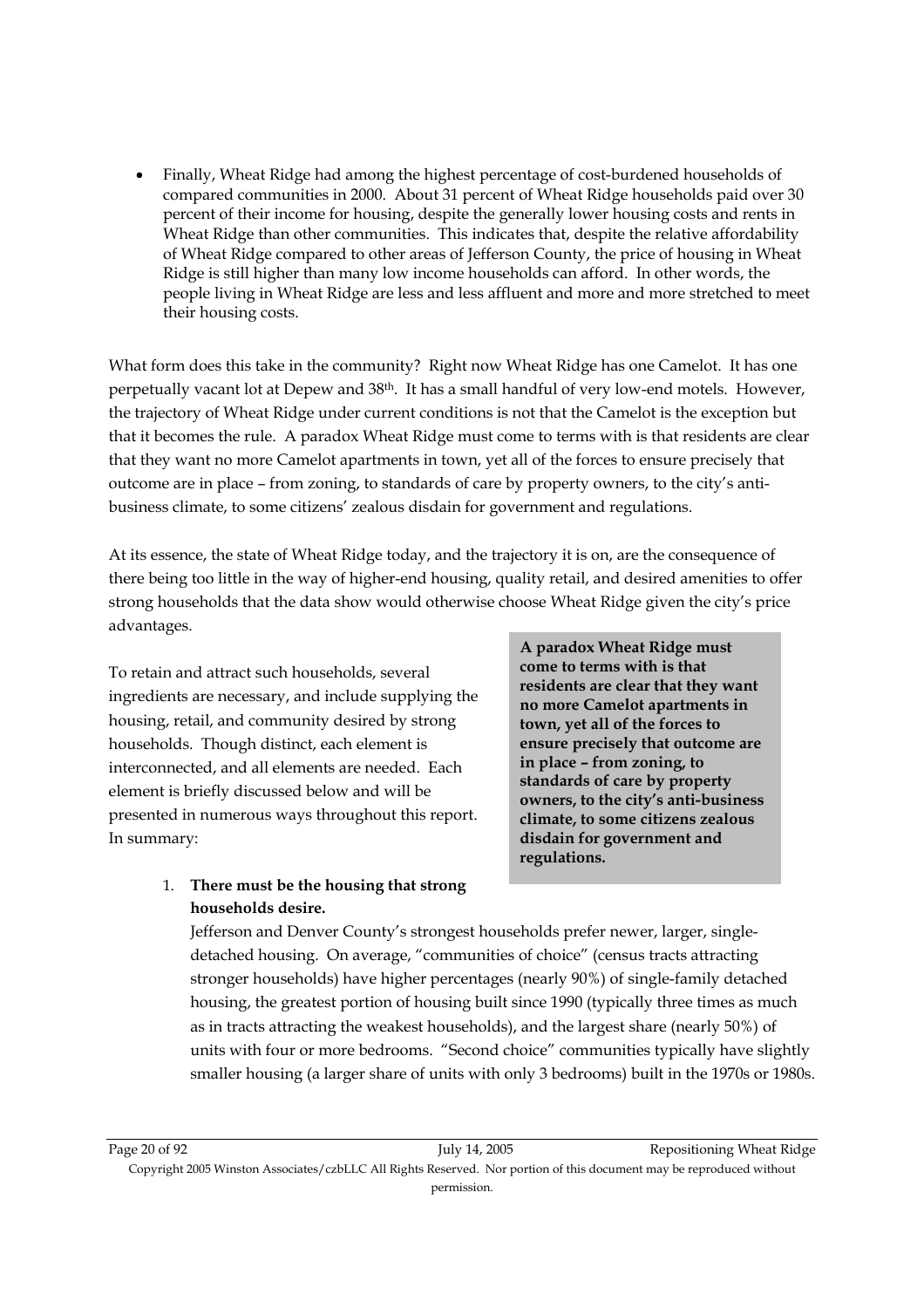Unfortunately, throughout most Wheat Ridge neighborhoods, just one-third to twothirds of the housing stock is single-family detached housing. (The one exception is the city's southwest corner, where over 90% of units are single-family detached.) The majority of housing in all tracts (48% to 90%) was built in 1969 or earlier – a housing generation that typically does not attract households with the most choice. The vast majority of the city's housing stock in most tracts (from 70% to 95%) has less than 4 bedrooms (again, with the exception of the city's southwest corner).

This basic combination of 'houses that strong households want' – large, new, attractive – does not exist in Wheat Ridge. If desired housing remains unavailable, strong households will find it someplace else. For these reasons, the message is clear: Wheat Ridge needs more housing attractive to strong households. Strong Jefferson and Denver County households want houses that are rare in Wheat Ridge. Among other things, to retain and attract strong households, new housing desired by strong households is a non-negotiable.

In addition to providing housing to attract *new* strong households, Wheat Ridge must also demonstrate to *current* Wheat Ridge strong households that it makes sense to stay in Wheat Ridge. When strong Wheat Ridge households increase reinvestment in their homes, strong households outside of Wheat Ridge will take notice. When strong households begin to stay in Wheat Ridge as they move up in housing, strong households outside of Wheat Ridge will take notice. When strong households in Wheat Ridge stay, and their children stay in school, test scores will stabilize and improve. Strong households outside of Wheat Ridge will notice all of this. To retain and attract more strong households, the housing they demand and the incentives to invest in their property must exist *within Wheat Ridge.* Right now, small housing not upgraded since it was built, a proliferation of unimaginative ranch homes, and unappealing commercial corridors all make it easy for strong households to go elsewhere in the county. Wheat Ridge needs a supply of what strong households want in order to compete for their investments.

Changes to the existing zoning will make it easier for developers to build the housing desired by strong households. Supplemental incentives designed to encourage developers to build the housing desired by strong households will be necessary. A result will be the basis for a changed market in Wheat Ridge, characterized by higher rates of home ownership, higher median incomes, and more upward mobility.

#### 2. **There must be the retail that strong households desire.**

 Strong households do not want characterless boxes only. While they will patronize Wal-Mart, they don't want their entire retail experience to occur in a big box. Strong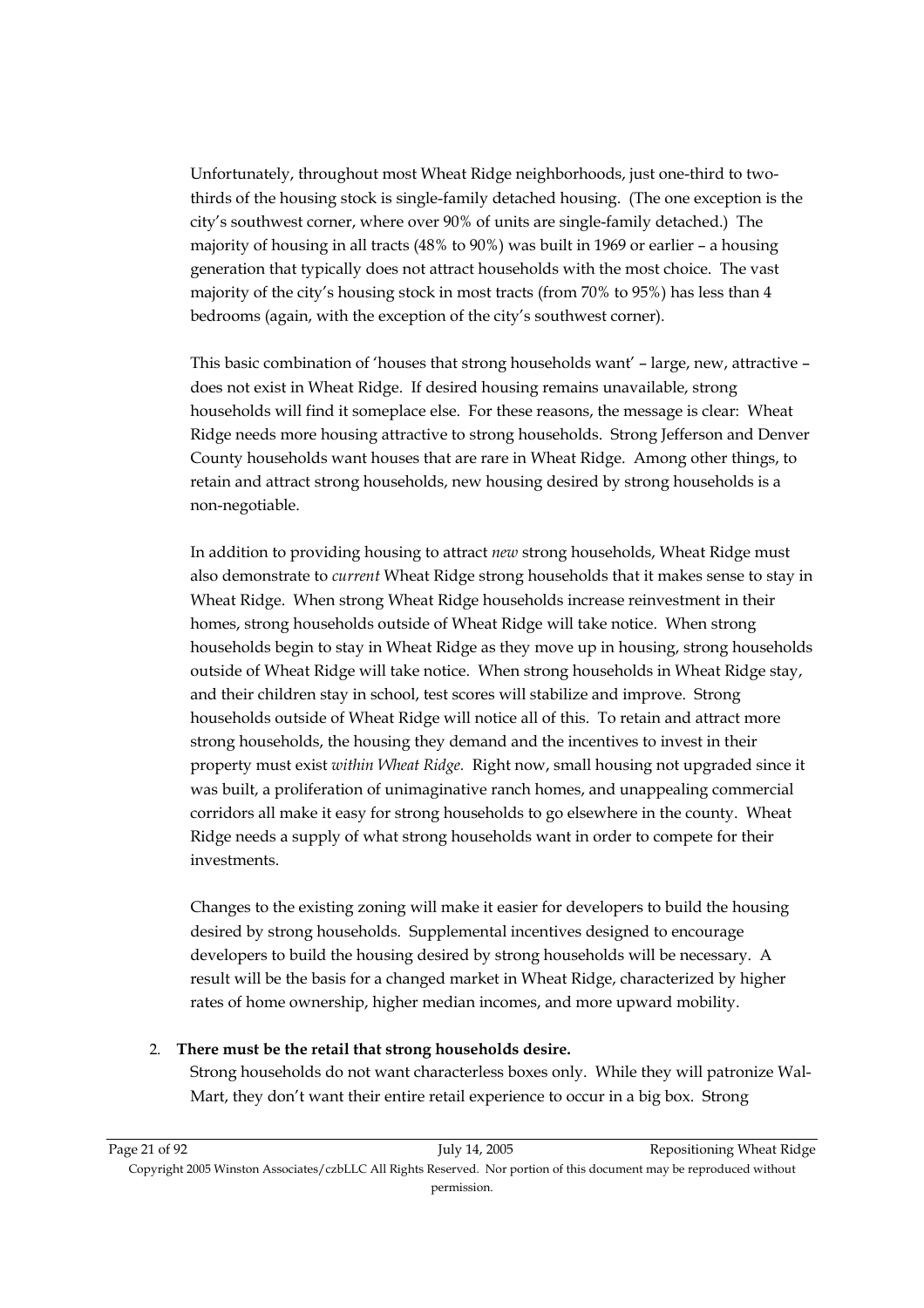households do not want retail that is not friendly to pedestrians. It is ironic that Wheat Ridge, with its high percentage of seniors, has such a pedestrian un-friendly spectrum of commercial real estate. Strong households want to be able to easily drive to one store and then be able to walk to several others in an appealing environment. This is what West Highlands and Olde Town Arvada have offered to the market, and their success illustrates the power of good design of commercial spaces. Strong households want shopping places to be visually appealing. They want places to shop that are maintained to a high standard. That is why they like places like Flatiron Crossing – stores there are new, beautifully maintained, enjoyable to be in, and easy to get to. Once there, it is easy and enjoyable to leave one store and go to another.

 This very basic combination – new, attractive, maintained retail that is easy to get to and enjoyable to be in – does not exist at concentrated sites in Wheat Ridge. For these reasons, the message is clear: Wheat Ridge needs to update its retail in order to be attractive to more strong households. Strong Jefferson and Denver County households want pedestrian-friendly retail that is appealing and easy to get to. Among other things, to retain and attract strong households, new retail desired by strong households is a nonnegotiable. When both the housing and retail desired by strong households is in short supply in a place, strong households go elsewhere.

3. **There must be an attractive community setting that strong households desire**. An ample supply of high quality housing and good retail is rarely enough to retain strong households, and almost never enough to attract new ones.<sup>3</sup> Unappealing corridors, poorly maintained property (commercial as well as retail), and unattractive urban design all contribute to a poor image. The wider market takes image into consideration and doubts that the neighborhoods have much appeal, even when quality housing stocks are

available. What's more, if the way a community presents itself is negative, retail is usually in transition downward.

The above explains why simply building more housing won't work in Wheat Ridge. Wheat Ridge has to combine its housing development activities with a concerted effort to upgrade the visual appeal of the city. While lots are acquired and consolidated and developed into high quality housing for strong

**The most important rule for Wheat Ridge to follow is the law of holes, which says "if you want to get out of the hole you're in, the first thing you do is stop digging." By adopting these lessons and replacing old habits with new customs, the reasons Wheat Ridge is in this predicament will no longer be present.** 

-

Page 22 of 92 **July 14, 2005** Repositioning Wheat Ridge Copyright 2005 Winston Associates/czbLLC All Rights Reserved. Nor portion of this document may be reproduced without

<sup>3</sup> The exceptions to this rule are when markets are severely overheated on a regional basis with little breathing room, as was the case when East Palo, CA properties began selling in the wake of the dot.com real estate rush between 2001-2003 in the San Francisco Bay Area. Though strong, the Jefferson County housing market bears little resemblance to this example.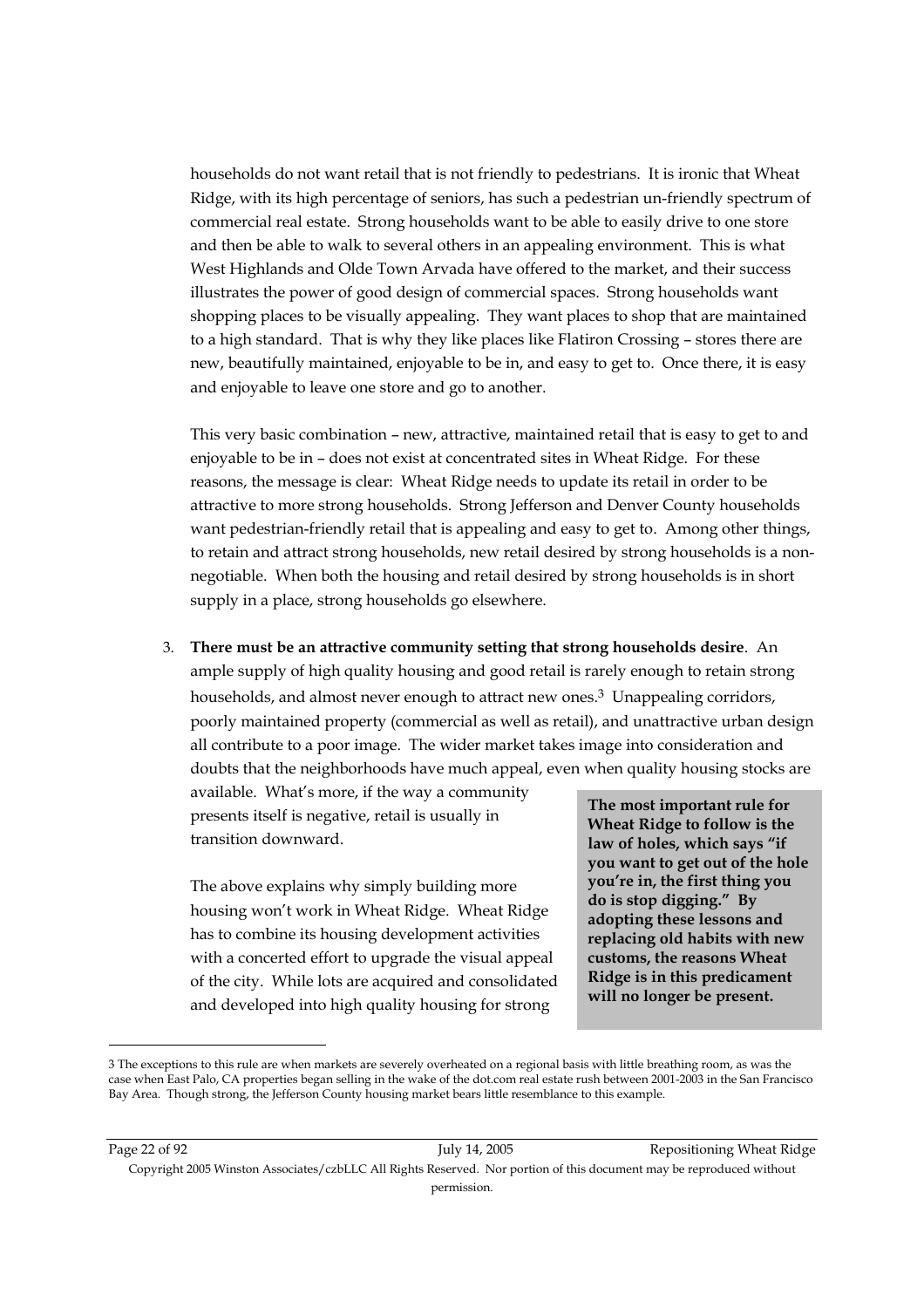households, the commercial corridors will need to be cleaned up. While incentives are packaged for retail establishments to maintain their businesses more attractively, investments in beautification are a must. While stores and streets are being upgraded, the parks and the open space must become more appealing.

Said another way, it won't matter to a strong household that they can buy a 4-bedroom house on a large lot in Wheat Ridge if they have to drive past ugly businesses and poorly maintained right-of-ways along 44th. It won't matter to a strong household that they can get a great deal on a house if their new neighbors have poorly managed farm animals in the backyard. And the abundance of open space won't matter to a strong household if they can't find the access point and/or if the path to the open space is strewn with broken beer bottles.

The environment must communicate a legible message that people and businesses and institutions in Wheat Ridge care enough about their community to keep the sidewalks clear of trash, the highway sound barriers free of graffiti, the homes freshly painted, yards full of flowers, and businesses in attractive settings. When strong households from outside Wheat Ridge are able to conclude that current residents don't care enough to tend to these basics, confidence about relocating to Wheat Ridge is undermined.

|                            | MARKET                                        | <b>IMAGE</b>            | <b>CONDITIONS</b>                                             | CAPACITY                                 |  |
|----------------------------|-----------------------------------------------|-------------------------|---------------------------------------------------------------|------------------------------------------|--|
| <b>Current Wheat Ridge</b> | \$40,000 HH<br>Renter                         | Low Standards           | Disrepair                                                     | Marginal                                 |  |
| New Wheat Ridge            | \$60,000 HH<br>Owner                          | High Standards          | House Pride                                                   | Strong                                   |  |
| <b>Strategy Summary</b>    | New<br>- Housing<br>- Retail<br>- Environment | - Codes<br>- Raised Bar | - Investing in<br>strong current<br>residents for<br>upgrades | - Investing in<br>resident<br>leadership |  |

In summary, the desired housing must get built or renovated, the retail must get upgraded, and the connective tissue binding it all together must be attractive so that a clear message is sent that Wheat Ridge has pride. If the surrounding Jefferson County market were weak, this "build it and they will come" strategy would not work. However, because the region is strong, this report shows that if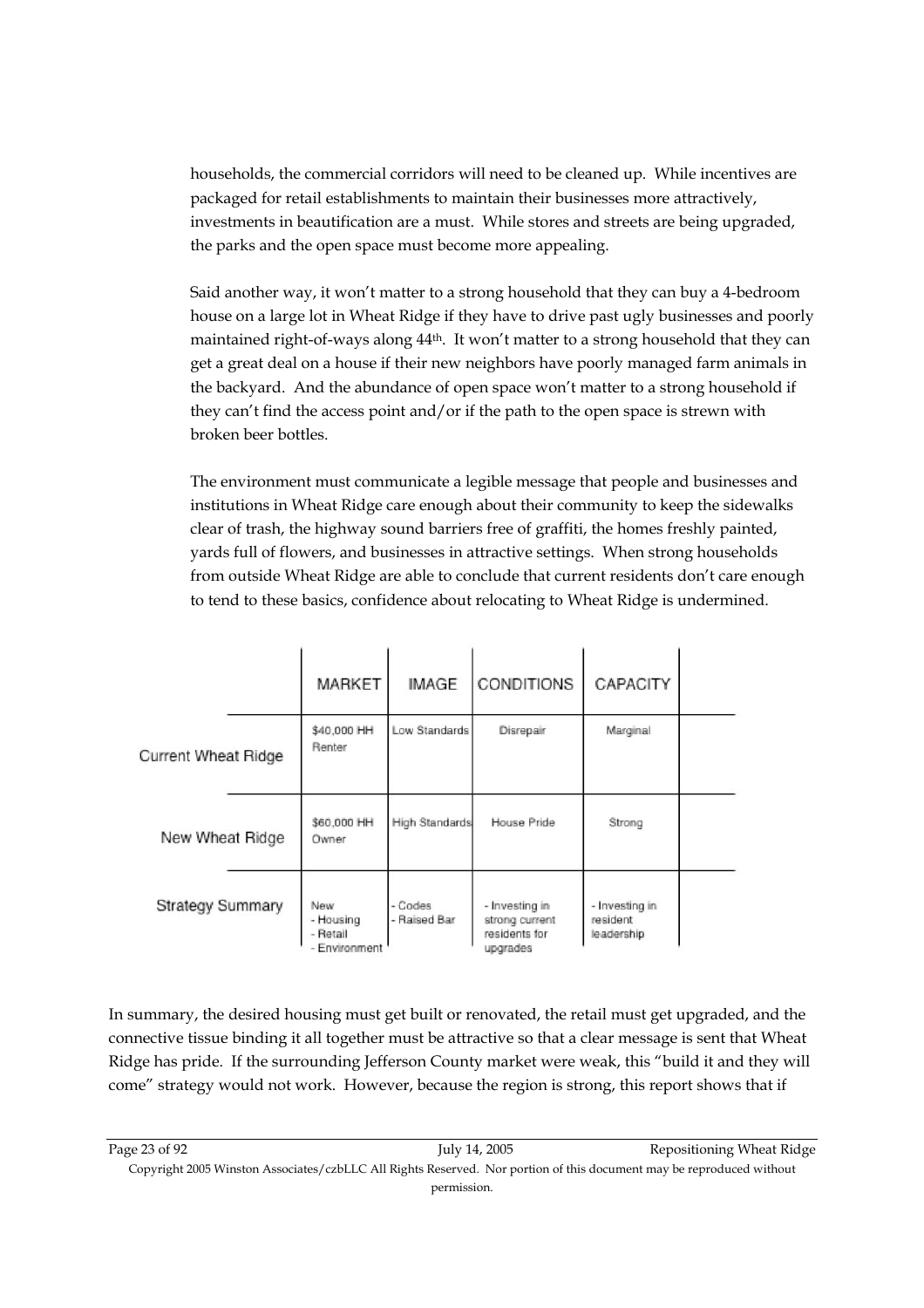Wheat Ridge implements recommended revitalization measures, demand for new and upgraded development in Wheat Ridge will surge.

Whatever vehicle is ultimately used to facilitate change in Wheat Ridge (we recommend creation of a public-private corporation) every action taken must be able to pass a basic test: does it result in making Wheat Ridge more attractive to strong households? *Any proposed change in zoning or land use, any real estate development, or any public or private behavior that does not pass this test should not be permitted.*

#### *How did this happen?*

Why focus attention on delving into how it came to be that a once vibrant Wheat Ridge fell so far behind? Why not just state the strategy? In our experience, communities like Wheat Ridge – characterized by slow decline relative to the competition – frequently are good at acknowledging things could be better, but have a hard time implementing recommendations that might be helpful. Case in point is the recent Wadsworth Corridor

**The following question can serve as a basic evaluation for all activities proposed by the city or residents**

*Will this (development/regulatory change / behavior) make Wheat Ridge more attractive to strong households?*

Study, an excellent analysis of the challenges facing Wheat Ridge on Wadsworth, and which contained many sound recommendations – none of which saw implementation. Our experience is that when this occurs, it is most often the case that the genetic code that ushered in the problems is still present, so strategies by themselves won't matter. What Wheat Ridge needs is a set of strategies *and* assistance facing the reasons for the decline in the first place. What must the residents and leaders of Wheat Ridge fully understand?

- The same inputs remain within Wheat Ridge today that shaped the decline.
- The same tough competition from Arvada, Broomfield, Lakewood and Westminster is working overtime to keep their communities healthy.
- Unless either the inputs or the competition changes, Wheat Ridge won't recover, and the competition isn't going anywhere.

Past is prologue. But in Wheat Ridge's case, this is even more so, because while Wheat Ridge was practicing bad habits (making it hard for businesses to expand, permitting sloppy standards to take root, encouraging unsightly strip retail to proliferate, failing to undertake purposeful economic development, neglecting to update codes), adjoining cities were adopting better practices. While neighboring cities were moving forward, past city councils in Wheat Ridge had yet to put the city's rural heritage in the right context.

In the course of developing this report, more than 200 citizens attended dozens of council-led discussion about the future of Wheat Ridge. The current council has shown remarkable tenacity in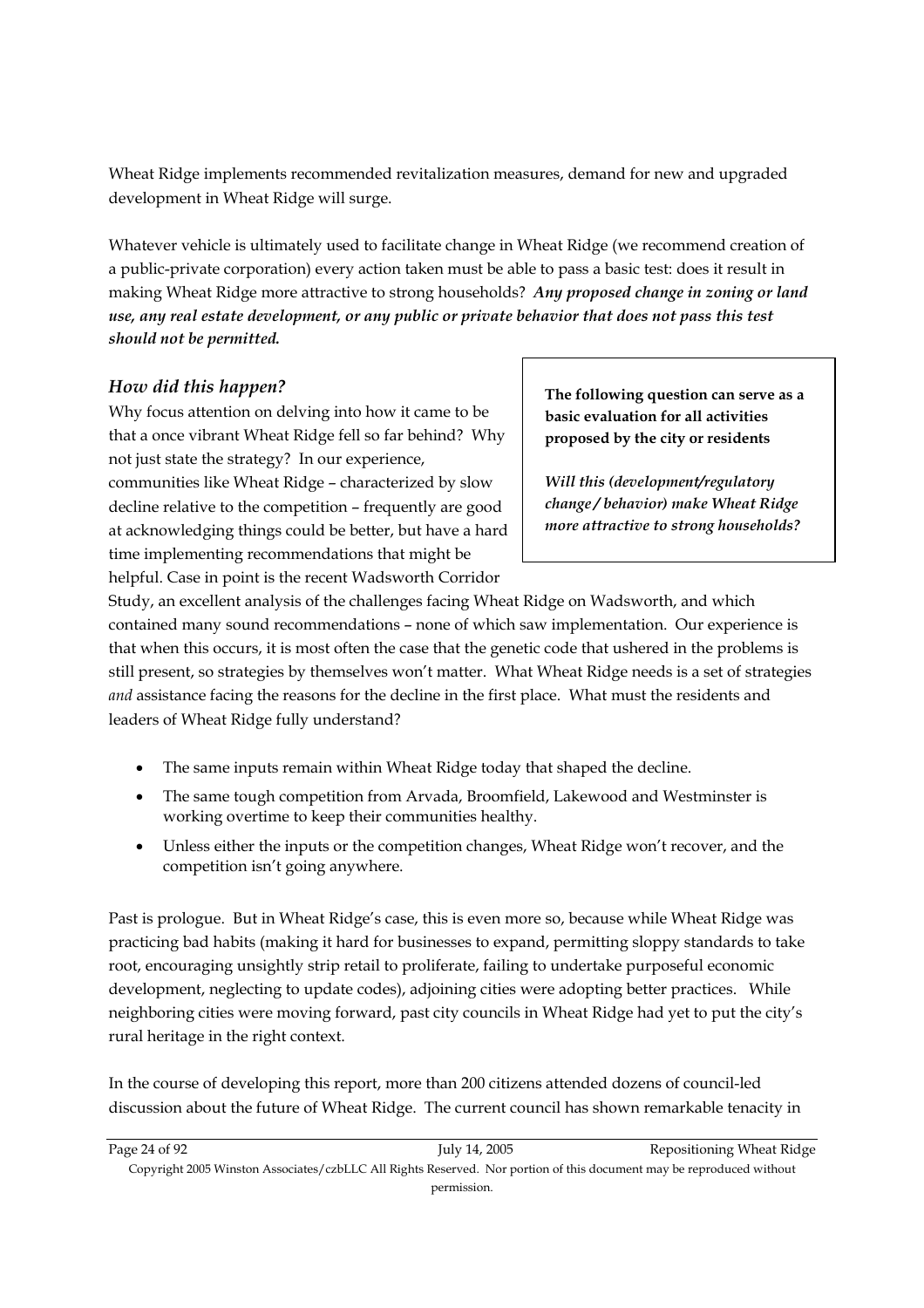mobilizing hundreds of Wheat Ridge citizens to the initial stages of work in developing a recovery strategy for the city. Among many of the comments repeated at these meetings was a yearning for the city to stay true to its rural heritage and also upgrade how it is perceived.

The 29 council-led meetings that occurred in March and April of 2005 continually surfaced the importance of repositioning Wheat Ridge—but not by sacrificing history and culture. At these meetings and four other, large citywide sessions held at the Recreation Center in April, May and June, and in City Council work sessions, the challenge of reconciling economic improvement within an historic Wheat Ridge context was always present.

The importance of this apparent contradiction is that it is not a contradiction at all. Rather it illustrates that there was a time when it was suitable to be a rural community in Jefferson County. And at that time, such a mindset was sufficient. As the region changed dramatically in the 1980s, Wheat Ridge did not shed its rural memories. In our interviews with citizens, we have determined that the overall Wheat Ridge characteristic during much of period between 1970-2000 was one where Wheat Ridge really didn't *want* to admit it was in the middle of a sprawling, suburban region, and so it didn't. It didn't implement the citywide systems needed to cope with urban and suburban levels of development and planning. At the same time, neighboring communities were doing just that.

They were learning how to be creative with surface transportation monies. They were exploring the new urbanism and mixed-use development. They were sending delegations to Washington, DC to ensure their community had resources. They were remarketing innercity commercial strips into hip retail magnets. They were marketing, hustling, and in general doing the "make our city great" jig at every turn. And they did this at Wheat Ridge's expense. Wheat Ridge got the Camelot while

#### **A Sampling of Comments from Council Outreach Meetings**

- Need to protect and encourage rural ambience.
- The city needs more retail shopping. Residents' money is going to other cities. The city needs department stores, also a movie theater.
- Quality families do not consider Wheat Ridge.
- Wheat Ridge asset: small town sensibility.
- Need higher density housing, if done right, and increase our draw like other cities.
- **Property rights shouldn't be allowed to** negatively impact neighbors.
- Need to attract better businesses that reflect actual community.

#### **What's Working**

- Country setting, urban feel.
- **Small town atmosphere**
- Fruit markets on  $44<sup>th</sup>$  Ave.
- Animals, livestock, horses.
- Rural ambience.
- **Enclaves of deeply caring neighbors**
- Open Space!

#### **What's Not Working**

- People boarding horses in R-1 zone.
- Hodge-podge look—doesn't command a lot of respect.
- Too small, 'country', blah.
- Lack of shopping variety—restaurants, book stores, higher-end is missing.
- Lack of downtown—no central area for gathering.

Low maintenance for many properties.

Page 25 of 92 **Page 25** of 92 July 14, 2005 Repositioning Wheat Ridge Copyright 2005 Winston Associates/czbLLC All Rights Reserved. Nor portion of this document may be reproduced without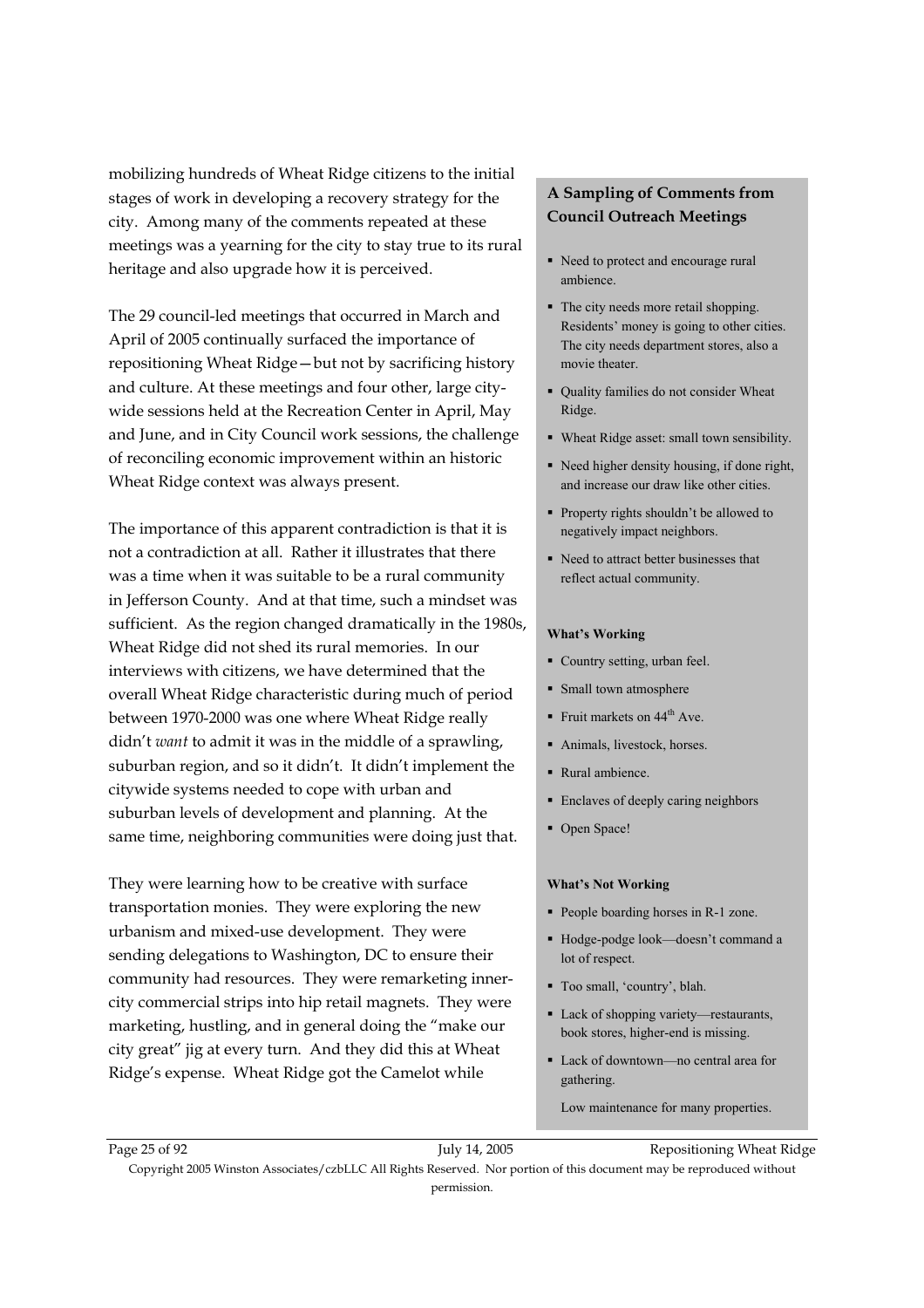

North Denver got Highland Gardens. Wheat Ridge got John Elway Ford while Arvada got Olde Town.

**Positioning of Elway Dealership, Walgreens Development Process** 

If the bad habits aren't soon replaced by best practices, it won't matter what current assets Wheat Ridge has to leverage. Wheat Ridge as a city must absorb and understand the lessons contained in this report which have been present for years but un-adopted, and learn to practice new habits, including:

- **1. Retain and attract strong households** as the city's on-going #1 priority. For too long the city's collective priority was to provide nothing more or less than the services demanded by current residents. But during the same time, surrounding jurisdictions made it their priority to retain and attract strong households, while Wheat Ridge failed to keep many of the strong households they once had, and stopped attracting new ones as well. Into this vacuum too many weak households moved to Wheat Ridge.
- **2. Invest public resources more on building upon strengths** than on fixing problems. When problems began to surface in Wheat Ridge, such as slipping standards, enforcement was not focused; indeed penny-wise and pound-foolish decisions were made that resulted in reduced funds for enforcement. Furthermore, as standards slipped here and there and resulted in pocket blight, no investment was made in the households and blocks where blighting influences had not yet taken hold, allowing spotty low standards to spread.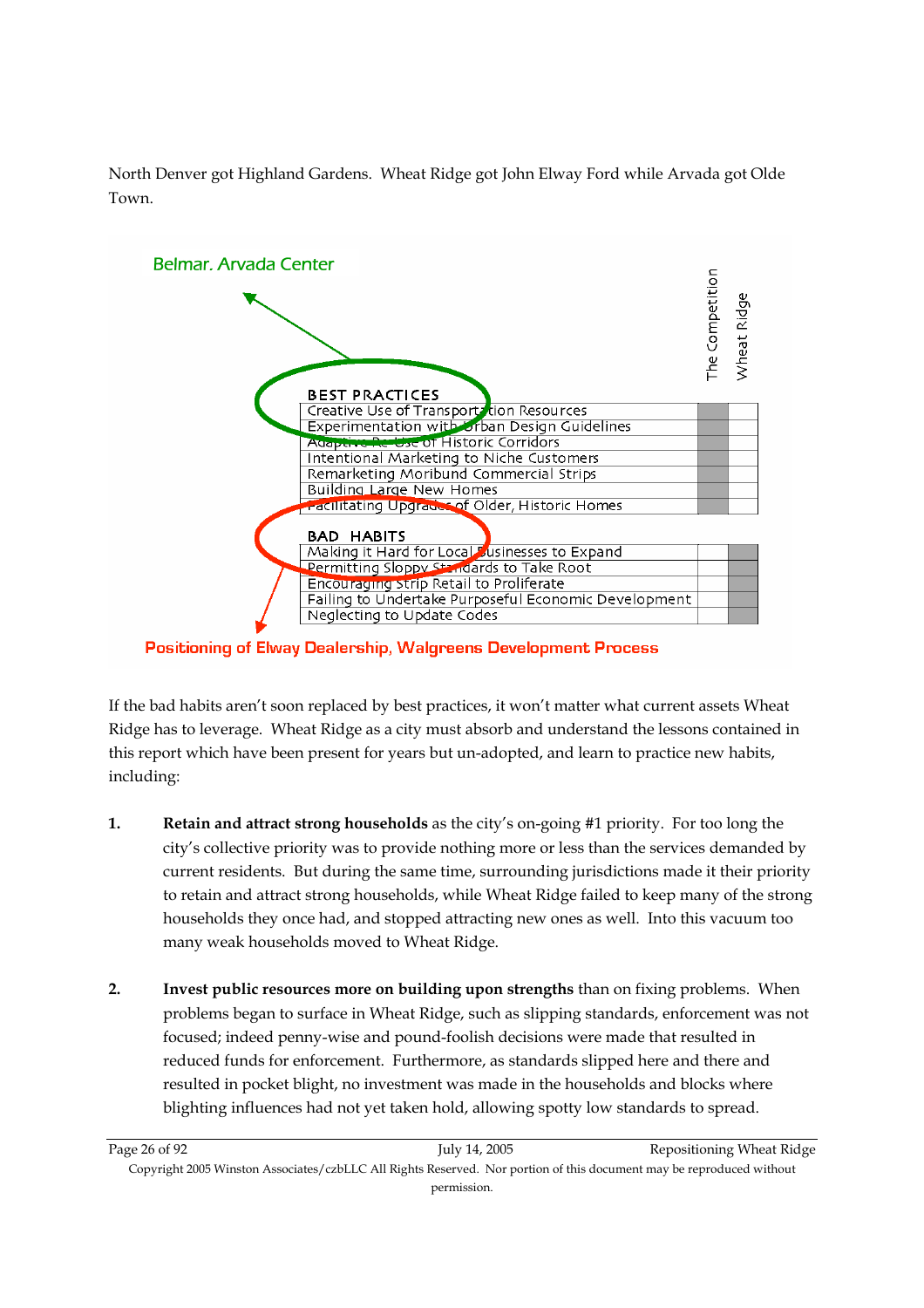**3. Get after it and stay with it.** The work Wheat Ridge must do is hard but not complicated which means that the recovery is not complex. Change the development environment so it is easier to build what strong households want. Right now building mixed use projects, or infilling with medium-density housing, or linking open space to housing more effectively all are somewhat tedious for developers. Further undermining the city, the regional development community regards Wheat Ridge as not being business-friendly. These are easy changes to make. Every current regulation must be examined to determine whether it encourages or discourages the development of facilities demanded by strong households. If it does not, the regulation should be modified. Likewise, every behavior at the city – from the way public policies are debated to the way city staff interacts with the public – should be examined to see whether the behavior or process facilitates or impedes the retention or recruitment of strong households. *These are difficult changes, but they are not complex, and they are mandatory.*

Much of the work facing Wheat Ridge hinges on breaking old habits, and adopting new ones. Without progress on this important front implementation of the lessons will be undermined. For example, the lesson of going after strong households would be lost if flexible zoning changes were not adopted because of the old habit of thinking that infill is a problem. Or, to provide a second example, the lesson of building on strength would be misused if the city began allocating resources to address problems on the worst blocks while failing to remediate lesser distress on more costeffective recoverable blocks.

|                 | Old Way                                              | New Wheat Ridge                                            |  |  |
|-----------------|------------------------------------------------------|------------------------------------------------------------|--|--|
| <b>NORMS</b>    | <b>Bad Habits</b>                                    | <b>Best Practices</b>                                      |  |  |
|                 | <b>Unsightly Strip Retail</b><br>Out-of-date Housing | Vibrant Commercial Life<br>New, Quality Housing            |  |  |
|                 | <b>Stocks</b>                                        | Ability to Support Upper Tier                              |  |  |
|                 | Lack of Curb Appeal                                  | Retail                                                     |  |  |
| <b>OUTCOMES</b> | Low Buying Power                                     | Stable and Rising Property                                 |  |  |
|                 | Declining (Relative)<br>$\overline{\phantom{m}}$     | Values                                                     |  |  |
|                 | <b>Property Values</b>                               | High Levels of <i>house pride</i> and<br>$\qquad \qquad -$ |  |  |
|                 | <b>Slipping Property</b>                             | block pride                                                |  |  |
|                 | Maintenance                                          |                                                            |  |  |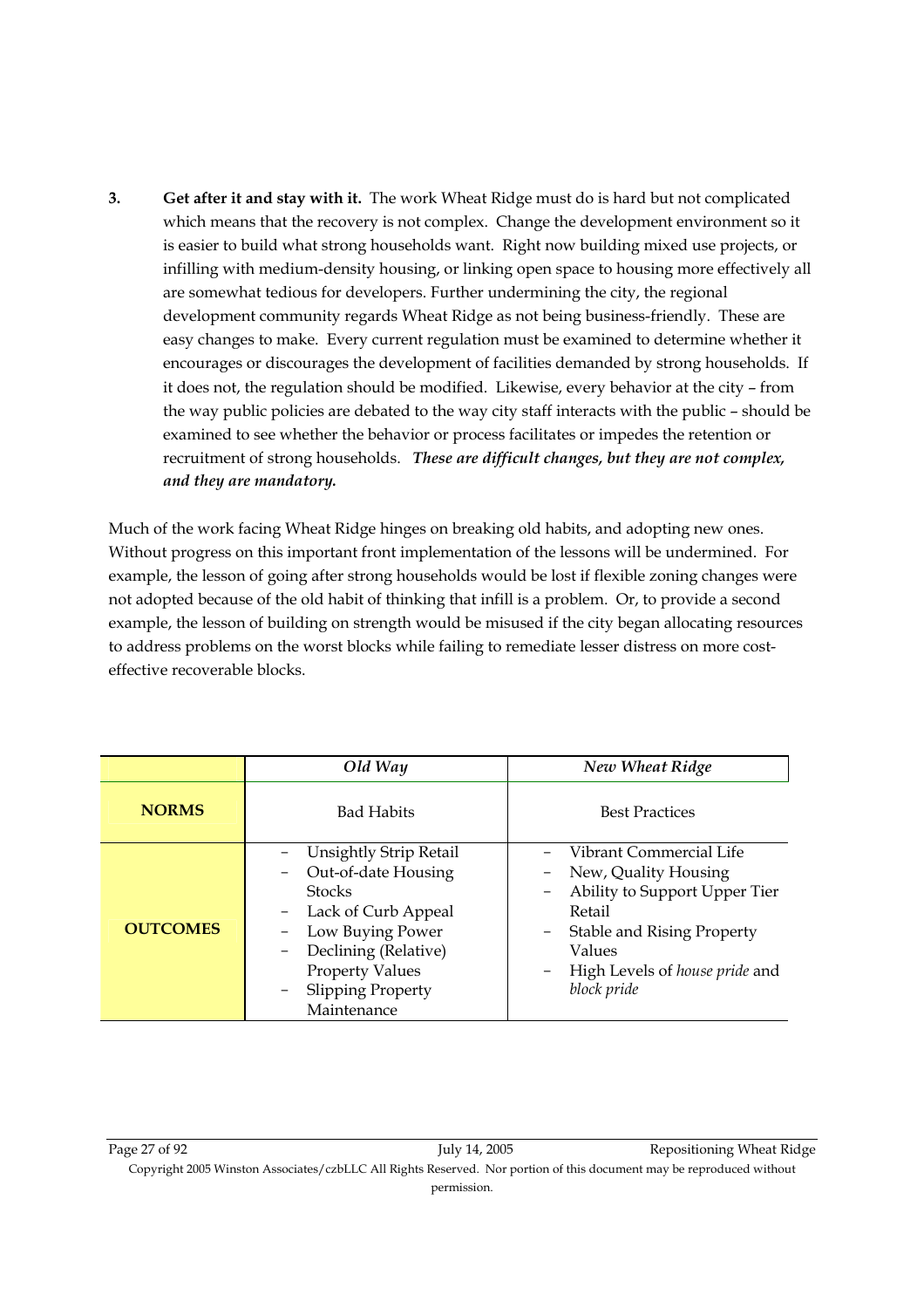|                                   |               | Implement 9 Recommended<br><b>Strategies</b>                          |
|-----------------------------------|---------------|-----------------------------------------------------------------------|
| <b>HOW TO GET</b><br><b>THERE</b> | $\mathcal{P}$ | Broad Overhaul of How the<br>City Manages Change<br>3. Create WR 2020 |

Current habits and norms in Wheat Ridge developed over decades. Where these norms may have served the city well when Jefferson County was more rural and less affluent, they have more recently served to weaken long held community values and aspirations.

• A long cherished value in Wheat Ridge has been to be a *homeowner community* of residents with sustained ties over time to the city. Yet this has been continually undermined by zoning practices and an unwillingness to set and maintain high standards of care among property owners.

The work to be done by citizens is to reconcile these two cherished values and decide which is more important – sustained homeownership and high standards, or the unregulated freedom to maintain private property any way one wishes. These are two cherished values but *only one* will serve the city well in this economy. The old habits that undervalue homeownership need to be broken and replaced with a new custom of promoting homeownership and reinvestment and stability.

• A second long-cherished value in Wheat Ridge has been to be a community with a *small town flavor* exemplified by a pedestrian-friendly Main Street with small shops. Yet this has been continually undermined by land use and zoning decisions that have made 'strip retail' the dominant norm.

Again, the citizens need to reconcile these two cherished values and decide which is more important – small-town type retail responsive to local demand or strip retail offering mainly a menu of fast food, service stations, and in-and-out shopping activity. Both provide sales taxes and so both have their place and have merit. Yet they are at odds and do not serve the community equally well; Trends in retail sales by trade indicate that the auto and health industries increased substantially as a percentage of retail sales between 1990 and 2000, while industries such as food stores, eating/drinking establishments and building materials declined as a percentage of sales. The percentage of retail sales from retail trades in Wheat Ridge is lower than any other community, at 41 percent in 2004 (through the third quarter). The old habits that undervalue the small town character of Wheat Ridge need to be broken and replaced with a new custom of encouraging a Main Street renaissance and other similarly-scaled, pedestrian-friendly, small town commercial activity.

• A third long held value is for Wheat Ridge to be a *family-friendly community*. Yet Wheat Ridge is mainly a city of adults, senior citizens and single parents. The city is incredibly caroriented and is not pedestrian-friendly. Shopping centers in town are not where families want their kids to be since they are auto-dominated and frequently in disrepair, yet there are comparatively fewer ball fields in town than in surrounding communities, where suitable alternative space would be. The park system is extensive but hard-to-locate, hard-to-access, and dominated by poorly maintained edges. The Recreation Center – which is justifiably the pride of the community – is truly only accessible by car, so if you are a nine-year-old boy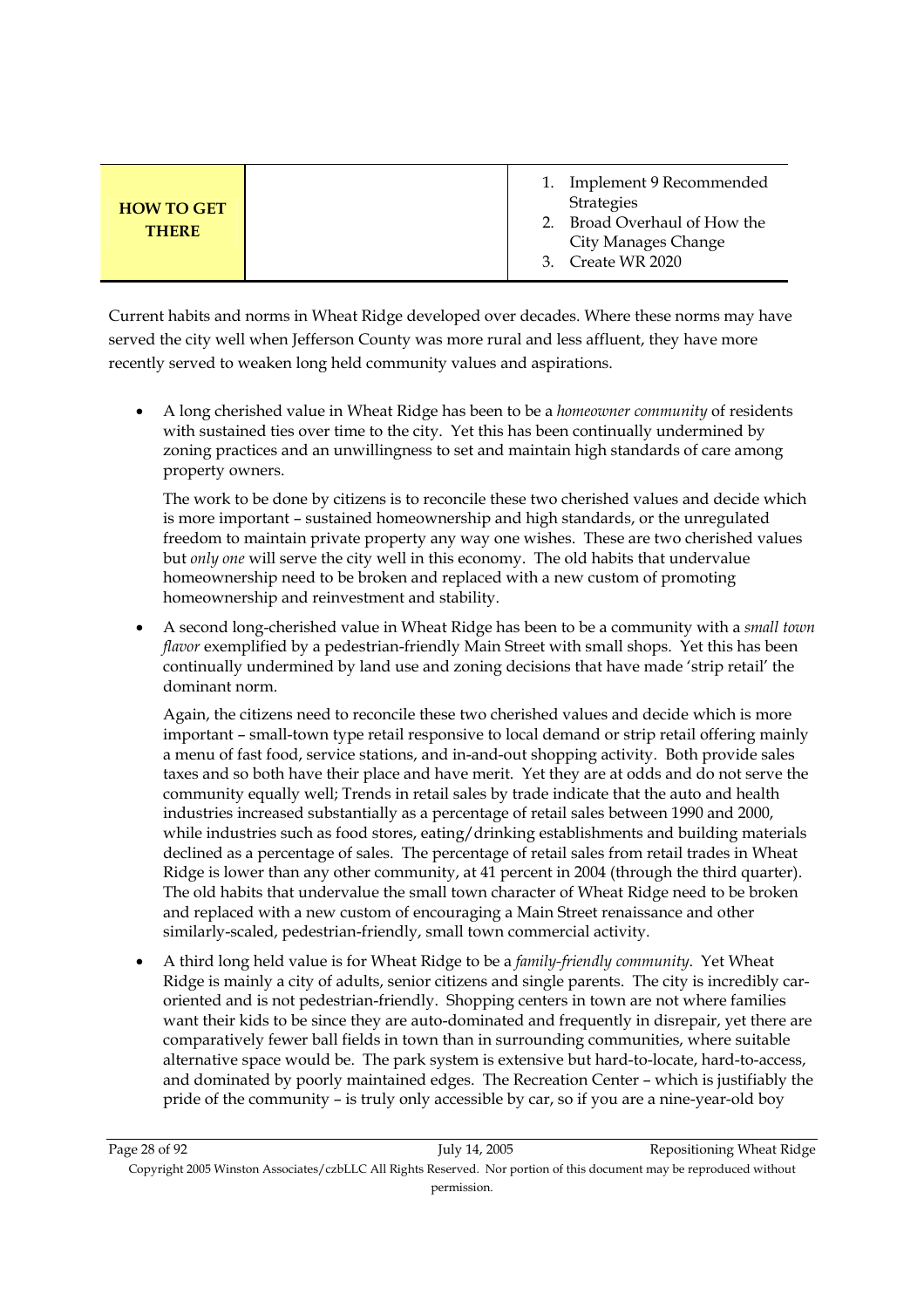living on the other side of Kipling, getting to the Recreation Center without being shuttled is not an option.

Citizens need to reconcile two conflicting values – the aspiration to be a family-friendly community and the dominant family-unfriendly environment ushered in by a strong orientation to the car. Wheat Ridge needs to reconcile its auto-orientation values with its family-friendly values. Fortunately, this is possible with good planning and strong citizen support. The old habit of undervaluing the family friendliness of Wheat Ridge needs to be replaced with a new custom of orienting a majority of economic development thinking around strong family households, and by investing heavily in athletic fields and arts facilities and children-friendly urban design, and in supporting the educational innovations needed to improve the schools.

• A fourth long-held value is the *self-image of high standards*, yet increasing standards in Wheat Ridge have slipped and an increasing number of commercial properties invest less and less in exterior upgrades. Few businesses sweep and clean the sidewalks in front of their shops as a morning routine. Few strip centers install and maintain landscaping. More and more apartment buildings pay too little attention to where the dumpster is, or how vacancy signs are posted, or whether the grass is mowed and snow shoveled. Fewer homeowners are painting with regularity, planting flowers, keeping porch lights on, or doing activities that signal house pride.

The work that citizens in Wheat Ridge must do is to reconcile these two conflicting values: the belief that low standards are not good versus the conviction that a property owner ought to be able keep their property pretty much any way they want it without interference from neighborhoods or worse, local government. The former will help the city become more attractive to strong households; the latter will not. The old habit of undervaluing high standards needs to be replaced with a new custom of promoting reinvestment and house pride, investments in landscaping, recognition of garden accomplishments, and historic property maintenance so the city's positive heritage comes through loudly.

• A fifth cherished community value is the belief that *Wheat Ridge is a rural place, with open space, rural character, and as such is distinctly anti-urban*. Yet this is belied by 30 years of antirural real estate development that has produced suburban strip retail throughout the community, one suburban cul-de-sac after another, a diminished town center, and formless boundaries. And it is further weakened by low prevailing standards of upkeep. One result is a Wheat Ridge with a tiny handful of 'farmettes' overwhelmed by more than fivethousand ranch homes. Another is a patchwork quilt of semi-rural homesteads, many less rural than they are shoddy. Consequently, visitors to Wheat Ridge don't arrive and think they are in the country, or in an otherwise pastoral setting with views of the Front Range. They arrive and some parts of Wheat Ridge signal tired homes with sagging split rail fencing, a horse in the backyard, and two rusted cars out front. There is rural kept with pride and rural that dismisses the values of the broader community.

The work that citizens in Wheat Ridge must do is reconcile their cherished self image of being rural with their cherished value of being free from rules about rusted cars and overgrown fence lines. Only one of these values will help the city retain and attract strong households. Citizens will have to choose which they value more. The old habit of undervaluing the pastoral beauty of Wheat Ridge's setting needs to be replaced with a new custom of presenting rural Wheat Ridge more beautifully, while more appropriately connecting suburban scale development with already existing rural properties.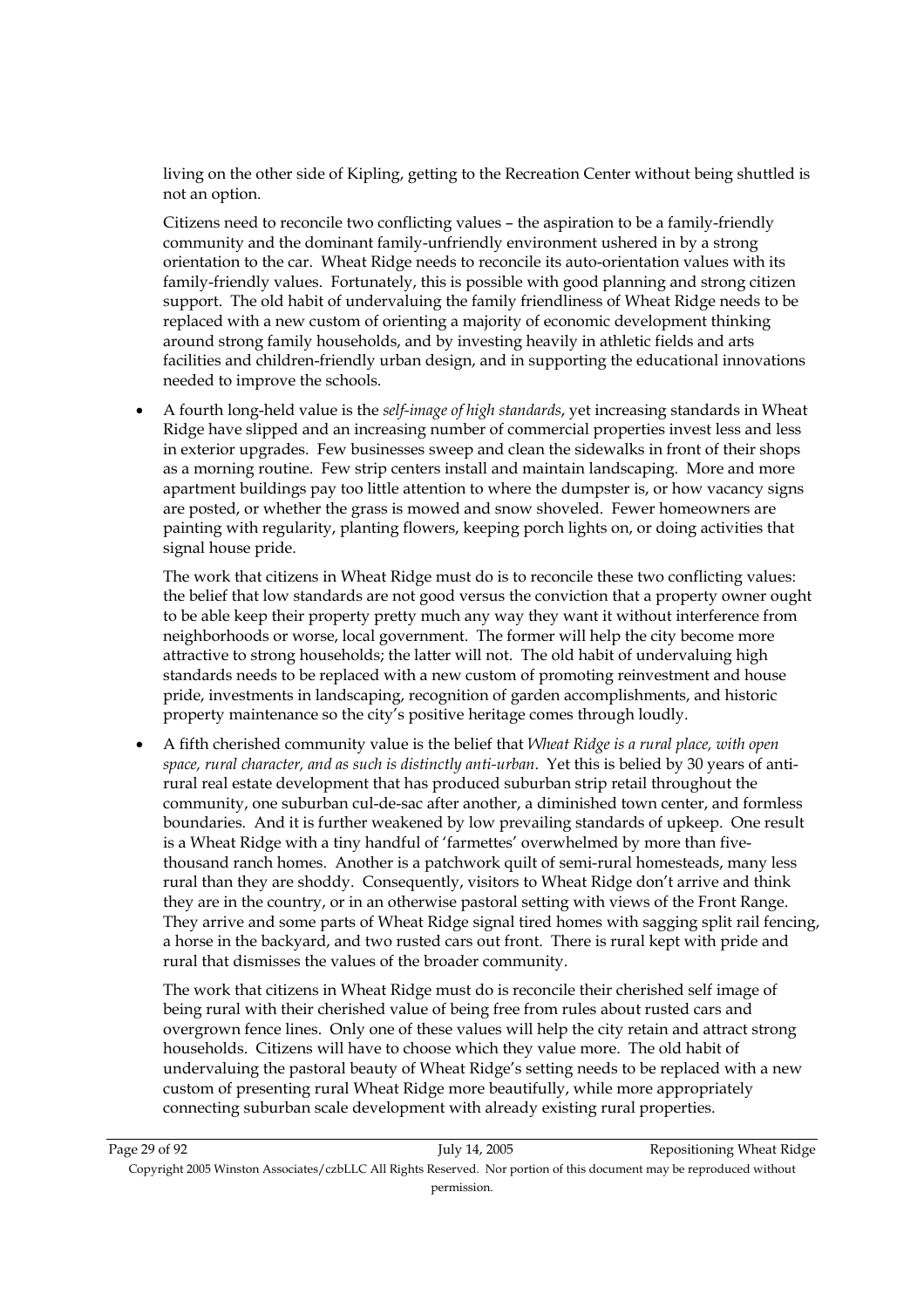Citizens in Wheat Ridge must follow the *first law of holes*, which states, "if you want to get out of the hole you're in, the first thing you do is stop digging." By understanding the data, adopting these lessons, and replacing old habits with new customs, the reasons that Wheat Ridge is in this predicament will no longer be present.

#### **SUMMARY OF THE DATA**

What was collected and what it tells us:

- Owners have been replaced by renters.
- Houses have become apartments.
- Good homes have been transferred to residents with less capacity to maintain them to high standards.
- Weak renters have replaced strong renters.
- Greater levels of absentee ownership and poor quality multi-family property management are dealing with weaker renters.
- In response top tier retail has been replaced by second tier retail.
- Second tier retail has been replaced by third tier retail.
- Restaurants and clothing stores have been replaced by gas stations and car dealerships.
- Chain stores and fast food outlets have replaced local specialty stores.

From this data, we know that Wheat Ridge does not attract strong households to the city. In fact, it has been losing strong households for 20 years and they have been replaced by ever-weaker households. The perception of many in the community and surrounding areas that Wheat Ridge lags behind nearby cities and this perception is supported by the data.

#### *Population and Households*

Wheat Ridge has not been attracting the more affluent, educated and "strong" households in Jefferson County and has become "home" to lower income, at-risk households. Lower income households mean that residents have less disposable income to support local area retail and other businesses; that they are less able to invest in property maintenance and improvements; that they are at greater risk of displacement through the inability to pay housing costs; and that housing purchases will be more marginal and subject to foreclosure.

Wheat Ridge has a higher percentage of seniors in the community than is found in surrounding areas. These are residents who have been members of the community for a long time, many of whom are living on fixed incomes. These citizens have increasing needs and desires for services and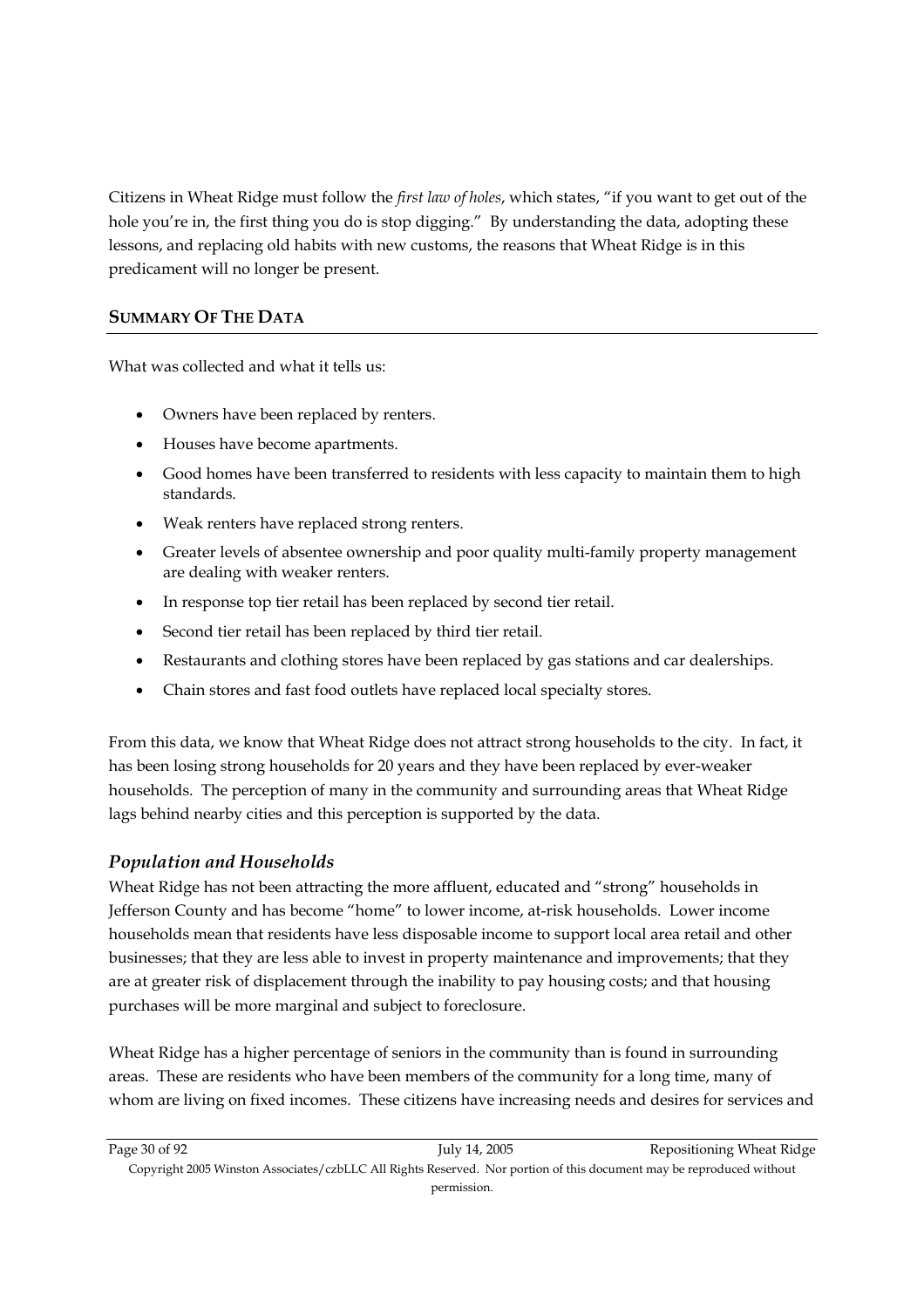retail oriented to meet their demands. The presence and influence of seniors is substantial and in many ways, signals a future direction for many metro area communities that are facing an increase in the number of senior households living in the area.

#### *Jobs and Commercial Inventory:*

Increased redevelopment and active recruiting of businesses by neighboring communities has been affecting the ability of Wheat Ridge to attract and retain businesses. Despite Wheat Ridge's generally lower (or similar) lease rates and sale prices of commercial space. The fact that Wheat Ridge still saw declining demand for space indicates the low regard with which the area-wide business community views Wheat Ridge as a place to locate retail.

Wheat Ridge's ability to attract and retain businesses and jobs is also affected by the older commercial stock, lower investment in property upgrades and improvements, passive business recruitment, anti-growth perception among the business community, and lack of housing for higherwage employees (compared to neighboring communities).

Arvada and Lakewood have been attracting jobs more effectively than Wheat Ridge in the recent past. While Wheat Ridge had a faster rate of increase in jobs between 1990 and 2000 than Arvada and Lakewood, between 2000 and 2005 Wheat Ridge's increase in jobs was slower than these communities (and all other compared Jefferson County communities). If this trend continues, Wheat Ridge will continue to see slower job growth than other communities through 2010.

Workers in the area are not choosing to live in Wheat Ridge. Only 16 percent of workers employed in Wheat Ridge live in Wheat Ridge. This is low compared to most other communities in the area, including 42 percent of workers that live and work in Arvada and 32 percent that live and work in Lakewood. Further, less than 4 percent of workers in Lakewood, Golden, Arvada and Westminster combined live in Wheat Ridge. *When people are able to live someplace else, they do.*

Existing commercial space in Wheat Ridge is older than many parts of Jefferson County. About 37 percent of existing space in Wheat Ridge was built prior to 1970, compared to between 20 and 29 percent in most of the other compared areas of Jefferson County. *This illustrates two decades of declining investment in commercial real estate development.*

Demand for retail space in Wheat Ridge is lower than in other parts of the County. 2005 MLS figures indicate sales prices are 30-40 percent lower than elsewhere in Jefferson County4. What's more, better than half the available commercial space in the county is in Wheat Ridge alone.

-

<sup>4</sup> It should be noted that this analysis does not take into account differences in the condition and location of properties or other factors that may affect sale prices.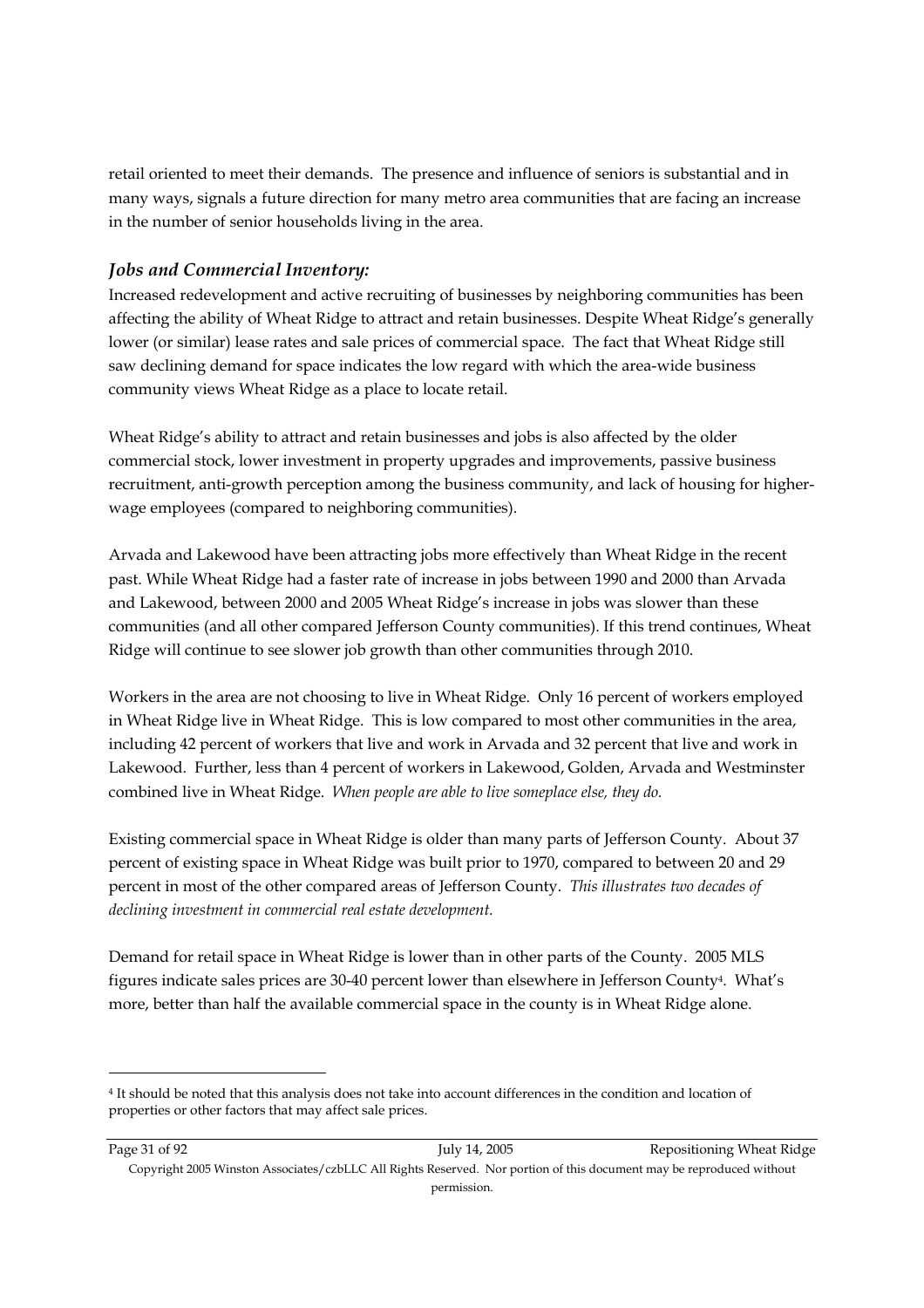#### *Retail Sales Trends*

Past growth in retail sales in Wheat Ridge was primarily due to two industries: health care and auto sales/service. While these industries flourished, others declined in their share of retail sales, including food stores, eating/drinking establishments, building materials and finance/insurance and real estate. Sales leakage information indicates that Wheat Ridge residents purchase furniture, clothing, building materials and garden equipment/supplies and visit food and drinking establishments in areas outside of Wheat Ridge. These industries present potential future retail opportunities for Wheat Ridge, but are tied to the affluence of local households in order to attract and retain these businesses. Bottom line of sales trends: people come *to* Wheat Ridge to buy a car or go to a job, and then leave--and on the way in or out, stop for a cheeseburger and to fill up their car. Meanwhile, Wheat Ridge residents who want a nice dinner, or a new pair of shoes, or a new couch, go elsewhere.

- Retail sales have increased in Wheat Ridge since 1990, as have sales per capita. Wheat Ridge captured about 13 percent of retail sales in Jefferson County in 1990 and this increased to 15 percent in 2004 (through the third quarter). However, this increase is largely a factor of the growing auto and health care industries since 1990, which together comprised 58 percent of all retail sales in Wheat Ridge in 2003. Sales tax from motor vehicle sales is attributed to the purchaser's place of residence and not the place of purchase.
- Trends in retail sales by trade indicate that the auto and health industries increased substantially as a percentage of retail sales between 1990 and 2000, while industries such as food stores, eating/drinking establishments and building materials declined as a percentage of sales. The percentage of retail sales from retail trades in Wheat Ridge is lower than any other community, at 41 percent in 2004 (through the third quarter). Wheat Ridge cannot count on the health industry to account for the bulk of sales in perpetuity. In a world of constantly changing medical technology, there is always a risk that Exempla will seek out a stronger market and over time scale down its Wheat Ridge facilities.
- Between 1990 and 2000, Wheat Ridge was the only community to report a loss in sales revenue from building materials and finance/insurance and real estate. Wheat Ridge also had the lowest percentage gain in construction sales (27 percent), whereas the other compared communities showed increases between about 136 percent (Arvada) and 655 percent (Westminster). This is somewhat reflective of the limited development in Wheat Ridge compared to other areas since 1999 and the attraction of lower income households to the area. Less development results in less need for construction workers and materials and finance/insurance and real estate companies to fund and sell the properties. Also, lower income households are less able to invest in improvements in their properties and spend money on associated building materials. Other factors, such as more active development in neighboring areas and the influx of home improvement stores, such as Lowe's in Lakewood, Arvada and Westminster, and Home Depot in Arvada, would impact these industries as well.
- Wheat Ridge largely has an oversupply of retail sales given the spending potential of local residents, indicating that Wheat Ridge attracts many buyers from outside the region, but the primary products that are over-supplied in Wheat Ridge include motor vehicle parts and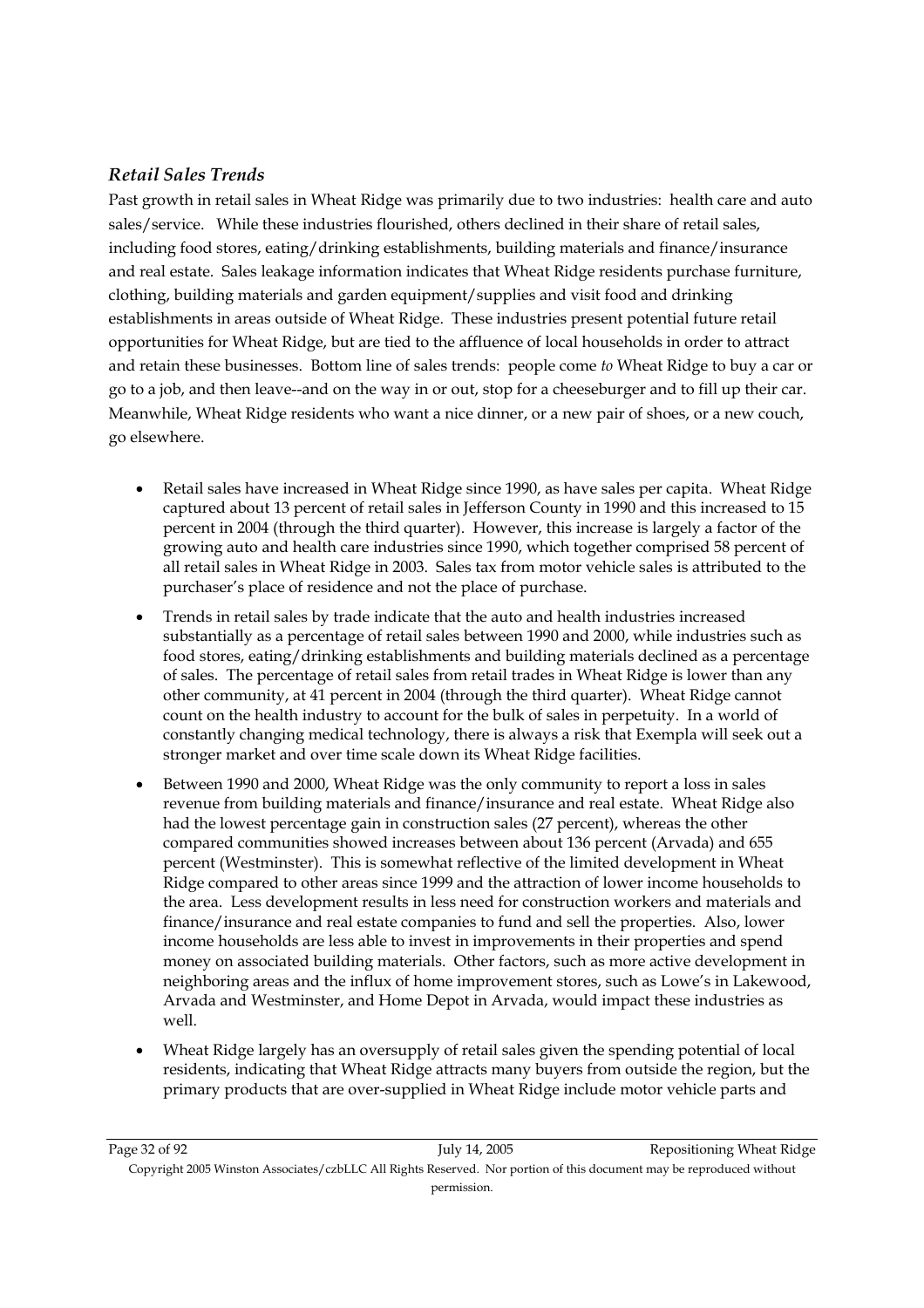dealers (which generate 440 percent more in sales than would be demanded by local residents alone); food and beverage stores (about 107 percent more in sales generated than local demand); and gas stations (about 134 percent more in sales generated than local demand). Wheat Ridge is where you go to get a truck and Chicken McNuggets; not where you go to get a blouse and a good cup of coffee.

• New retail opportunities in Wheat Ridge are limited to a few industries given the potential demand from residents. About 46 percent of consumer demand for non-store retailers is spent outside of Wheat Ridge, along with 31 percent of furniture and clothing demand, 20 percent of consumer demand for food services and drinking places and 16 percent of demand for building material and garden equipment/supplies. The largest loss in 2004 occurred in food services and drinking places, resulting in about \$10,000,000 in leakage.

#### *Housing Characteristics*

The characteristics of the existing owner housing stock in Wheat Ridge explain some of the household demographic trends observed in the 1990's and presents challenges for the future. Housing in Wheat Ridge is generally older, smaller (nearly two-rooms smaller on average), and less diverse (primarily single-family ranch homes) than neighboring communities. These units are generally attractive to seniors and small households (one or two people) and the lower total price is attractive to lower income households, including single-parent



families. Housing stock for families and more affluent households looking for larger homes is limited, whereas other areas of Jefferson and Adams Counties offer a variety of products for these households. Many real estate professionals recognize the limitations on the housing stock and generally take families looking to purchase to areas other than Wheat Ridge.

• Housing available for ownership is primarily single-family homes (84 percent). About 82 percent of single-family homes are ranch-style, 56 percent of units have either one-bedroom (18 percent) or two-bedrooms (38 percent), and 61 percent of units are less than 1,500 square feet in size. These smaller, one-story homes are often suitable for seniors and smaller households, but are a challenge for attracting families and more affluent households, particularly when larger homes are available in nearby parts of the County. However, the smaller homes in Wheat Ridge are on similar or larger sized lots than the bigger homes in other communities, indicating potential for expansion of existing homes to meet the needs of households desiring larger homes.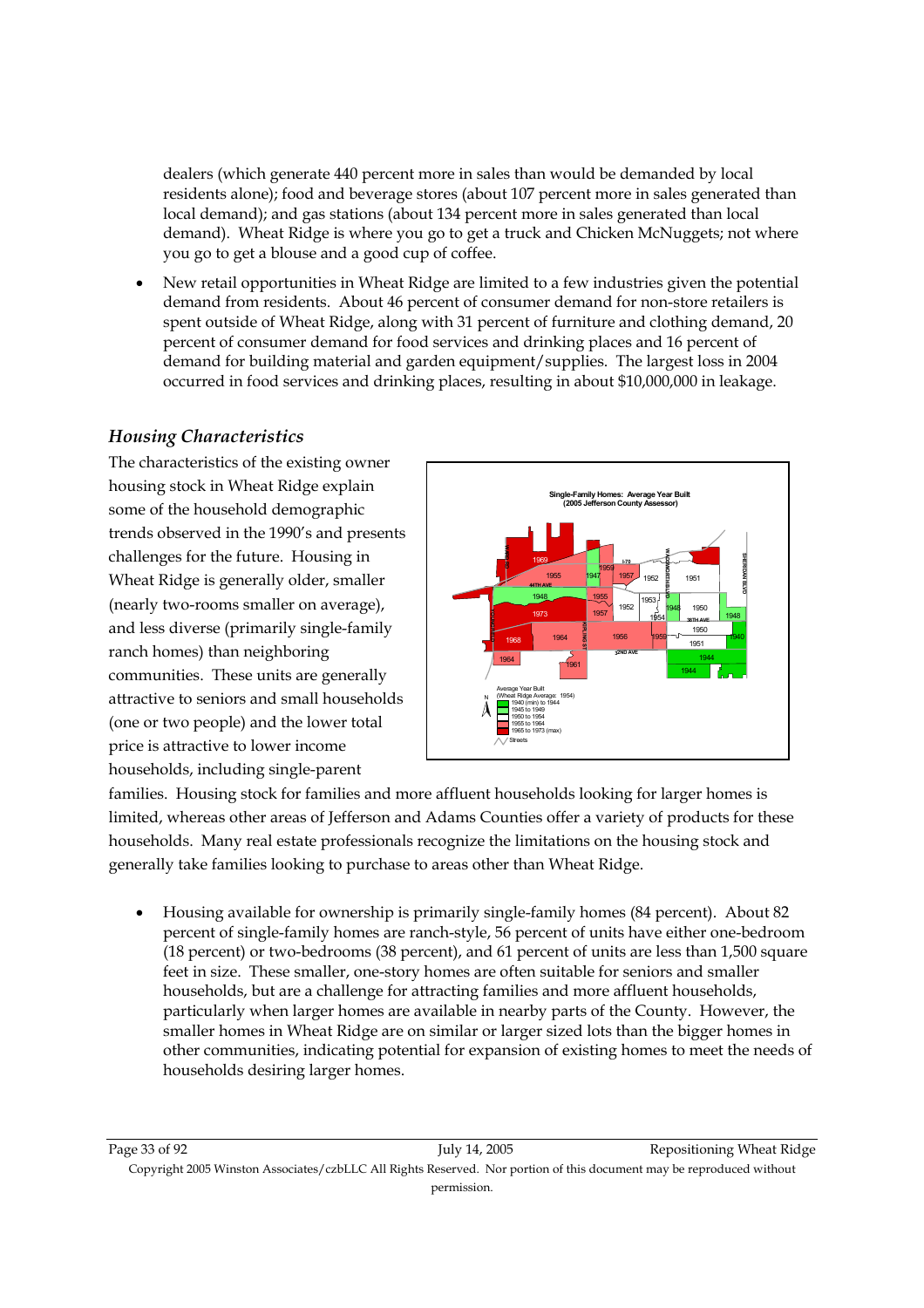- About 52 percent of existing ownership housing (single family and multi family) was built between 1940 and 1959. While many of these units are in need of repair, they also have the advantages of unique architecture, location in neighborhoods with mature landscaping, and use of more expensive materials than found on many newer homes (brick exteriors, wood floors, etc.).
- The median value of homes in Wheat Ridge is comparatively low for Jefferson County, in large part because of the smaller size of home. The value per square foot of units in Wheat Ridge (and asking sales price per square foot) is generally higher than other communities, but the value of the land is lower (which is a stronger indicator of overall demand in a community). This is important and indicates that the lower value of homes in Wheat Ridge is not a result of declining value, but is due to their smaller size. As newer, larger homes are built and renovated in other parts of Jefferson County, Wheat Ridge is falling behind in terms of offering larger housing for modern families, resulting in overall lower median values. The high value per square foot in Wheat Ridge indicates that if investment is made in renovating these properties that value will be gained in future sales of the homes.
- Sales prices of single-family homes in Wheat Ridge have been increasing since 1999. The median sale price of single-family homes in Wheat Ridge increased 31 percent (from \$159,000 to \$210,000), compared to a 32 percent increase in Jefferson County properties as a whole (\$189,050 to \$250,000) between 1999 and



2004. Further, the percentage of Jefferson County sales that occurred in Wheat Ridge remained between 4 and 5 percent during this period. However, an important indicator of the strength of a real estate market is the time it takes to sell a property. In Wheat Ridge for each of the last three years, it has taken successively longer for single-family homes to sell. In 2002 it took 50 days for homes to sell. In 2003 the average time on market was 65.7 days, and in 2004 it took 81 days on average for a home to sell. The substantial increase in "duration on market" figures – particularly for homes priced in the \$200,00 - \$250,000 range, indicates that the product in this price range in Wheat Ridge in its current condition has a shrinking market.

• Real estate agents in the area are more inclined to take clients, particularly families, to Lakewood, Arvada and Northwest Denver before considering Wheat Ridge. The sense from agents is that Wheat Ridge is an adequate community, but that other places have more amenities (shopping, large parks, better schools, etc.) than Wheat Ridge. In the buyer market, "perception is reality." Homes in Wheat Ridge are also generally too small for young families looking to buy, so agents generally take them into Adams County where there are newer homes that are larger for the same money. As an extension of this, many MLS listings advertise properties "being near Highlands" (in Denver) as a selling point for homes, rather than focusing on a local Wheat Ridge amenity.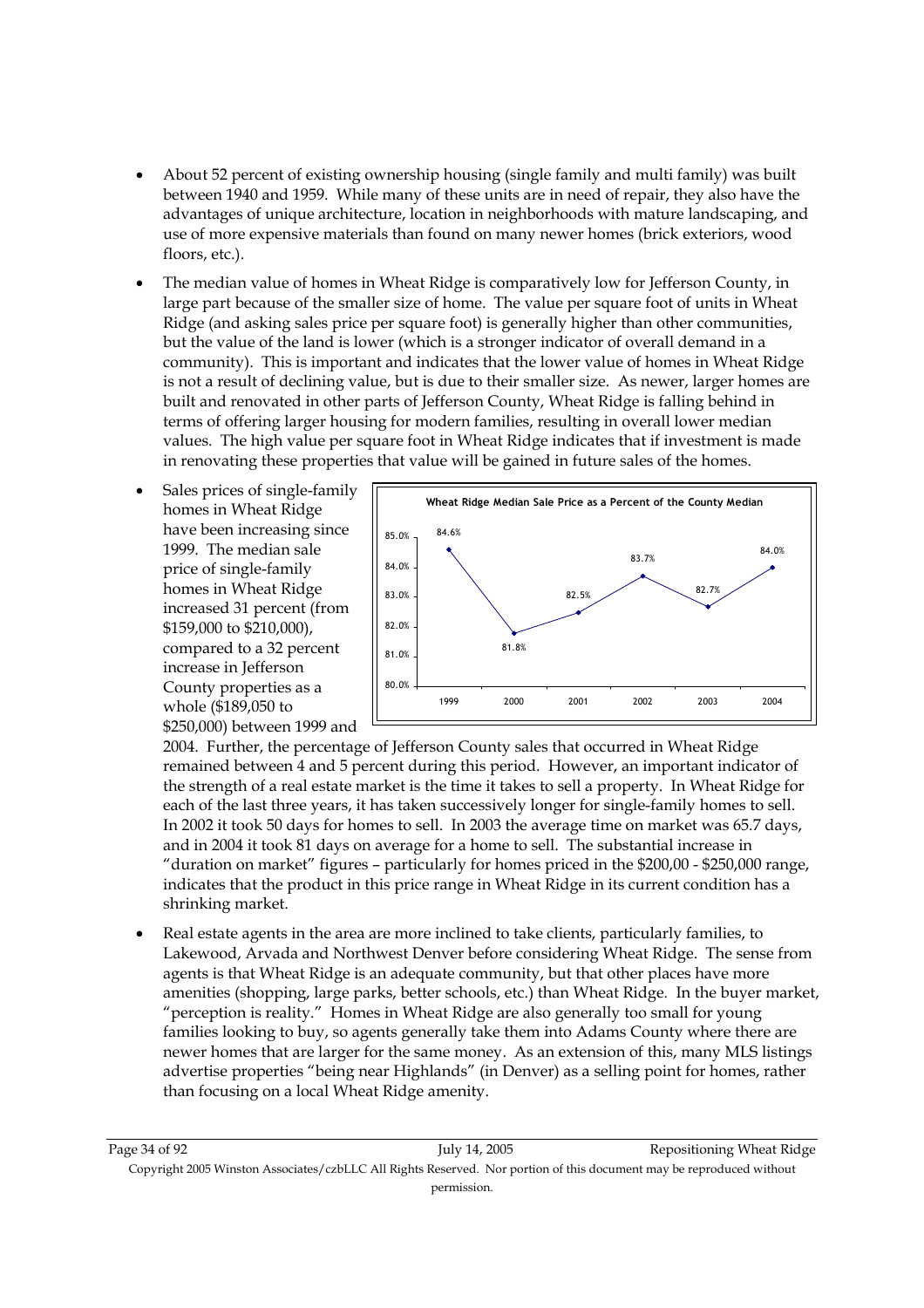- Rental units in Wheat Ridge demand lower rents than neighboring areas, but have had higher vacancy rates than the County since 2002. The lower rents and higher vacancies are related to the age of the rental stock, where the vast majority of apartment units in Wheat Ridge were built prior to 1980. Rents have been 20 to 30 percent lower than those in Jefferson County on average since 2001, but generally track the patterns of the County, indicating the rental market in Wheat Ridge is affected by the larger area market. The lower rents attract lower income households, particularly single-parent families. However, the high rate of cost-burdened renters in the community indicates that the price of housing in Wheat Ridge is still higher than many low income households can afford. The foremost challenge Wheat Ridge must solve with respect to rental property is poor quality and low levels of upkeep of many facilities. Only secondary consideration needs to be given to housing cost burden, with the exception of negotiating with the county and neighboring jurisdictions for development and implementation of an area-wide fair share arrangement regarding the location and distribution of low-income housing.
- About 41 percent of Wheat Ridge renters paid over 30 percent of their income for housing in 2000, despite the generally lower rents in Wheat Ridge than other communities. This indicates that, despite the relative affordability of Wheat Ridge compared to other areas of Jefferson County, the price of rental housing in Wheat Ridge is still higher than many lowincome households can afford. The objective is not to lower housing cost but to attract stronger renters.
- Average rent in Wheat Ridge increased 58 percent between 1990 and 2000, which lagged Jefferson County as a whole (67 percent) and other compared communities. In 2000, Wheat Ridge had among the lowest average rent of other communities (\$594) and, as of the fourth quarter 2004, average rents in Wheat Ridge were lower than all compared communities (Arvada, Golden, Lakewood, Westminster and Northwest Denver). These lower rents attract low income households from the region. The Jefferson County Housing Authority recently relocated to a new facility in Wheat Ridge, in part because many of their clientele live in the area.

Average rents by age of unit show that units built prior to 1980 have lower average rents than newer

units in Jefferson County – at least 17 percent lower during the fourth quarter of 2004. This affects rents in Wheat Ridge, given that about 85 percent of apartment units were built prior to 1980.

Vacancy rates are also higher among properties built prior to 1980 than newer units in Jefferson County. Recent trends show that vacancy rates in Wheat Ridge surpassed Jefferson County in the fourth quarter of 2002 and have remained higher through the fourth quarter of 2004. Vacancy rates in the fourth



Page 35 of 92 July 14, 2005 Repositioning Wheat Ridge Copyright 2005 Winston Associates/czbLLC All Rights Reserved. Nor portion of this document may be reproduced without permission.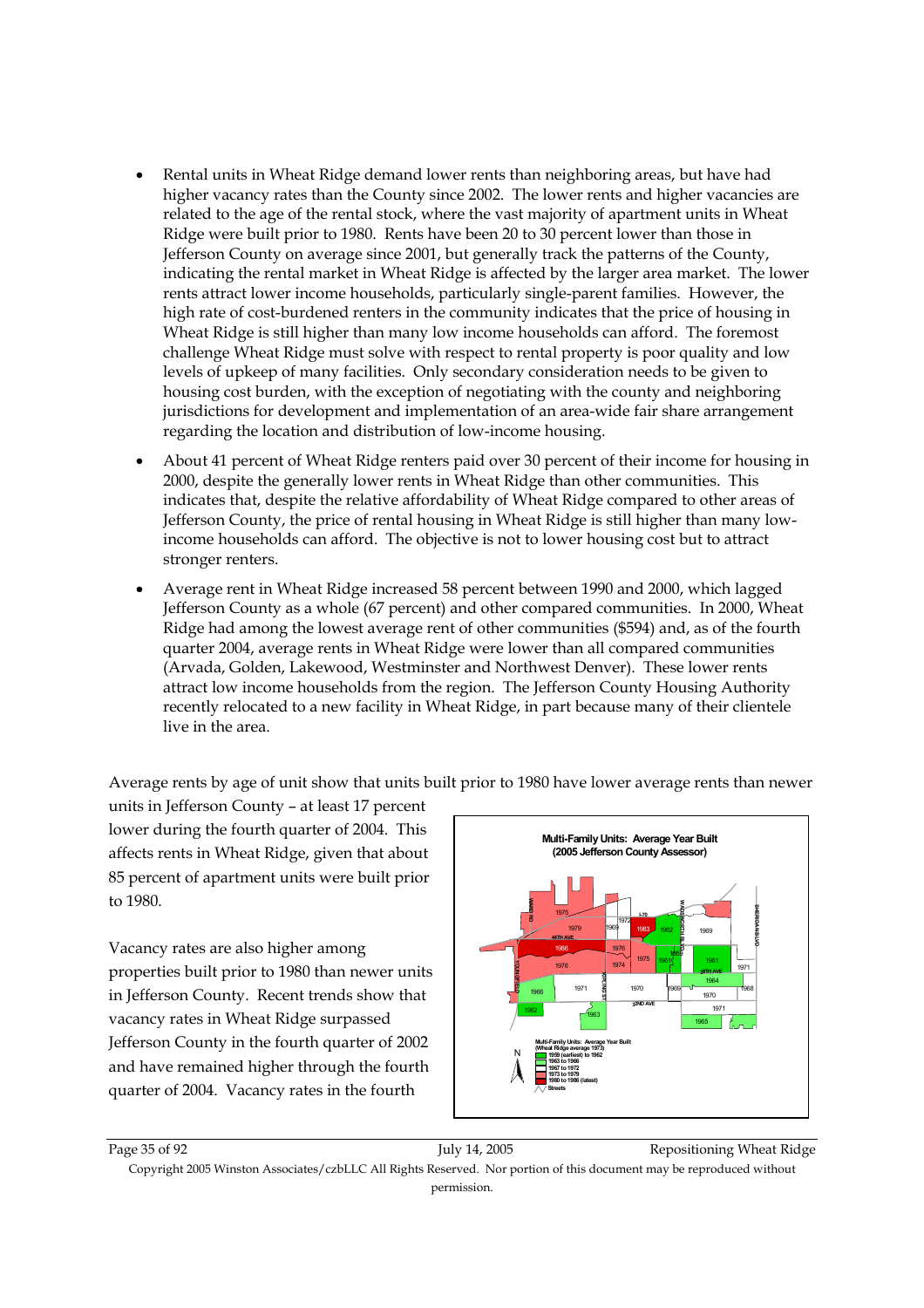quarter of 2004 reached 11.7 percent in Wheat Ridge, compared to 9.3 percent in the County overall. Lakewood has shown the lowest and most consistent vacancy rates since 2001 – ranging from 5 to 8 percent in the North and 8 to 9 percent in the South.

#### **WHAT IS INVOLVED IN CHANGING COURSE?**

The challenge facing Wheat Ridge is to become more successful at becoming a community that strong Jefferson County households want to call home. Household income is a very important (though incomplete) indicator of household strength, since it correlates so thoroughly with employment stability, educational attainment, and home ownership rates.

Wheat Ridge fell to *fifth from the bottom* in average household income for owners moving between 1990-2000. The typical Wheat Ridge mover had less to spend and spent less on housing than the typical owner moving within or to Westminster, Lakewood, or Arvada. The typical Wheat Ridge mover had less to spend on dining out, cars, clothing, and other consumer goods and services. As a result, Wheat Ridge collected less property tax and fewer sales taxes.



At the very least, changing course from this trajectory will mean Wheat Ridge is going to have to decide who their new customer is going to be –precisely who is the typical Wheat Ridge resident.

The market we are recommending Wheat Ridge be intentional about repositioning, retaining and attracting is the household earning between \$74,000 - \$87,000. These are households that Wheat Ridge at one time had, but have slowly lost over the past 25 years. These households are owner households capable of supporting mortgages between \$284,000 - \$347,000.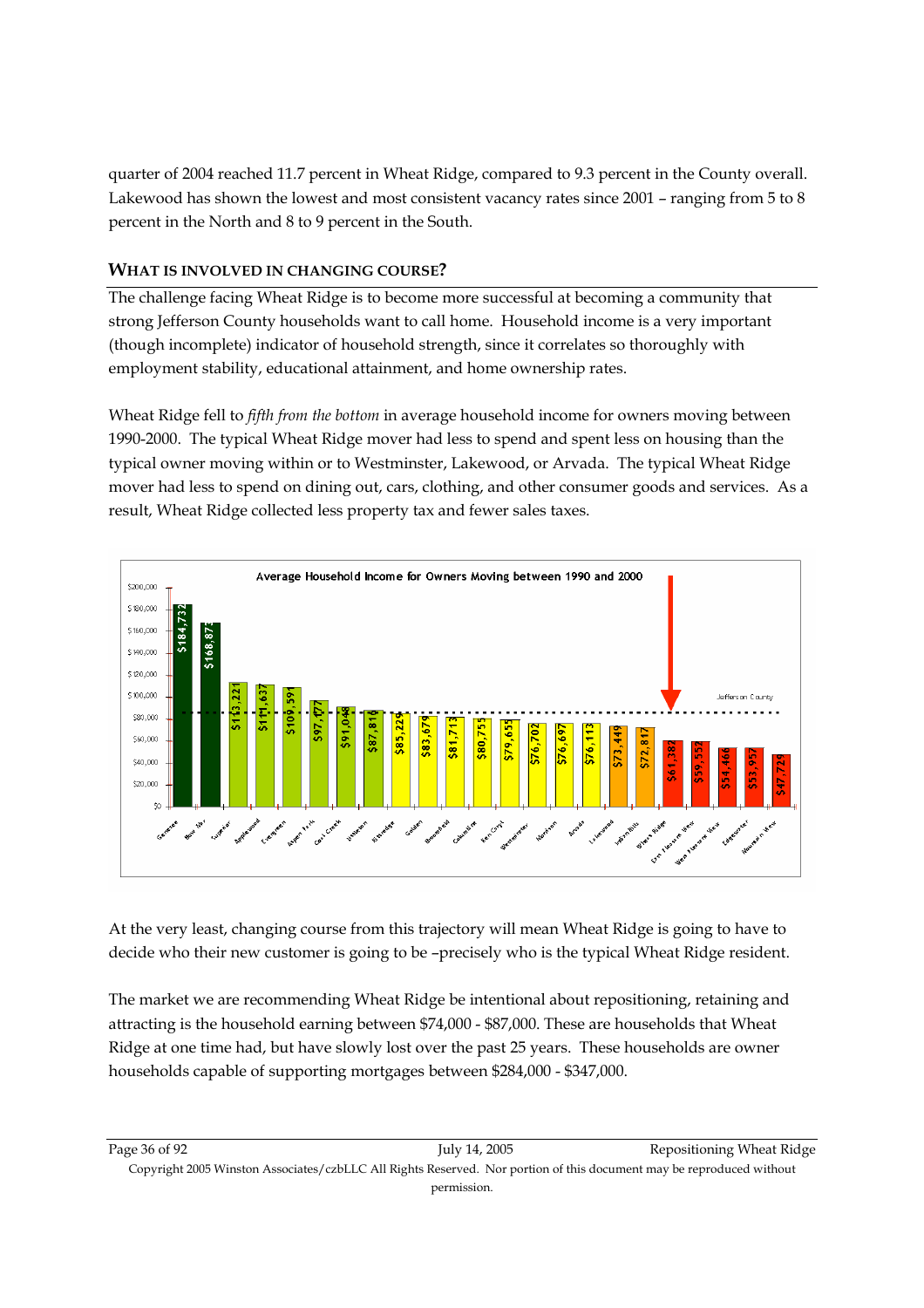Wheat Ridge must encourage and facilitate the development of housing and retail to appeal to these households. Between 60-80 new buyers a year for five years of housing at these price points begins to put Wheat Ridge on par with where Broomfield and Arvada are likely to be in 2015, and by 2020 even better.

The most important learning that Wheat Ridge must do, however, is to understand the limitations of just focusing on housing and relying on a build-it-and-they-will-come strategy. Though the broader Jefferson County and north Denver market is strong, it is not so hot a real estate market that simply building a competitively priced product will prove sufficient. The stronger the household, the more choices they have. The more choices households have the more you have to offer them. Every jurisdiction in the region except for Wheat Ridge has proven capable of encouraging the construction of contemporary housing in demand. As Wheat Ridge changes this fact, and begins to work through a public-private nonprofit to stimulate development of in-demand housing, it must also work overtime to *upgrade the setting in which the new housing will exist.*

- Paths must be created that link homes to the Open Space.
- Sidewalks must be lit by appealing period lighting.
- Signage must convey a sense of arrival.
- Vegetation must be mature but not out of control.
- Business that do a poor job of keeping up appearances must be strongly encouraged to upgrade their parking lots, install and maintain landscaping, and, in general put on a better presentation.

New housing that is not accompanied by an attitude of pride in the community, which is exemplified through the state of the physical conditions in Wheat Ridge, will be housing that does not sell quickly. Housing that fails to move quickly will decline in relative value and the condition of Wheat Ridge will not change (with the exception of having newer homes). Better retail will not follow if housing is developed in a vacuum unsupported by fundamental reinvestments in resident leadership and an overhaul in city attitudes and habits.

This is why Wheat Ridge must invest heavily not just in the changes to zoning and planning and in the capitalization of community-based corporation, but in the development of resident leadership. A new generation of Wheat Ridge leaders must see to it that Wheat Ridge communicates pride at every turn.

• Visitors see the promise of the intersection at 38th and Wadsworth only to have to contend with the effects of poor transportation planning and the obvious absence of an economic development strategy. Visitors see disconnected retail and commercial development where the Elway dealership is, and unsightly auto-oriented businesses exerting a siege mentality upon the Wheat Ridge Middle School. A new generation of leaders must insist that planning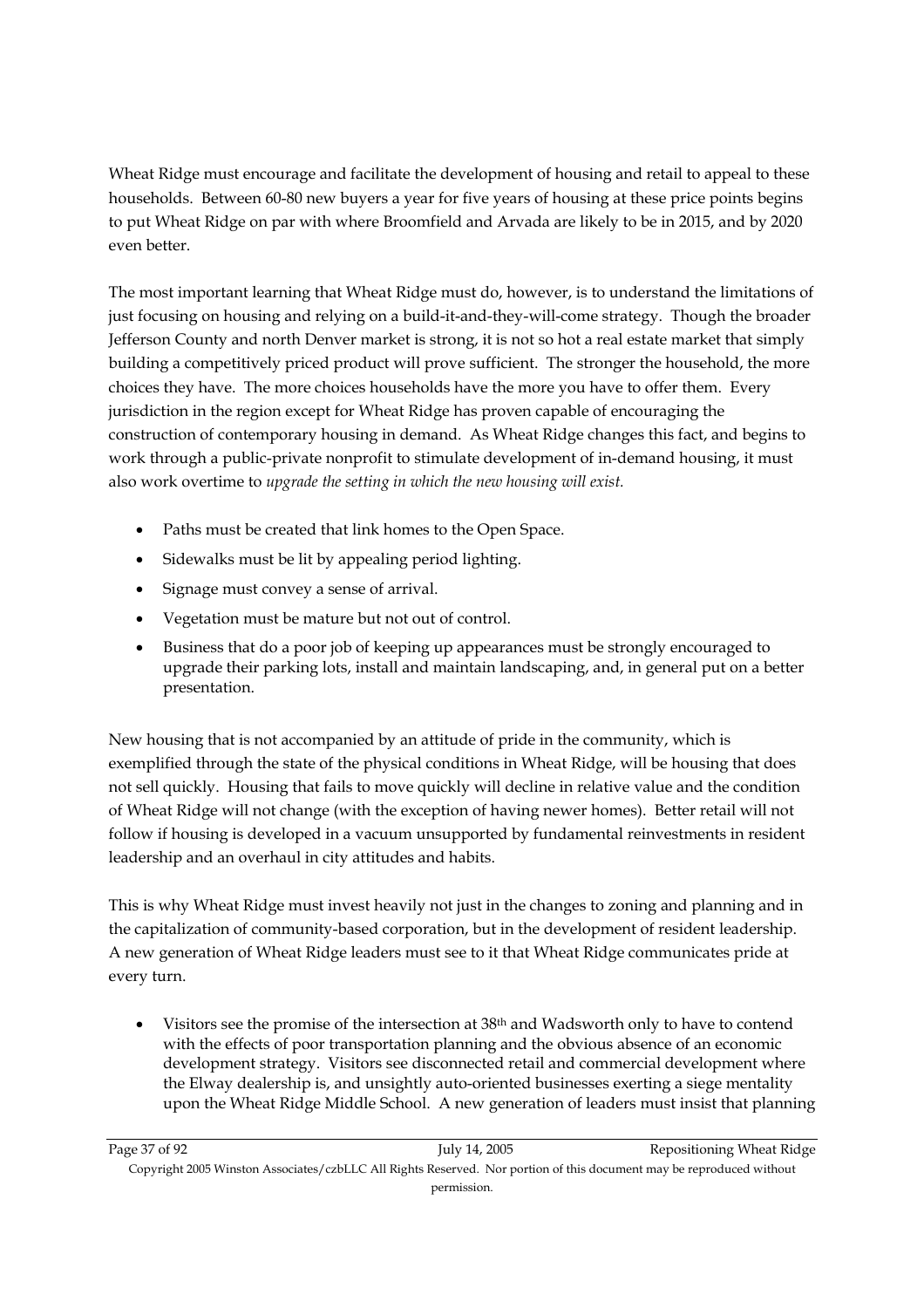efforts in Wheat Ridge be connected to an outcome of a vibrant civic and commercial life, not just an outcome of a piece of land being converted into a car dealership. A new generation of leaders must decide that Wheat Ridge can do better and insist on it. For too long the bar has been too low.

- Visitors see the potential vibrancy of 38th Avenue only to discover you can't walk from store to store easily and that there is no marketing strategy or consistency whatsoever among existing businesses. Visitors feel disconnections and abandon the effort and go elsewhere to shop, which means to Olde Town Arvada or 32nd and Lowell in northwest Denver. A new generation of leaders must insist that economic development efforts in Wheat Ridge be connected to an outcome of commercial places that celebrate Wheat Ridge's unique history, not just an outcome of a sales tax generating, characterless big box. A new generation of leaders must decide what Wheat Ridge can do better and insist on it. For too long the bar has been too low.
- Visitors see the remarkable Recreation Center on Kipling only to discover it is functionally disconnected from the Open Space in an unappealing way, and that it is disconnected from either commercial or residential life as well. Visitors see the frayed edges of the Open Space and are dismayed that so much land along Kipling within sight of the Recreation Center lay fallow. A new generation of leaders must insist that planning efforts in Wheat Ridge be connected to an outcome of a physically reconnected and physically appealing city, not just an outcome of the mere existence of Open Space. A new generation of leaders must decide that Wheat Ridge can do better and insist on it. For too long the bar has been too low.
- Visitors see the lovely and unique homes in many parts of Wheat Ridge only to discover that numerous streets have to contend with poor quality infill garden apartments or too frequent owners failing to keep up their properties. Visitors see wonderful large lots where they might build a home only to have to contend with neighbors who chose not to park in the driveways or regularly cut their grass or paint their homes when needed. A new generation of leaders must insist that planning efforts in Wheat Ridge be connected to an outcome of

measurable pride of ownership, not just the result of an affordable place to live where property neglect is acceptable and commonplace. A new generation of leaders must decide that Wheat Ridge can do better and insist on it. For too long the bar has been too low.

The status quo in Wheat Ridge is that the community has been in slow decline for a long time; to some degree, its challenges (such as slipping standards) have been overcome by great assets like location and affordability. Ironically digging out of a situation like this can be harder than if conditions were far worse, because the rate of decline has been slow and the community is plainly not in distress.

**Housing redevelopment, by itself, will be housing that does not sell quickly. Housing that fails to move quickly will decline in relative value and the condition of Wheat Ridge will not change (with the exception of having newer homes). Better retail will not follow if housing is developed in a vacuum unsupported by fundamental reinvestments in leadership by residents and businesses and an overhaul in city attitudes and habits. New development must be accompanied by a shift in attitude.** 

The fact that so many parts of Wheat Ridge appear to be

Page 38 of 92 July 14, 2005 Repositioning Wheat Ridge Copyright 2005 Winston Associates/czbLLC All Rights Reserved. Nor portion of this document may be reproduced without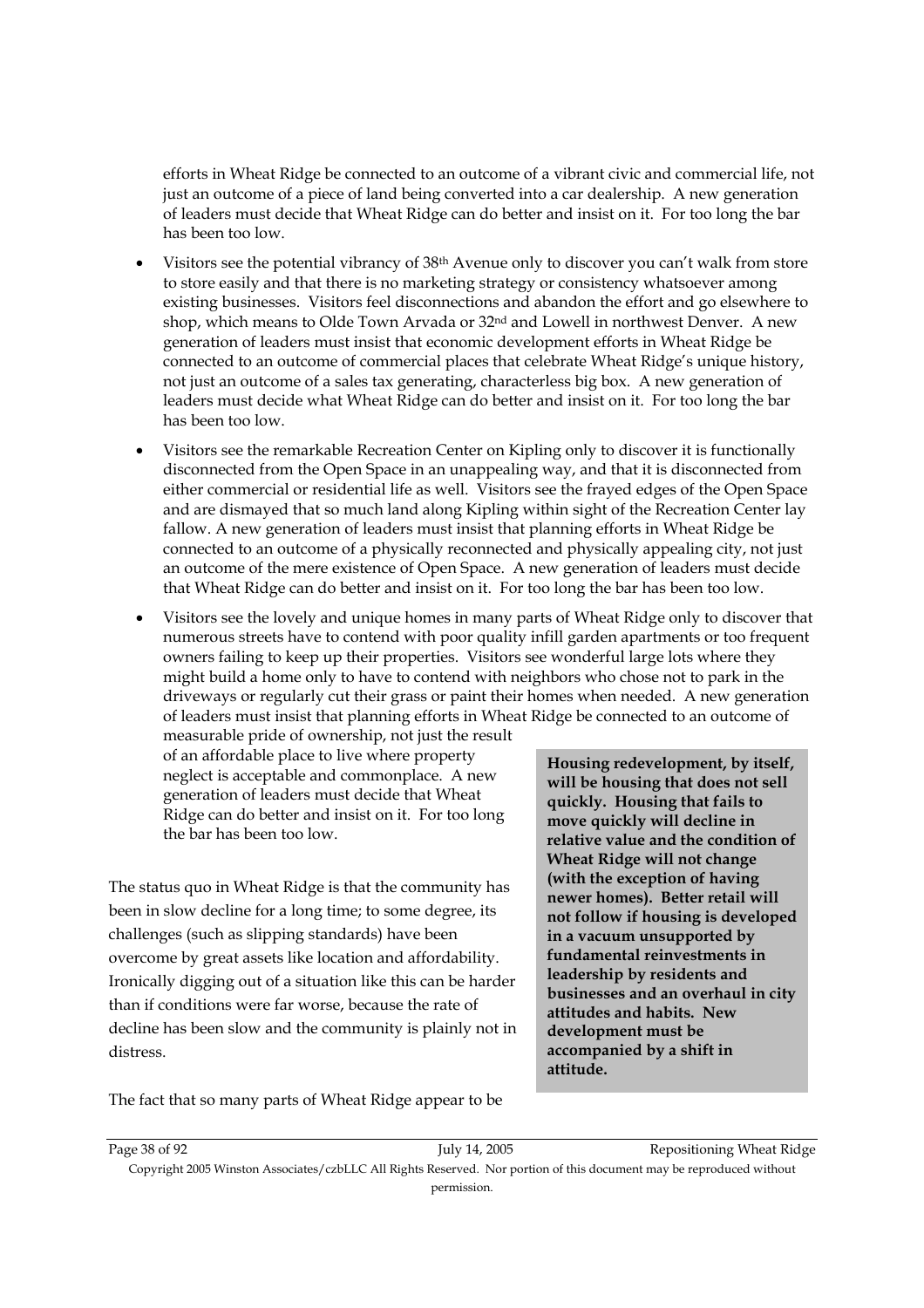doing well will be what many in the community point to as reason to question, and even undermine, efforts to change the course of the city's real estate markets. Leaders must thoroughly familiarize themselves with the data, and be able to communicate correlations between behaviors and statistics, and most important of all, be able to articulate the necessity of looking at trends as a whole, rather than focusing on snapshots.

## **APPROACH OVERVIEW**

Raising the bar – raising expectations -- is the sinew connecting the efforts that Wheat Ridge must confront. Leaders in Wheat Ridge – the City Council and residents and business leaders alike – will need to expend energy in three ways.

- Fixing some things.
- Making some things great.
- Keeping what is good.

Fixing things that everyone in Wheat Ridge knows needs fixing – ugly strip retail, vacant parcels sitting fallow, poorly maintained apartments – raises the bar in town, and communicates powerful signals to the wider market in Jefferson County.

Making some things great – a town center, a Main Street, new housing developments, enhanced and accessible open space – raises the bar throughout the community and also sends powerful signals to the wider market.

And genuinely honoring and keeping what is good about Wheat Ridge – its rural heritage, the unique and well built housing, mature vegetation and neighborhoods, a fantastic Recreation Center – also raises the bar in Wheat Ridge – for it signals to current and future residents alike that this place – Wheat Ridge – *is special, is different*. It says Wheat Ridge is not a collection of cookie cutter subdivisions but rather a place with a history. A place to be *in and experience* as opposed to a place merely to *go through*.

## **WHY THIS IS HARD**

Communities, like individuals, get stuck in their ways. A community is a market – that is, a collection of households with certain characteristics and expectations. That market imposes its will on its physical and political surroundings. Changing the status quo always means changing one's ways. Yet communities and individuals alike frequently resist doing so.

Many communities commission reports to tell them which changes are needed yet fail to take the next step to actually implement those changes. Resistance to certain types of change is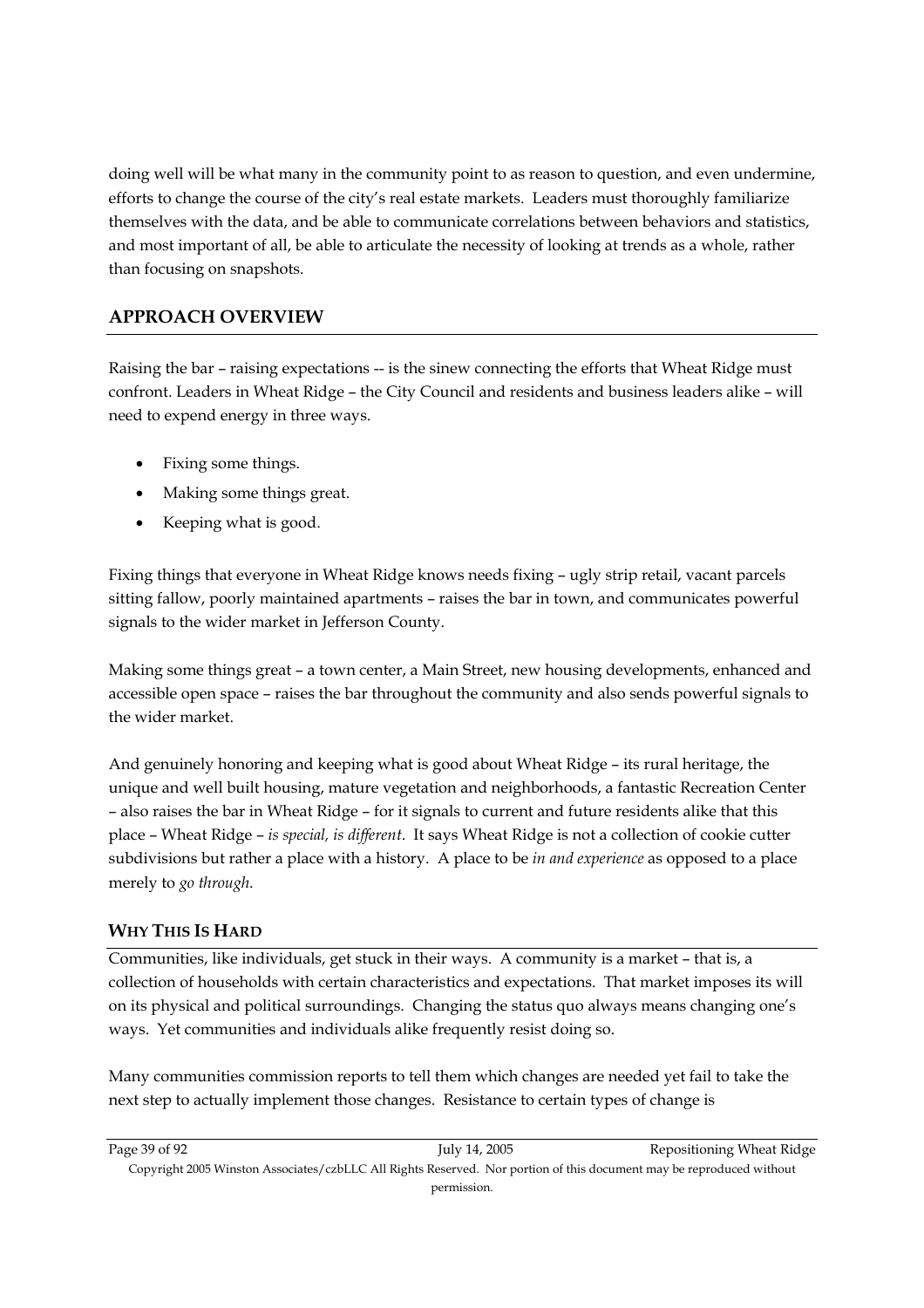commonplace. Overcoming this resistance is very hard work, and Wheat Ridge is going to face considerable difficulty implementing recommendations in this report. We strongly urge the City Council and residents alike to find a way to move forward, and we believe that important lessons can be learned from the process that created the Wheat Ridge Recreation Center. The Center is a remarkable facility in every way. Whether 5:15 am on an average Tuesday or right at closing time at 7:55 pm on a Sunday, kids are swimming, adults are riding exercise cycles, someone is playing racquetball, and someone else is using the climbing wall. The product – the outcome – is a facility everybody can use and of which everyone can be proud. It is a facility that is attractive to strong households. The architecture of the building and the programs it offers both strengthen the community and appeal to strong households. The Denver Post noted that the Wheat Ridge Recreation Center had "the best public swimming pool in Colorado."

When citizens in Wheat Ridge made the decision to build a great recreation facility, they proved completely able. Now the citizens of Wheat Ridge must do the same thing for the city as a whole: make the city great.

In the case of the Recreation Center, there are crucial lessons:

- 1. A great facility was not cheap. Money had to be raised. Money had to be spent. That money might have purchased something else. In other words the facility – the outcome – was a high enough priority for which to justify significant sacrifice.
- 2. A great facility had to have appeal. Quality architecture and excellent finishes had to be central parts of the equation. In other words the outcome had to be a place of quality, a place where members of the community wanted to be.
- 3. A great facility needed leadership. Someone had to own the effort. Someone had to step up and stay with it. A group of people had to mobilize others to a vision of an outcome – a great facility – and coordinate the work of getting there.

A future Wheat Ridge will not come cheap. A future Wheat Ridge will have to be an appealing place of excellence. And a future Wheat Ridge will not just appear as the result of one more consultant report. Leadership will be essential. The City Council will have to take ownership of the process and enlist a wide spectrum of residents and business owners to join in the effort to make Wheat Ridge great, make hard decisions, and build a city of unquestionable charm.

So far hundreds of Wheat Ridge citizens have met with the current city council to discuss what needs to get done, what has worked and failed to work in the past, and what hurdles exist that could undermine current and future efforts. This is your report.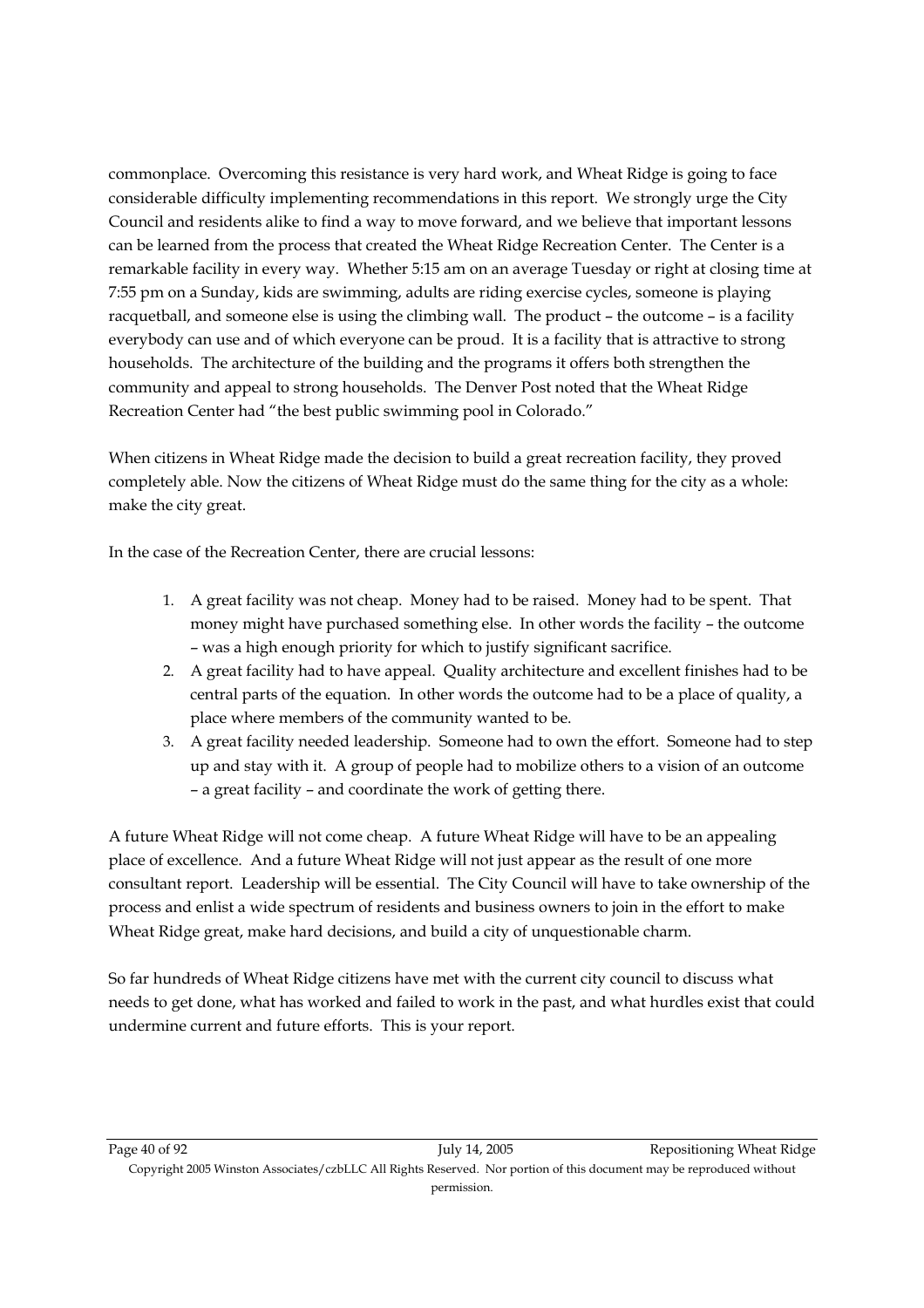# REPOSITIONING WHEAT RIDGE PART B

B. KEY INDICATORS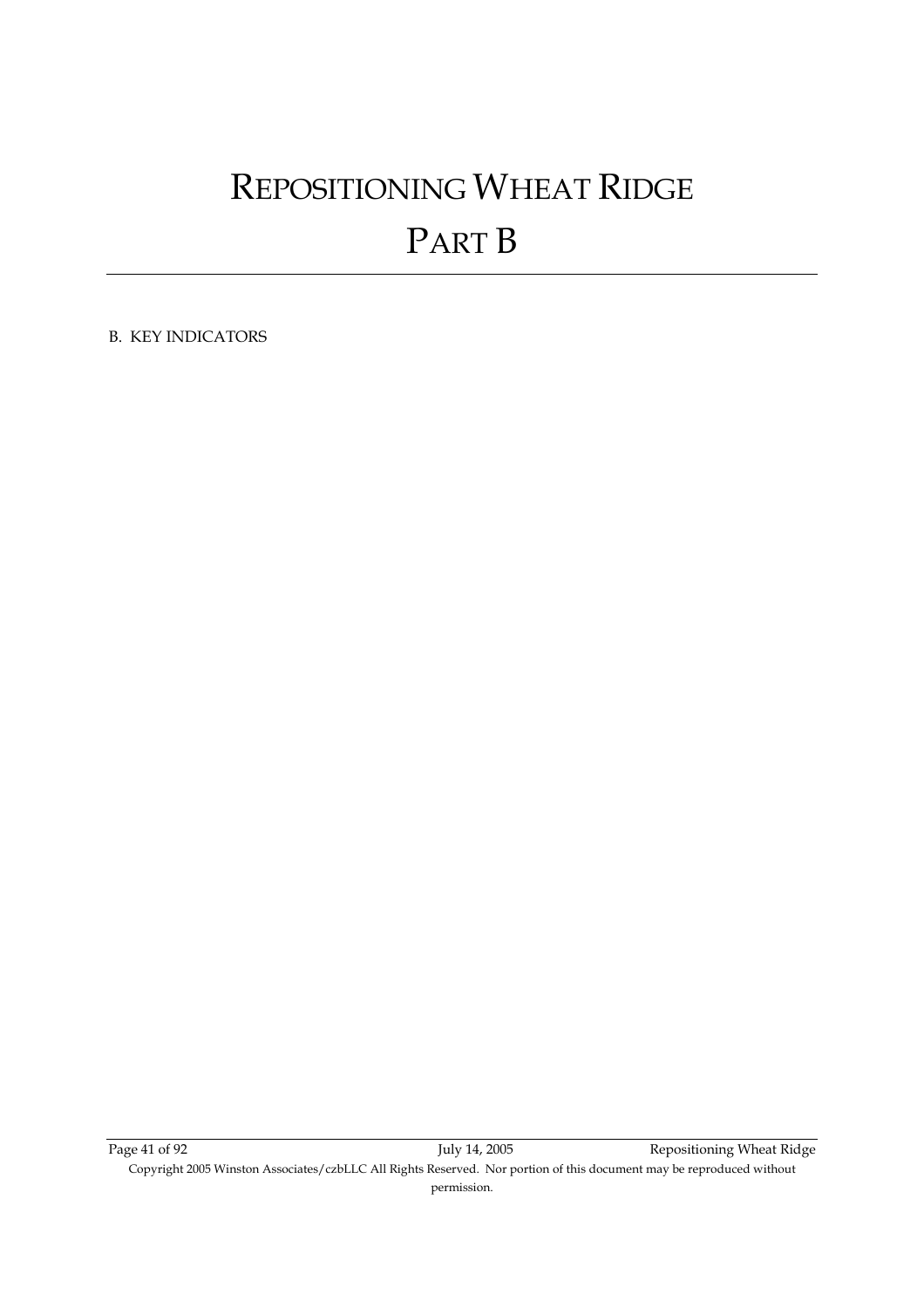## **KEY INDICATORS**

Citizens will need to hold the City Council accountable for starting the process of recovery. And in turn, citizens of Wheat Ridge must assume responsibility for implementation. Together, both officials in positions of authority and the citizens providing that authority, are responsible for the outcomes - from either supporting or failing to support the robust intervention in the status quo.

Citizens should expect results. But which ones? How can Wheat Ridge stakeholders really know if things are getting better? After all, decline has been slow and obscured. What will make recovery any more discernable?

We recommend that citizens become active participants in the recovery process. Attending council meetings. Becoming versed in the language of revitalization. Running for boards and commissions and Council itself. These are all vital ways to contribute and we encourage all of them. But a more profound way to contribute is to look around your community. Small, even modest improvements to properties will be infectious. Lawns mowed frequently. Homes painted regularly. New flower gardens planted. Trees pruned. Fences repaired and painted. Cars washed and neatly parked. Mailboxes hung straightly. Porch lights on at night. These small details communicate pride and generate positive reactions among neighbors. What's more, they send critical signals to the market that Wheat Ridge is a prideful place, worthy of affection and investment.

As recovery in Wheat Ridge takes shape, more and more homes will show more prominent signs of pride. The most easily measurable indication of improvement will be changes in property values. As property values change, confidence will spread and take a variety of forms, from changes in the age of residents to amount of private sector dollars being invested in capital home improvements.

The following is a summary of the key indicators of conditions in Wheat Ridge.

## *Population in the City of Wheat Ridge*

Between 2000 and 2002, while the county's population rose from 527,056 to 530,821, Wheat Ridge actually lost residents – shrinking by roughly 600 people. Between 2003 and 2005, Wheat Ridge grew less than 1%5. Over the same period, Jefferson County's population rose by nearly 2% – or



5 Source: Colorado Department of Local Affairs.

-

Page 42 of 92 **Page 42** of 92 July 14, 2005 **Repositioning Wheat Ridge** 

Copyright 2005 Winston Associates/czbLLC All Rights Reserved. Nor portion of this document may be reproduced without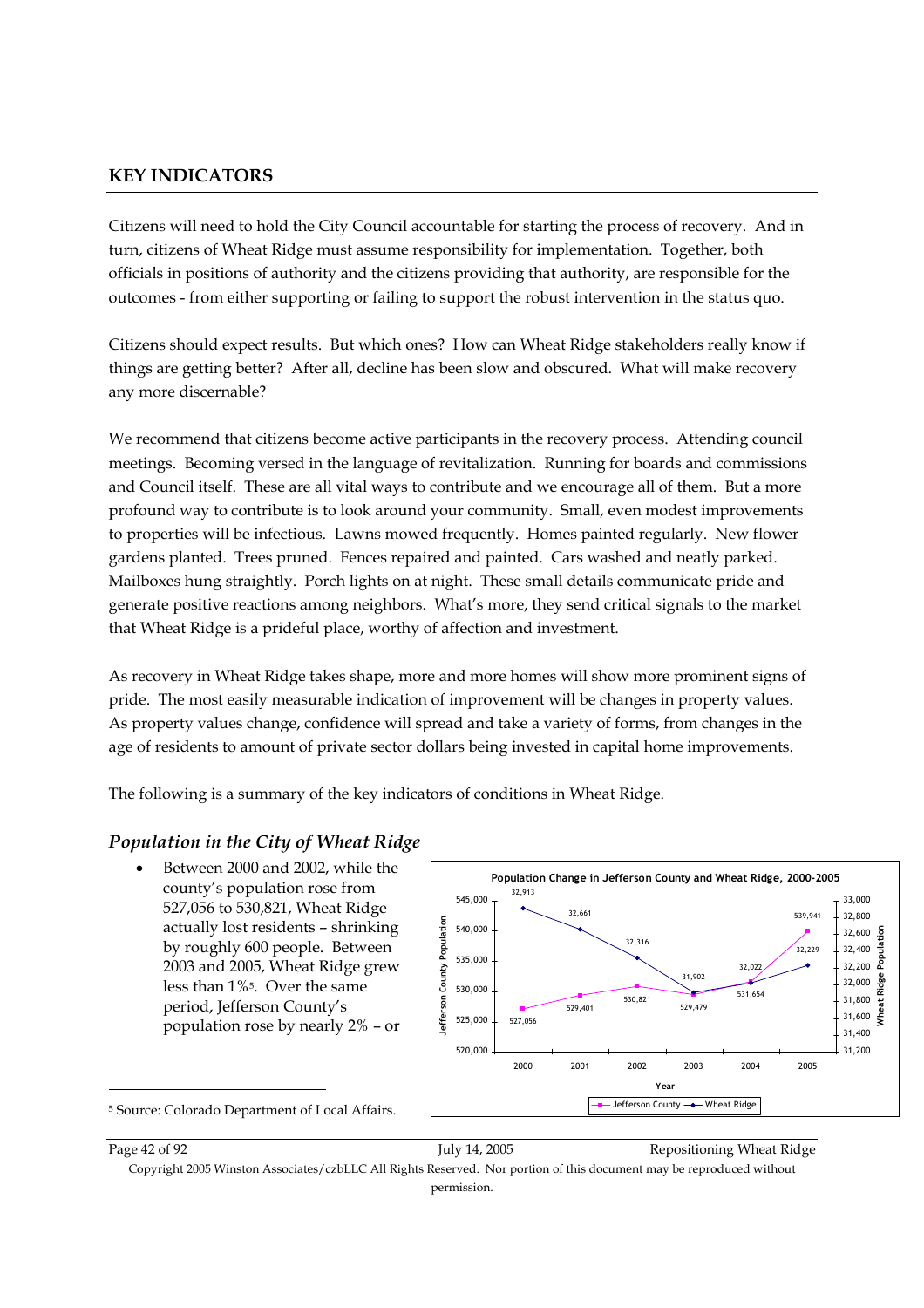roughly three times as fast as the city.

• The number of households in Wheat Ridge is expected to decline between 2000 and 2010. By 2010, all other communities studied in Jefferson County (except Mountain View) and the county as a whole will gain households.

**Importance To Citizens:** The citizens of Wheat Ridge will need to know that recovery is taking root when the city begins to gain households. This will mean it is retaining and attracting residents – and thus businesses. Population gains usually indicate that a place is becoming popular.

## *Age of Wheat Ridge Residents*

- One in five Wheat Ridge residents (19%) and one out of every four Wheat Ridge householders (27%) are 65 years old or older. The city's portions of seniors – senior residents and senior householders – are both roughly double those for the county: Throughout Jefferson County, one in ten residents (10%) and one in seven householders (15%) are 65 years old or older.
- A large senior population is likely in Wheat Ridge for the near future as the portion of older residents has risen countywide (from 6% in 1980 to 8% in 1990 to 10% in 2000).

**Importance To Citizens:** Users of this document will want to keep in mind that on average, seniors spend less on capital home improvements, so a senior-dominated community commonly translates into housing stocks that may not keep up with broader market preferences. High concentrations of senior citizens usually indicate that goods and services are inexpensive.

#### *Income (First of the Big Three Indicators Every Citizen Should Track)*

• The median household income in Wheat Ridge in 2000 was just \$38,983 – equal to only 68% of the county median (roughly \$57,000). Most critical? Wheat Ridge incomes have been losing ground



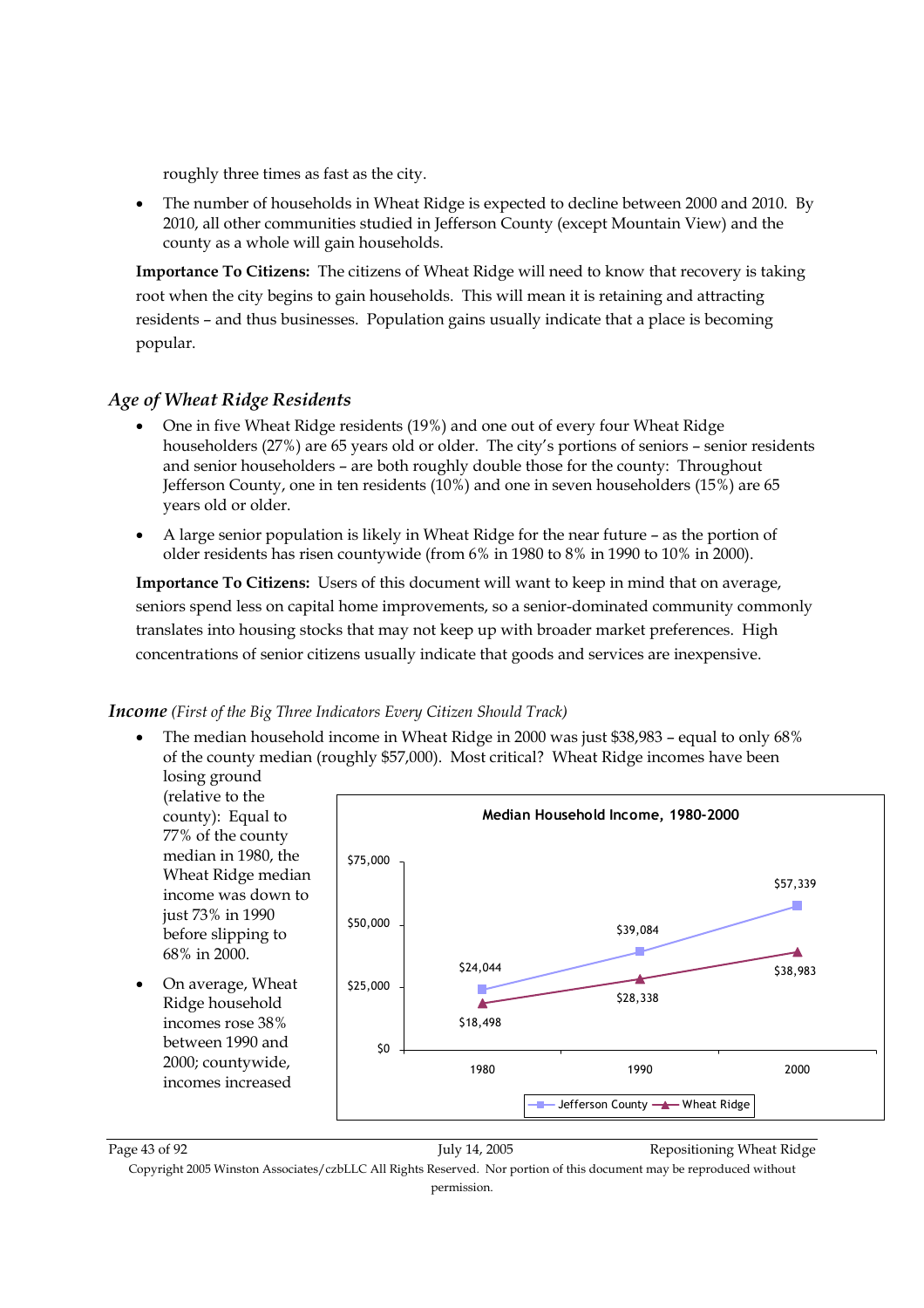47% over the same period.

• Not only are long-term Wheat Ridge residents not seeing income increases, Jefferson County's new higher-income owner households are not choosing Wheat Ridge. The average household income of owner households moving to Jefferson County between 1990 and March 2000 was just over \$80,000, compared to \$61,382 in Wheat Ridge.

**Importance To Citizens:** Incomes are one of the most important indicators of community health. Higher incomes usually result from higher education. They are highly correlative with low crime, high rates of home ownership, and high property values and steady appreciation. If household incomes are not going up at rates equal or better than the county median, Wheat Ridge is *losing ground*.

## *Poverty*

- Between 1990 and 2000, the poverty rate in Wheat Ridge actually increased (from 8.3% to 8.8%) while poverty countywide declined (from 5.7% to 5.1%).
- Wheat Ridge is where Jefferson County's poor increasingly live. This drains the city's financial resources in crucial ways that add up to fiscal stress. Poor households require costly city services but are unable to pay in taxes enough to cover those costs. The greater the share of poor households in any given jurisdiction, the greater the net drain.

**Importance To Citizens:** For there to be a concentration of poor households in Wheat Ridge, there has to be a concurrent less-than-fair-share of poor households in neighboring Jefferson County communities. Poor households exercise choice in housing markets like everyone else, though with less mobility. The primary draw is affordable housing. Citizens should pay close attention to the amount of housing in Wheat Ridge affordable to households earning less than 80 percent of area median income. This should decrease as the city recovers from its current weak market position. Citizens should pay particularly close attention to city-county relations. An area where citizens should especially scrutinize is the degree to which city officials aggressively push Jefferson County to locate subsidized housing for low-income households elsewhere in the County. If poverty rates in Wheat Ridge have not pulled even with the county in 10 years, citizens will know progress has not come fast enough.

## *Education Level*

- In 2000, just one-quarter of adults in Wheat Ridge (25%) had at least a college degree. This contrasts with nearly 37% of adults countywide.
- Between 2000 and 2010, the portion of adults with at least a Bachelor's degree is expected to grow more gradually in Wheat Ridge than in the county as a whole.
- Why are education levels important? Education correlates very strongly with incomes and with home ownership rates. Incomes, in turn, correlate with retail market strength, while home ownership rates correlate with reinvestment activity, pride, and high standards. One attribute alone accounts fully for cause or effect; but together they contribute to overall market health.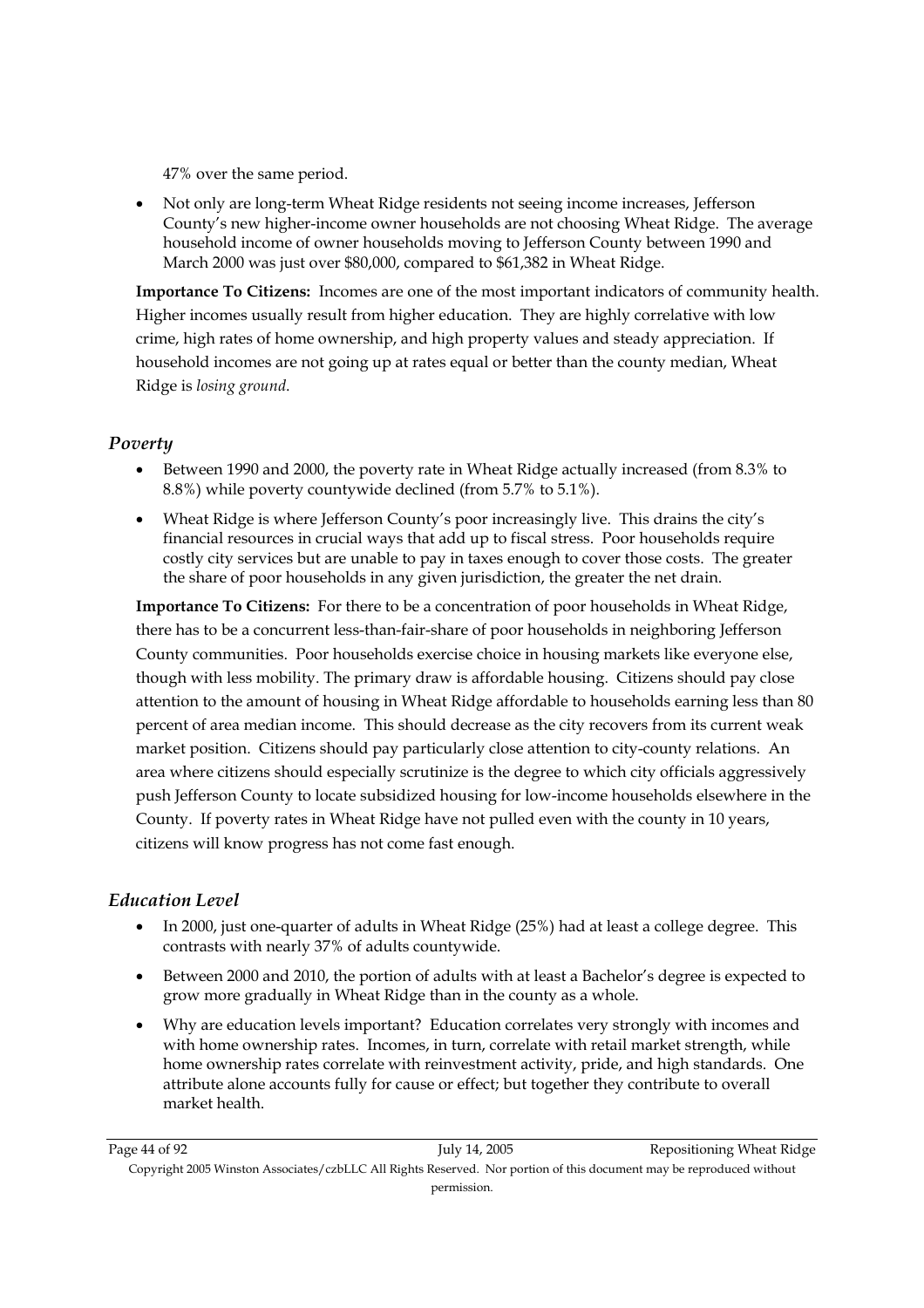**Importance To Citizens:** Wheat Ridge citizens can expect the percentage of the community with a college degree to steadily rise. If WR2020 and the City Council are successful at encouraging 60-80 new strong households to buy in Wheat Ridge per year, of which 80 percent will hold degrees, citizens can expect the current 25 percent rate to increase to 32 percent by 2016. This would still be below Jefferson County's rates, but would probably be sufficient to trigger faster rates of increase in this area thereafter. If the percentage of Wheat Ridge citizens holding degrees remains less than 30 percent, the city will continue to have difficulty repositioning itself in the increasingly well-educated Jefferson County/North Denver market.

## *Household Type*

- Single-parent households (with or without children under 18) comprised roughly 16% of households in Wheat Ridge in 2000 – compared to just 12% countywide. This percentage is expected to increase between 2000 and 2010.
- In 2000, Wheat Ridge had significantly fewer two-parent households than Jefferson County: Just over half of all Wheat Ridge households (57%) were two-parent households, compared to more than two-thirds of all households (68%) in Jefferson County.

**Importance To Citizens:** This is an enormously important indicator because single-parent household rates almost perfectly correlate with poverty and with low school test scores. High rates of single-parent households will mean high rates of poverty. This will mean low median incomes, low rates of home ownership, low test scores, low consumer buying power. Poor households are not by themselves, on an individual basis, a problem that a community cannot absorb (even a fiscally stretched city like Wheat Ridge). But when one-in-six Wheat Ridge households are headed by a single parent, Wheat Ridge has more cost-burdened and at-risk families than it has resources to handle.

## *Housing Type*

- In Wheat Ridge, barely half of all housing units are single-family detached homes. This contrasts with over two-thirds of units countywide (68%).
- In addition, roughly 13% of single-family homes in Wheat Ridge are renter-occupied; nearly double the county's rate (8%).
- Wheat Ridge's single-family housing is also significantly smaller (on average, two rooms smaller) than surrounding communities and the county as a whole: the city's median sized home is approximately 1,360 square feet, compared to about 1,680 in Jefferson County overall.
- Nearly two out of every three homes (61%) in Wheat Ridge have less than 1,500 square feet; only 15% - or one in seven – has 2,000 square feet or more. This creates a challenge for attracting higher income and larger family households to Wheat Ridge, particularly when this larger home inventory is available in other parts of the County.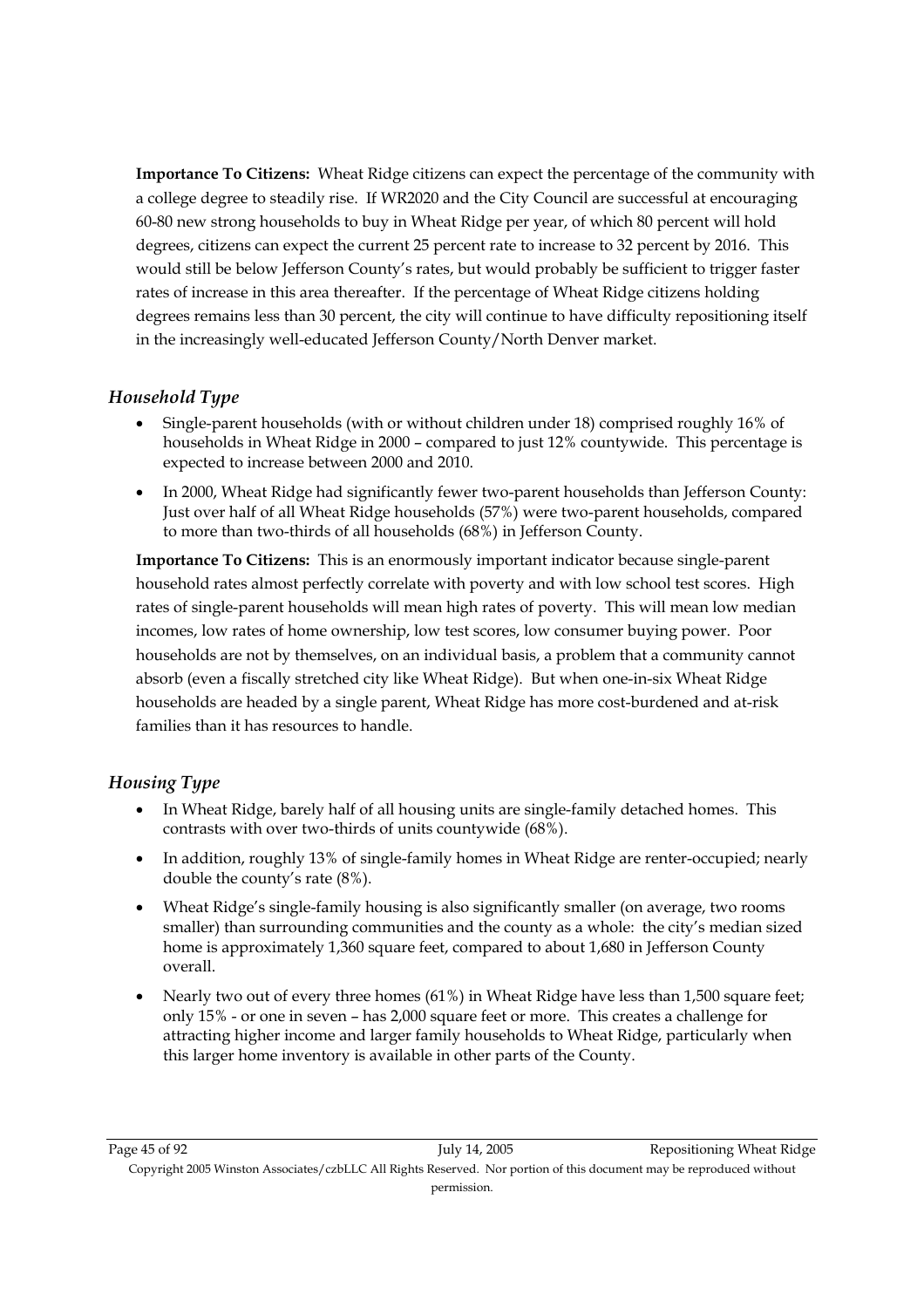- Compared to Jefferson County as a whole, a large percentage of housing units in Wheat Ridge are one-bedroom (18%) and two-bedroom units (38%). (The equivalent figures for the county are 12% and 25%, respectively).
- Almost all single-family homes in Wheat Ridge (82%) are ranch-style homes.

**Importance To Citizens:** Neither small homes nor ranch-style homes are what the broader market prefers. Older homes that are not old enough to be historic are not what the broader market prefers. Yet these features describe the majority of the housing stock Wheat Ridge has to offer the broader market. This is like trying to sell single scoop vanilla ice cream cones to a market that has said repeatedly for 25 years it prefers double scoop chocolate. Citizens will know progress is being made when the only multi-family housing being built is for upper middle income households, when vacant lots are being redeveloped into new, larger single family housing with amenities, and then older ranch homes are being upgraded with additions, second stories, porch and gable add-ons, and a variety of other improvements that take existing neighborhoods and renovate them to be more appealing to the wider market.

## *Housing Age*

- Nearly all of Wheat Ridge's single-family units (89%) were built prior to 1970. The median sale price of units in Jefferson County built prior to 1970 is at least 50 percent lower than units built since 1990.
- Fully half of all housing units in Wheat Ridge (52%) were built between 1940 and 1959, compared to only 13% in Jefferson County as a whole.

**Importance To Citizens:** Older housing is a hard sell, period. Even historic homes appeal only to a small percentage of the market willing to put a lot of sweat equity into upgrades and wishing to live in urban settings. Wheat Ridge's stocks are old but lack historic significance. What they *do have* is charm in a sea of repetition county-wide. Citizens should expect that revitalization efforts will continually add between 50-150 new homes a year in Wheat Ridge for the next 20 years, generating between 1,000-3,000 new homes. This would correlate to higher rates of contemporary housing as well as population increases whereby Wheat Ridge becomes a community of roughly 45,000.

## *Homeownership Rate (Second of the Big Three Indicators Every Citizen Should Track)*

• Wheat Ridge has one of Jefferson County's lowest ownership rates: just 55% in 2000 (compared to 73% countywide).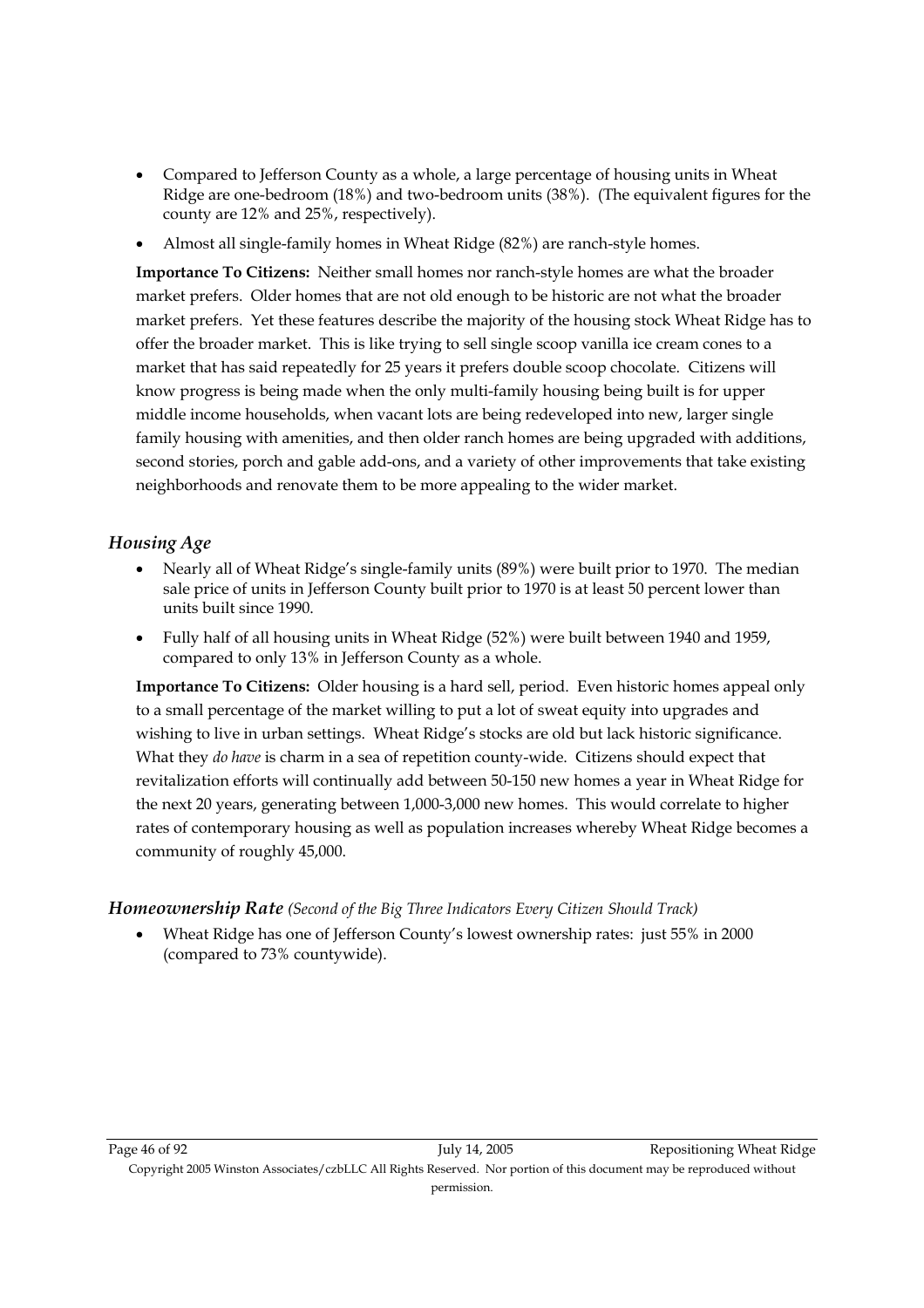

- Wheat Ridge also had a lower percentage increase in owner households in the 1990's: Owner households increased 13% in Wheat Ridge between 1990 and 2000, compared to 28% in the county overall.
- Homeownership is perhaps the single most valuable indicator of market health. Even though there are instances in some communities of persistent market problems even though ownership rates are high, those cases typically involve communities older than Wheat Ridge, often in an area experiencing population loss. *Generally* speaking, when home ownership rates are high, the market is strong.

**Importance To Citizens:** Except when the prevailing norm is that low standards are acceptable, high rates of home ownership translate into high levels of house and block pride. As the city makes progress on its revitalization efforts, citizens should expect the rate of home ownership to go up and notice visible increases in the property maintenance and upkeep. Citizens may not have time to track all these indicators. If not, home ownership rates are one of the three most critical to know – the three that can tell 90 percent of the story by themselves.

## *Median Value Of Housing (Third of the Big Three Indicators That Every Citizen Should Track)*

- Median housing values increased about 90 percent in Wheat Ridge during the 1990's. In comparison, single family homes in the County increased about 101 percent. In other words every dollar invested in housing in 1990 returned \$1.90 in 2000 in Wheat Ridge and \$2.01 elsewhere in the county not in Wheat Ridge. All else being equal, no investor will put scarce capital at risk in Wheat Ridge for what Wheat Ridge offers in return if they can get 11 cents on the dollar better outside Wheat Ridge.
- By 2005, the median value of single-family homes in Wheat Ridge was \$224,505 equal to just 92% of the county median (\$242,865).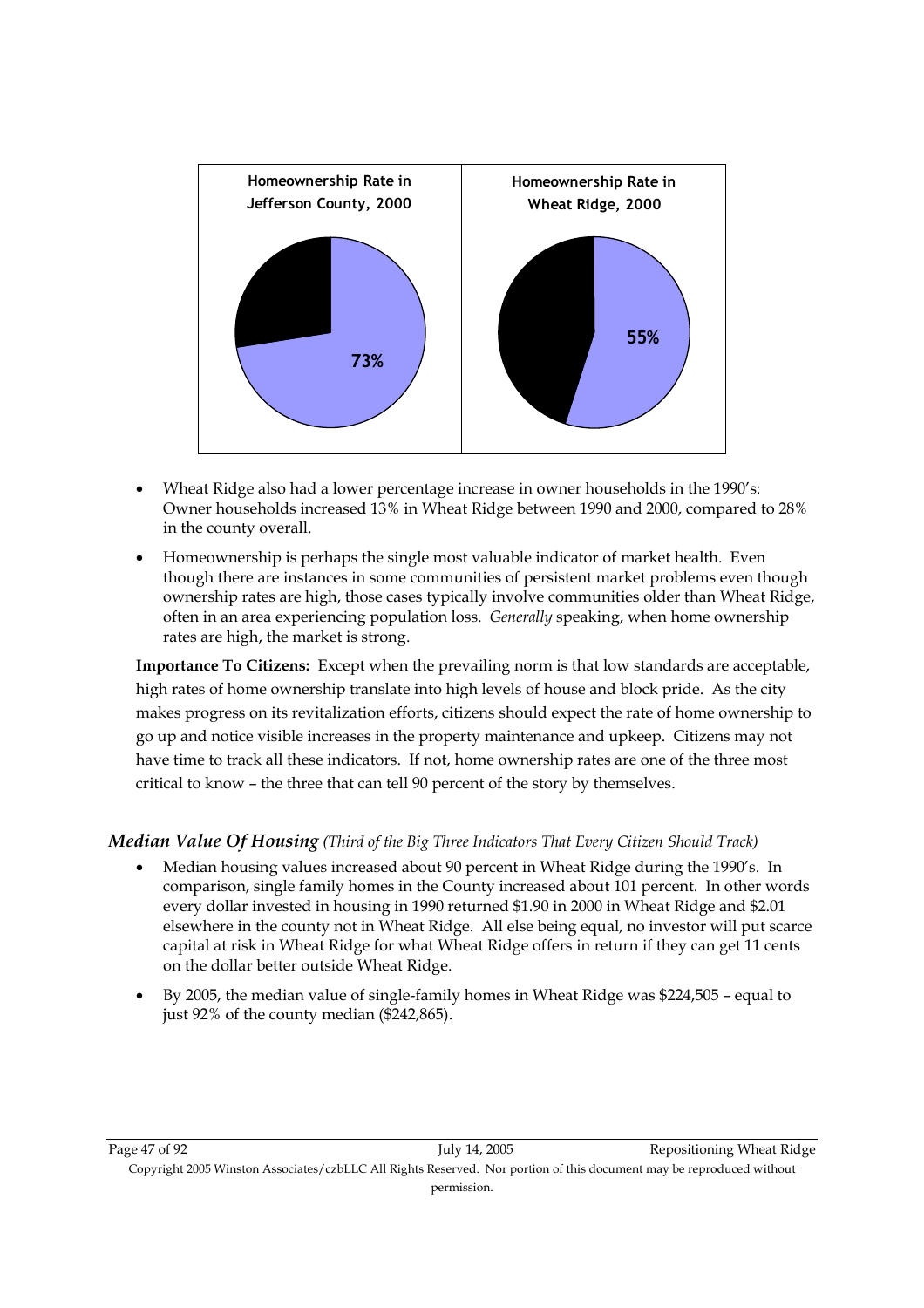• Approximately one-third of single-family homes in Wheat Ridge (32%) are valued under

\$200,000 (compared to 21% in Jefferson County overall) and just 14% are valued over \$300,000 (compared to 28% countywide). Even if high value mountain communities (arguably catering to a different market than non-mountain suburbs like Wheat Ridge) were excluded from the analysis, the value of Wheat Ridge housing would still be below the Jefferson County median.

**Importance To Citizens:** Housing values are the single most useful proxy for citizens wishing to know how well Wheat Ridge is doing. Housing values are an expression of two factors. The first is the volume or amount (supply) of housing on the market. The second is the demand for that housing in the context of what other options for the same dollar prospective buyers have nearby. In the simplest sense, today the supply of Wheat Ridge houses is larger than the demand for them by strong households. This translates into what is known as a soft market, where

**Why the lack of new product in Wheat Ridge?** 

**Citizens need to understand that it is the regulatory environment combined with builders' perceptions, which serves to curtail risk and development. This report will be meaningless if the data showing a near zero housing market cannot be translated into a changed regulatory environment in Wheat Ridge conducive to revitalization. The responsibility for this rests solely with residents who must support changes in zoning, the Charter and the Comprehensive Plan if changes in development posture are to result.** 

prices do rise but not as fast as they do in competing markets like Lakewood and Broomfield. Citizens should expect to see improvement in this area within three years. Improvement would be indicated by several measures. First, homes would sell for higher prices and prices would rise at the same rate as Arvada and Broomfield and Westminster prices. Second, when homes go on the market in Wheat Ridge, they would sell faster each year. Third, homes that are sold would start to actually sell for amounts much closer to or even above the initial asking price three years from now than today. Finally, the buyer profile for sales would start to change. Today's prototypical buyer is a \$55,000/year household. Three years from now, the prototypical Wheat Ridge buyer should have more education, a higher income, an ability to command lower mortgage interest rates, and the financial capacity to put more cash down on the purchase.

## *Housing Market*

• The number of housing units in Jefferson County grew by 19% during the 1990s. By contrast, Wheat Ridge had one of the county's lowest rates of growth over the same period – just 6%. This indicates several factors. First, it indicates that the private sector perceived Wheat Ridge to be a comparably unappealing option to take risk in the housing market. Second, it illustrates that Wheat Ridge today is more or less the same physical community it was 15 years ago. This means that Wheat Ridge is now forced to compete for market share using older products against Lakewood, Broomfield and other communities with newer ones. Third, it reflects Wheat Ridge's near-build out condition, which results in higher land costs than greenfield development.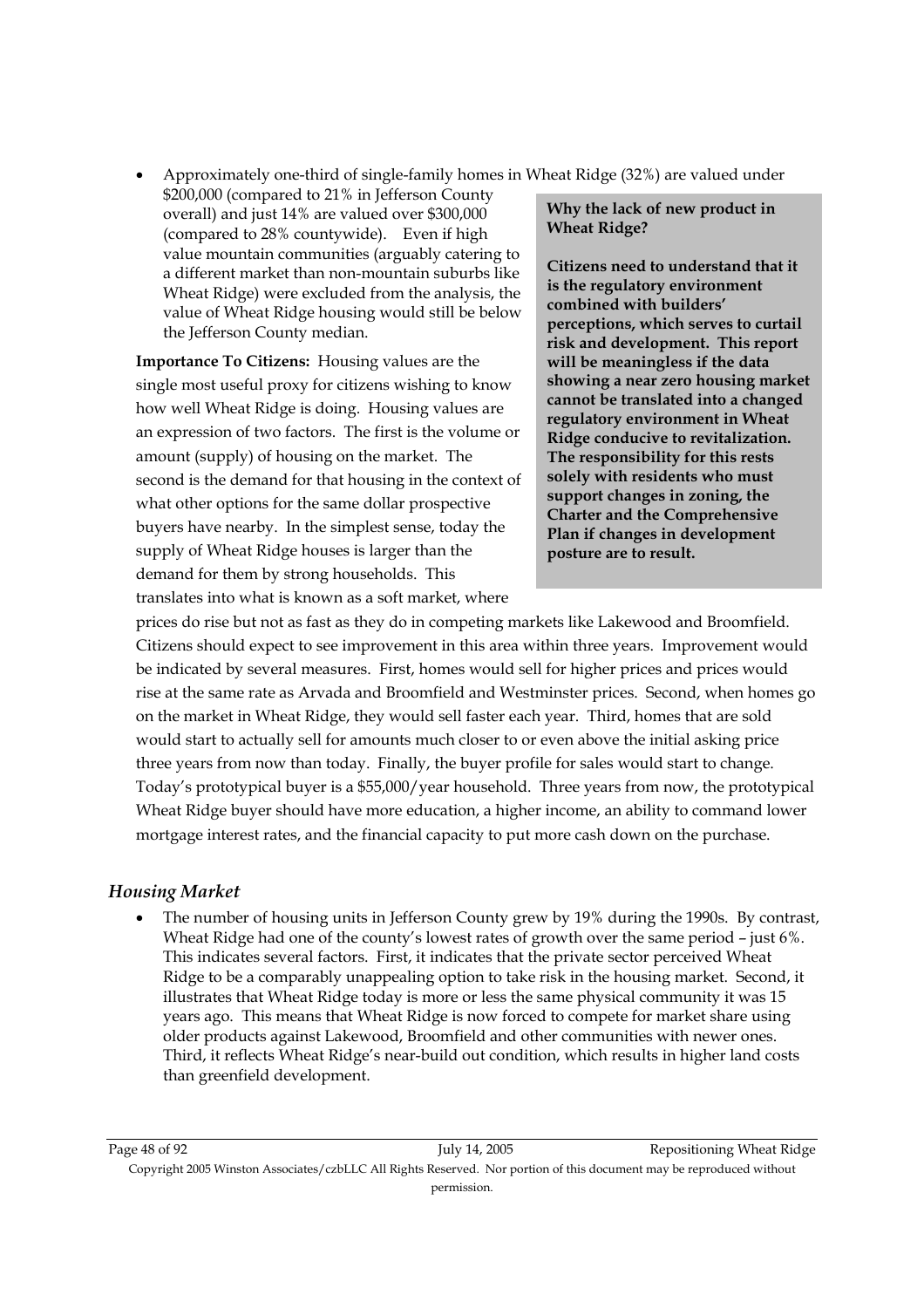- The percentage of home sales that were new units (sold within one year of construction) increased in most Jefferson County communities between 2001 and 2003. In contrast, new unit sales in Wheat Ridge declined since 1999, dropping from 7% of sales in 1999 to 3% in 2004. This is an extension of the housing market story, illustrating the fact that so little housing in Wheat Ridge is new<sup>6</sup>. This begs the question: why the lack of new product in Wheat Ridge? The increase in new unit sales between 2001 and 2003 (in communities other than Wheat Ridge) coincides with the slight decline in Wheat Ridge's share of sales in Jefferson County.
- About 22% of units for sale in Wheat Ridge have two bedrooms, compared to between 7% and 9% in other Jefferson County communities. Wheat Ridge also has the lowest percentage of 4-bedroom or larger units (33% compared to between 41% and 58% in other communities).
- The vast majority of Wheat Ridge's for-sale homes (78%) are priced under \$300,000, compared to just 56% countywide.

**Importance To Citizens:** Citizens need to understand that it is the regulatory environment combined with builders' perceptions (that the approval process is difficult), which serves to curtail risk and development. This report will have failed if the data showing a near zero housing market cannot be translated into a changed regulatory environment in Wheat Ridge conducive to revitalization. The responsibility for this rests solely with residents who must support changes in zoning, the Charter and land use policies if positive changes in development are to result.

## *Rental Housing*

- Wheat Ridge has rent levels comparable to Northwest Denver and Mountain View; in all three communities, median rents are less than \$600. These are poorly performing markets with high levels of fiscal stress.
- Average rents in Wheat Ridge, between 2001 and 2004, were roughly 20% to 30% lower than Jefferson County averages. In spite of low rents, vacancy rates remain high.
- Rental units built prior to 1980 have lower average rents than newer units in Jefferson County – at least 17% lower during the fourth quarter of 2004. In addition, vacancy rates for properties built prior to 1980 have ranged between 8% and 13% between 2001 and 2004 while properties built since 1980 have typically had vacancy rates around 8% or less. This has significant implications for Wheat Ridge, where 85% of rental units were built prior to 1980 (compared to just 57% countywide).

**Importance To Citizens:** The older apartments in Wheat Ridge pose challenges to the city. By and large they are unappealing, costly to maintain, and represent a low return with a lot of headaches to most owners. For these and other reasons, these properties are maintained at increasingly lower levels, and thus have problems attracting quality tenants. These problems are compounded by absentee landlords. A tangible result will be a spiral of ever-lower margins for owners and decreasing justification for privately financed physical upgrades to the facilities,

-

permission.

<sup>6</sup> What citizens want to keep in mind is that older housing is only a good situation in a historic community, at *full build-out*. Wheat Ridge is approaching build-out, but is far from being an historic community.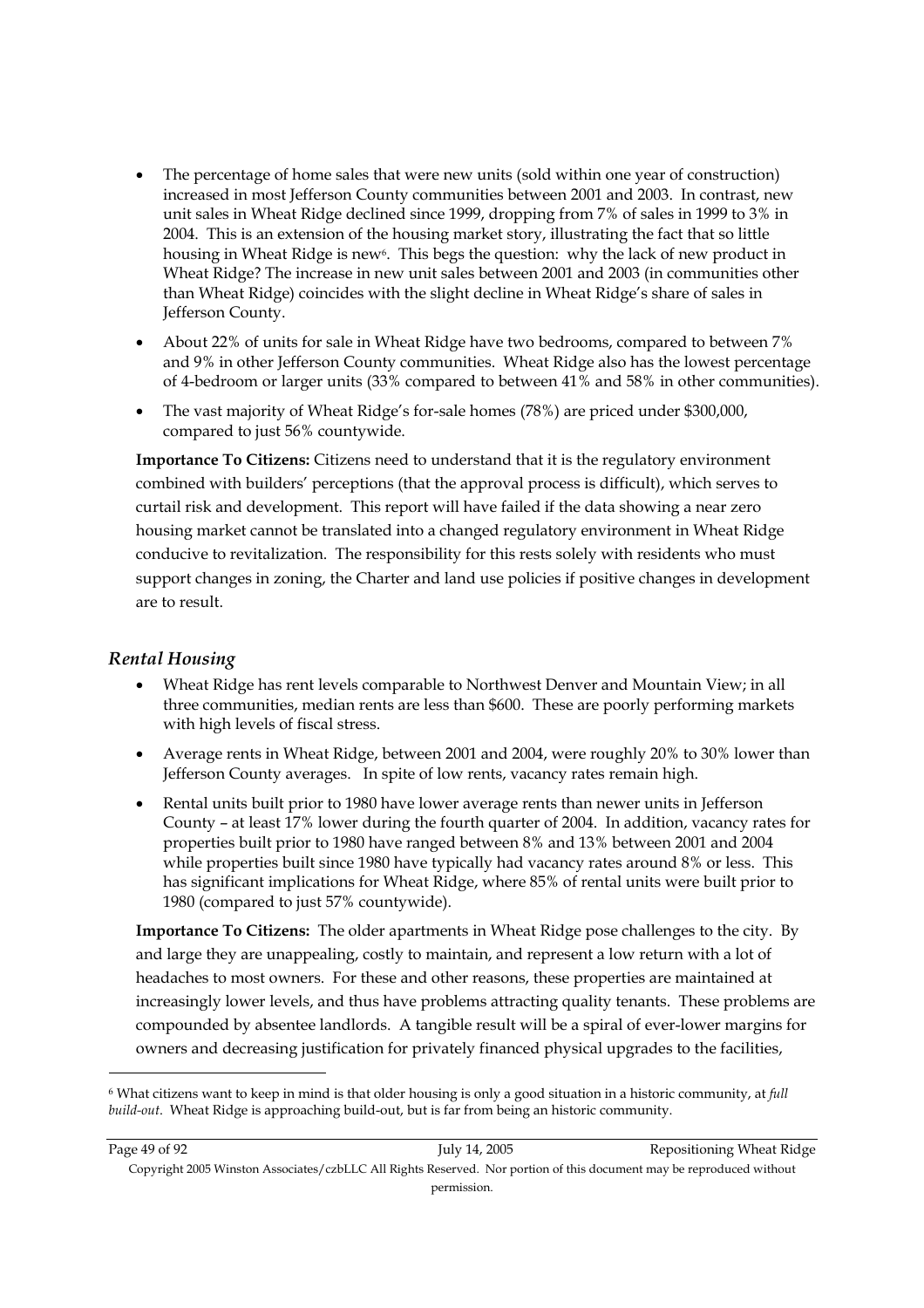much less everyday maintenance and meaningful landscaping measures. Citizens thus have a choice forced upon them by two decades of failed public policy in the 1970s and 1980s: they can make public investments by demolishing existing buildings and paying to relocate tenants, or by upgrading rental properties that otherwise will go unimproved. Failing either, citizens will have to live alongside apartment buildings of decreasing quality that exert powerful (and usually negative) influences over the neighborhood. As citizens decide which path to take, they would do well to look at the small one-story apartments along the west side of Sheridan between 26<sup>th</sup> and 28th to see the future.

## *Commercial Space*

- Wheat Ridge has 9% of the total commercial space in Jefferson County (or roughly 13.2 million square feet of existing commercial space) but about 25% of the total space available for sale and just 7% of the total space available for lease (as of March 30, 2005).
- More than one-third of Wheat Ridge's existing commercial space (37%) was built prior to 1970, compared to just 23% countywide. The high percentage of commercial space that is outdated presents serious challenges to the city. Upgrading is often less expensive than new construction, and the market to support upgrading is thin, even if the zoning were in place to make it easier, which is not the case.
- For-sale retail space advertised on the MLS on March 30, 2005, in Wheat Ridge is more abundant and less expensive on a per-square-foot basis than available retail properties in other parts of Jefferson County.

**Importance To Citizens:** Many residents in Wheat Ridge feel poorly served by the current retail environment in the city and it is no wonder. Most properties are old and too many are poorly maintained. Since few are historic, there is little advantage to the older age of most facilities. Getting a leg up on this means permitting an entity (WR2020) to aggressively purchase commercial property, rezone, and redevelop alternatively. It means upzoning for higher residential densities in key areas (such as behind the Safeway on Wadsworth) to create more buying power for higher quality retail. Properties will remain outdated and in need of repair until the market is grown. Citizens can use the rate of new commercial space as a good indication that the market has finally come back, especially for new space generated near the physical center of Wheat Ridge. Conversely, it is citizens themselves who are going to be responsible for the lack of a recovered retail sector in Wheat Ridge – if what holds back recovery is citizen unwillingness to permit higher density residential infill at key locations, or to invest in the *non*-big box retail development essential to carving out a niche.

## *Retail Sales Trends*

• 58% of 2003 retail sales in Wheat Ridge are attributed to two retail categories: health care and social assistance (including hospitals, nursing and residential care facilities, social assistance and ambulatory services) and motor vehicle parts and dealers (41% and 17%, respectively). These industries increased substantially as a percentage of retail sales between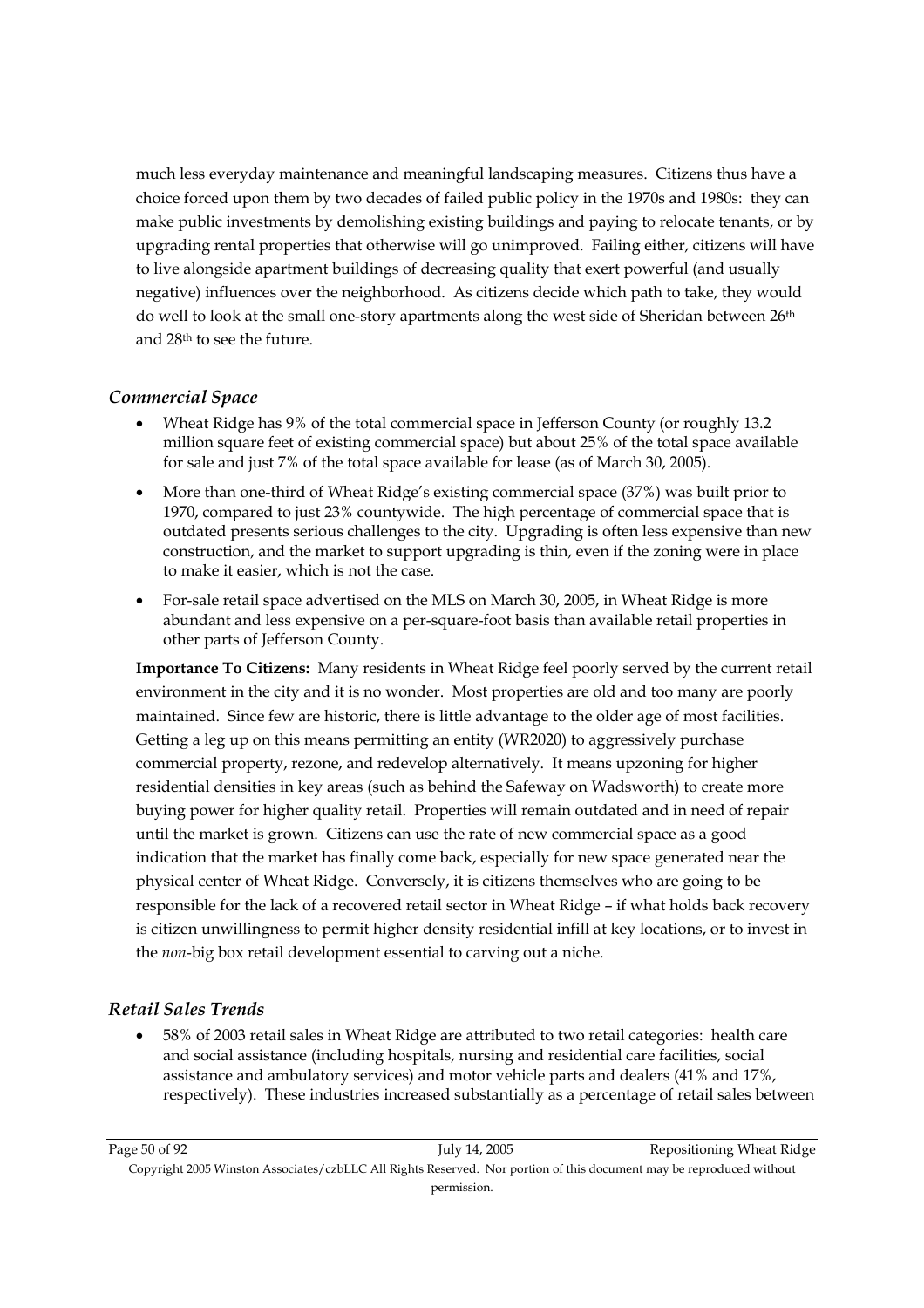1990 and 2000, while industries such as food stores, eating/drinking establishments and building materials declined as a percentage of sales.

- Motor vehicles and auto parts account for 42% of all retail trades in Wheat Ridge, nearly twice the portion as in Jefferson County as a whole (23.3%).
- Between 1990 and 2000, Wheat Ridge was the only one of the compared communities to report a loss in sales revenue from building materials and finance/insurance and real estate. Wheat Ridge also had the lowest percentage gain in construction sales (27%), whereas nearby communities showed increases between 136% (Arvada) and 655% (Westminster).

#### **Importance To Citizens:**

Wheat Ridge is overly represented by healthcare and auto services in terms of sales activity. This makes Wheat Ridge vulnerable to decisions a few key employers, like Exempla, might make. Citizens want and should expect the Wheat Ridge recovery to result in a more evenly distributed sales tax base. That means more sales of clothing and sit-



down restaurant meals to balance sales of mufflers, oil filters, and wheelchairs. Citizens also want a more balanced sales base because the present imbalance is tilted away from sales that derive from activities which strengthen the fabric of the community. Restaurant and coffee shop sales for instance can coincide with the rebirth of a city's commercial and civic life. People

congregate and socialize between book stores and bakeries in ways that are less likely to occur when people are buying brake pads and medical supplies. By rebalancing commercial activity, Wheat Ridge also gets a purchase on a renewed civic life, *if* that rebalancing is connected to an improved urban design fabric. Lastly, the drop in sales revenue



Page 51 of 92 July 14, 2005 July 14, 2005 Repositioning Wheat Ridge Copyright 2005 Winston Associates/czbLLC All Rights Reserved. Nor portion of this document may be reproduced without permission.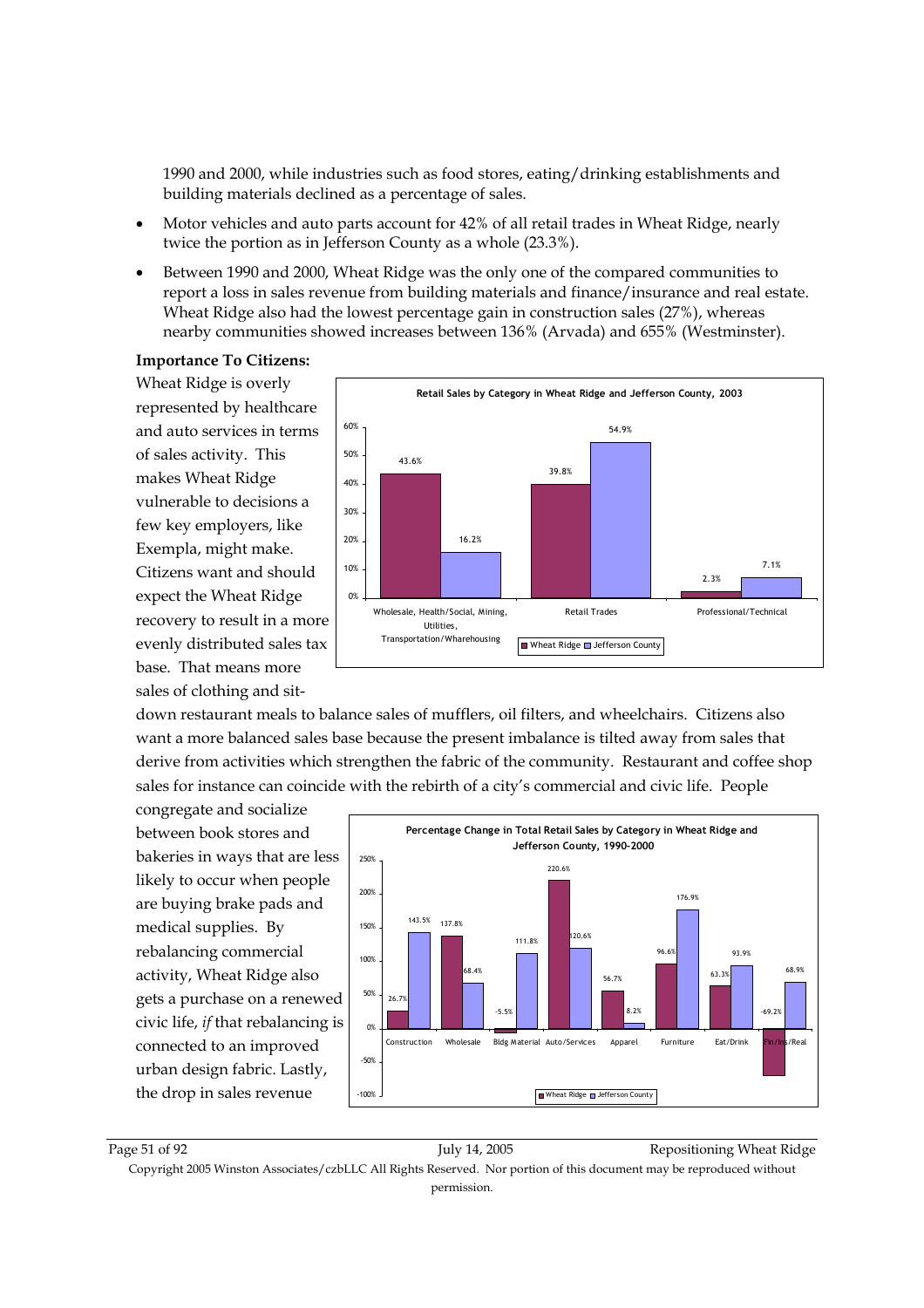from building materials is potentially due to the lack of new commercial development and/or redevelopment.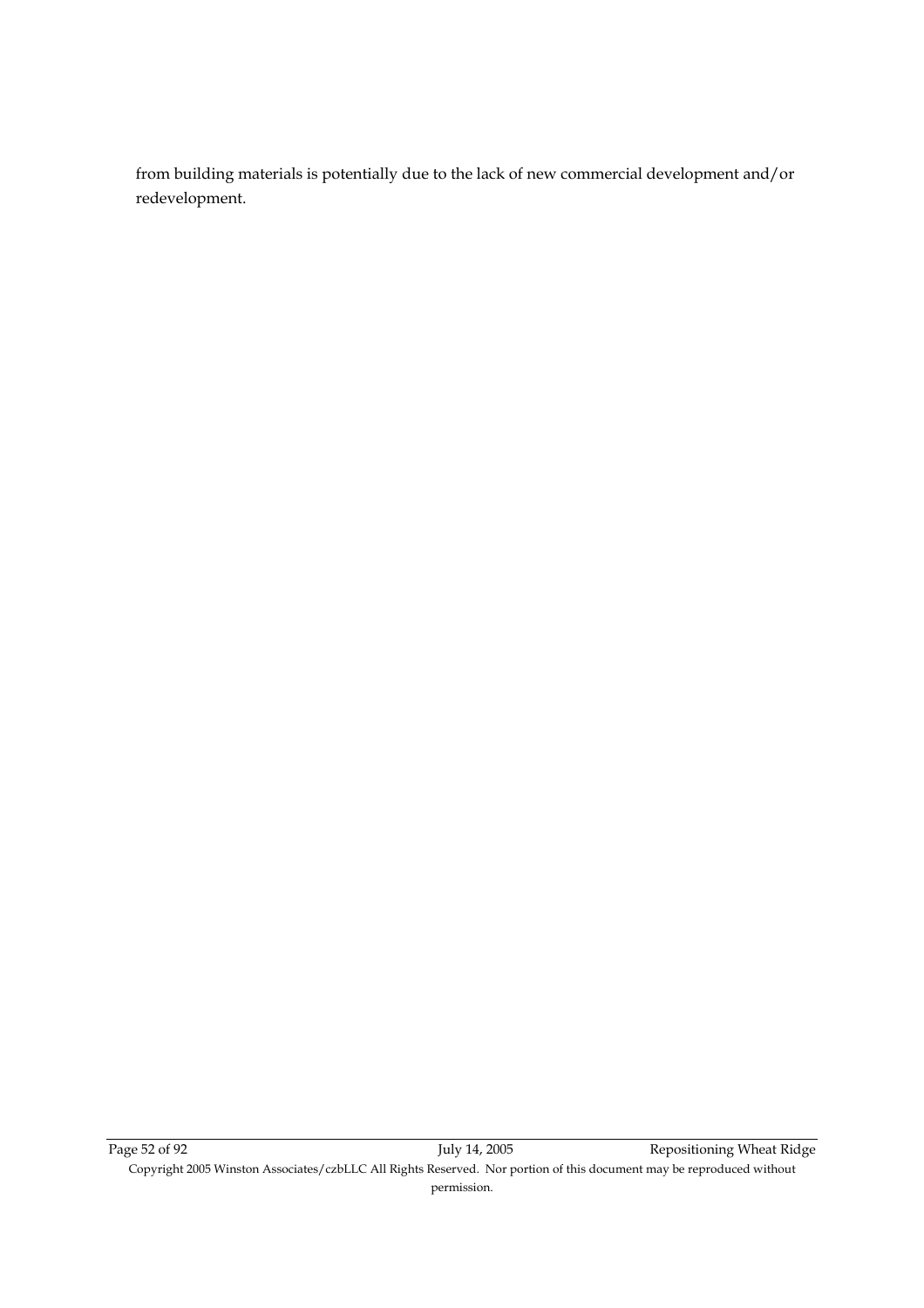# REPOSITIONING WHEAT RIDGE PART C

- C1. THE PLAN
- C2. THE TOOLS
- C3. THE ACTIVITIES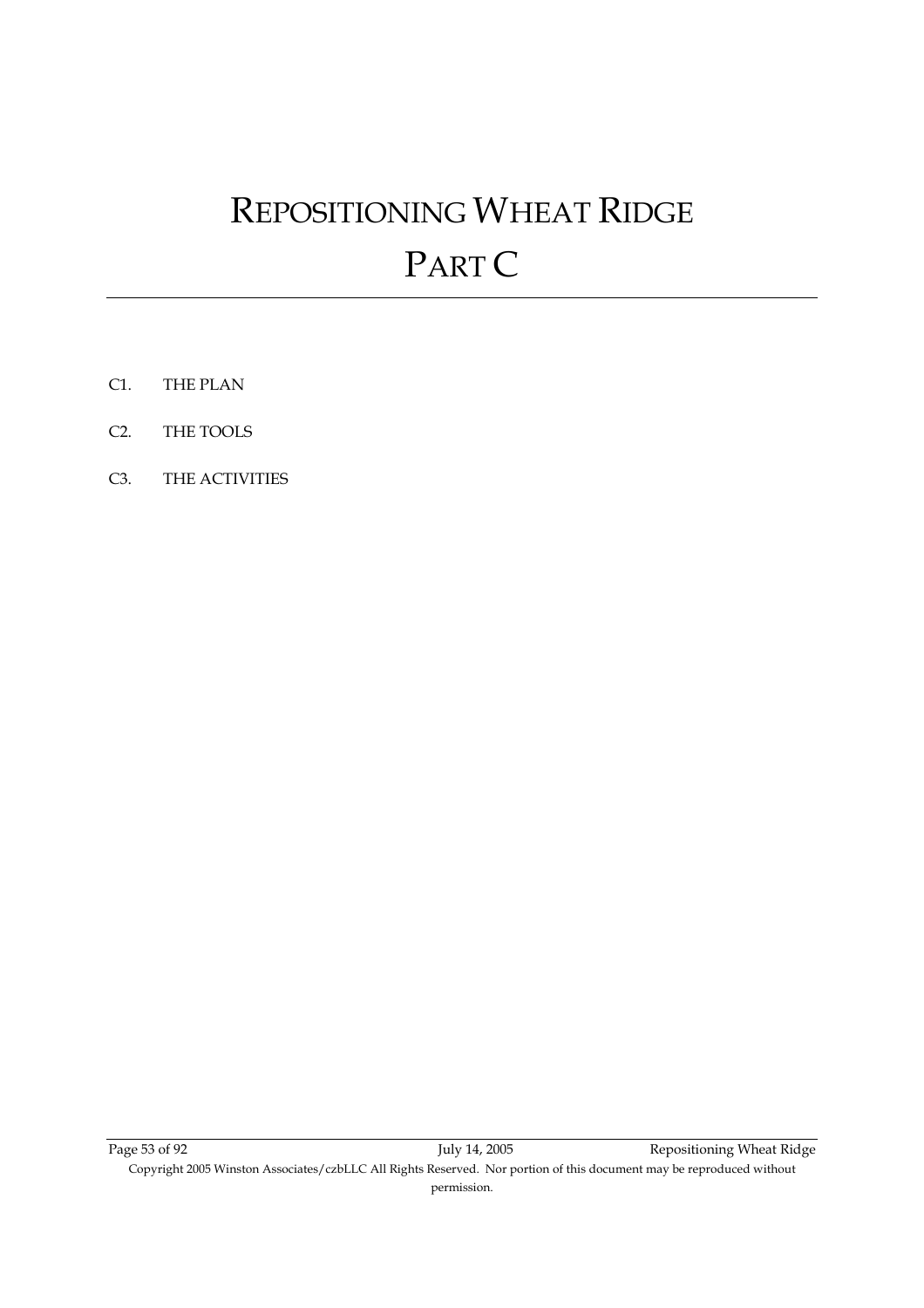#### **C1. THE PLAN**

*The what* of this report is straightforward: Wheat Ridge has been steadily losing strong households to sister communities in the region, and is on a path to lose more of the same without abrupt changes in a number of areas.

Wheat Ridge *can* regain its fair share of these households. What follows is *the how:* a set of recommended strategies Wheat Ridge must engage in to achieve measurable success. The framework for recommended strategies is shown in the table below:

| <b>STRATEGIC THRUSTS</b>     |                                                               |                                                                                            |                                                                     |                                                                                           |                                                                   |  |
|------------------------------|---------------------------------------------------------------|--------------------------------------------------------------------------------------------|---------------------------------------------------------------------|-------------------------------------------------------------------------------------------|-------------------------------------------------------------------|--|
| Goal                         | Objectives                                                    | <b>Market</b>                                                                              | Image                                                               | Condition                                                                                 | Capacity                                                          |  |
| Reposition<br>Wheat<br>Ridge | Fix what is<br>holding Wheat<br>Ridge back                    | Increase Share of<br>Strong HHs                                                            | Improve<br>Perception of<br><b>Wheat Ridge</b>                      | Upgrade the<br>physical<br>conditions in<br><b>Wheat Ridge</b>                            | Grow the<br>ability of<br>the<br>community<br>to manage<br>change |  |
|                              | Create something<br>great and special                         | Infill w above<br>market new<br>housing                                                    | Project a<br>higher<br>standard                                     | Offer<br>contemporary<br>housing<br>products                                              | Utilize past<br>success as<br>model (Rec<br>Center)               |  |
|                              | Build on<br>strengths                                         | Infill in easily<br>recoverable areas                                                      | Leverage<br>marketability<br>of established<br>neighborhoods        | Encourage new<br>products that<br>are unique                                              | Tap into<br>proven<br>leaders                                     |  |
|                              | Generate scaled<br>impact                                     | Infill connected<br>to other<br>upgrades                                                   | Harness value<br>of current<br>strong owners<br>and renters         | Work at scale<br>sufficient to tip<br>submarket                                           | Work<br>where<br>leaders<br>reside or<br>own<br>businesses        |  |
|                              | Link efforts in<br>coordinated and<br>comprehensive<br>manner | Establish<br>regulatory basis<br>for high<br>expectations<br>through planning<br>processes | Upgrade<br>public space<br>adjoining<br>private infill<br>locations | Connect retail<br>investments to<br>strengthen<br>neighborhood -<br>serving<br>businesses |                                                                   |  |

The framework calibrates the activities that we recommend in four main ways.

- 1. Market
- 2. Image
- 3. Conditions
- 4. Capacity

Copyright 2005 Winston Associates/czbLLC All Rights Reserved. Nor portion of this document may be reproduced without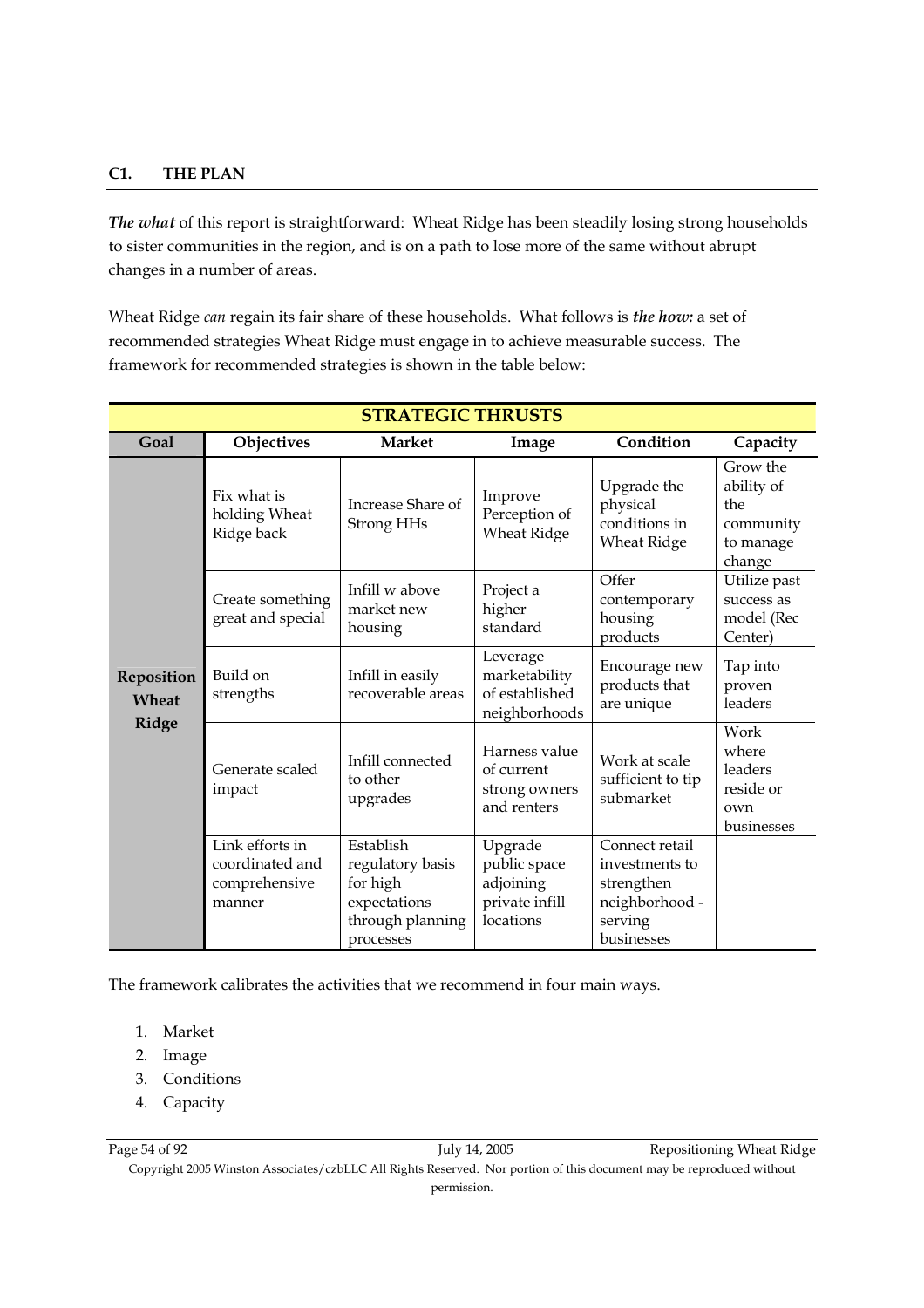If done as we recommend, the forthcoming strategies will improve market share, upgrade the city's image, establish higher standards for physical conditions, and rebuild the base of resident leadership that will be needed to carry the city forward. The end result of this will be *a vibrant civic and commercial life* that so many Wheat Ridge residents yearn for and that is within reach.

## *MARKET.*

Wheat Ridge is no longer a community of choice among strong area households. It doesn't offer enough of what strong households want and are paying for to get someplace else. The market will improve when the image improves.

## *IMAGE and PHYSICAL CONDITIONS.*

Wheat Ridge is poorly perceived in the market. The perception is that Wheat Ridge is not an easy place to do business, so builders and developers go elsewhere. The perception is that Wheat Ridge is not safe, so families go elsewhere. The perception is that new, quality housing does not exist, so many households go elsewhere. The perception is that the commercial life

**Citizens need to come out in force to support the strategic efforts needed to rebuild Wheat Ridge as a community of choice. In the end, improvements to building facades and sidewalks are ephemeral unless there is a solid foundation of residents connected by common purpose and shared vision .** 

is not hip, so young professionals go elsewhere. The perception is that the schools are barely marginal, so families with children go elsewhere. The perception is that Wheat Ridge is unkempt, so households that expect high property maintenance standards go elsewhere. The strategies to improve Wheat Ridge's image are oriented around the following six activity areas:

- *1. Address Visually Unattractive/Eyesore Areas.*  Wheat Ridge is not very visually appealing to strong households. Interventions must address this problem.
- *2. Create Recognizable 'Gateways' to Wheat Ridge.*  Wheat Ridge meanders and without a discernable center or clear edges. Interventions must address this shortcoming.
- *3. Increase the Visibility of Open Space in Wheat Ridge.*  Wheat Ridge's best "hidden" asset is open space. It must become easier to find, access and more appealing upon discovery.
- *4. Promote/improve Wheat Ridge's Rural Qualities.*

Wheat Ridge offers residents a chance to live in an urban setting with neither the predictability of repetitive suburbia nor the cheek-by-jowl setting of some Denver neighborhoods. Yet the current anti-urban form is too rustic and poorly maintained to appeal to strong households, so this will have to be addressed.

*5. Promote/improve Wheat Ridge's Historic Qualities.*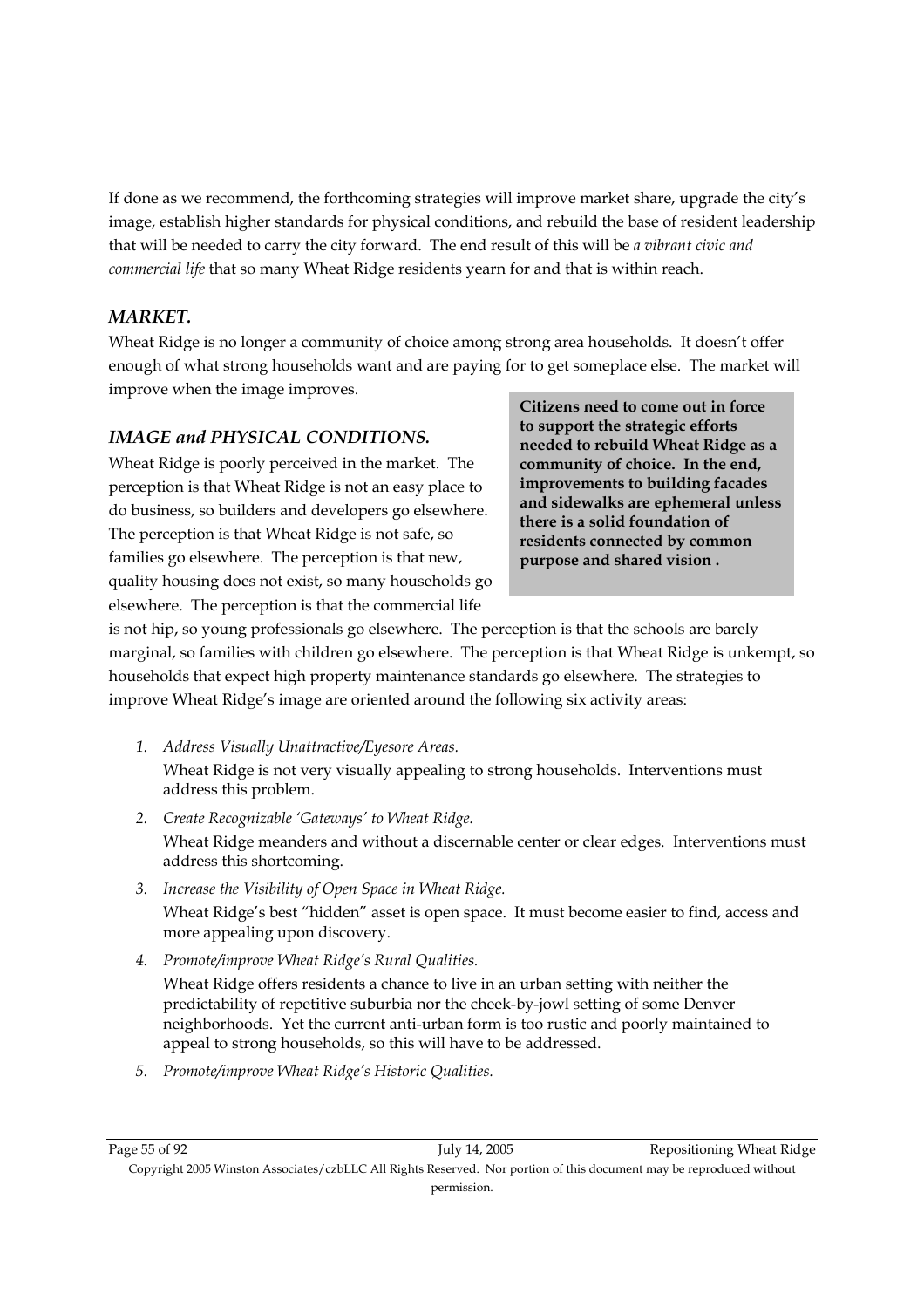Wheat Ridge has a history that is a hundred years deeper than the suddenly-here town homes being constructed in surrounding cities. This history is appealing to strong households who seek to live in a place that has an identity. Interventions must leverage the Wheat Ridge identity.

*6. Market Wheat Ridge as a Community of Choice.* 

Wheat Ridge has many strengths but is held back by failure to make them easy to reinvest in because of what amounts to a few glaring weaknesses. On balance the city is not a place of choice. As the strategies are implemented, their results – new housing, improved commercial corridors, new signage, new vibrancy – need to be promoted throughout the region. They won't just get discovered.

To leverage improvements (image and conditions) that project Wheat Ridge as socially and economically vibrant, housing market improvements are the foundation, but only part of the equation. The final outcome – vibrancy in key locations – will require investments in the creation of environments where commercial and civic engagement can interact.

This will necessitate costly redevelopment of key commercial areas. We recommend at least four:

- 1. Redevelopment of the Wadsworth Corridor.
- 2. Accelerate and Shape the Development of 38th Avenue.
- 3. Development of 44th Avenue into an Orchard District.
- 4. Development of a Town Center.

## *CAPACITY AND CIVIC ENGAGEMENT.*

For many years, the residents of Wheat Ridge have wanted a Town Center. For a long time they have wanted Wadsworth to become more beautiful and less congested with noisy and unappealing traffic. For a long time they have been dissatisfied with the way 44th Avenue has evolved. Residents in Wheat Ridge like neighborhood-serving retail as well as malls and discount stores, and they have said they'd support a Main Street. Yet these desires have not materialized in spite of physical settings sufficient to support these desires and years of articulated aspirations. What's been missing is sufficient civic engagement by leaders in the community to mobilize the city as whole to these outcomes. There are many strong renters and owners in Wheat Ridge and many strong businesses. They all must be mobilized to the common outcome of repositioning the Wheat Ridge market. Citizens need to come out in force to support the strategic efforts needed to rebuild Wheat Ridge as a community of choice. In the end, improvements to building facades and sidewalks are ephemeral unless there is a foundation of residents connected by common purpose and shared vision.

This translates into two sets of responsibilities for Wheat Ridge as the strategies are deliberated.

1. Leaders must take the risk of articulating a future Wheat Ridge attainable by certain approaches.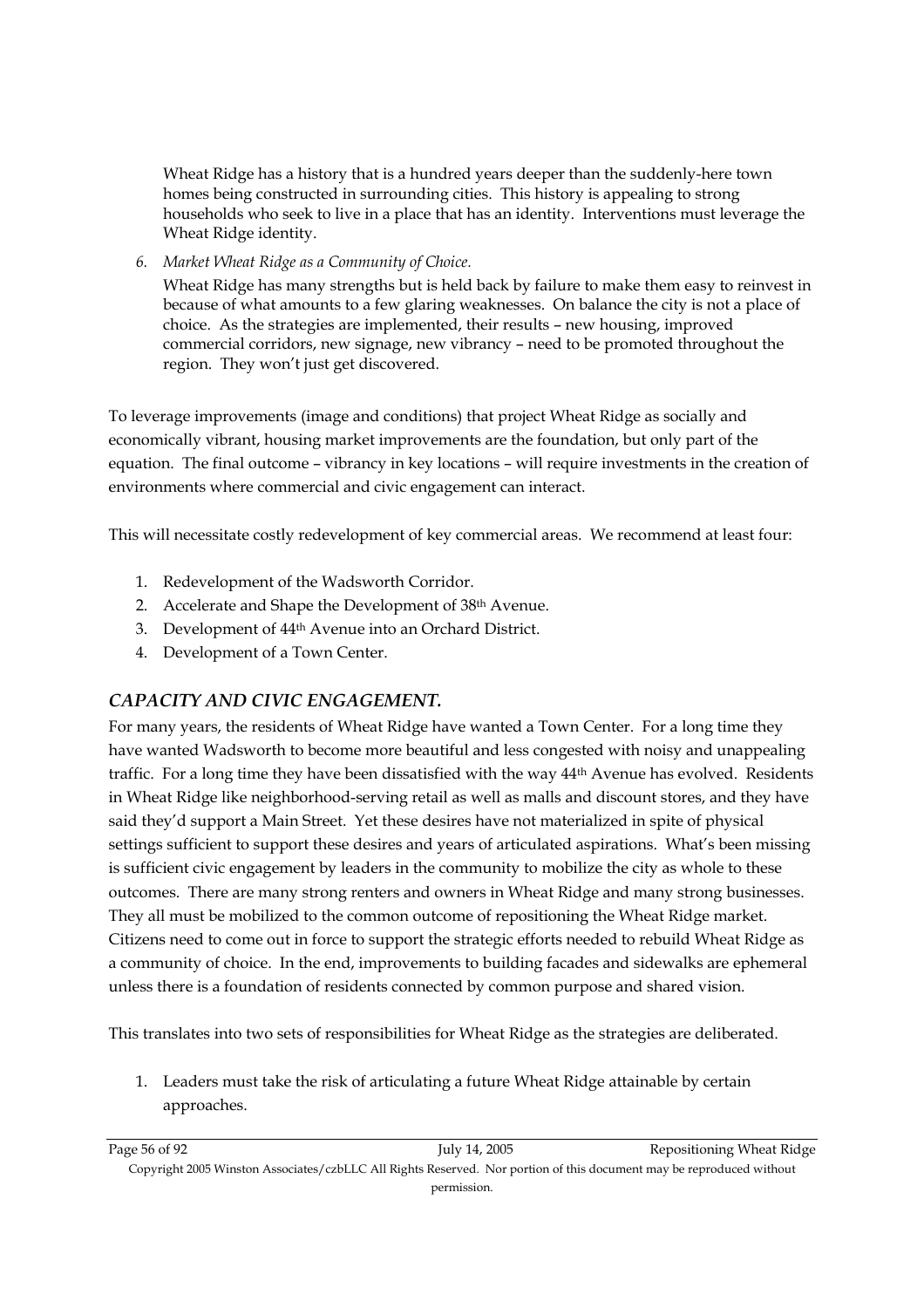2. Citizens must authorize those in City Council and in other prominent positions to move forward comprehensively.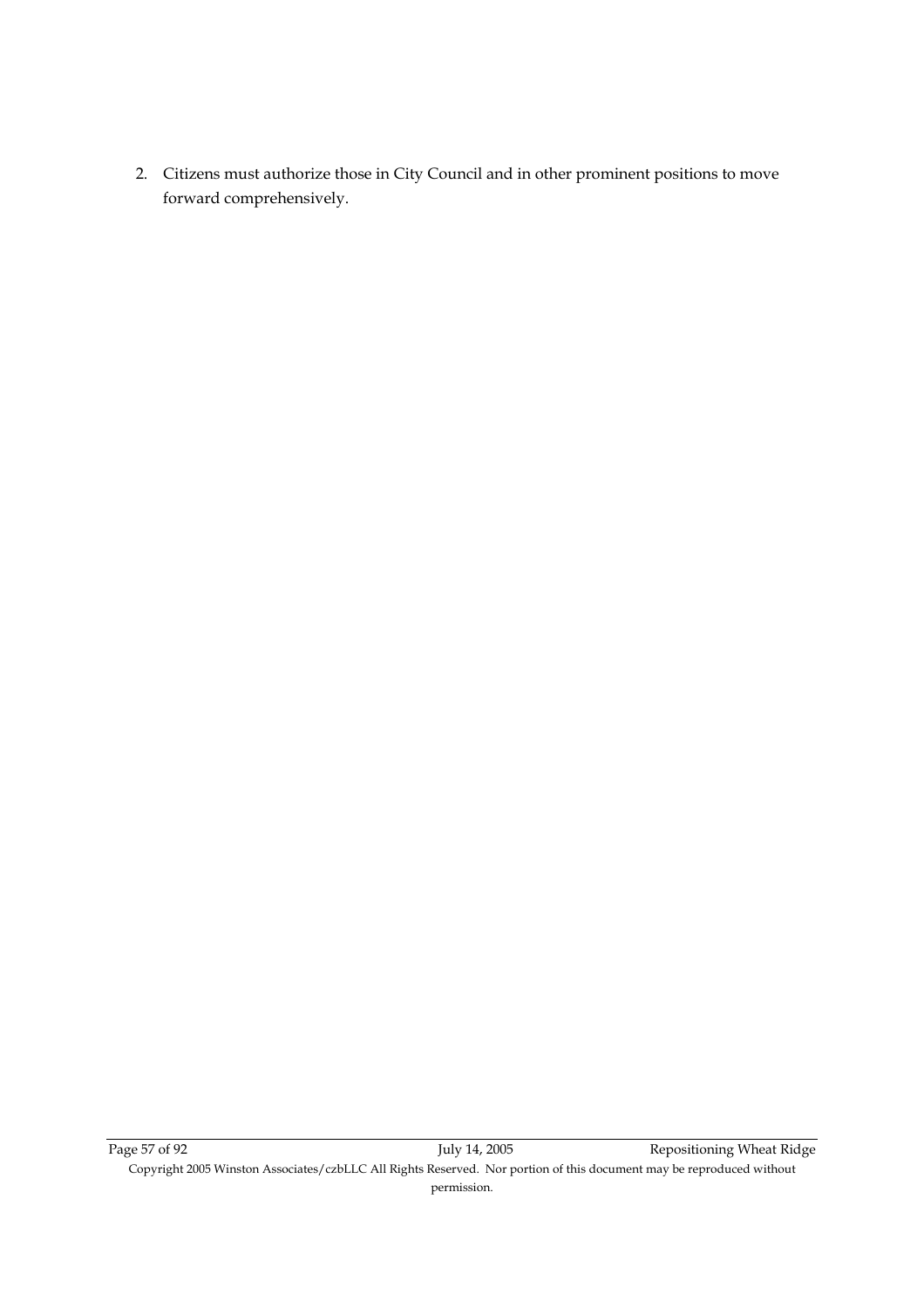## **C2. THE TOOLS**

Throughout this report it's been emphasized that the work of repositioning Wheat Ridge hinges on a comprehensive intervention in the status quo. Though hardly distressed, the Wheat Ridge market is held back from full vibrancy not by any one factor, but by the interconnected fabric of social, political, and economic norms that have failed to keep pace in a rapidly changing Jefferson County. Housing investments without beautification investments will not result in a sufficient shift to compel the market to view Wheat Ridge differently. Investments in change at numerous levels are necessary, which this report has repeatedly made clear.

**The imperative for a powerful economic development tool is the recognition that retail establishments thrive where disposable income exists and is willingly spent. In other words there must exist both the** *capacity* **to spend and the** *willingness* **to spend. Risks in business are only taken when the regulatory environment encourages entrepreneurial activity and the market has sufficient purchasing power.** 

In the next section of this report (C3. Activities) what must actually occur is spelled out. For those activities to work, elected officials in Wheat Ridge, working together with professional city staff, a range of partners, and a newly created Wheat Ridge 2020 (WR2020) will need to ensure basic tools are in place. They are:

1. *Sub-Area Planning for portions of Wheat Ridge* that have one or more common features. A sub-area is often defined by major roadways or topographic conditions. Usually a subarea has some level of common land uses (such as the prevalence of nurseries along west 44th Avenue).

Whereas the Comprehensive Plan looks primarily at the overall city, sub-area planning translates several local conditions and relates them to the broad directions of the Comprehensive Plan. Sub-area planning provides guidance and predictability, for changes and/or preservation of a sub-area. This local level of planning allows residents, property owners and/or businesses to address specific problems and reach consensus about solutions that are specific to the sub-area.

Sub-area planning recognizes that one size doesn't fit all, that there are unique aspects of Wheat Ridge neighborhoods that demand unique responses. For example, there are a number of neighborhoods in Wheat Ridge that have "rural road sections" (no curb and gutter, no sidewalks).

In order to lay the groundwork for improvements identified in this report, it is essential that sub-area planning be done for many areas of the city, with some urgency for the following sub-areas: the area surrounding the future light rail station north of I-70, 44<sup>th</sup>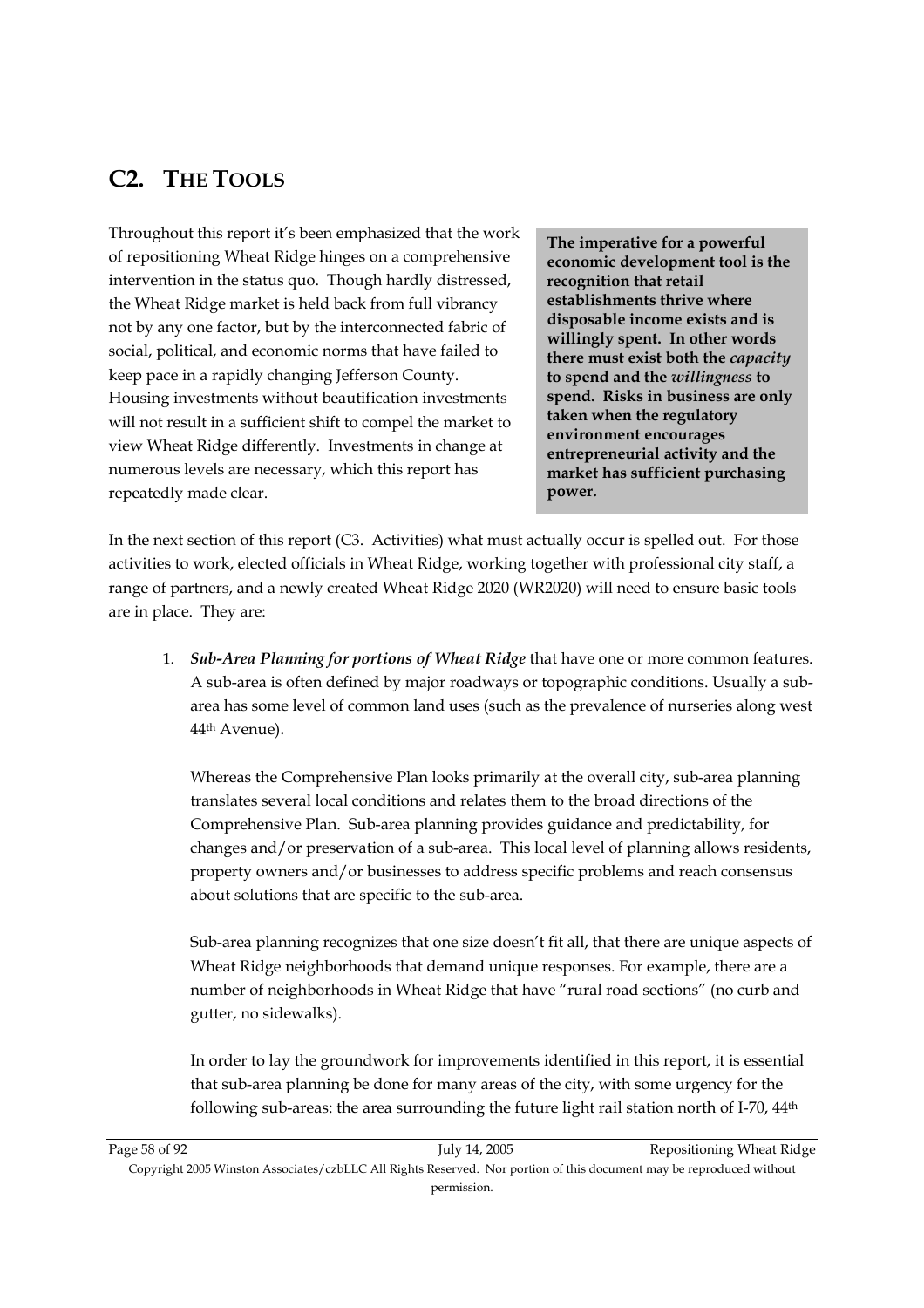and Wadsworth,  $44<sup>th</sup>$  and Kipling (referred to herein as the "Orchard District"),  $38<sup>th</sup>$  and Kipling, specially targeted commercial sections of 38th Avenue ('main street').

**2.** The *City's Comprehensive Plan*. A Comprehensive Plan is the articulation of the direction in which a city wants to go. It takes into account projected changes in population, demographics, and labor. It tries to project demand for housing and services. And it proposes a regulatory framework needed to guide development along the way. The current Comprehensive Plan in Wheat Ridge is out of date. It does not assert what kind of a community Wheat Ridge should be. It does not sufficiently differentiate Wheat Ridge as an urban center or a small town or a semi-rural community. An updated Comprehensive Plan is critical to encourage real estate development and to guide local government budgeting. An example of why the current plan needs to be up-to-date is the struggle to create a physical center for Wheat Ridge that is meaningful to current residents and honors Wheat Ridge's past. With the potential of Cabela's coming to Wheat Ridge, the vitality of such a large enterprise would invariably add to the shift the city's economic center of gravity ever westward. This leaves the issue of a town center unresolved. Should the town center be at 38th and Wadsworth, 44th and Wadsworth, 38th and Kipling, or elsewhere? Given the large amount of commercial development that will be drawn near Cabela's, perhaps a town center should be around the new Cabela's site? That would put the new center west of I-70, located far from the physical and historical center of the community. This conundrum would be addressed in an updated Comprehensive Plan. And in the process, citizens involved in crafting the Comprehensive Plan would have the chance to weigh in on where a Town Center would be.

**For the strategies outlined in this report to begin to be implemented, much less take root, the Comprehensive Plan must be updated.** 

**3.** An updated set of *Zoning Codes and Land Use regulations*. Presently it is not possible under the City's density restrictions to develop housing above retail in densities needed to support upscale shops. Nor is it possible to build mixed-income housing in densities needed to breathe new life into commercial corridors. At the same time it is perfectly legal for many single family houses to become subdivided into apartments, for livestock to live next to a senior citizen apartment complex, and for big box retail to locate at precious intersections that would otherwise be the key to vibrant place-making efforts. Existing codes need to be updated to encourage development activities in Wheat Ridge that will wind up making Wheat Ridge more pedestrian-friendly, more economically diverse, more architecturally appealing, and more in-synch with the expectations of strong households. **For the strategies outlined in this report to begin to be implemented, much less take root, current zoning and land use documents must be updated.**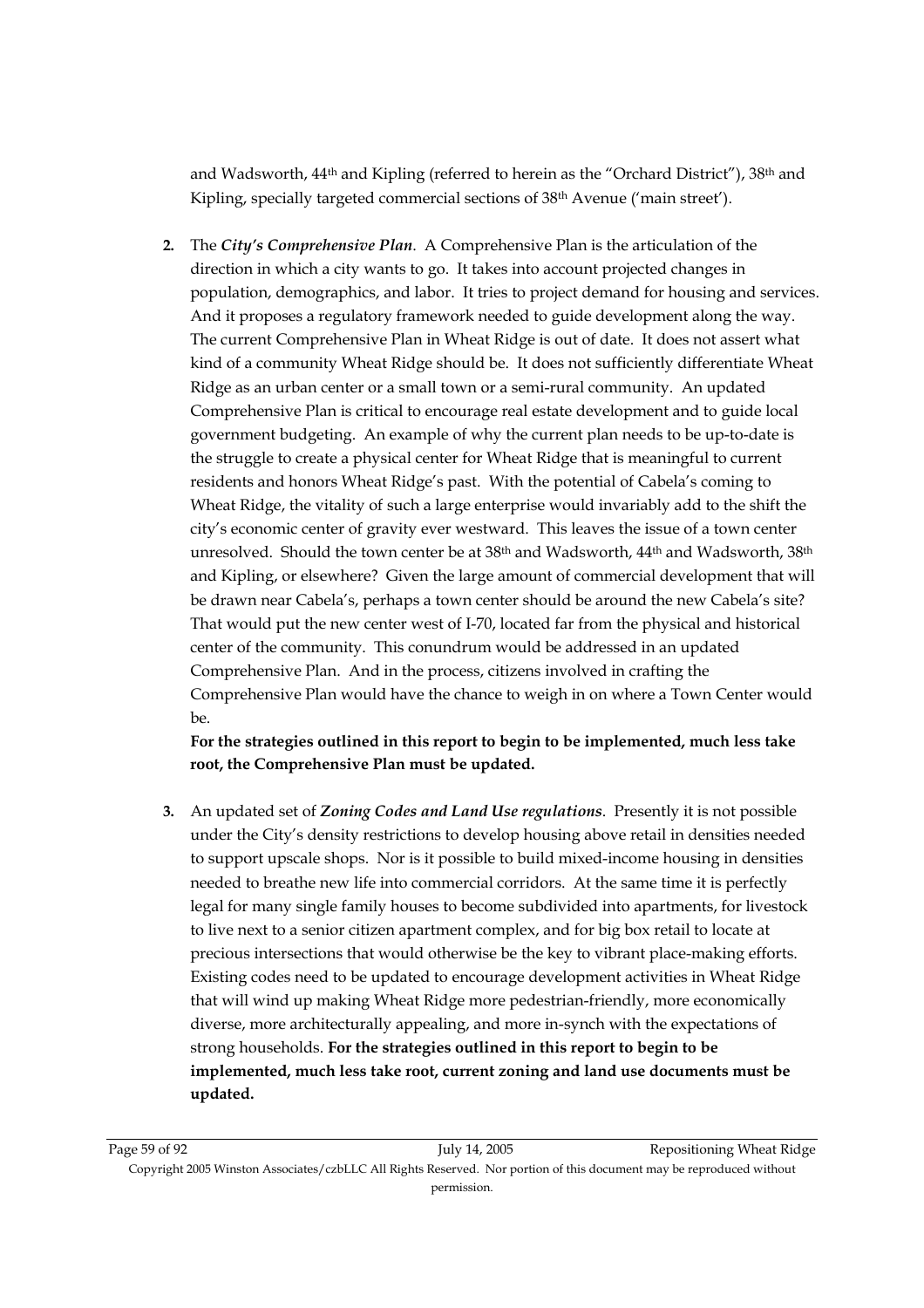4. The work of *Budgeting for Capital Investments.* The budgeting process is a powerful planning tool. If actions aren't budgeted, they seldom happen. What is included in the budget is the most accurate reflection of the City's priorities. Therefore, looking ahead to make sure that revitalization actions are in the annual budgets, as well as in the longerterm budgets (5-year and more), is essential to the realization of plans and goals.

There are obviously many needs in the city competing for limited fiscal resources. Each department typically has a list of projects that it would like to implement, and each department often has it's own justification for the projects it nominates for each year's City budget. Since there are often more projects than funds available, the City Council then is faced with making the decisions as to which projects get funded and which get deferred. Logically, the priority is often determined on the basis of worst problems to be fixed.

However, they do not need to be thought of as 'either-or' tradeoffs. It is possible to use 'coordination of efforts' as a prioritizing theme. In this approach, the City would ask its departments to coordinate their work efforts in a specific area of town. For example, the City might place a priority on improvements in the Orchard District. Following this directive, the Public Works Department would move up in priority its street improvements in the Orchard District, the Parks and Recreation Department would elevate the priority of its parks and trails projects in the Orchard District, and all of this might be preceded by neighborhood planning by the Community Development Department. This approach does not eliminate projects in other parts of the city, it merely adjusts the phasing or sequence of work items so that the City's actions can be coordinated and focused. Of course, there will always be high-need items that will need to be addressed, even though they are not within the focus area.

5. *Economic Development*. Along with planning and regulatory tools, if the work of revitalization is to proceed the city must have in place the capacity to advance the community's economic standing. Economic development in Wheat Ridge's case is defined as market rate housing development, business development, and commercial real estate development, which are all inextricably linked.

The imperative for a powerful economic development tool is the recognition that investing and reinvesting in a business entails some level of risk. Businesses, especially retail establishments, thrive when three conditions are present: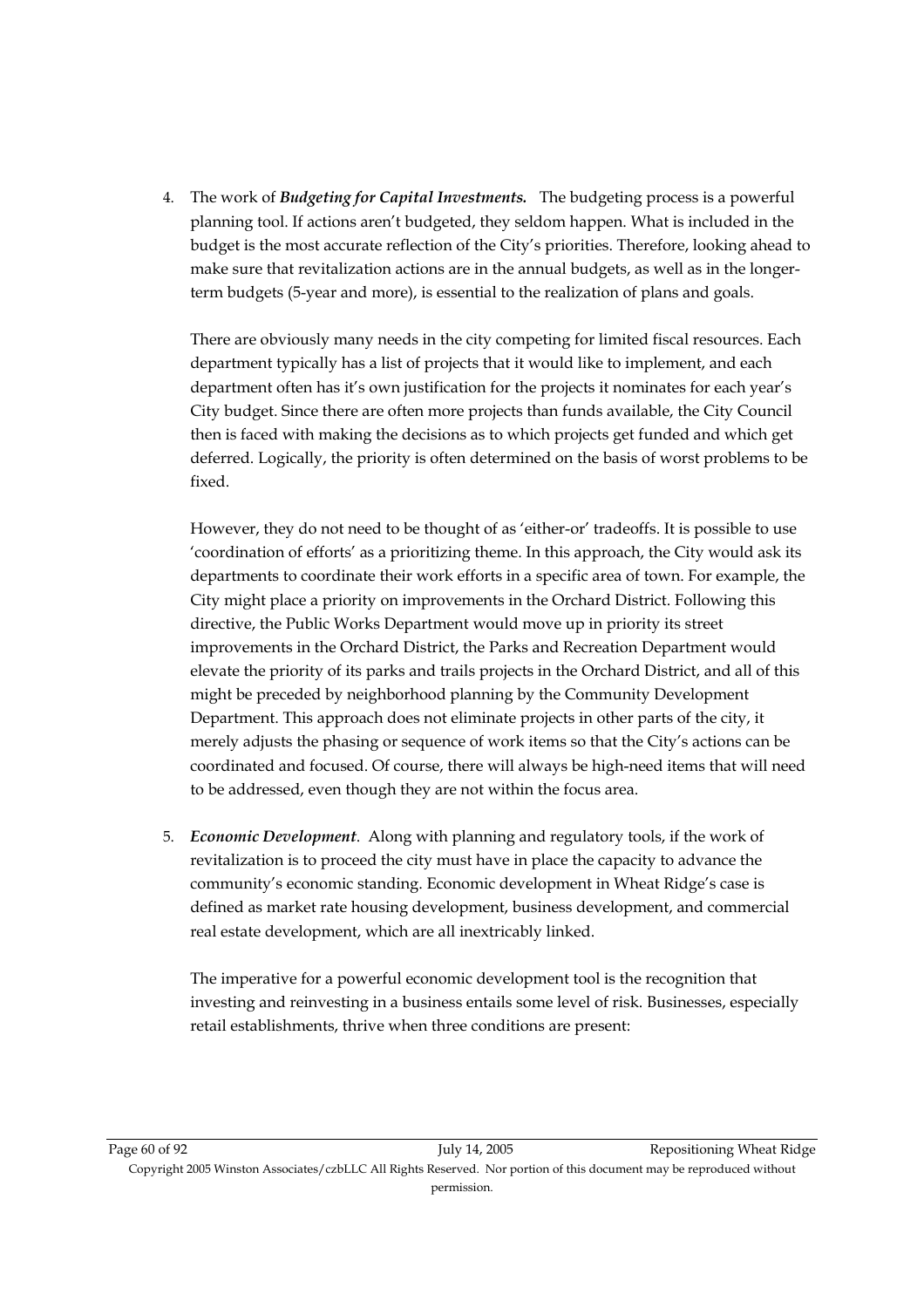- 1. Sufficient purchasing power exists (capacity7 and willingness*8* to spend in Wheat Ridge);
- 2. The regulatory environment encourages entrepreneurial activity; and
- 3. There is confidence that the previous two conditions will continue and/or improve.

For Wheat Ridge, the challenges on these fronts are clear:

- Increase aggregate buying power by growing either (or both) the number of households or the income of Wheat Ridge households.
- Improve the aesthetics of existing commercial real estate, and upgrade facilities in terms of ease of access and shopping environment quality.
- Create a regulatory environment and business culture of a sort that makes businesses *want* to take risks.

Ideally, the private sector, in the course of normal competitive business practices, would eventually respond to these three needs. However, when the needed revitalization requires the coordinated efforts of many small property owners and businesses, it is difficult for the private sector to have the patience, tools and financial resources to address these problems.

The private sector can, and will eventually, make interventions in Wheat Ridge—but left to its own devices it will likely be in very small steps, scattered widely over the city, and it may not occur until the city experiences further decline. To instill the confidence that businesses need in order to make their own investment risks typically requires some form of economic boost, public investment, to kick-start the process. This can take many forms, including upgrading streets, building needed City facilities, providing financial subsidies to help business get on their feet, etc. In many cases, subsidies of this nature stimulate economic activities (investments) that result in a public benefit (tax receipts) that exceeds the initial public subsidy.

How can this economic development best be implemented? It would be very difficult to restructure city agencies so that an entrepreneurial initiative could be an integral part of the city's bureaucracy. Indeed, if the primary focus of the work is encouraging the real estate market – both residential and commercial – to enhance the products offered to

-

<sup>&</sup>lt;sup>7</sup> Capacity is the amount of disposable income households have to spend. This is determined by the number of households multiplied by household disposable income. When the number of households or the average household income is low, business in search of more sales or sales of more costly items will go elsewhere

<sup>8</sup>Willingness is the degree to which households are disposed to spend what they have. Retail facilities have to be visually appealing, easy to get to, and pleasant and safe to shop in once there.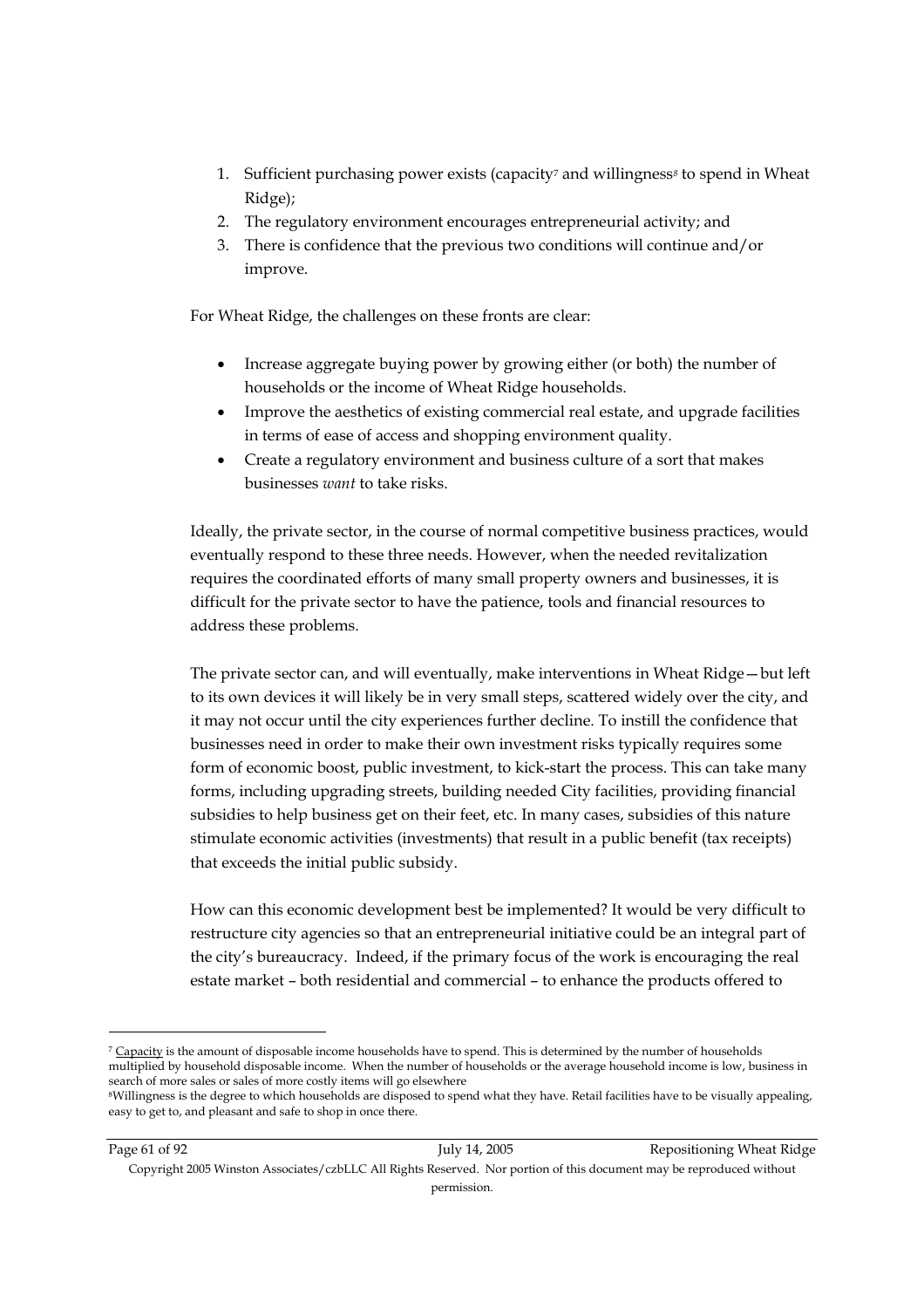customers, it is likely that an independent or semi-independent organization will be needed.

Therefore, for the strategies outlined in this report to begin to be implemented, much less take root, a strong economic development capacity must be created and invested in.

Furthermore, it is strongly recommended that economic development be overseen by a semi-public, non-profit corporation with the organizational capacity to aggressively address the market conditions while effectively and transparently utilizing public funds. (This is referred to later in this report as Wheat Ridge 2020 or WR2020).



This entity will benefit from a close working relationship with the city and county agencies, but it will also have the flexibility of working outside the complex rules of government and will instead act much more like a not-for-profit business.

For these efforts to work there must exist a regulatory environment and business culture of a sort that makes businesses *want* to take risks. Both purchasing power and the business climate in Wheat Ridge have to improve for retail to get better, so an economic development tool capable of generating these improvements is a must.

At the root of the trends of declining quality of retail in Wheat Ridge amid surges in quality nearby but elsewhere – is the demographic challenge we've outlined.

When retail begins to leave, it departs for very good and identifiable reasons. Some combination of factors is usually at work, including a regulatory climate that businesses may find disagreeable. However, in shaping retail, what's more important than a problematic regulatory environment is the customer base and the shopping environment itself, and how the two interconnect.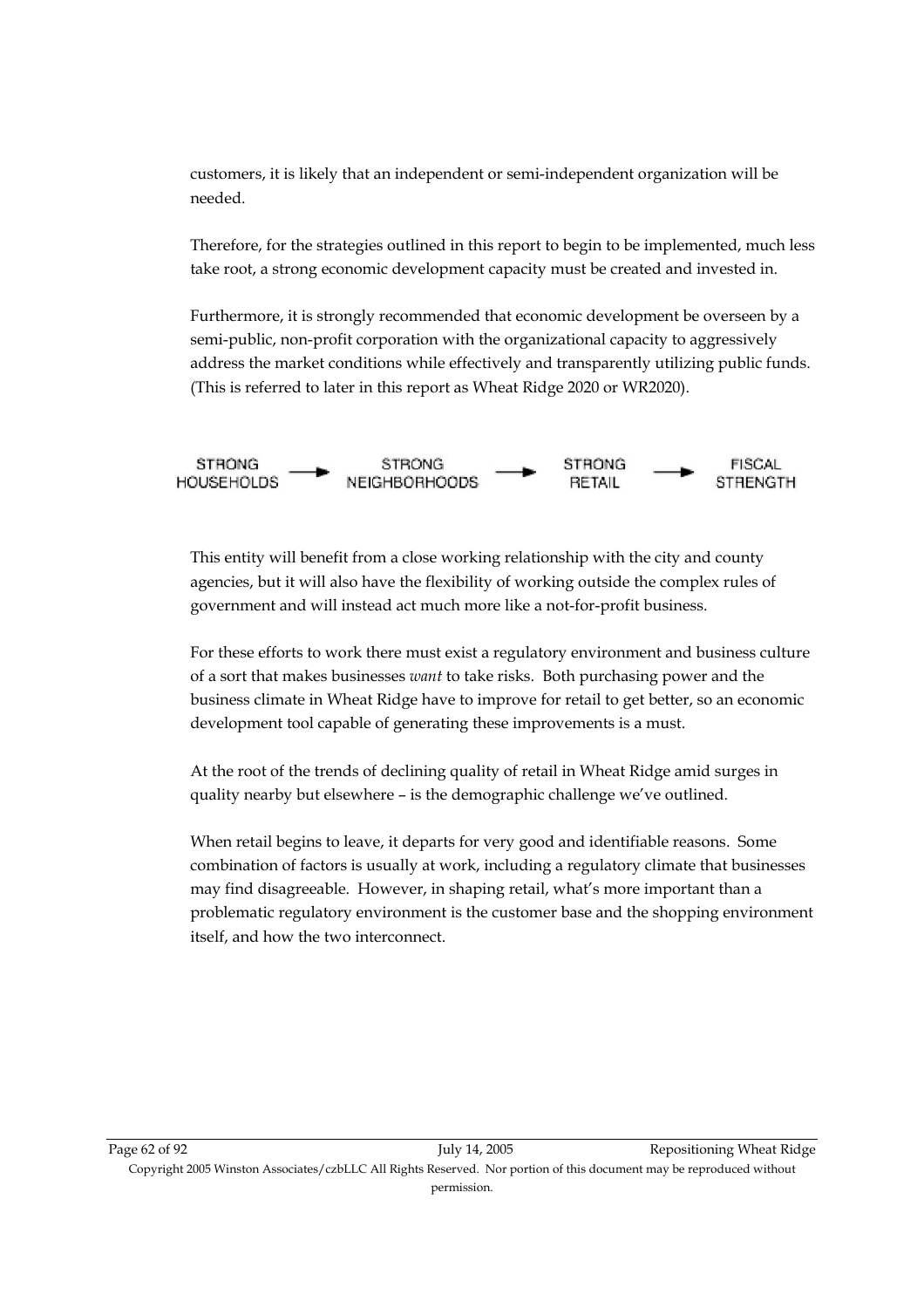

Customer base strength = how many households there are for businesses to draw from, multiplied by the amount and type of spending those households do. For retail to be strong, there either needs to be a lot of households (volume of buyers) or a lot of wealth (purchasing power of the households), or some combination of the two, and neither will materialize without a strong and well-capitalized economic development entity such as WR2020 empowered to take responsibility for steering development activities. There are exceptions to this rule like in resort or highly specialized communities, neither of which is the case in Wheat Ridge. Generally speaking, retail will be a good proxy for customer base strength. If retail is strong, buying power is strong. Of course, not all sales transactions are local. People who live in Westminster and Golden buy cars at John Elway Ford, just as people from Wheat Ridge buy cars from Phil Long Ford in Denver, shirts from Nordstrom at Flatiron Crossing in Broomfield, and pastries from Rheinlander's Bakery in Arvada.

This is the reason the shopping environment is also very important. People come from miles around to buy scones from the Denver Bread Company on Irving Street in the West Highlands neighborhood of Denver, and road bikes from the Wheat Ridge Cyclery on 38th Avenue. But if the environment where people do their shopping is not desirable, then it is very difficult for even the best products on the shelves to sell in even the bestmanaged stores. What shapes the shopping environment? Many factors do, from how easy or hard it is to find, get to and park, to how well lit a place is, to how attractive the surrounding area is, to how safe people feel, to whether or not adjoining businesses are complementary. If the neighborhoods surrounding a commercial corridor are weak, it is very hard to convince potential customers from outside the area to penetrate the local market. If the goal is better retail, you have to address the factors that shape it: number of households in the trade area, purchasing power of those households, aesthetics of the built environment, and arrangement of the retail. Both the environment *and* the base must be strengthened.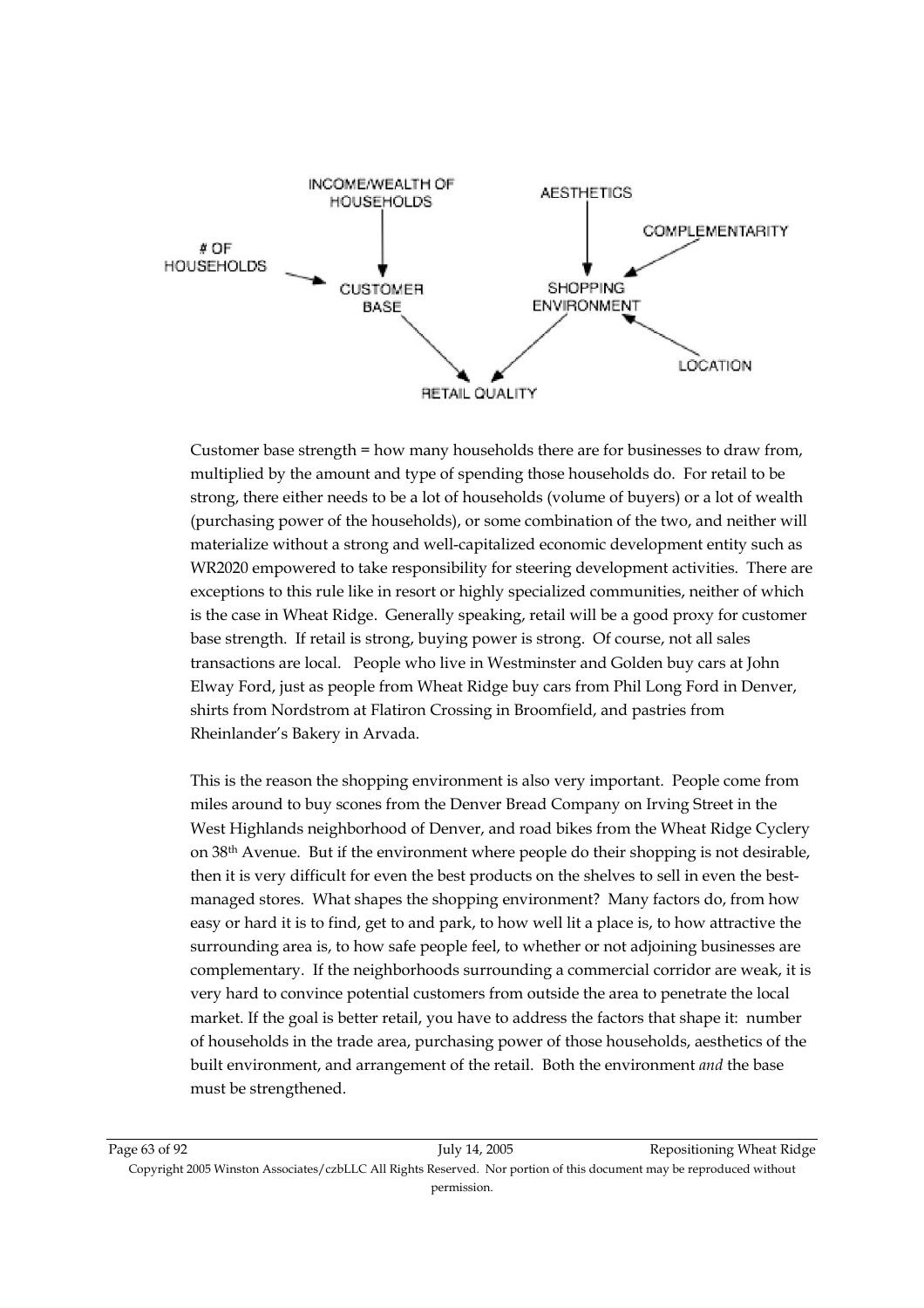The organization we recommend be created - Wheat Ridge 2020 - is *the essential tool in the kit* without which none of the activities will have ownership, and, therefore, chance for success. Wheat Ridge 2020 should become an organization that represents what Wheat Ridge has the potential of being. It won't be in the business of duplicating anyplace else; its sole reason for being will be to represent the citizens of Wheat Ridge in their collective effort to rebuild a unique and quite remarkable place.

WR2020's job is to guide the redevelopment of Wheat Ridge into a dynamic, small city with unparalleled diversity in income, housing stock, and amenities right in the middle of Jefferson County, a place with quirky buildings, destination businesses, and livable, walkable neighborhoods.

WR2020's charge will be to lead in the development of a place where citizens will have a

real voice in managing their blocks and the city and where volunteerism and the virtues of small town self-help are thriving in a major metropolitan area. Moreover, Wheat Ridge will be a place that is constantly evolving by being open to new development of its commercial life, its housing stock, and its public spaces.

**WR2020's job is to guide the redevelopment of Wheat Ridge into a dynamic, small city with unparalleled diversity in income, housing stock, and amenities right in the middle of Jefferson County, a place with quirky buildings, destination businesses, and livable, walkable neighborhoods.** 

WR2020 will be a center of economic energy, giving back to the community a powerful sense that they aren't just fixing something that isn't working but are instead creating something that they truly want for their families and community. **For the strategies outlined in this report to begin to be implemented, much less take root, a strong economic development capacity must be created and invested in.** 

6. *Urban Renewal and Eminent Domain.* If Wheat Ridge had many large areas of vacant land, one might expect that one or more major developers would be attracted, and, to accomplish the City's objectives would only require coordinated planning and regulatory oversight—such as occurred at Flatirons Crossing and Park Meadows (and that might occur at the Cabelas site in Wheat Ridge). However, even these instances show that in today's competitive environment, cities have to compete for, and provide incentives to attract, large developments.

The challenge is greatly increased in a build-out condition such as we face in Wheat Ridge—the desirable areas for revitalization are not large tracts of land, but rather, they are comprised of many small tracts of land, often with existing buildings. In these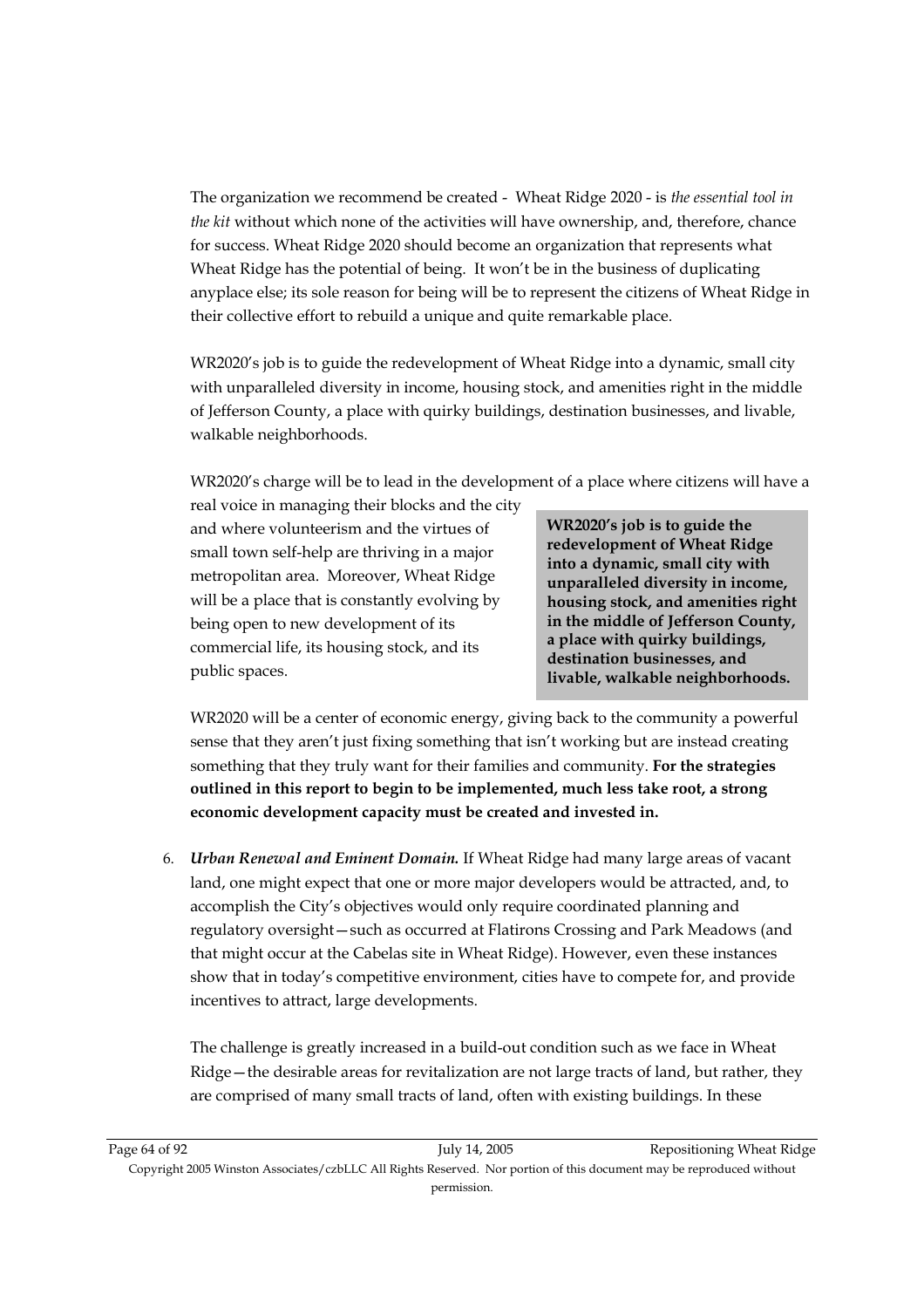circumstances, assembling a parcel of sufficient size to accomplish a significant project can require endless hours of painstaking research, negotiation with many individual entities, each with their own varying circumstances and demands, and in the end, the entire process can be held hostage by a single land owner unwilling to accept anything less than an exorbitant compensation. Most developers are terrified by the unknowns of these circumstances, and lenders compound the problem with impatient, conservative fiscal requirements.

Every state in the US has created a number of tools to address these very circumstances. The most-often used tools are urban renewal and eminent domain. To assure that these powerful tools are used only in appropriate areas, urban renewal often requires that an area must be shown to be blighted. Unfortunately, the definition of "blight" is a technical one, and areas have been categorized as 'blighted' that would not appear to the casual observer as a derelict slum. In some cases, the process has probably been abused. Thus, in some areas urban renewal has been subject to strong criticism and on-going mistrust.

Eminent domain, or the power of condemnation, is also a powerful tool that is often misunderstood and occasionally misused. It is intended to provide a means of assembling properties when all other approaches are not feasible. It recognizes that occasionally there are public needs that are more important than private property rights. It allows a city, special district or other specifically designated public agency to force a property owner to sell for 'fair market value'. Fair market value is typically

**Eminent Domain is intended to provide a means of assembling properties when all other approaches are not feasible. Clearly eminent domain must be used with discretion and sensitivity to make sure that it is not unfair to the property owner, nor that a property owner can arbitrarily obstruct legitimate projects that benefit the entire community.** 

determined by obtaining appraisals from multiple qualified property appraisers. It is not unusual for a property owner to have an inflated opinion of the value of his/her property and therefore to be convinced that they were not compensated adequately under this process. And, admittedly, the appraisal process is subjective.

Most statutes, including Colorado's, require that eminent domain only be exercised for legitimate public purposes. There are significant tax benefits for those whose land is taken under eminent domain. Thus, often property owners will take advantage of 'friendly condemnation' where, rather than sell willingly, they request (or agree to) the property being acquired through condemnation.

Public input during this process suggests that, because of several past examples (Walgreen's was often mentioned) there is a lingering mistrust in Wheat Ridge, even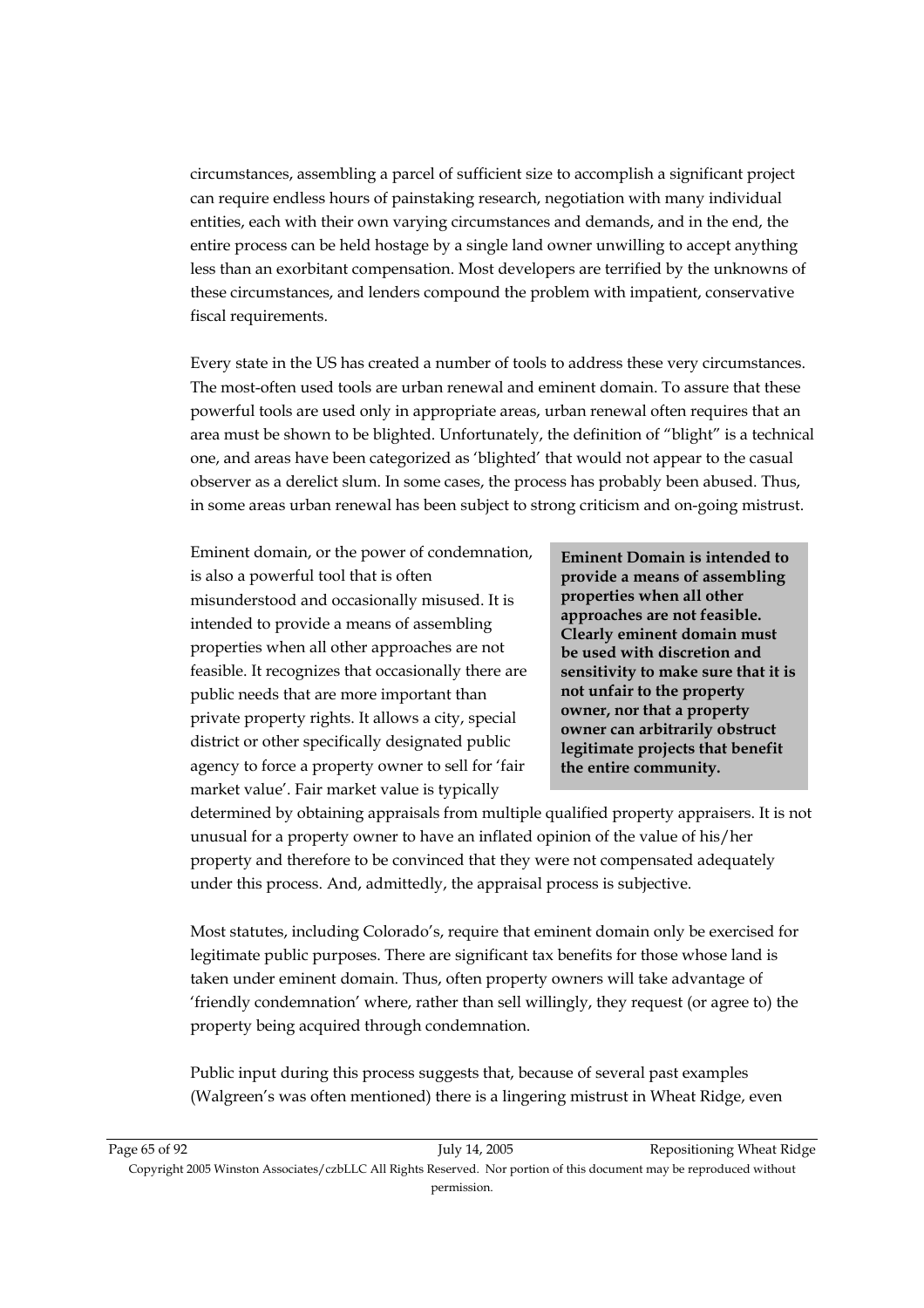antipathy, toward urban renewal and the use of eminent domain. However, at the same time there is general agreement among a majority of commenters that Wheat Ridge needs to take bold action toward creating vibrant commercial centers, even a downtown, and projects of the size and complexity of Highland Garden and Belmar. To be sure, valuable improvements can be achieved through working with individual property owners and businesses. However, to accomplish several of the proposed actions of this report, urban renewal and eminent domain may be required. To safeguard the process, assure fairness and avoid abuses it is recommended that the process be overseen by a committee of citizens, most likely in conjunction with the formation of the non-profit semi-public development corporation (WR 2020).

7. **Transportation Planning.** Transportation forms the framework of the city. The grid of streets defines the scale and accessibility of neighborhoods. The capacity of major roadways contributes to the ease of travel to and through major destinations. The design and appearance of roadways conveys an image about the values of the community (the relative value on moving cars vs. creating walkable, livable environments along the roadways). *Transportation planning* needs to address both functional needs as well as aesthetics in order to help form the 'great community' envisioned by this plan.

There are several aspects of transportation planning that are both opportunities and urgencies for Wheat Ridge. They are related to the overall strategy of strategic public investments to: improve the image of Wheat Ridge, provide additional transit and transportation amenities that will attract strong families, and complement and enable some of the commercial improvements that will provide desirable downtown activity centers attractive to strong households.

The first transportation project to be taken advantage of is the proposed light rail station north of I-70 near Ward Road. The proposed transit station location is currently a mixture of warehouses, motels, office buildings and vacant land. While this location is somewhat remote, and will not significantly serve the core part of the city, it is an opportunity to create a small, urban, transit-oriented neighborhood to take advantage of the increased accessibility of downtown Denver. Absent any intervention by the City (at least in the form of coordinated planning) the continuation of the current pattern of disparate uses will likely result in the station being merely a park-n-ride facility, in a relatively unattractive context.

Other communities with designated light rail stations have been aggressively laying groundwork to take advantage of the spin-off benefits of a light rail stop—with actions ranging from concept plans to portray possibilities all the way to detailed plans, zoning and land acquisition. The Wheat Ridge station is adjacent to the irregular border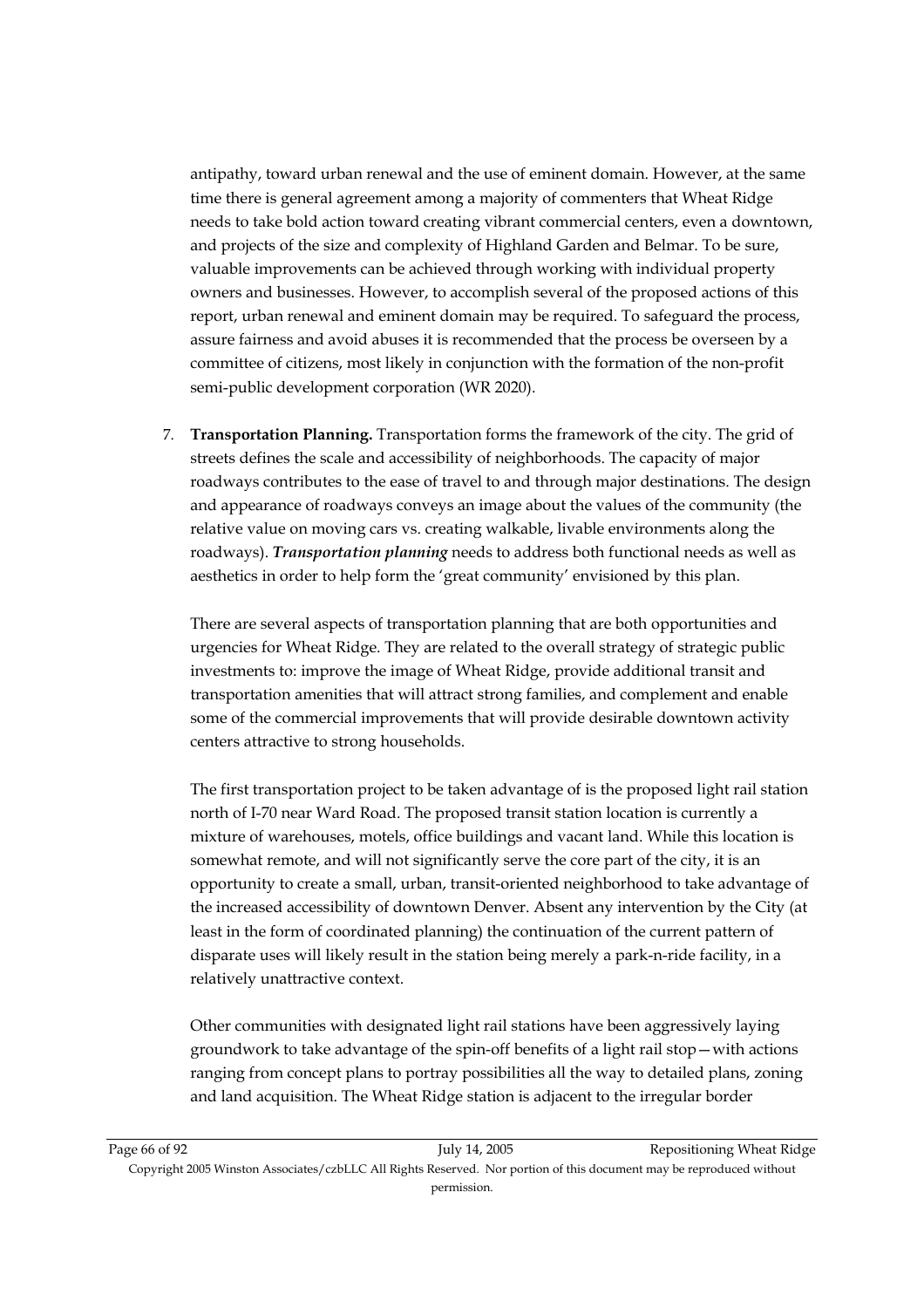between Wheat Ridge and Arvada and may hold the possibility of boundary line adjustments or cooperative planning.

A second transportation-related task, that will have some urgency if the Cabela's development proceeds, is to address the interconnection of the Cabela's site with the main part of the community (in the Applewood Center area). Cabela's has the potential to be an important landmark that will hopefully increase Wheat Ridge's visibility. Providing easy access to this area for west-end residents, and making the west-end area easy to get to from the Cabela's site (if developed), will be a double benefit to the community.

A third transportation-related project is the treatment of Wadsworth Boulevard through Wheat Ridge. Wadsworth is a state roadway, not under the City's jurisdiction. However, it is Wheat Ridge's main artery. It carries significant traffic through the community. It is the city's front door as well as its 'main street'. For many commuters it provides their only impression of Wheat Ridge (which currently is negative for most).

In the public input to this plan, there was general acknowledgement that heavy traffic on Wadsworth will require some future action. The most prevalent suggestion was widening. However, widening will further alienate one side of Wadsworth from the other. It will also have a significant impact on existing businesses. The uncertainty about widening appears to be preventing some from making improvements to their Wadsworth buildings. The importance of Wadsworth to Wheat Ridge is more than its traffic capacity. Improvements to Wadsworth in Wheat Ridge deserve careful, balanced consideration of all the implications for the community.

This report recommends taking advantage of transportation planning as a tool to help bring about coordinated development of Wheat Ridge's key areas and assets, balancing all its various functions.

These tools must be in place for the strategies to succeed: an updated set of regulations, a common vision expressed in a Comprehensive Plan, and an organization empowered to mobilize the community.

And, just as some strategies without the others will not generate success, strategies with only some tools will fail as well. A full range of strategies and tools are needed to make the shift in Wheat Ridge from a slowly declining market with residual strength to the vibrant community with healthy housing markets and thriving commercial centers needed to generate fiscal stability.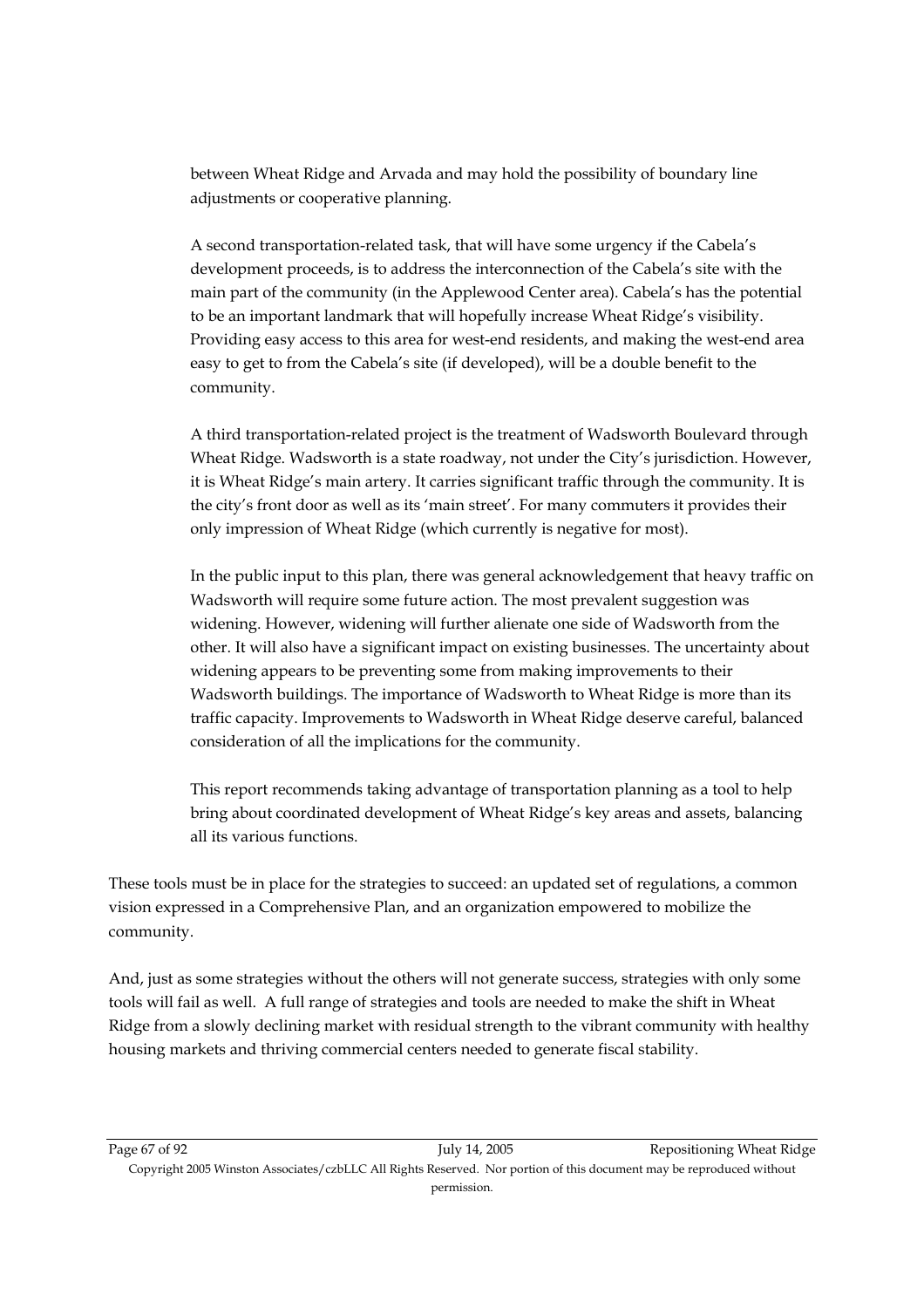## **C3. THE ACTIVITIES**

### This report makes **THREE CENTRAL RECOMMENDATIONS**.

- 1. All nine of the following strategies must be implemented.
- 2. Wheat Ridge must overhaul how the city and residents manage change.
- 3. Wheat Ridge must create a public, nonprofit corporation capable of facilitating and encouraging appropriate development in Wheat Ridge.

## **RECOMMENDATION #1: ALL NINE OF THE FOLLOWING STRATEGIES MUST BE IMPLEMENTED.**

There are nine strategies, which are interlinked. Three are primarily residential. Four are mainly commercial. And two are unifying, designed to tie everything together.

| <b>RESIDENTIAL</b> | 1. Develop new market rate housing at key locations throughout the city.         |  |  |
|--------------------|----------------------------------------------------------------------------------|--|--|
|                    | Acquire, upgrade, and sell out-of-date housing stocks throughout the city.<br>2. |  |  |
|                    | Improve existing multi-family rental property throughout the city.<br>3.         |  |  |
|                    |                                                                                  |  |  |
| <b>COMMERCIAL</b>  | 4. Redevelop Wadsworth Corridor.                                                 |  |  |
|                    | Develop West 44th into an Orchard District.<br>5.                                |  |  |
|                    | Accelerate and Shape the Development of 38 <sup>th</sup> Avenue.<br>6.           |  |  |
|                    | Develop a Town Center.                                                           |  |  |
|                    |                                                                                  |  |  |
| <b>UNIFYING</b>    | 8. Continue the development of Wheat Ridge Open Space.                           |  |  |
|                    | Develop signage and enhance gateways and general appearance.<br>9.               |  |  |
|                    | (beautification)                                                                 |  |  |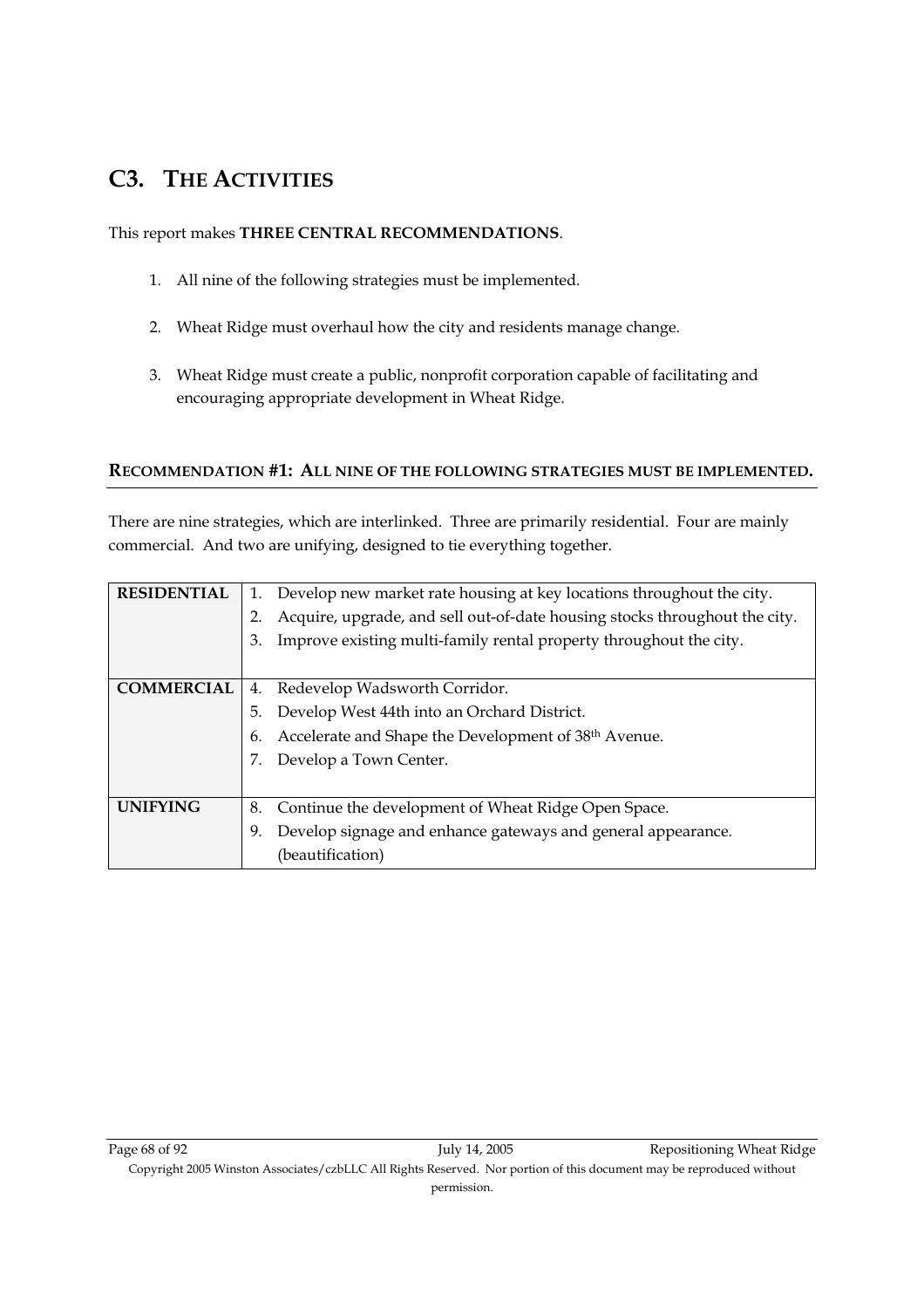## **Strategy #1: Develop new market rate housing at key locations throughout the city**

Wheat Ridge offers potential newcomers great bargain prices on homes in comparison to the higher cost products in Golden and Broomfield and elsewhere. But the products are older and smaller. Few scaled developments have materialized in Wheat Ridge recently of higher end single family housing. While land is scarce, ample opportunity does exist (an excellent example is along Kipling between 38th and 35th) for high end infill. Repositioning Wheat Ridge depends in no small measure on the city becoming a place where doctors and other professionals would both want to live and be able to find a home that is appealing.

- **Develop** *new market rate housing* **throughout the city but in targeted locations** 
	- o New housing must be developed for strong households.
	- o The middle market (buyers in area with incomes from 70-150 AMI) is undersupplied with the following:
		- 3 BR single family-homes with 2 baths, a high quality amenity package (\$270,000 - \$330,000)
		- 2 and 3 BR town homes targeted to middle and upper middle income HHs priced from \$250,000 - \$300,000.
- **WR2020 must develop/facilitate the development of 60 units per year in any combination of single family detached homes, or mixed-use development of singlefamily homes and townhouses. Nearly all will be infill development.** 
	- o Target market is a HH with \$75,000 \$100,000 annual income (WR newcomers)
		- Each HH would contribute \$22,000 \$26,000/yr in consumer spending
			- By 2008 each HH would generate \$700 \$900 in property taxes to Wheat Ridge
			- By 2020 the home ownership rate in Wheat Ridge would be 59.8%
- **Additional Requirements City Council Will Have To Ensure** 
	- o Necessary zoning changes to permit infill development when necessary.
	- o Streamlined approvals processes.
- **Key Locations for new, market rate housing** 
	- o Between Kipling and Parfet, the Open Space, and 26<sup>th</sup>
	- o Between More and Ward, 44th and the Open Space
	- o Between 29th and 35th, Fenton and Teller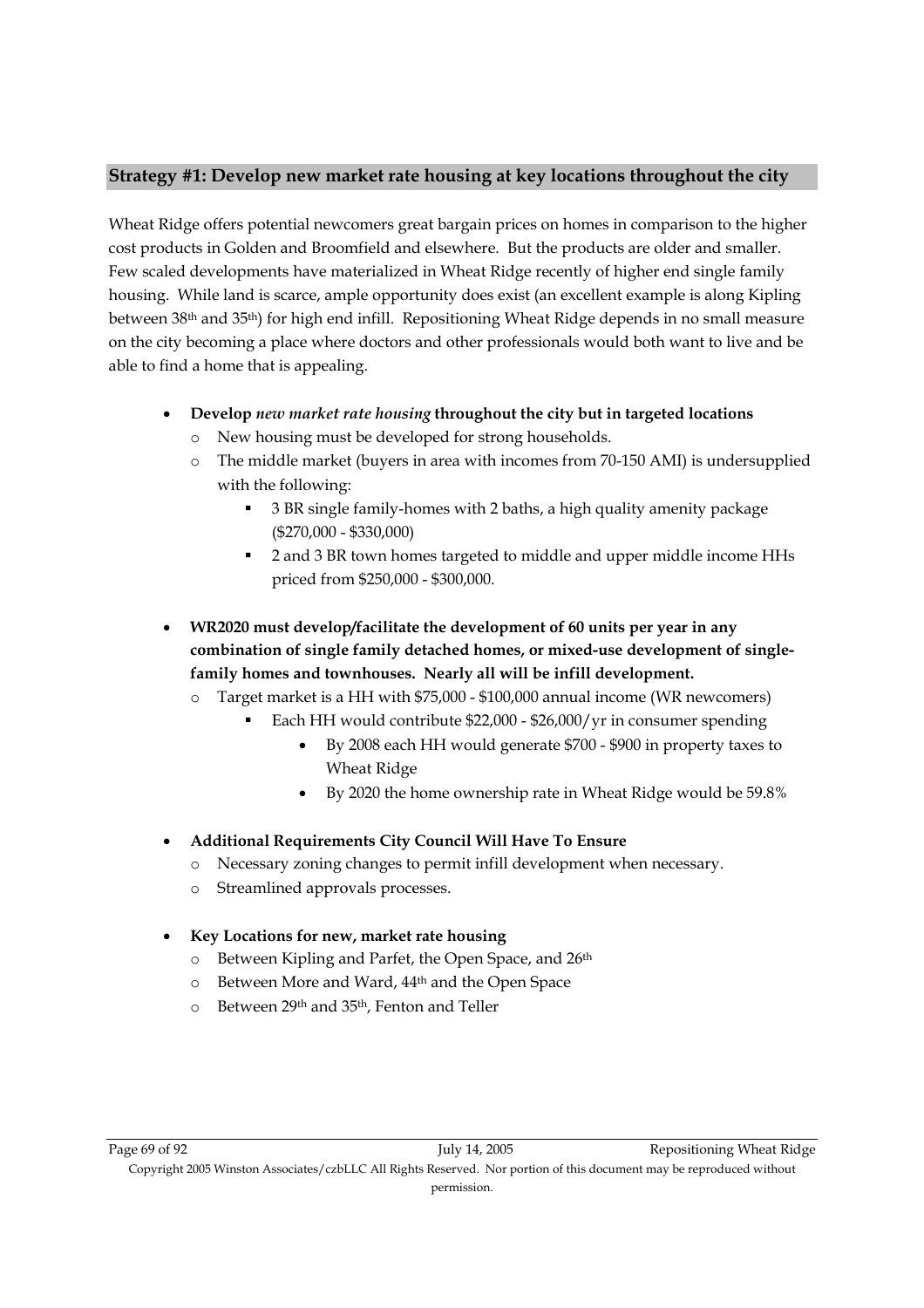## **Strategy #2: Acquire, upgrade, and sell out-of-date housing stocks at key locations**

Housing in Wheat Ridge is by and large older and smaller than the current Jefferson County market demands. Slow sales activities are the chief indicator that houses in Wheat Ridge are less appealing. It is crucial that new, more contemporary stocks be introduced to Wheat Ridge. Yet it is equally crucial that new stocks not be added that would not be in keeping with the character of the neighborhood. Infill development must build on the vernacular whenever possible. It must build above market. Rehabilitation of existing housing must occur above the market, so that older stocks not only become updated, but can appeal to the middle market.

The work of rehabilitating older homes in Wheat Ridge at no less than 24 a year gives the city a chance to concentrate reinvestment activity in key, older neighborhoods. When tied to tandem investments in resident leadership and volunteer development, whole blocks in the specific areas will notice spillover investment in the form of new siding, new driveways, new windows, and additions when incomes are high enough to support significant upgrades.

- **Acquire, rehab/upgrade, and reposition out-of-date housing stocks throughout the city but in targeted locations.** 
	- o Upgraded housing must be developed for strong households.
		- The middle market is undersupplied with the following products
			- 3 BR single family-homes with 2 baths, a high quality amenity package (\$250,000 - \$275,000);
			- 2 and 3 BR SF homes w 1-1.5 baths and upgrades
- **WR2020 must develop/facilitate the rehabilitation of 24 per year** 
	- o Target market is a HH with \$50,000 \$75,000 annual income
		- Main targets are existing owners needing encouragement to upgrade, and new strong households wanting an upgraded, older home with character
		- Additional target is absentee owners convertible to new owner-occupants
			- Each HH would contribute to strengthening of the neighborhood
- **Additional Requirements City Council Will Have To Ensure** 
	- Authority to acquire and sell homes at fair market prices and retain proceeds to fund activities
	- Authority to condemn as necessary
	- Necessary changes to zoning to facilitate infill development
	- Expedited approval processes based on pre-approved improvement plans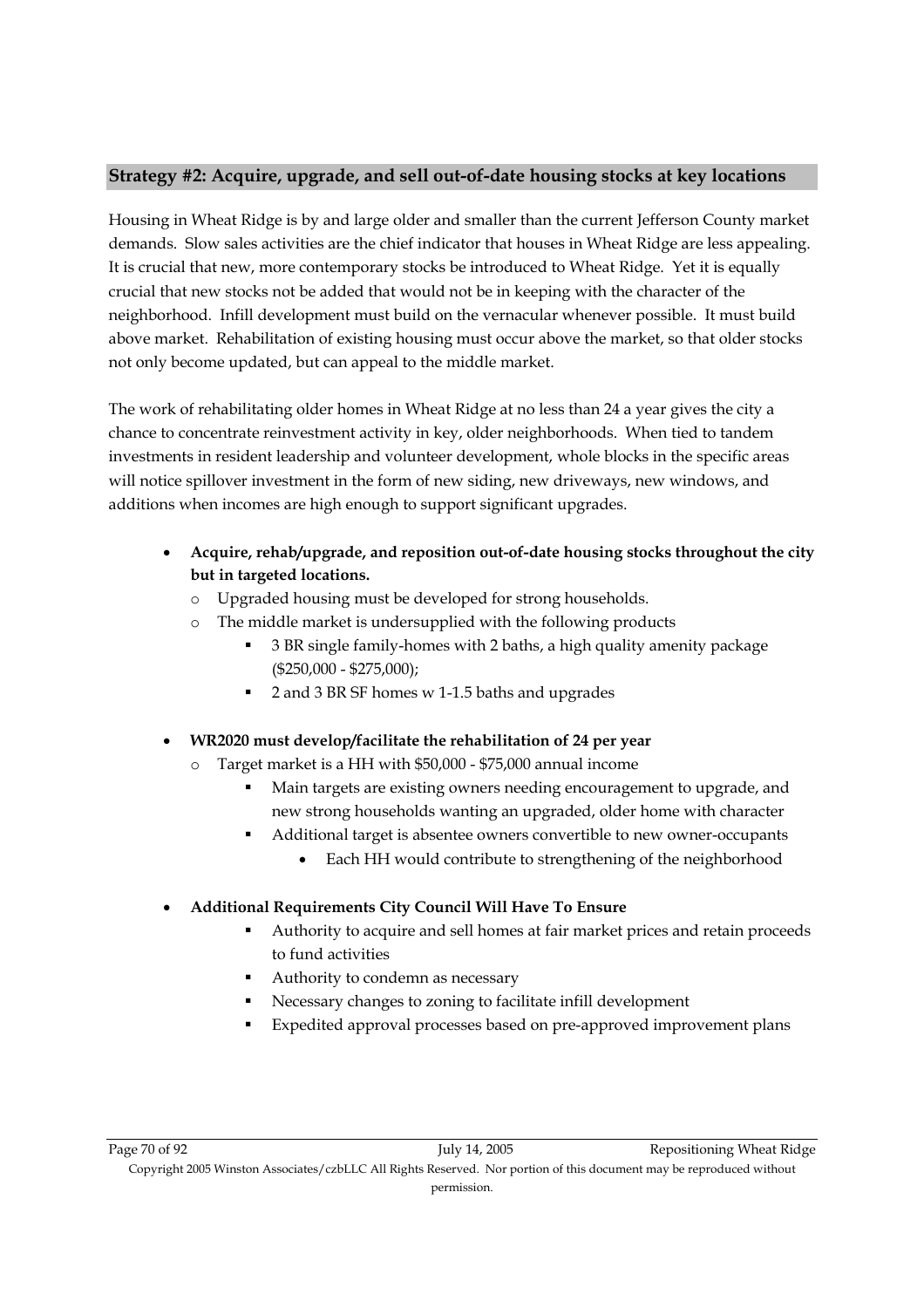- **Key locations for acquisition/rehabilitation efforts** 
	- o Between 44th and 38th, Depew and Upham
	- o Between 45th and 48th, Pierce and Wadsworth
	- o Between Pierce and Wadsworth, 28th and 32nd
	- o Between 41st and 34th, Wadsworth and Kipling

## **Strategy #3: Improve existing multi-family rental property at key locations**

Apartments in Wheat Ridge are generally older than elsewhere in Jefferson County. Many have not been upgraded for some time. Many were shoehorned into predominantly single-family neighborhoods at inappropriate scales, and many of these were poorly designed to begin with. The problem is not multi-family housing. The problem is not density. The problem is not affordable rental for low-income families. The rental housing problem in Wheat Ridge is as follows:

- 1. Too much rental in concentrated locations
- 2. Older rental housing that has not been upgraded
- 3. Concentrations of low-income households
- 4. Obsolete designs that are not appealing to the contemporary market
- 5. Low quality property management

To mitigate these problems, which altogether negatively impact property values, the crucial lesson is not to impede the construction of new multi-family housing, but when new multi-family housing is proposed, to ensure that it is well-sited, well-designed, and well-managed. In the meantime, WR2020 must undertake substantial rehabilitation of existing stocks whenever feasible.

- **Improve existing multi-family rental property throughout the city but in targeted locations** 
	- o Upgraded rental housing must be developed for strong households
	- o Average rental product in Wheat Ridge is too old and too small to compete for quality renters in the wider area
	- o The middle market is undersupplied with the following products
		- 3 BR single apartments with upgraded facilities/quality amenity package
		- Significantly upgraded apartments for empty nester renters
		- Target market is renters with incomes ranging from \$35,000 \$60,000 year
- **WR2020 must develop/facilitate the rehabilitation of** 
	- o One large multi-family project with at least 60 units every three years
	- o Two medium to small rental properties with between 6-12 units per year
		- Each HH would contribute to strengthening of the neighborhood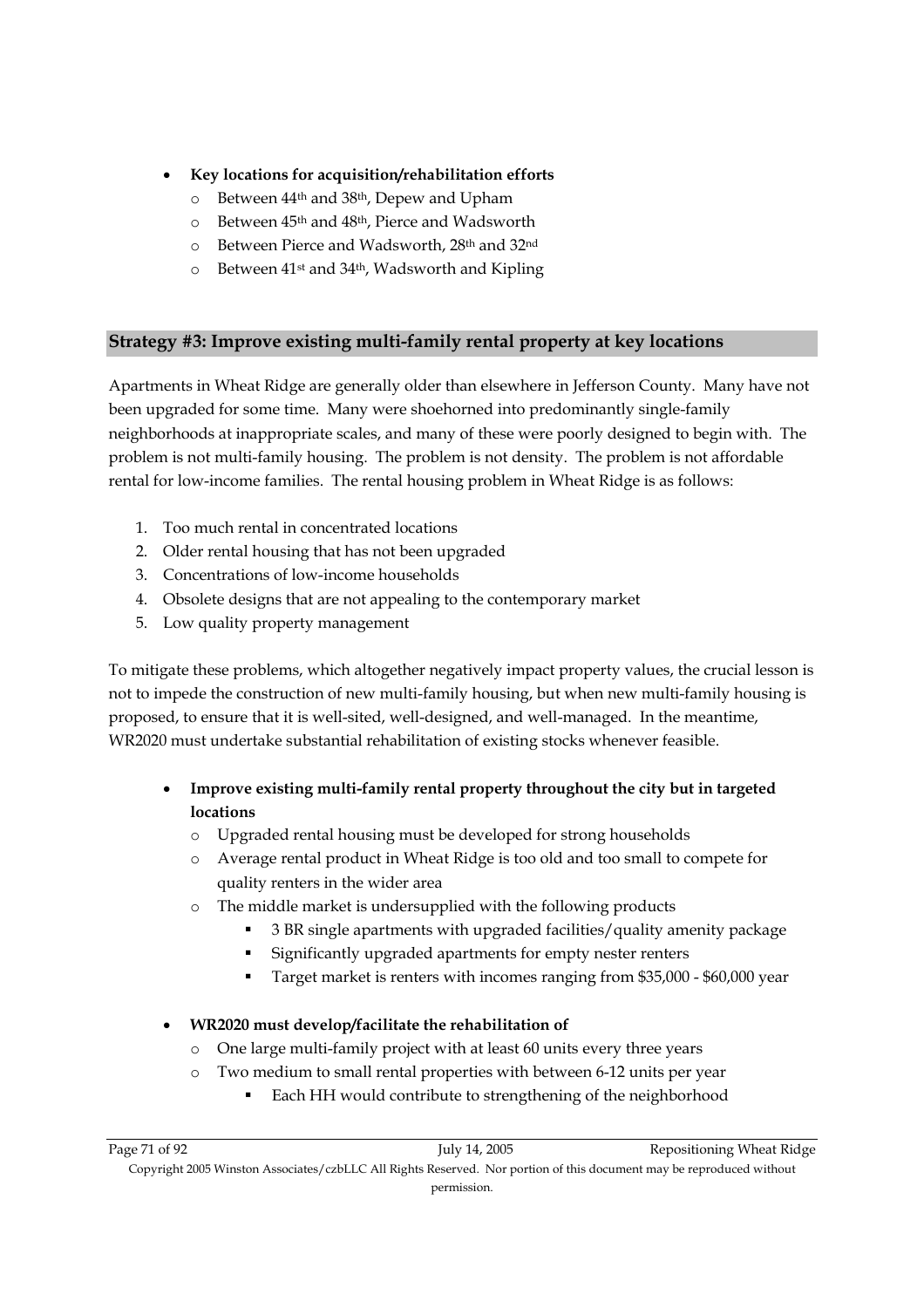- WR2020 should encourage conversion of appropriate rental properties to condominiums
- **Additional Requirements City Council Will Have To Ensure** 
	- o Authority to acquire lots at fair market prices
	- o Authority to condemn as necessary
	- o Necessary changes to zoning to permit infill development
- **Key focal points of the multi-family efforts should include the work of upgrading properties such as:** 
	- o Camelot at 44th and Kipling
	- o Ceasar's at 48th and Garrison
	- o Smaller 4 and 8plexes along Sheridan between 26th and 38th

## **Strategy #4: Redevelop Wadsworth Corridor**

The Wadsworth is prime real estate. It is many people's first glimpse of Wheat Ridge. As such it sets the tone for the community in important ways. Right now the message sent from Wadsworth is quite negative. Most commercial real estate between 38<sup>th</sup> and 48<sup>th</sup> is in disrepair. Signage is confusing and unsightly. Little effort has been made to present Wadsworth as an attractive commercial destination for strong families.

The work of rebuilding Wadsworth is critical. It will involve rebuilding the housing market nearby. It will require changes in land use regulations and in zoning. It will require costly investments in signage and traffic calming. It will require the redevelopment of key parcels.

None of this will occur immediately. Inducing the market to upgrade retail along Wadsworth will not be inexpensive either, as the commercial center of gravity has moved ever westward, superior retail is just north of city limits, and many of the existing properties require significant investments. Moreover, many current uses are simply incompatible with a corridor likely to appeal to strong households, so the range of fast food and auto-service businesses will have to be addressed comprehensively.

## • **Concepts**

- o Address severe and increasing congestion, narrow widths and excessive number of access points
- o Consolidate unsuccessful retail centers and vacant stores
- o Address pedestrian-hostile design and landscaping inadequacy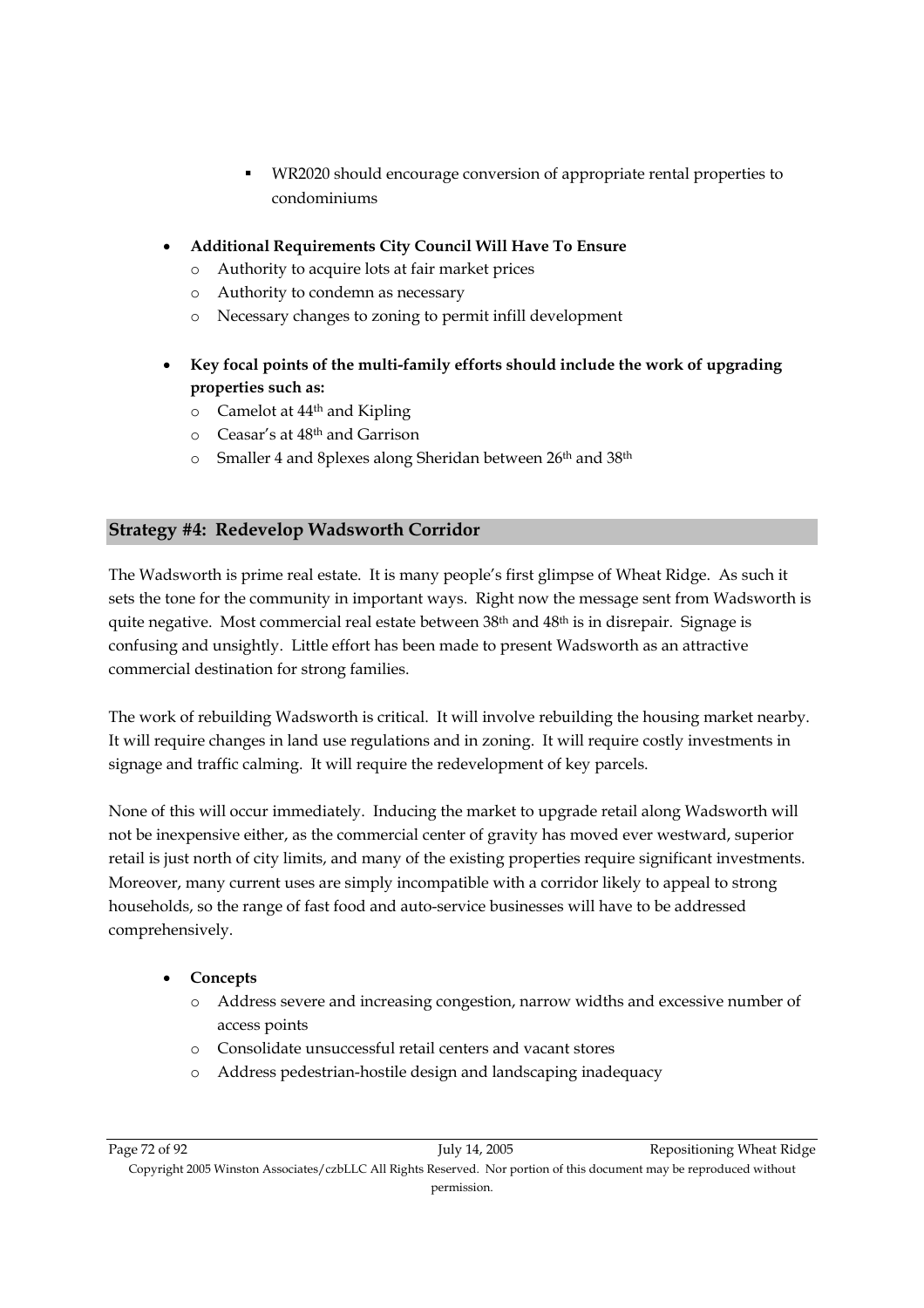#### • **Actions**

- o Revisit/Update Wadsworth Boulevard Corridor Plan
- o Evaluate capacity of Wadsworth to host *town center*
- o Work with CDOT to Determine Initial Cost Projections
- o Prepare subarea plan for Wadsworth and 44th; incorporate into Comprehensive Plan
- o Begin acquiring and land banking problem properties between 44th and 48th

#### • **Additional Requirements City Council Will Have To Ensure**

- o Authority to acquire lots at fair market prices and authority to condemn as necessary
- o Increases in residential density in surrounding land and other zoning changes

#### **Strategy #5: Develop West 44th Avenue into an "Orchard District"**

Wheat Ridge along  $44<sup>th</sup>$  west of Kipling represents a golden opportunity for the city. It is an undeveloped commercial corridor with bargain pricing for obsolete real estate. At the same time it is tucked into a protected corner of the city, almost nestled along the Open Space, and as such has retained elements of the city's rural heritage.

To drive along west 44th now is to be confronted with one shabby business after another. But the core of this under-developed strip is a potentially powerful destination corridor. Redeveloped into an Orchard Overlay District where the intention is to promote a concentration of complimentary agricultural, open-air market, and landscaping businesses,  $44<sup>th</sup>$  can easily be positioned as a family destination for strong Jefferson County households. Gravel yards, landscaping businesses, retail nurseries, design centers, mulch depots, and farmer's markets all are consistent and related destination entities that would be encouraged to expand or open businesses along the corridor.

The center of the new district is the historic Fruitdale School the parking lot of which would be leveraged into a weekend market. New designs for the corridor would recognize the importance of auto access but would emphasize pedestrian usage, with historic light fixtures, decorative paving, seasonal banners, coordinated signage, and pedestrian amenities (benches, trash receptacles, shade trees, etc. WR2020 would begin acquiring parcels along 44th for the purpose of inserting into the corridor fabric residential development aimed at middle and upper middle income households drawn to the Open Space and the prospect of a small town commercial setting.

#### • **Concepts**

- o Create commercial corridor oriented around gardening, home and yard improvement, agriculture, farmer's markets, landscape design
- o Leverage existing businesses and take advantage of location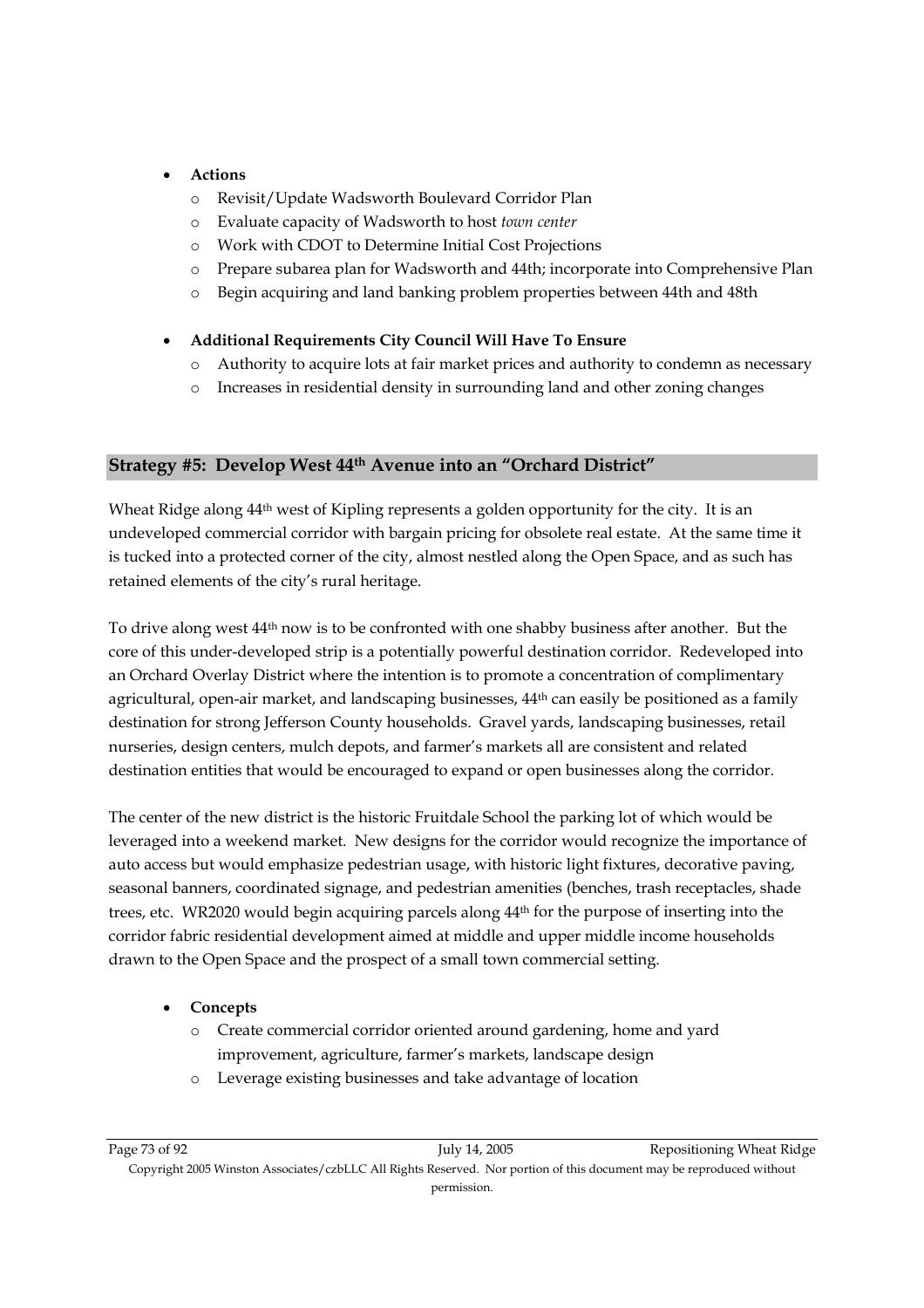- o Future corridor would have: mega-nursery center, farmer's market, fruit stands, design services, stone/gravel, mulch pick-ups, Christmas tree sales all adding to destination retail
- **Immediate Actions** 
	- Inventory existing properties/businesses
	- Work with owners to create schematic concept to inform feasibility analysis
	- Create a business development incentive package
	- Longer range/concurrent activities
	- Create sub-area plan; incorporate into Comprehensive Plan
	- Land banking, farmer's market development, master gardener clinics, establishment of BID
- **Additional Requirements City Council Will Have To Ensure** 
	- o Authority to acquire lots at fair market prices and condemn as necessary
	- o Land banking and rezoning authority
	- o Support for WR2020 to relocate some commercial tenants

#### **Strategy #6: Accelerate and shape the development along 38th Avenue**

Wheat Ridge is a community that lacks a defined center. It also badly needs several appealing destinations to be responsive to the various retail and commercial desires of strong Jefferson County households. One of the characteristics of strong household demand for retail in Jefferson County is a pedestrian-oriented place with character that is differentiated from other places. North Denver's West Highlands area satisfies this. Arvada's Olde Towne satisfies this. Belmar satisfies this. 38<sup>th</sup> Avenue between Sheridan and Wadsworth has the potential to be redeveloped into a neighborhoodserving retail Main Street. To accomplish this, design standards are necessary. The City needs to examine the architectural standards contained in the Streetscape and Architectural Design Manual to determine if the objective of creating a main street can be met with the current standards. Additional market rate housing is necessary. Reduced auto dominance is necessary. Tenant remixing is necessary. Alternative transportation designs for the intersections at Sheridan and Wadsworth are necessary. Formalized cooperation among business owners is necessary. Infill commercial development will be necessary.

A Main Street provides the community with a gathering place. A place for where civic and commercial life intersects. 38th Avenue is an ideal opportunity for Wheat Ridge to develop the kind of destination Main Street that long time residents have yearned for and visitors expect to see when coming to a historic community like Wheat Ridge. A rebuilt Main Street may or may not become a Town Center, per se. But it will serve a critical function in the commercial life of the community if it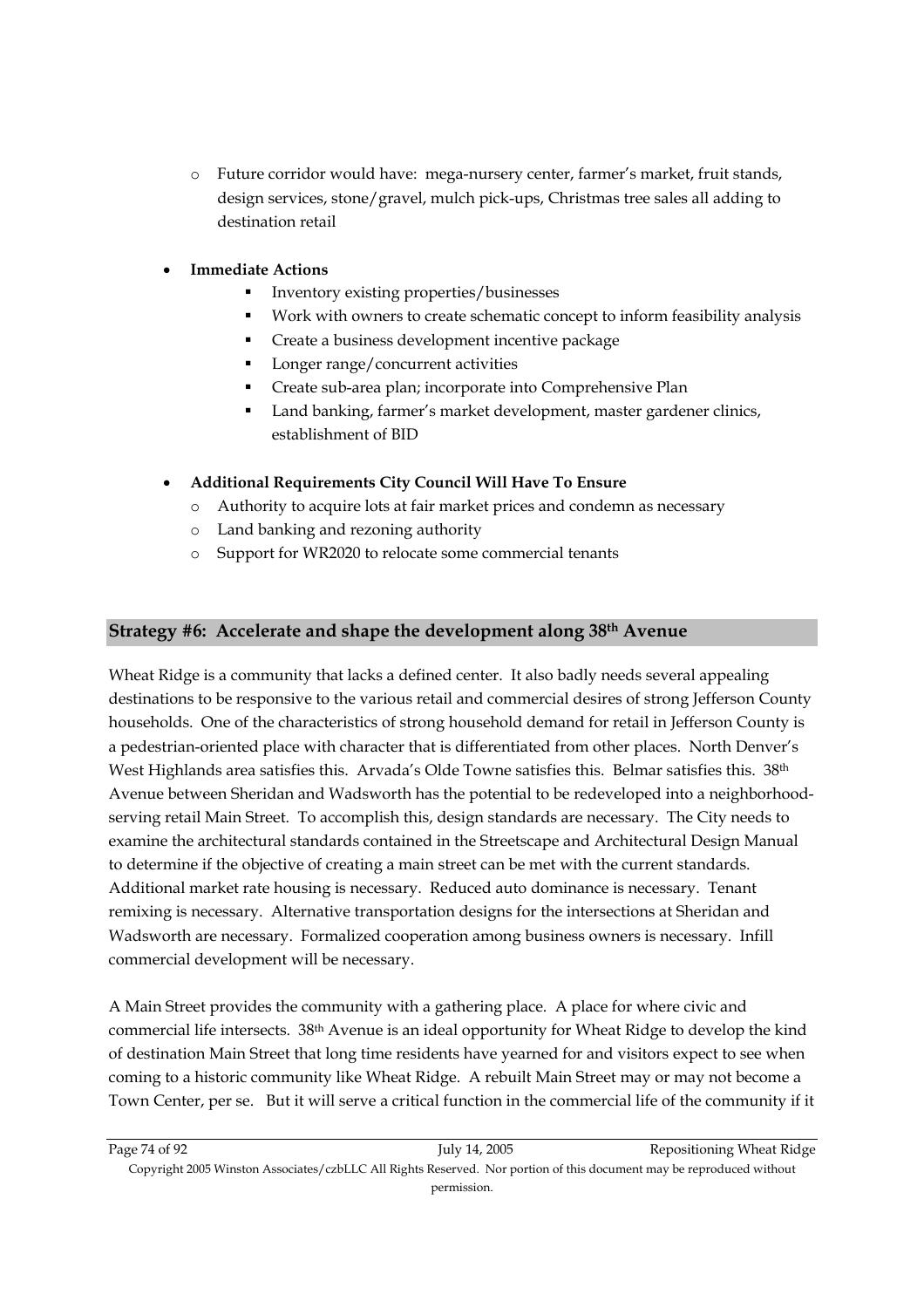can be repositioned as a neighborhood serving retail corridor with small shops that have destination qualities to them like Wheat Ridge Cyclery and Big Sky Espresso.

WR2020 will need to invest in the creation of a business improvement district, the creation and implementation of new or modified design guidelines for existing and new businesses, new business recruitment, business development, and market rate housing development within walking distance of shops on 38th Avenue.

#### • **Concepts**

- o Create/Improve on recent effort to make 38th pedestrian friendly
- o Leverage access into destination retail

#### • **Immediate Actions**

- o Inventory existing properties/businesses
- o Work with owners to create urban design framework
- o Establish BID
- o Longer range/concurrent activities
- o Create sub-area plan; incorporate into Comprehensive Plan
- o Land banking
- o Feasibility analysis of redeveloping senior tower
- **Additional Requirements City Council Will Have To Ensure** 
	- o Authority to acquire lots at fair market prices and condemn as necessary
	- o Land banking authority; BID Authority
	- o Adopt sub-area plan and allocate resources for project completion

#### **Strategy #7: Develop a Town Center**

As Wheat Ridge moves ever west, citizens will have to determine whether they want Applewood Village Center to function as a town center, the emerging Cabela's development to become the new center, a Main Street such as a revamped 38th as the town center, the intersection of 44th and Wadsworth as a town center, if citizens want a center at all.

The importance of a physical center is clear: it provides a social anchor for residents and visitors alike that helps people gauge when it is that they are *in* Wheat Ridge and no longer someplace else. In terms of identity, a center is crucial to differentiation. Given the superior retail in surrounding communities, strong households in the region have plenty of places to choose from when selecting destinations. Wheat Ridge falls through the crack in large measure because "there is no there there." What suffices for a gathering place – a place where a vibrant civic life can occur is the Recreation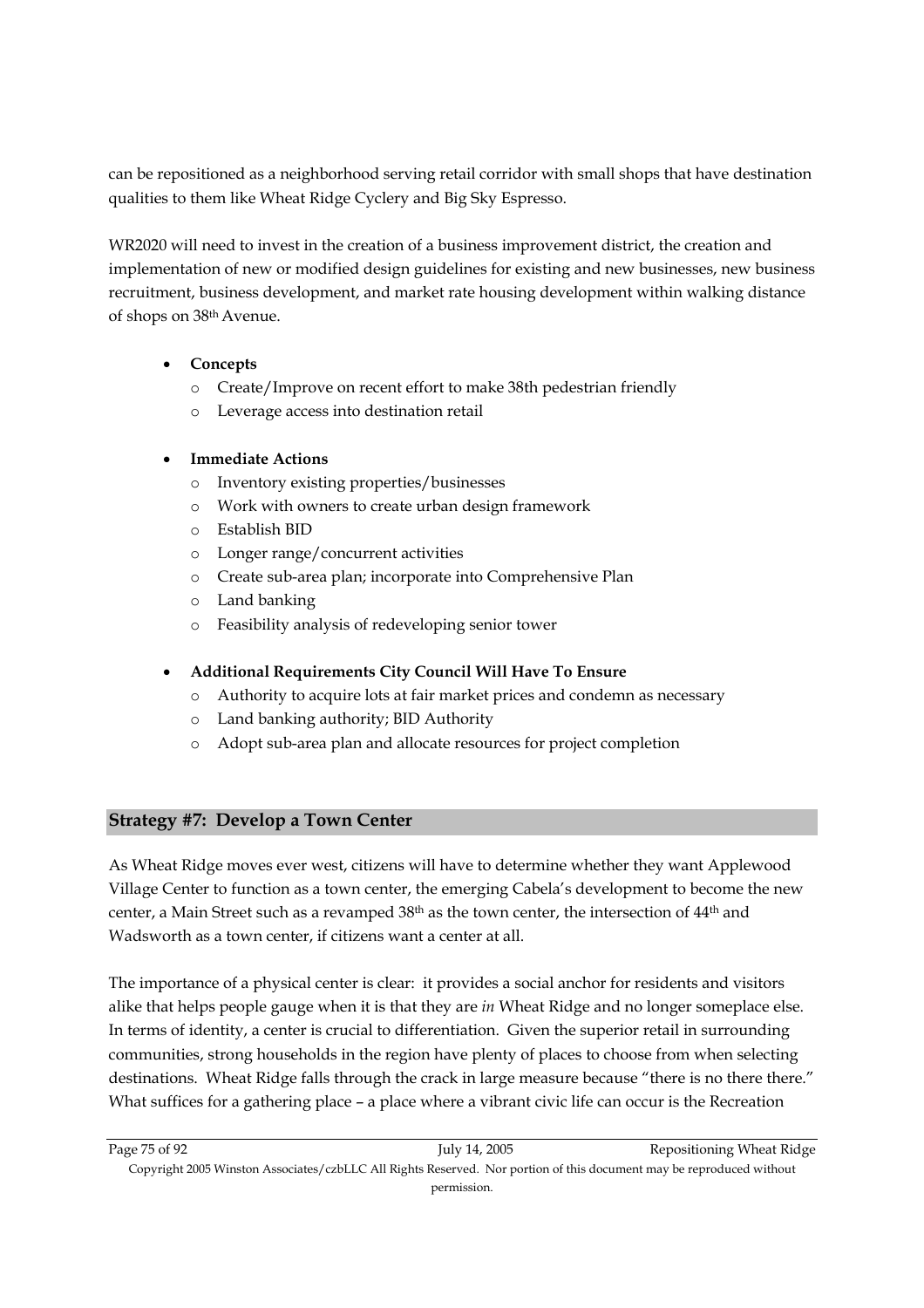Center. After that, the drop off is steep, compelling citizens to make common cause in the parking lot of the Wal-Mart or while standing in line for a burrito at Chipotle. Consequently, as many citizens remarked in the numerous interviews conducted in the development of this report, they might as well be anywhere at a moment in time when people are starved for authenticity.

A town center provides a mooring, a way to facilitate civic engagement without having to be at City Hall. It helps encourage interaction. Wheat Ridge today is almost entirely experienced by car except when in the Open Space. We strongly urge the City Council to invest in the development of a town center, first determining where one should be located, and then developing the mixed use plans needed to spur development proposals.

- **Concepts** 
	- o Address lack of destination center in Wheat Ridge that "promotes" Wheat Ridge
	- o Create place that is centrally located geographically and emotionally
	- o Establish place for combination of vibrant civic and commercial life

#### • **Immediate Actions**

- o Evaluate Wadsworth/44th as potential site
- o Evaluate 38th/Kipling as potential site
- o Evaluate 44th/Kipling as potential site
- o Evaluate Youngfield/38th as potential site
- o Outreach with developers

#### • **Additional Requirements City Council Will Have To Ensure**

- o Authority to acquire lots at fair market prices and condemn as necessary
- o Land banking authority
- o Council commitment to concept of *town center* as focal point for commercial and civic life

## **Strategy #8: Continue to increase the visibility and accessibility of the Wheat Ridge Open Space**

Just as the most noticeable missing element of Wheat Ridge is a center, the prominent yet under leveraged asset is the city's Open Space.

Open space, and associated trails, has proven to be one of the most popular recreation amenities on the Front Range of Colorado. The trails are heavily used by all ages, and property values typically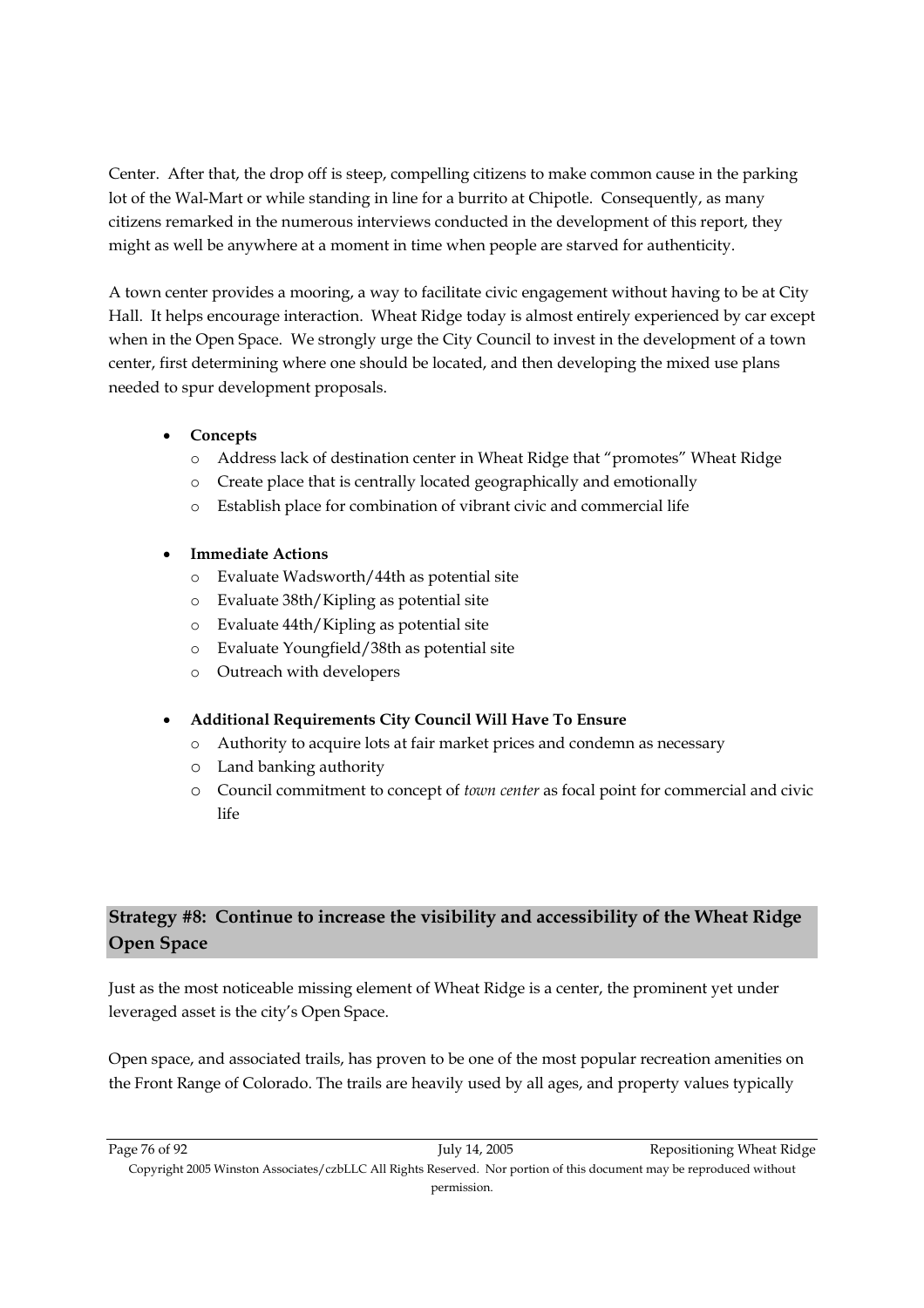are higher for land adjacent to open space. An open space and trail system certainly contribute strongly to Wheat Ridge's appeal to strong households.

Wheat Ridge has acquired an extensive open space system. One component of it parallels Clear Creek that traverses most of the city from west to east. However, much of the Clear Creek open space is hidden from view behind the backs of houses and businesses. There are relatively few locations where the open space is visible and even fewer where it is accessible from public roadways. Where access points do exist they are often almost inadvertent, that is, they are located in obscure settings (small side streets, at the end of cul-de-sacs, etc.) and are often denoted simply by a break in the fence and the presence of a trail. There are relatively few developed trail heads (signage, parking, trash receptacles, etc.). The Recreation Center is near Clear Creek but doesn't have a direct connection to open space!

Unlike many communities, Wheat Ridge doesn't have to incur the cost of *buying* open space; it merely needs to leverage the extraordinary open space amenity it already has. Improving the visibility, accessibility and knowledge of the open space/trail system will do much to differentiate Wheat Ridge from surrounding communities and will greatly increase its appeal as a desirable amenity.

Recommendations include:

- 1. Create formal, inviting, trail heads at open space access points—complete with designated parking, trash receptacles, a location map, mileage markers, notices of restrictions (e.g. dog must be leashed, usage by bikes, horses, etc.).
- 2. Require additional open space access as new development occurs adjacent to open space, and purchase additional private access (properties, or portions thereof) in locations that will best serve residential neighborhoods and major destinations (historical museum, shopping centers, parks, etc.).
- 3. Increase exposure of open space by insisting that in future development roads are placed along open space rather than yard fences. This will assure that all of the public can enjoy open space, not just houses that line its edges.
- 4. Improve the appearance of open space by bordering all visible edges with attractive, durable fencing.
- 5. Improve the visibility of open space by developing standard signage at trail heads, and installing direction signage to open space from major roadways.
- 6. Expand the use of volunteers for clean up of open space, thereby increasing the public stewardship.
	- **Concepts** 
		- o Address lack access
		- o Upgrade facilities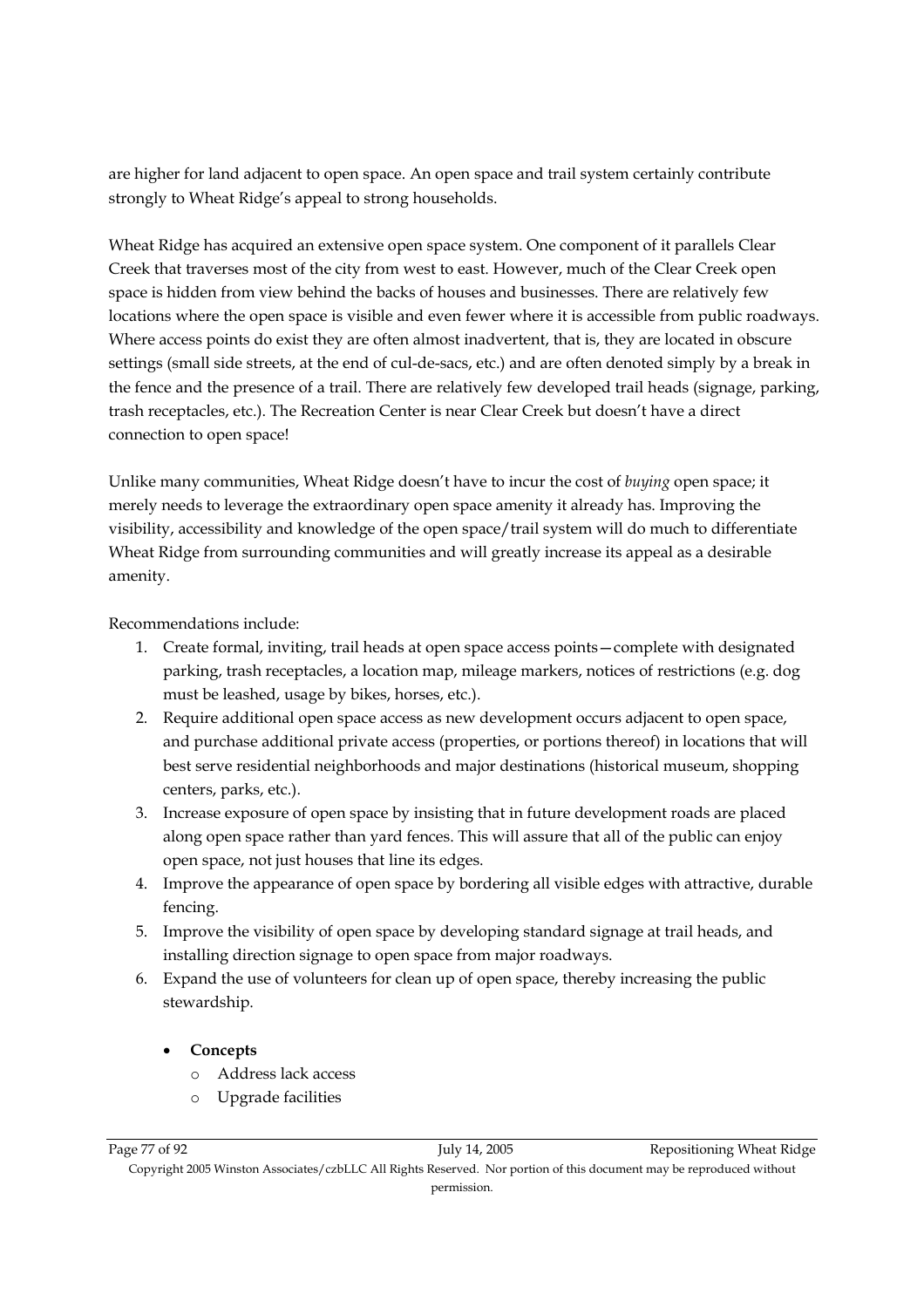- o Improve linking Recreation Center to Open Space
- o Connect Open Space to Market Rate Housing Development as Amenity Package
- o Acquire additional trail inks and land for trailheads
- o Prepare a bicycle/pedestrian master plan

#### • *Immediate* **Actions**

- o Intensive upgrade of access/appearance along/from Kipling as it traverses the open space.
- o Evaluate relative accessibility from adjacent neighborhoods and prioritize acquisition needs.
- **Additional Requirements City Council Will Have To Ensure** 
	- o Authority to acquire lots at fair market prices and condemn as necessary
	- o Land banking authority

## **Strategy #9: Develop identity signage and gateways and improve the city's general appearance**

Wheat Ridge would benefit greatly from a clear set of images that communicate a consistent positive message to the long term residents and to newcomers, to long- established businesspersons, and potential investors. In an America that leads the world in marketing and promotion, it is critical that communities recognize that they too must have a clear message that is widely promoted, easily understood, repeated throughout the community, and leveraged to maximize economic impact.

Wheat Ridge is a city with a long history and the all the idiosyncrasies that accompany development over many decades. Schools were built and later used for other uses. Parks were developed and then new facilities were added. Some public buildings like the Recreation Center were built on a major thoroughfare; others like the library were tucked into an existing building. Those who really know Wheat Ridge have no difficultly locating its schools, hospital, library, parks, city offices, senior housing, and other key places. Those who don't yet know the community have difficulty finding some of the best amenities in the city. Uniform signage can help the driver navigate the streets safely while quickly locating public buildings. The way that these buildings are identified can profoundly impact on perceptions of Wheat Ridge. This is particularly true if there are uniform, high quality, eye-catching entry signs on the city's borders to welcome everyone to the city. These gateway points set a tone which can be built upon at various points around the city. For example, the newly-designated Main Street area, the nexus of recreation services and facilities at and near the Recreation Center, and collections of commercial ventures like the Orchard District can all be highlighted with signage that relates to the entry sign themes.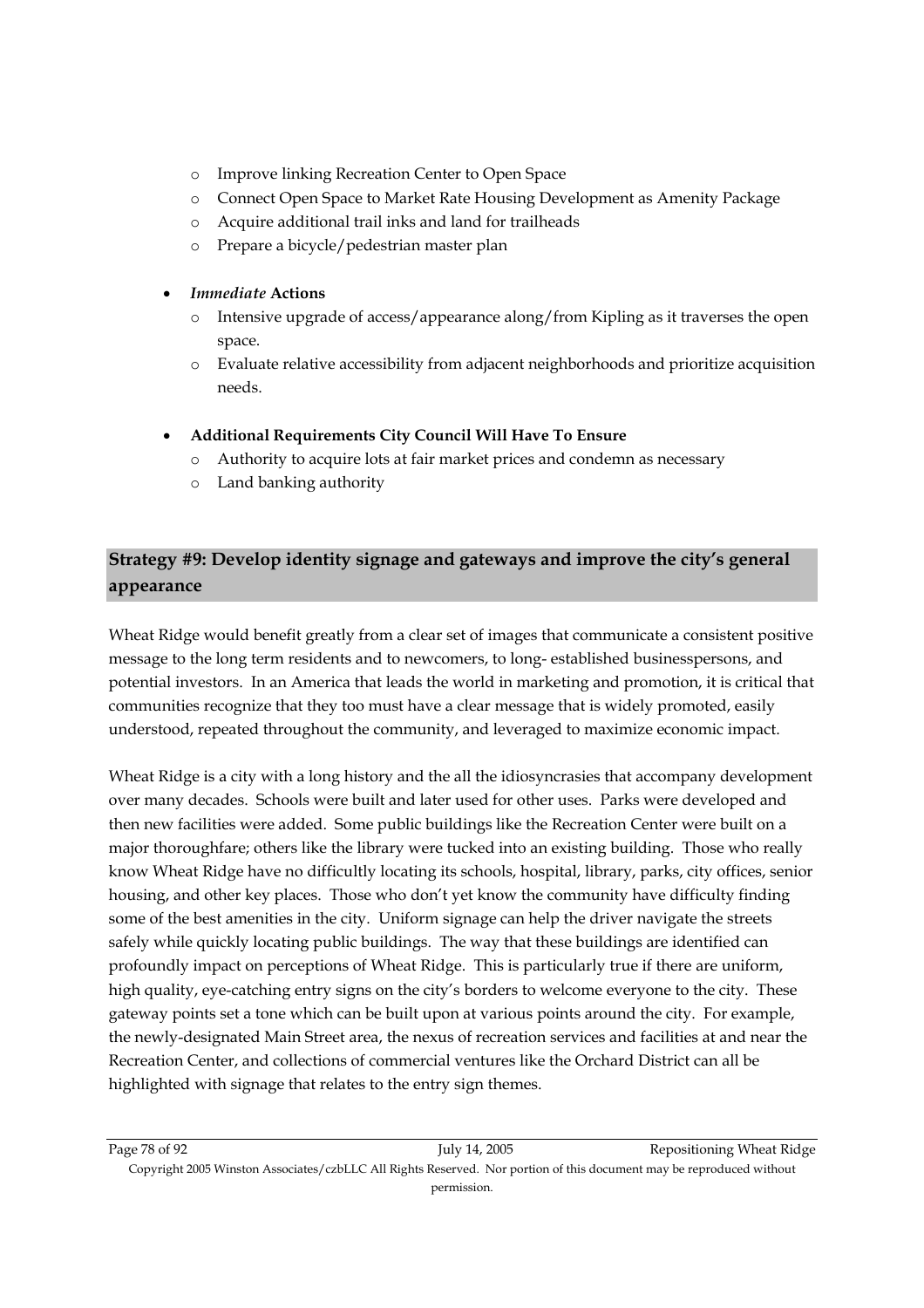Finally, all of this identity and image building work is an excellent opportunity to include residents and other volunteers in outreach to the community to gather ideas, in shifting through various themes, in refining and selecting the message, and in communicating the decisions to residents, who can reinforce the positive messages through block-based improvements on homes and self-help projects in parks and other open areas. Further, these same volunteers can be invaluable in the process of installing and maintaining the gateways and other key signage points.

- $\triangleright$  Concepts
	- o Address lack of attractive coherent orientation system
	- o Market assets: "Historic Wheat Ridge Orchard District: 3 mi"
	- o Activate volunteer base and resident pride in beautification efforts
- ¾ *Immediate* Actions
	- o Signage on major roads
	- o Alignment of future roads along the open space
	- o Upgrade character of open space along Kipling
	- o Implement block beautification efforts at key sites and tie to organizing
	- o Beautification awards programs for blocks, homes, historic houses, gardens
	- o Establishment of a fishing derby for families in open space ponds
- ¾ Longer Term
	- o Creation of amphitheater for the arts in or adjacent to Open Space
	- o Installation of trail connectors through new development
	- o Community-wide clean-ups

## **RECOMMENDATION #2. WHEAT RIDGE MUST OVERHAUL HOW THE CITY AND RESIDENTS MANAGE CHANGE**

Right now Wheat Ridge must leverage its assets so it winds up with *both* a built environment with character *and* a functioning social fabric. When these two assets are maximized, change can be managed so that strong households *continue* to have confidence in Wheat Ridge. Successful implementation of strategies hinges on several factors relating to government:

- ¾ Updated zoning and related codes. (see Tools)
- ¾ Updated Comprehensive Plan.
- ¾ A new "Open for Business" attitude.
- ¾ Presence of a "rapid response" capacity in planning.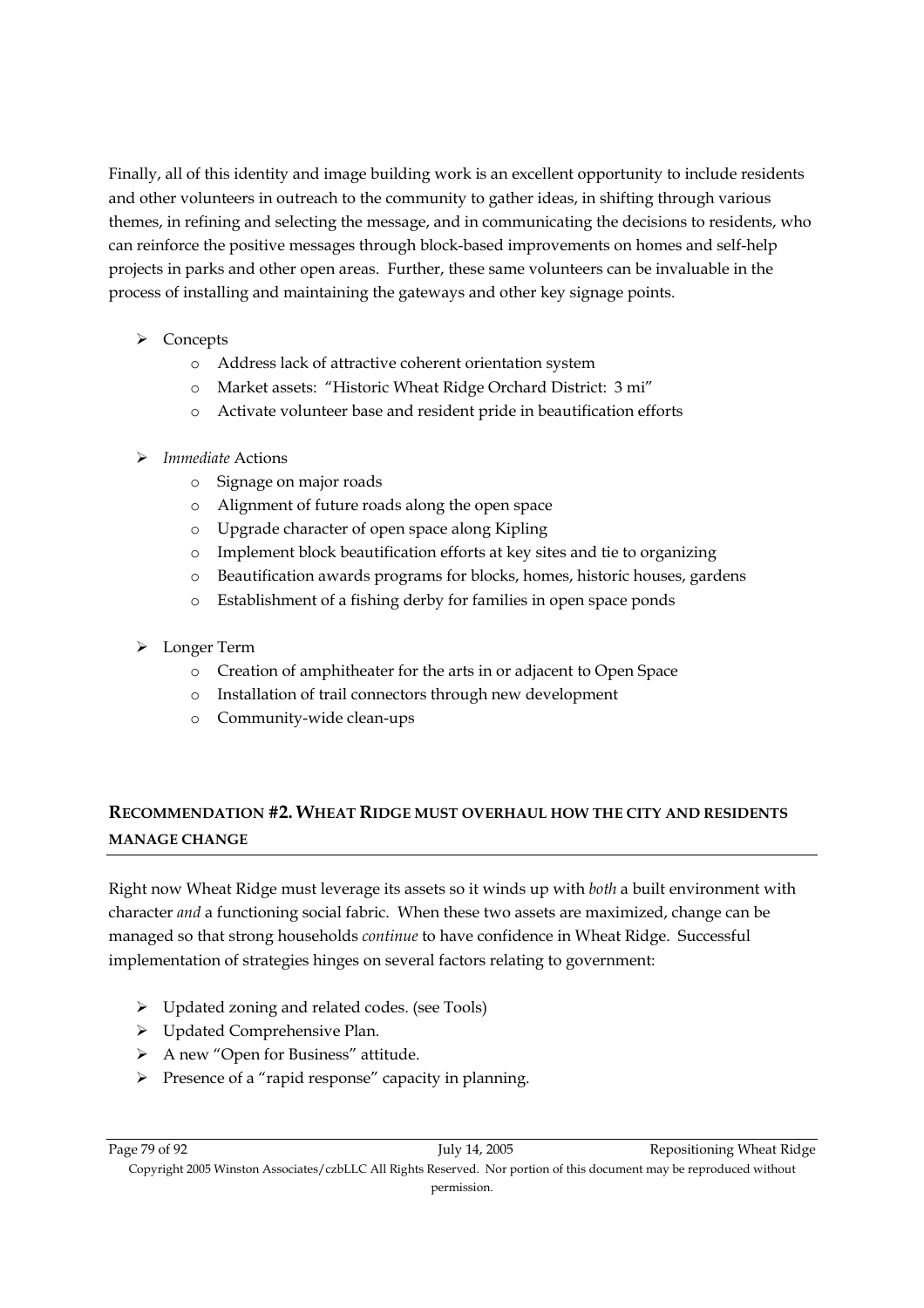Successful implementation of strategies also hinges at least *equally* on several factors related to citizens.

First is citizen planning "literacy". Most Wheat Ridge citizens are not familiar with planning terminology that affects their lives such as traffic counts, new urbanism, social capital, rooftops, buying power, multiplier effects, and so on. While a deep knowledge of such jargon is hardly necessary, we recommend that citizens maximize their capacity to steer the direction of their community, and having a working knowledge of some technical terminology will help, especially when real estate development becomes part of the recovery effort.

Second is citizen participation in planning processes beyond the usual few interested parties. While it is true that the squeaky wheel gets the grease, it is also true that a tyranny of a few can curtail progress for a whole community. It will be important for a new generation of leaders to emerge in Wheat Ridge and take control of establishing tone and direction.

Third, investment in leadership development and volunteerism must occur. Of course, more people need to be present in Council discussions and redevelopment hearings. But more critical is involvement in everyday activities, like helping neighbors get their homes painted or groceries into the house, or sidewalks shoveled. Investments in prideful and neighborly activities are essential to growing more participation and raising the amount of stakeholder ownership.

Citizen leadership in Wheat Ridge marketing efforts is necessary as well. The most effective ambassadors of Wheat Ridge are the people who live and work here. When citizens communicate pride about their community to neighbors in Arvada and elsewhere, Wheat Ridge leaves a positive impression. This is not only done when Wheat Ridge residents travel outside the community but when residents from outside Wheat Ridge come into the city. If they see poorly maintained property along Sheridan they think Wheat Ridge might not be worthy of their time. If they see the Camelot as they drive along I-70 they might second guess any idea of stopping in Wheat Ridge. How private homes and businesses appear to outsiders becomes a foundation of successful marketing because property is the city's most noticeable billboard.

Fifth, resident compliance with high property maintenance standards is part of the overhaul that is needed. Too many homes have cars parked on the front yard. Too many fences are in disrepair. Too frequently trash is on the sidewalk. More and better laws regulating property standards can help, but are not the answer. Residents have to conclude that it makes sense to make the everyday small investments in keeping up their homes and contributing to the upkeep of the public and semiprivate property around them. As investments are made in parts of the city where there are strong households already, other neighboring families will begin to conclude that it makes sense for them, too, to seek similar higher standards.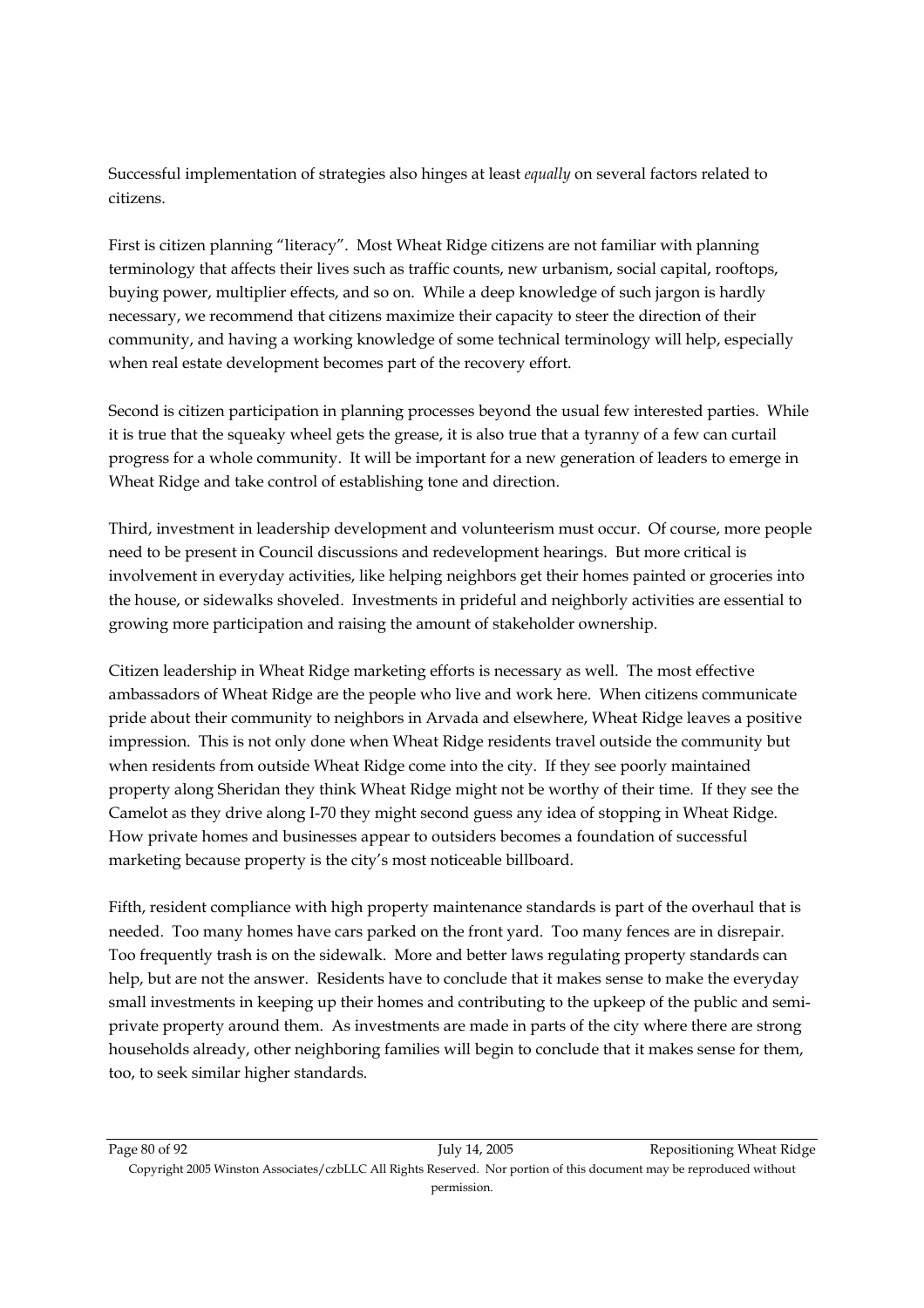The very first step needed in overhauling how the city manages change is the immediate work of developing a more flexible zoning framework. Developers that might want to respond to market demand in Wheat Ridge are thwarted by a zoning framework that is outdated. Developers would prefer so few regulations that the result would be chaos. The community, on the other hand, may want more regulations than the development community is willing to abide in the current market.

To this end, as a first step we are recommending that Wheat Ridge adopt an experimental *overlay or process* to explore ways to provide increased speed and flexibility with regard to development approvals, in exchange for a higher level of quality and compliance. This experiment will lay the groundwork for, or be a way to try out, changes to regulatory procedures prior to implementing them in code revisions. It will also help send a message to the development community that Wheat Ridge is development friendly.

The intent of this experimental process is that the City and the applicant would form a partnership to promote development that supports and enhances the Vision and Goals for the community. A key to clearly communicating that Wheat Ridge is open for business is to show that in a relatively short time, an applicant can obtain approval for the concept of the project. Because the X-Zone is applied to willing property owners on a site-by-site basis, the City is not creating precedence that it will have to live with over the long term. The City can evaluate the X-Zone at anytime and determine if it is working. The objective is to revitalize the community and reverse the present downward trend. If the X- Zone is not working (i.e. revitalization is not started), the City can easily change its planning priorities.

## **RECOMMENDATION #3: CREATION OF A PUBLIC, NONPROFIT CORPORATION CAPABLE OF FACILITATING AND ENCOURAGING APPROPRIATE DEVELOPMENT IN WHEAT RIDGE.**

Civic leaders across the country, facing the challenge of re-developing all or part of their communities, have chosen various ways to structure programs aimed at community revitalization or affordable housing development.

**Model 1.** Some leaders have focused on the *service delivery issues*, such as homeownership counseling, lending to low-income households for property repairs, or providing volunteer teams to build or repair houses. In most of these cases, the organizational format has been to develop and support an independent nonprofit (i.e., Habitat for Humanity, a 'NeighborWorks' Organization, a community development corporation with a  $501(c)3$  status). In these cases, there is usually an elected board of directors assisted by paid staff. The board has nominal participation by city government officials and the organization receives only part of its budget from public sources. Corporate,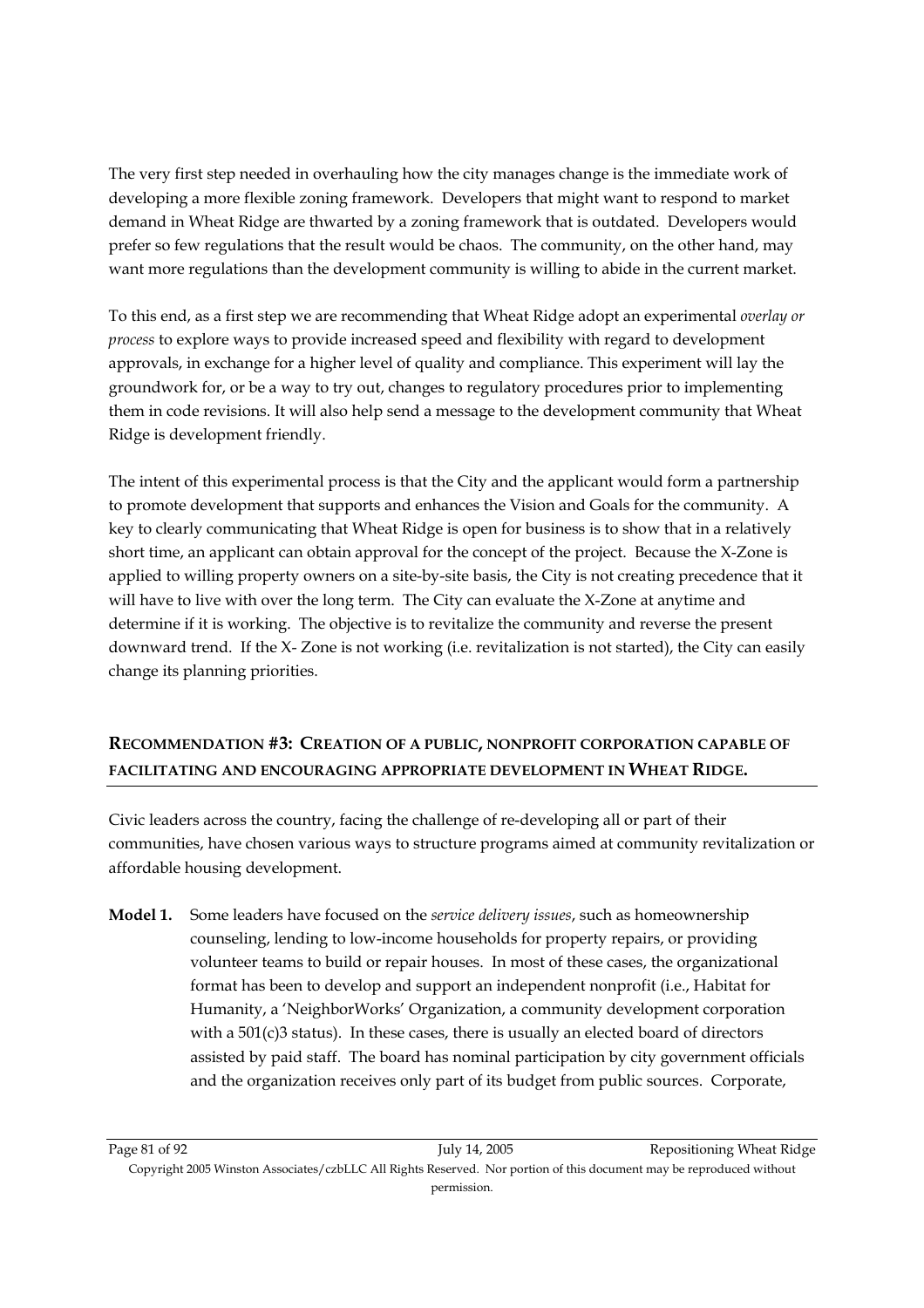individual, and foundation gifts coupled with grants, contracts, and user fees provide the remainder of the budget.

- **Model 2.** Other civic leaders have put primary emphasis on the *actual development of affordable housing*. In these cases the most common format is a community development corporation or Mutual Housing Organization with a 501(c)3 status much like the structure noted above. In some cases, there is less participation by residents or renters and more emphasis on having a high level of professional skills on the board and staff. The professional skills are usually those related to building (or renovating) and managing low-income housing. In their budgets, most of the organizations rely somewhat on the resources cited above, but are usually structured to use developer fees and rents to support operations.
- **Model 3.** Still other leaders have focused community revitalization on neighborhoods, commercial areas, and property development challenges. Some have determined that these

functions are best delivered through city staff and municipal programs. There might be an advisory board to assist or there might be a separate status such as a redevelopment authority designation. In any case, the director and the staff are part of the city's staff and are subject to usual rules and regulations that apply to municipal activities. Operations and programs are usually supported exclusively through public sources (local, State, and Federal), since the work is usually understood to be an extension of the city government.

**Many residents in Wheat Ridge feel poorly served by the current retail environment in the city. It is no wonder. Most properties are old and too many are poorly maintained. Since none are historic there is no advantage to the older age of the facilities. Getting a leg up on this means permitting WR2020 to aggressively purchase commercial property, rezone, and redevelop alternatively.** 

**Model 4.** Select communities have approached community revitalization of Model 3 however, approaching it through an independent, nonprofit corporation. They typically have a 501(c)3 status based on their role of "relieving burden on local government". This designation and the related independence allow the organization to act quickly on real estate opportunities and to incentivize redevelopment by leaving money in deals. The board usually consists of respected individuals from throughout the community and its professions. One or more representatives of local government often sit on the board of directors, but the legal status of the nonprofit allows it to avoid many of the most restrictive rules of government regarding each real estate activity or staffing decision. The nonprofit status allows the organization to accept resources from public and private sources and allows donations of land, buildings and dollars to facilitate development. Therefore, the budget sources tend to be varied and most likely include all sources cited above.

For Wheat Ridge, there is a critical need to set priorities in directing community change. It is unlikely that a service focus (Model 1) can address the scale of market dysfunction facing the city; it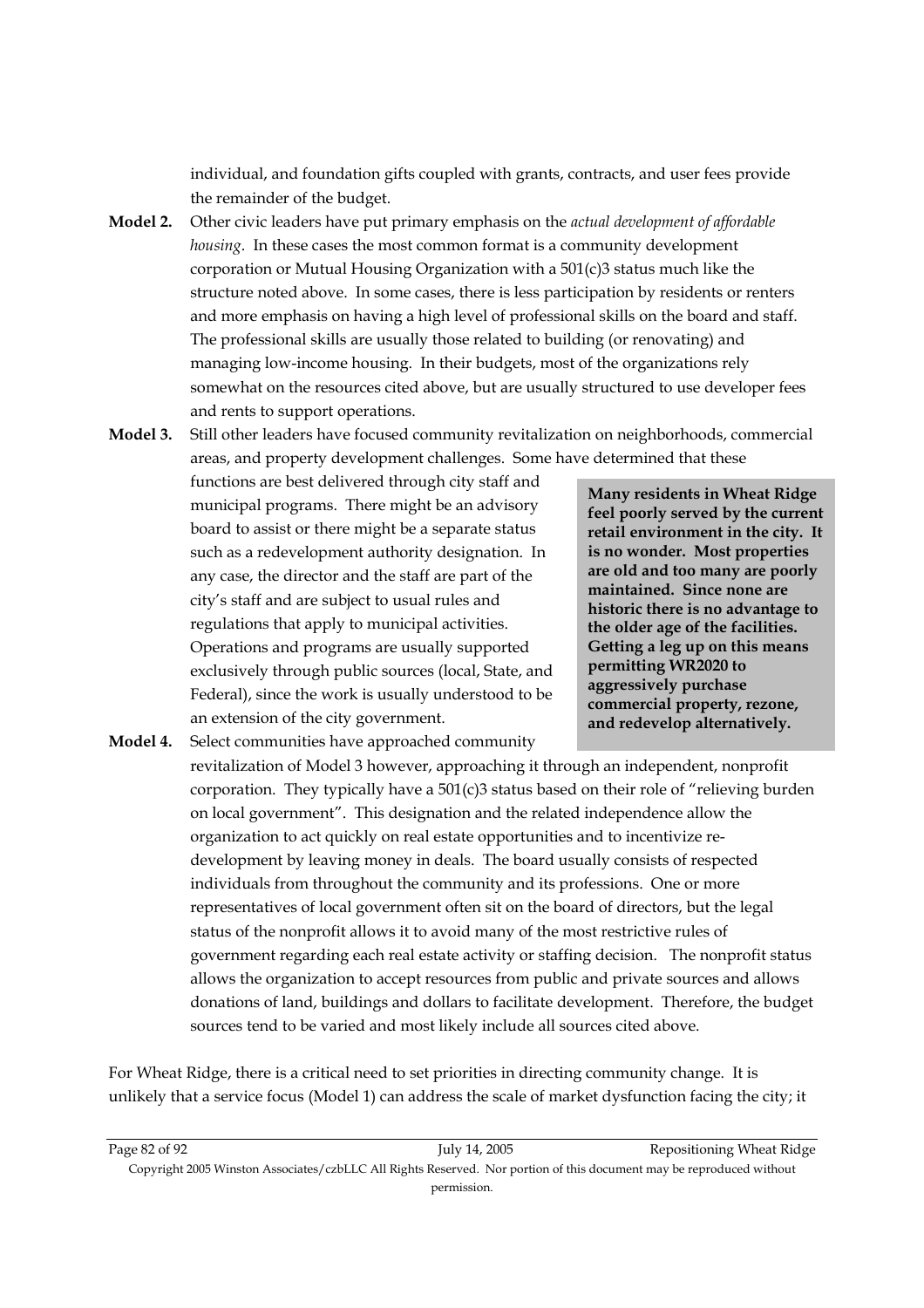is inconceivable that an affordable housing initiative (Model 2) could reverse the current market trends and it is likely that it could makes matters worse. Model 3 is not responsive to the urgency of the needs and limited staff resources currently facing Wheat Ridge.

### **Therefore, it is strongly recommended that a version of Model 4 be created to provide the organizational capacity to aggressively address the market conditions while effectively and transparently utilizing public funds. This is to be known as Wheat Ridge 2020. (WR2020)**

WR2020 would need to develop at least a five-year work plan that would have measurable results in terms of the identified outcomes in the larger "Repositioning Wheat Ridge" plan. At this time the final format of the organization is not fully defined, but after a community process, it is likely that the initiative will actively work in at least five areas of "product development," including:

- 1. Creating an image for Wheat Ridge and promoting the specific identities to selected market niches, both residential and commercial.
- 2. Facilitating more competitive housing development through communication with builders, investors, home buyers, home owners, real estate agent/brokers and others.
- 3. Encouraging higher levels of improvement and maintenance, in residential areas, commercial sites, and public spaces.
- 4. Promoting development of designated commercial sites and clusters.
- 5. Encouraging effective resident, institutional, and business leadership on the board of the organization and in neighborhood and city-wide activities.

To achieve sufficient level of production in these areas, it will require a highly skilled, well-managed staff of professionals. It should include a residential property specialist, experienced in new construction and renovation of quality middle-income properties, and a commercial development specialist, skilled in development and redevelopment of commercial sites and promotion of business clusters. The staff should be directed by an executive director that knows how to support a board,

raise funds, oversee staff, encourage leadership development, and understand principles of community marketing. Of course, none of this will succeed without an excellent administrative assistant coordinating the day-to-day work of the organization.

The Board of WR2020 should consist of individuals with a wide range of skills and viewpoints. This Board

**The membership – approximately 100 individuals or stakeholders – should reflect all aspects of the community and should be informed regularly of the work of the organization and should vote at the annual meeting on the new board members and on the annual work plan.**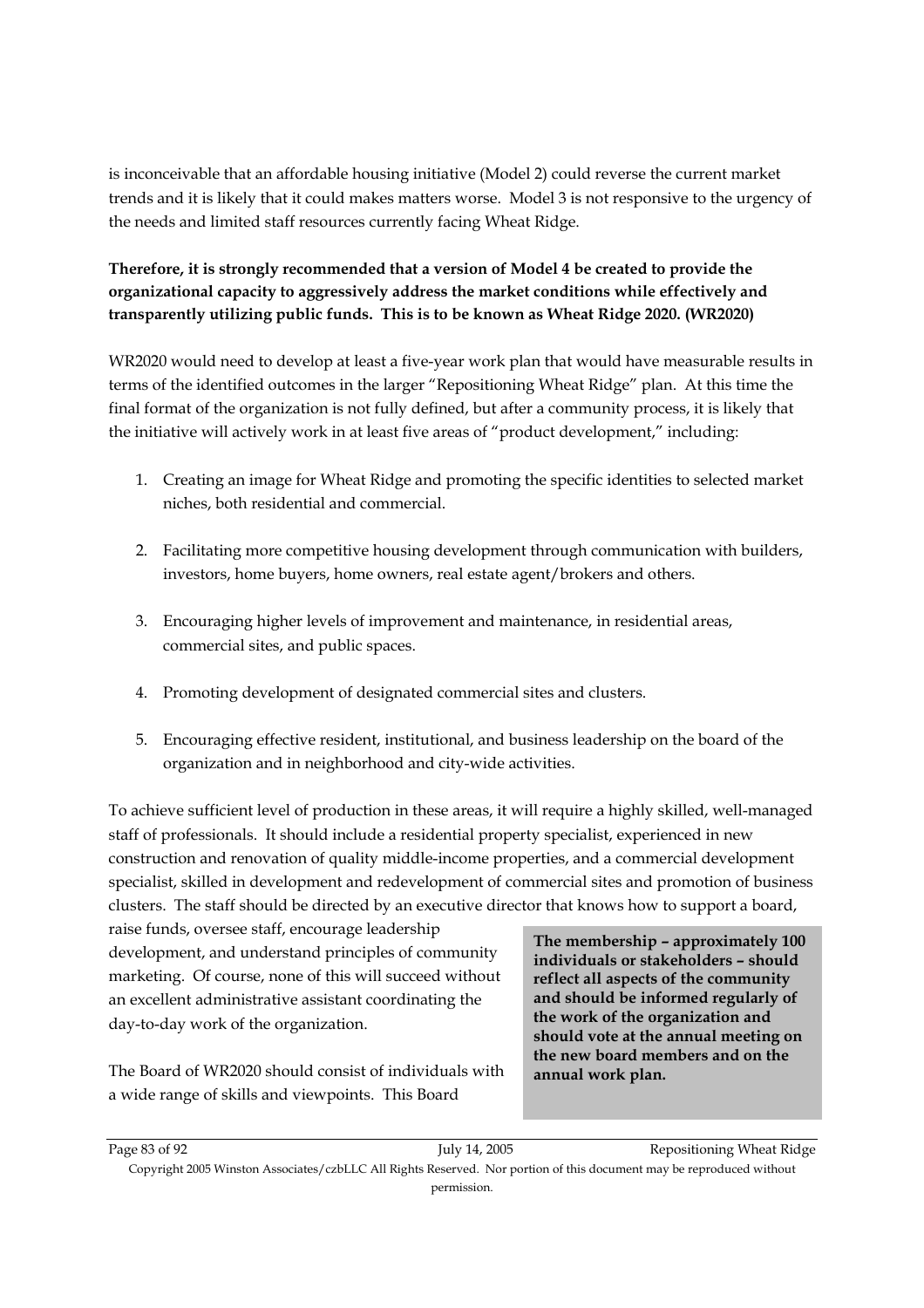should meet at least ten times a year and should empower six to eight committees to accomplish work in the specific work areas cited above as well as operations and resource development tasks. The Board should hold annual elections with individuals agreeing to serve for two-year terms. The number of terms should be determined in the by-laws, but the main goal should be about a 25% board turnover each year. This should allow for turnover while encouraging continuity. The Board should report annually to the membership of WR2020. The membership – approximately 100-125 individuals or stakeholders – should reflect all aspects of the community and should be informed regularly of the work of the organization and should vote at the annual meeting on the new board members and on the annual work plan. Membership should also turnover at about 25% annually.

WR2020 should operate very much like a conventional business in terms of seeking various "profit" centers to support the work of the organization. Because there are five different products being produced by the group, it is likely that very different sources of funding will be bundled together for each activity. None of the activities should be thought of as self-sustaining. The work of this organization is to facilitate the creation of products that aren't being delivered today but which are critical if Wheat Ridge is to become more competitive in the future. Some of those products such as optioning land might have relatively small capital needs; others such as creating model properties might require hundreds of thousands of capital dollars. Some of the products such as marketing and leadership development have very small capital costs but high operating costs that will likely need to be re-secured annually.

WR2020 must have a very clear understanding of both its capital needs and operating needs. There should also be clarity about dollars which are lent, those that are invested for short and long terms, and those which will be invested in properties with little likelihood of re-capture. Remember, the goal is to strengthen residential and commercial values of all properties in Wheat Ridge, so losses on a few sites must be factored against broad-based increases in property values.

#### *Summary Directions for WR2020*

We recommend that the Wheat Ridge City Council authorize and fund WR2020 to begin working on January 1, 2006. The organization should be established as a nonprofit, public-private 501(c) 3 organization, independent of the City of Wheat Ridge. Its independence makes it accountable to a *combination of stakeholders*: The Wheat Ridge City Council, the City Manager, and citizens.

WR2020 must be capitalized initially by the City, and over time it must become responsible for generating enough resources to function independent of city support. The organization should be in place with a charter by December 31, 2005. By the end of 2005, WR2020 should have in place an executive director authorized to hire staff and begin operations by March 31, 2006.

WR2020 will not be able to generate projects instantly; therefore the capacity of WR2020 to generate fees to cover expenses and undertake projects financed by its own efforts will not exist for some time.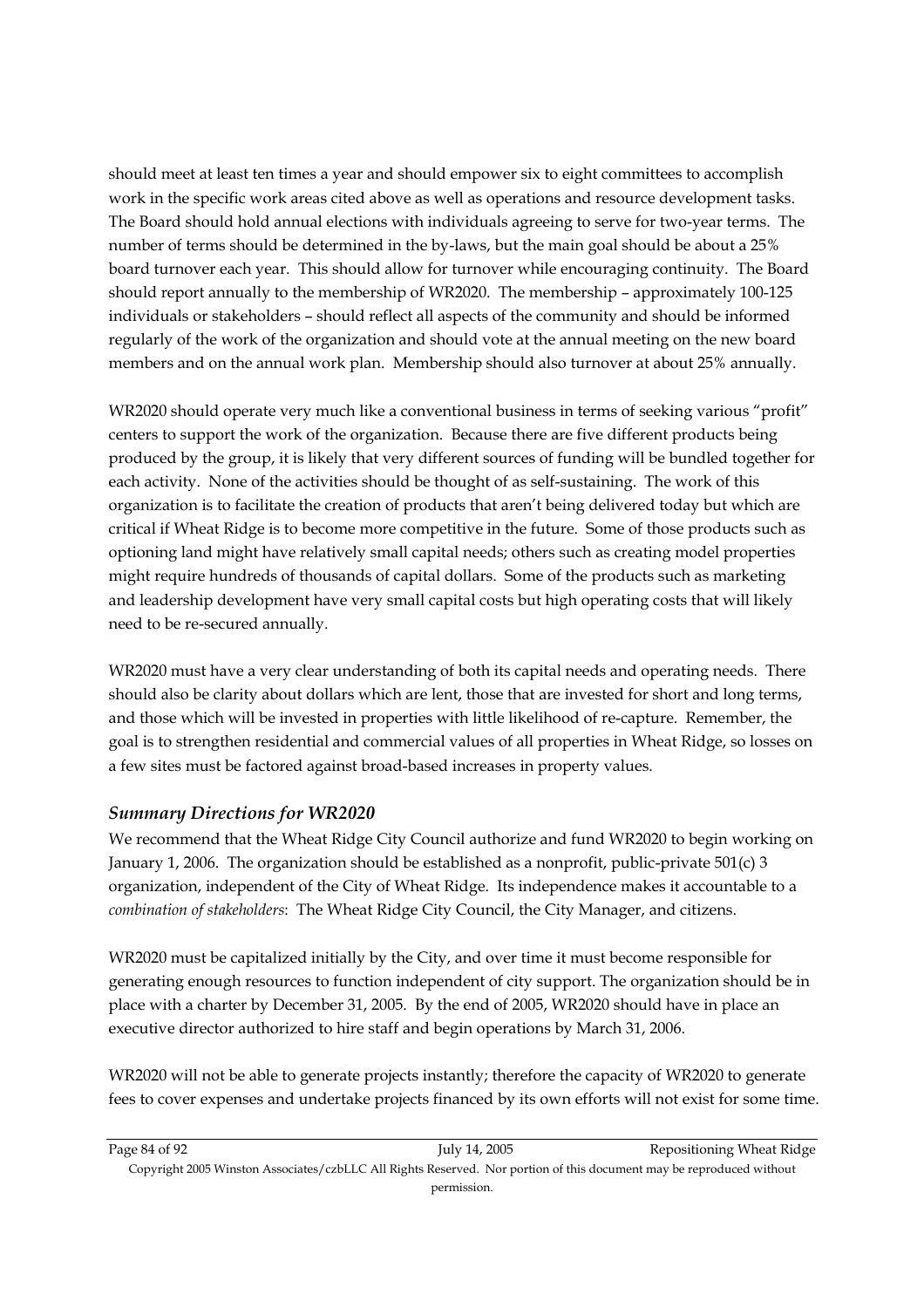We are recommending that the Wheat Ridge City Council commit to fully funding WR2020 for the period from 2006-2010, at an average of \$1.5M per year. The estimated return on this investment in new housing development alone will exceed \$75M over ten years, and \$4.8M in housing rehabilitation.

| 2006   | 2007   | 2008   | 2009   | 2010          | <b>TOTAL</b> |
|--------|--------|--------|--------|---------------|--------------|
| \$1.5M | \$1.5M | \$1.5M | \$1.5M | <b>\$1.5M</b> | \$7.5M       |

WR2020 will be directed by a cross-representational board of directors comprised of elected officials (City Council members), citizens, and representatives from the business community in Wheat Ridge.

In addition, WR2020 must be politically encouraged and legally permitted to:

- 9 *Enter into partnerships* with public and private organizations, such as redevelopment agencies, local government, BIDS, et. al.
- 9 *Develop real estate.*
- 9 *Earn fees* necessary to fund development and operations activities, including fees from such activities as property sales, arbitrage, technical assistance, et. al.
- 9 *Acquire and dispose of property.*
- $\checkmark$  *Issue paper,* such as selling 501(c)3 bonds.
- 9 *Work with a high degree of autonomy and authorization* from citizens so cumbersome approval processes are minimized whenever appropriate.

This new organization must be a fast-moving, entrepreneurial entity. Part of the history of Wheat Ridge is that the private sector has wanted to undertake projects in Wheat Ridge in the last two decades only to be dissuaded by the political environment and city bureaucracy which it viewed as cumbersome and "anti-business". WR2020 by contrast must be able to fast-track good ideas from the private sector, stimulate investment in emerging areas of the city, and complement – not replace - existing city staff roles in planning and elsewhere.

WR2020 should be led by the board that works in partnership with an experienced Executive Director. The director must be authorized to build a team of well-managed professionals. WR2020 will report to a stakeholder group consisting of approximately 100 individuals from various segments of the Wheat Ridge community.

WR2020 will function according to a five-year work plan that is drafted and approved by the Board of Directors. The work plan will stipulate outputs, such as new rental housing unit production or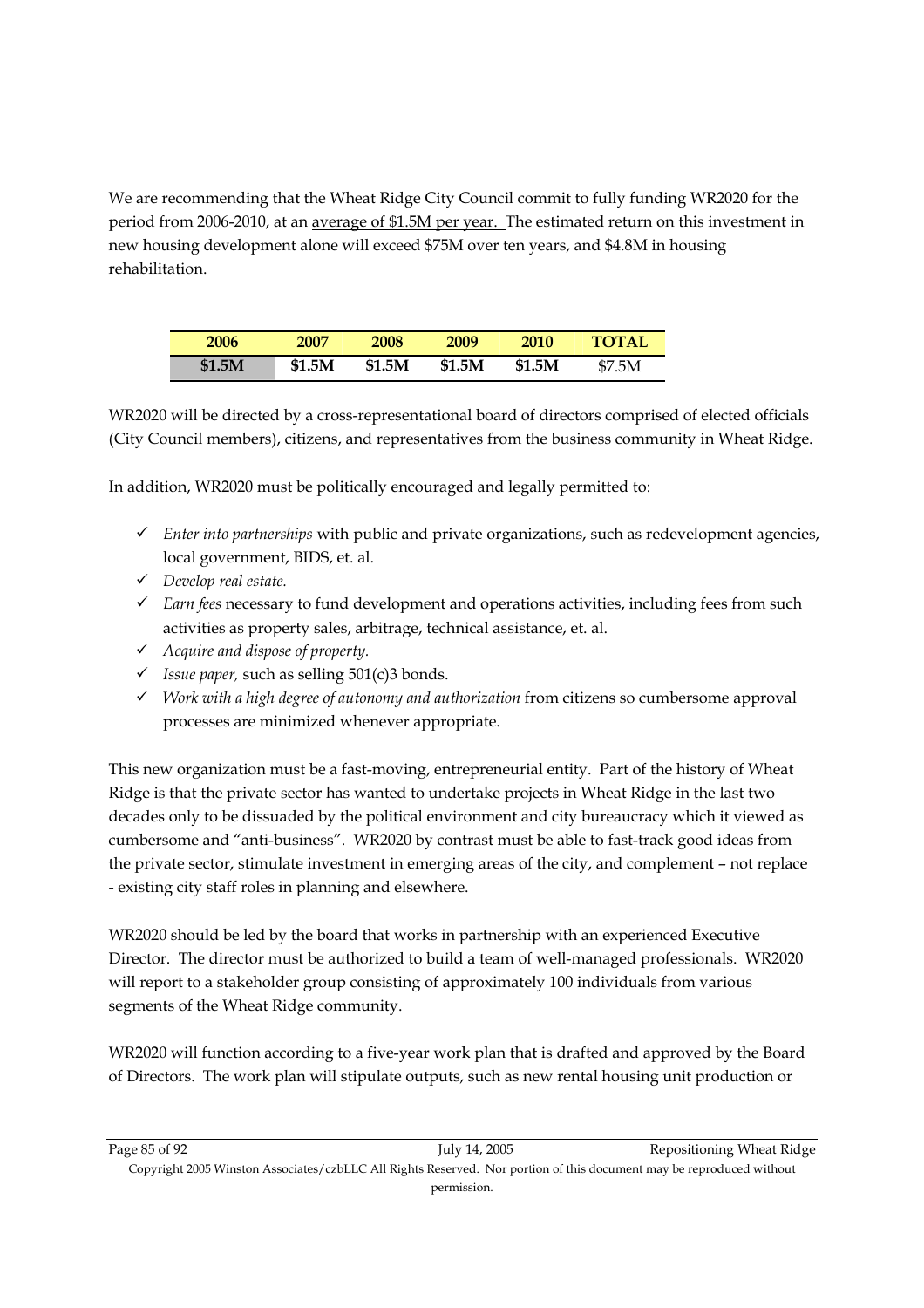number of loans made, that must be achieved. The work plan will also identify the outcomes of activities in five specific areas mentioned previously, which are:

- Creating an image for Wheat Ridge and promoting the specific identities to selected market niches, both residential and commercial.
- Facilitating more competitive housing development through communication with builders, investors, home buyers, home owners, real estate agent/brokers and others.
- Encouraging higher levels of improvement and maintenance, in residential areas, commercial sites, and public spaces.
- Promoting development of designated commercial sites and clusters.
- Encouraging effective resident, institutional, and business leadership on the board of the organization and in neighborhood and city-wide activities.

WR2020 must be accountable for the following *production goals*:

- 1. Encouragement/development of 60 units a year of middle market new construction housing for sale to buyers in the target market of \$75,000 - \$100,000 in annual household incomes. Five-year output is 300 units.
- 2. Encouragement/development of 24 units a year of rehabilitated existing housing, whose target market is households (new or existing) with incomes between \$50,000 - \$75,000 per year. Five-year output is 120 rehabilitated units.
- 3. Encouragement/development of 30 substantially upgraded rental units per year whose target market is households with incomes between \$35,000 - \$60,000 per year. Five-year output is 150 substantially upgraded apartments.

WR2020 must be accountable for the following *non-production goals*:

- 1. Creation of city-wide and neighborhood specific marketing campaigns and related community projects at the rate of *one campaign initiative annually and no fewer than two city-wide projects and 6 neighborhood projects each year*. Five-year output is five major marketing campaigns, ten city-wide projects, and 30 neighborhood projects.
- 2. Facilitation and subsequent promotion of *ten standard setting actions each year through loans and grants to homeowners, rental property owners, commercial businesses, and institutions*. Five-year output of 60 standard setting activities and promotions.
- 3. Provision of *two events annually to encourage developers, real estate agents, builders, renovation firms, and contractors to consider focusing additional initiatives to Wheat Ridge*. Five-year output of 12 events to target groups.
- 4. Co-development with local groups committed to *build leadership capacity among residents and leaders from businesses and institutions*. Five-year output creating a pool of 60 additional local individuals actively involved in civic participation.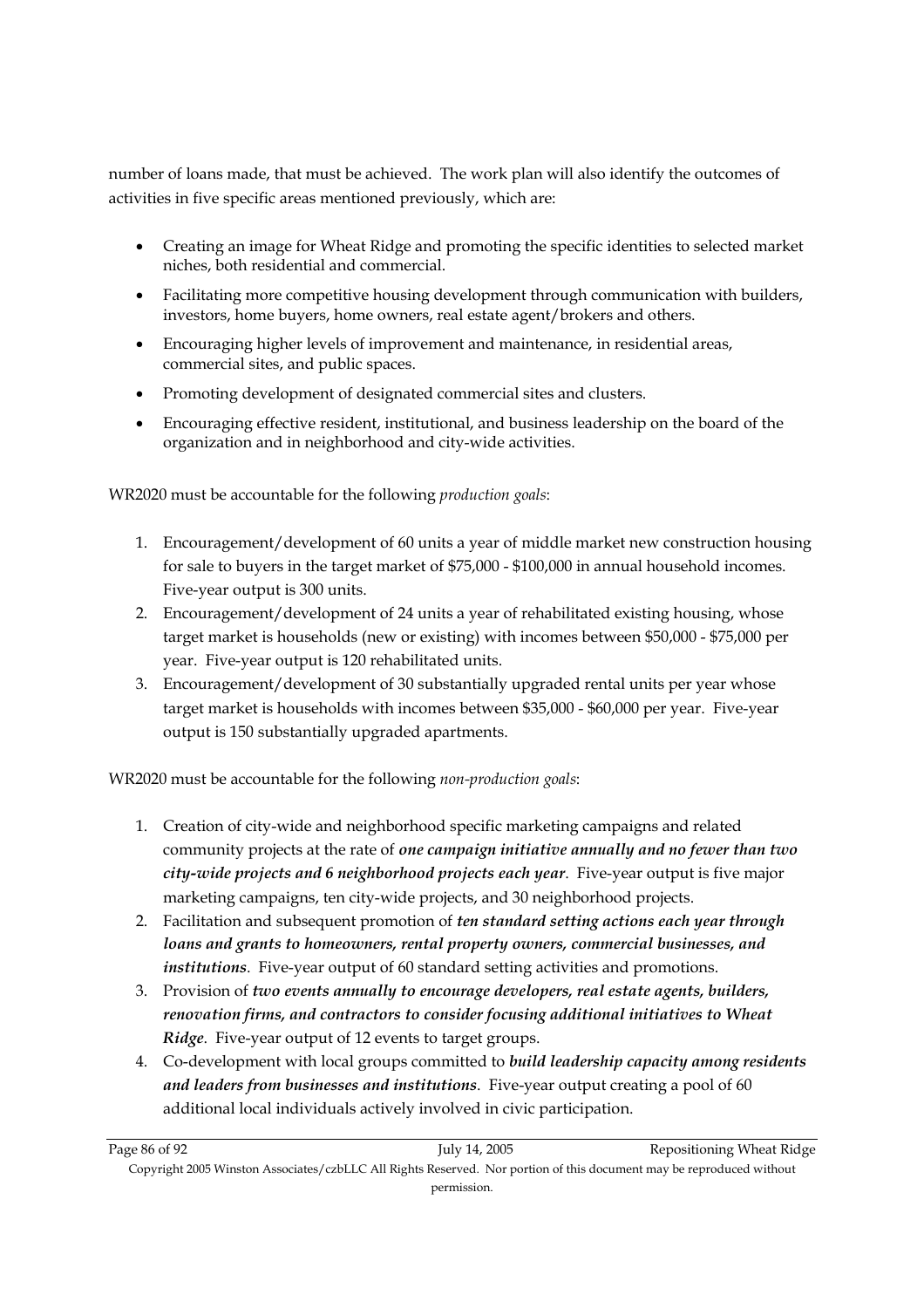Since 2006 will be a start-up year for WR2020, it will be difficult to both initiate the organization, its board *and* develop a first-year work plan. With this challenge in mind, it is suggested that at least 9 projects be included in the first year's work plan.

These projects are intended to build experience in the staff and board, to communicate the work of the group to the larger community, and to test potential programs and initiatives for future years.

The signature projects in year one should include:

1. A demonstration of how dated but quality housing can be upgraded and remarketed to the target customers.

Three houses (likely three bedroom, ranch-style houses) should be purchased and upgraded either directly or in cooperation with a construction firm. The houses will likely range from \$180,000 to \$210,000 and will require \$40,000 to \$70,000 in renovation.

| Total project impact:        | \$750,000                            |
|------------------------------|--------------------------------------|
| WR2020 investment:           | \$150,000                            |
| Construction line of credit: | \$600,000                            |
| Expected loss:               | \$60,000-\$75,000                    |
|                              | (for marketing, carrying costs, etc) |

2. An effort to create and nurture interest from developers and contractors in existing houses.

Three houses at good locations and of quality construction should be optioned as part of an outreach effort. It is assumed that \$15,000 per property should secure rights for 45 to 60 days. If a sale occurs, the option monies will revert to WR2020 or be granted to the developer or contractor if the proposed project sets high standards.

| Total project impact: | \$750,000                                           |
|-----------------------|-----------------------------------------------------|
| WR2020 investment:    | \$45,000                                            |
| Expected loss:        | \$30,000                                            |
|                       | (due to inability to sell or as incentive for work) |

3. An initiative to package and market vacant land for up-market new construction.

At least five lots should be purchased and competitively marketed to builders willing to construct properties at \$350,000 and above.

| Total project impact: | 10.00C<br>\$1<br>$1.800^{\circ}$ |
|-----------------------|----------------------------------|
|-----------------------|----------------------------------|

Page 87 of 92 July 14, 2005 Repositioning Wheat Ridge

Copyright 2005 Winston Associates/czbLLC All Rights Reserved. Nor portion of this document may be reproduced without permission.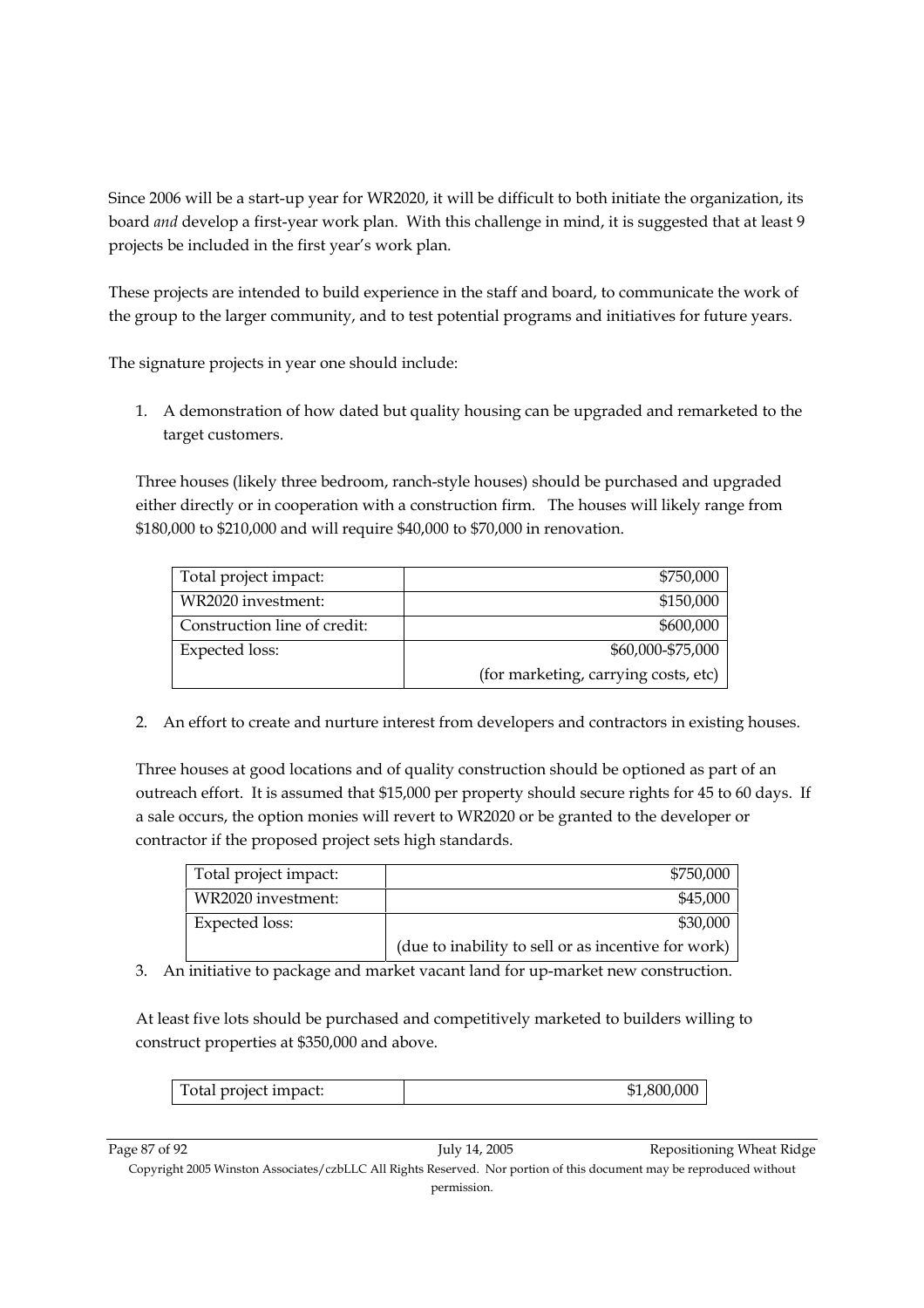| WR2020 investment: | \$350,000                          |
|--------------------|------------------------------------|
| Expected loss:     | \$75,000                           |
|                    | (to encourage competitive bidders) |

4. A program to provide demonstration rehabilitation loans to show how quality homes can be updated and made more attractive.

Six rehabilitation loans should be made at 3% (twenty-year term) for a total of \$40,000 per house on average to create a \$240,000 portfolio and supplemented by \$5000 per house in design assistance or demonstration activities.

| Total project impact: | \$270,000                         |
|-----------------------|-----------------------------------|
| WR2020 investment:    | Loans: \$240,000                  |
|                       | Grants: \$30,000                  |
| Expected loss:        | \$30,000                          |
|                       | (design and demonstration grants) |

5. A community self-help initiative put in place to support volunteer-driven Great Blocks projects.

Six grants of approximately \$2000 each should be made to selected blocks to demonstrate how small sums of grant dollars can be leveraged into visible, positive impacts on block standard setting.

| Total project impact: | \$12,000                                      |
|-----------------------|-----------------------------------------------|
|                       | plus extensive donated labor                  |
| WR2020 investment:    | \$24,000                                      |
|                       | grants plus contracted facilitator assistance |
| <b>Expected loss:</b> | \$24,000                                      |
|                       | (non-recoverable expenditures)                |

6. A program in support of upgrading small apartment complexes.

A single 12-unit (plus or minus) apartment upgrade should be completed with a \$90,000 commercial construction loan and a \$60,000 grant providing a total of \$12,500 per unit with at least 20% spent on exterior improvements.

| Total project impact: | \$150,000 |
|-----------------------|-----------|
| WR2020 investment:    | \$60,000  |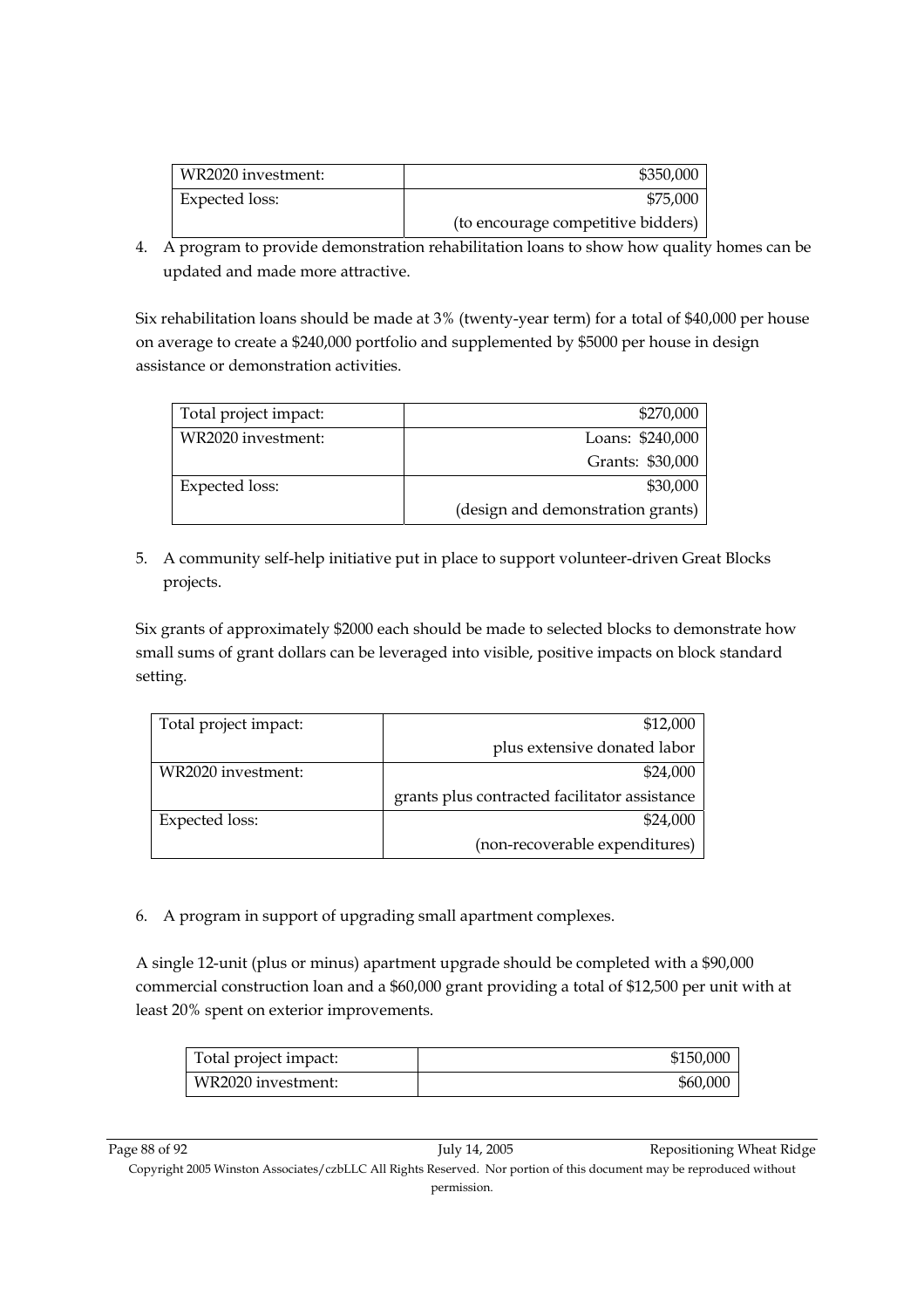|                | \$10,000 (for design and improvement) |
|----------------|---------------------------------------|
| Expected loss: | \$70,000                              |
|                | (for marketing, carrying costs, etc)  |

7. Marketing and community identification events and installations.

A series of projects, signage, events, and celebrations should be implemented to create shared identities, promote positive language and market both neighborhoods and the city.

| Total project impact: | TBI              |
|-----------------------|------------------|
| WR2020 investment:    | \$50,000         |
|                       | Design: \$20,000 |
| Expected loss:        | \$70,000         |

8. A series of neighborhood- or city-wide self help projects.

Five to ten volunteer projects should be implemented to demonstrate citizen involvement in community projects such as stream clean-ups and landscaping in public areas.

| Total project impact: | TBL                                    |
|-----------------------|----------------------------------------|
|                       | <b>Extensive Citizen Participation</b> |
| WR2020 investment:    | \$50,000                               |
|                       | Coordination Help: \$30,000            |
| Expected loss:        | \$80,000                               |

9. An experimental program to option commercial land or structures in support of a coordinated commercial revitalization strategy.

Optioning of one or more parcels or buildings should take place to demonstrate what is involved in re-positioning commercial sites either for improved business uses or for possible conversion to upscale residential use.

| Total project impact: | TBD                    |
|-----------------------|------------------------|
| WR2020 investment:    | \$100,000              |
| Expected loss:        | Legal/Holding: \$5,000 |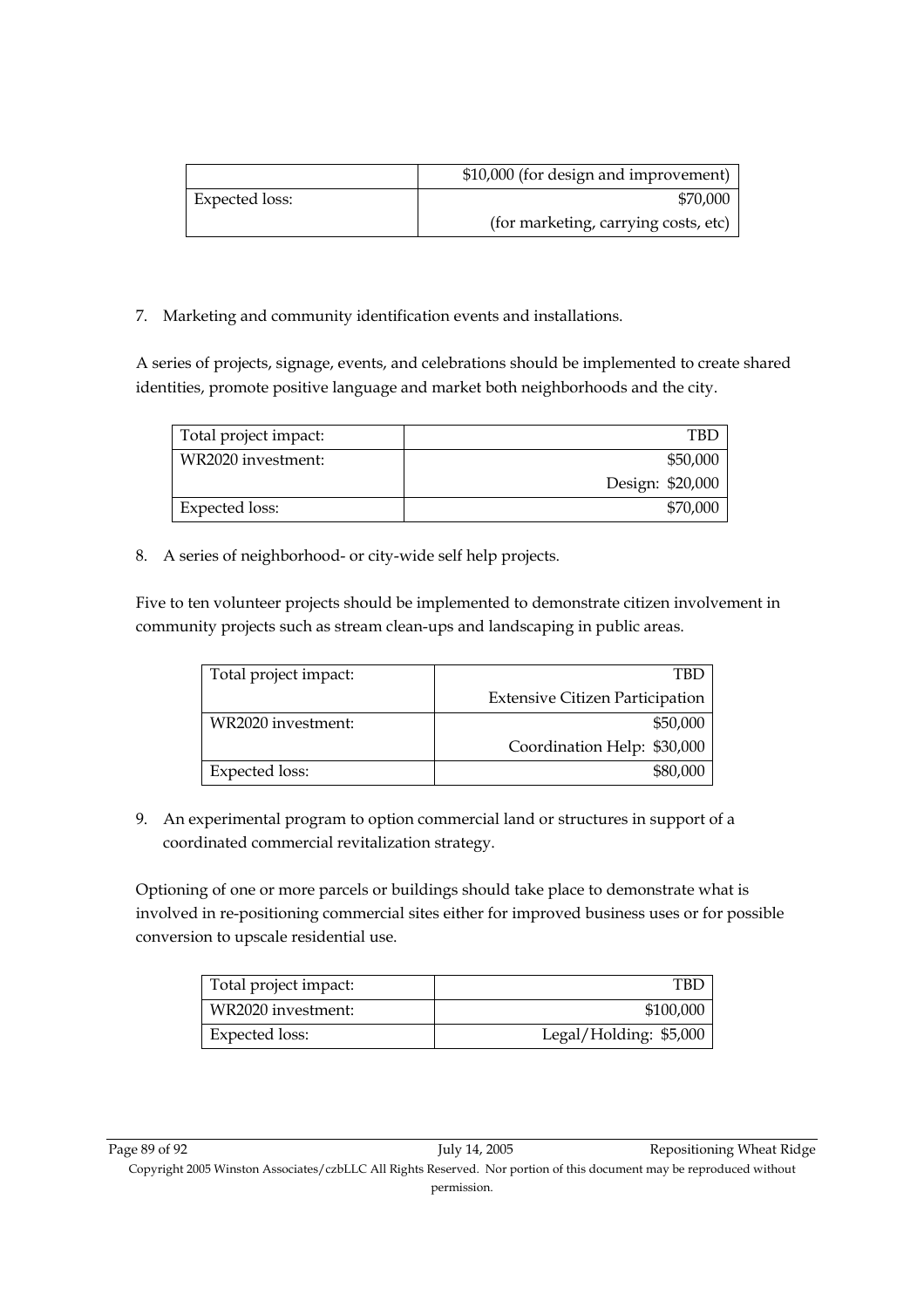## **GETTING THE MOST OUT OF THIS REPORT AND THIS EFFORT**

Wheat Ridge is a community on the rebound. This is clear. The current City Council has committed itself to turning Wheat Ridge around. Now citizens and business owners must join them, and facilitate a full recovery by forcefully supporting zoning and planning changes recommended in this report (see Part C). Ultimate success is going to rest on two commitments by citizens. The first is helping Council adopt and implement *all of the strategies contained in this report*. The second is being on guard against being lulled into a false sense of security.

The Plan is the set of nine strategies we recommend. As has been mentioned before, they are all interconnected, which means they *all* need to be implemented. Otherwise recovery will be anemic. The strategies address both physical and social elements of Wheat Ridge that are relevant to recovery. One without the other will hamper success. Treating trash accumulation through code enforcement without 'incenting' owners to police their own property to higher standards will not work. Likewise, investing in a town center without investing in the appearance of Wheat Ridge throughout the community at key areas will not work. They all are tied together.

**Because Wheat Ridge has so much potential, it is understandable that many would not feel a sense of urgency about addressing the challenges outlined in this report. This would be a mistake.** 

Additionally, residents and business owners alike must not be lulled into a false sense of security. Because Wheat Ridge has so much potential, it is understandable that many would not feel a sense of alarm or urgency about addressing the challenges outlined in this report. A useful analogy is an old roof. It doesn't leak now, but it will eventually, and when it does, it will be more costly to repair and needless damage will have been done. Wheat Ridge is like a house with an old roof that was once very suitable, but which needs to be fixed. The time to do that is when the sun is out. There will be pressure from some quarters in town to view today's non-leaking roof as proof that all is well. For example, housing prices *are* rising. Homes in Wheat Ridge *are* selling. While factual, these are only partial truths. The larger or whole truth is that properties sell faster, and for more, in Arvada. So if people in Wheat Ridge point to rising property values as an indication that all is well, it is essential that leaders in town keep in mind that rising values *relative* to the competition is what matters.

There are a number of examples of successes in Wheat Ridge. But these assets are to be built upon and grown, and should not be confused as reasons to not to seek further improvement. For instance, the presence of Wal-Mart on Youngfield can be viewed in at least two lights. First, it confirms that retail demand exists in Wheat Ridge today. But a closer, second examination reveals indicators that Wal-Mart might vacate that site. If Wal-Mart leaves, it will be hard to backfill their space with an equal quality tenant. What citizens must focus on is *the trend* as much or more than *the moment*. Focusing on the moment can lead to a false sense of security.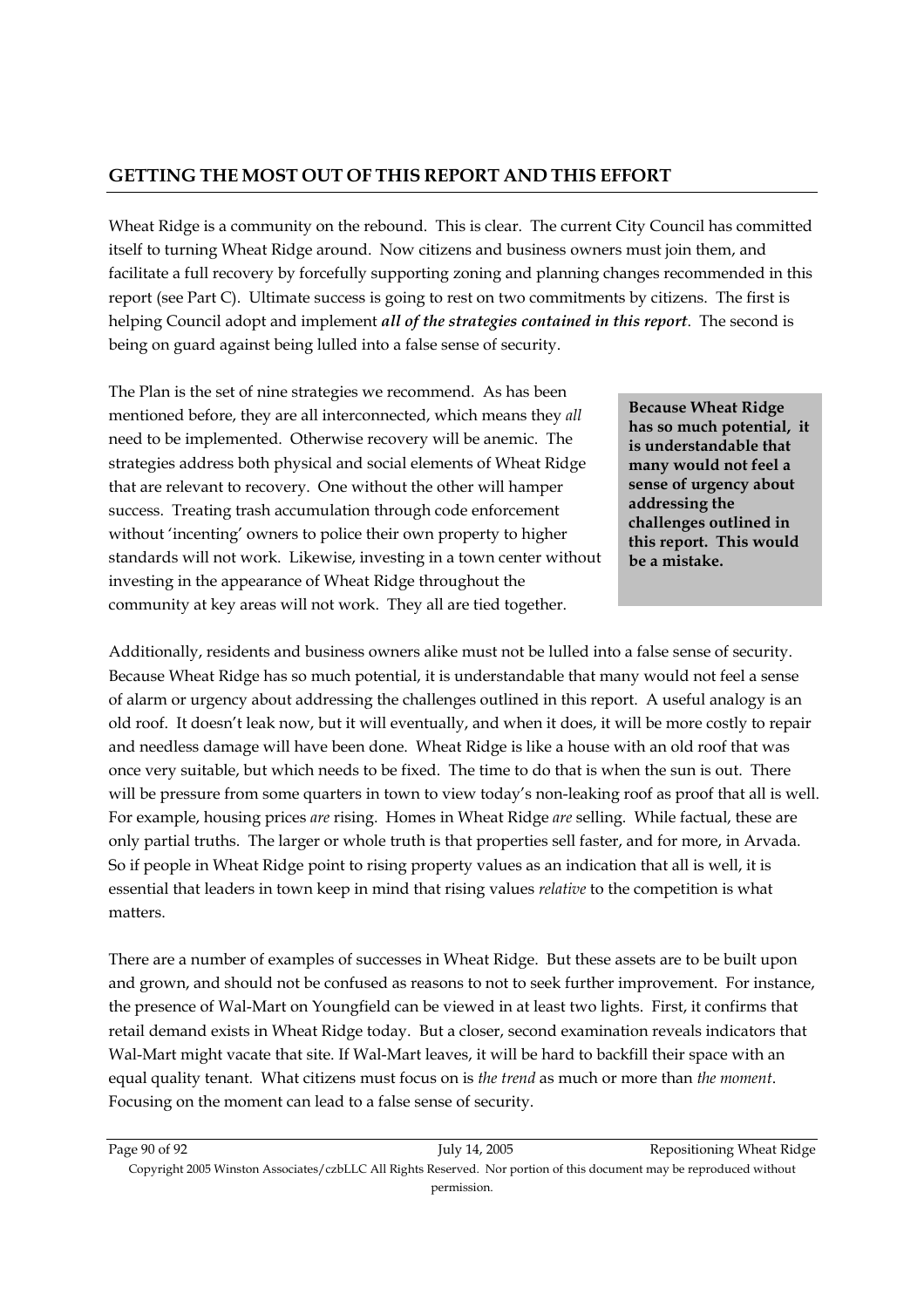#### **PUTTING THE PIECES TOGETHER**

By now it has been made clear that the strategies in this report are interconnected, and thus interdependent. Retail recovery hinges on the real estate market. Market recovery hinges on product. Product development hinges on changes in attitude. Changes in attitude depend on agreement on the future. Agreement on the future is based on understanding the present and developing the capacity to manage change.

To get the most from this report, and turn this analysis and these recommendations into action and measurable progress, the steps are clear: